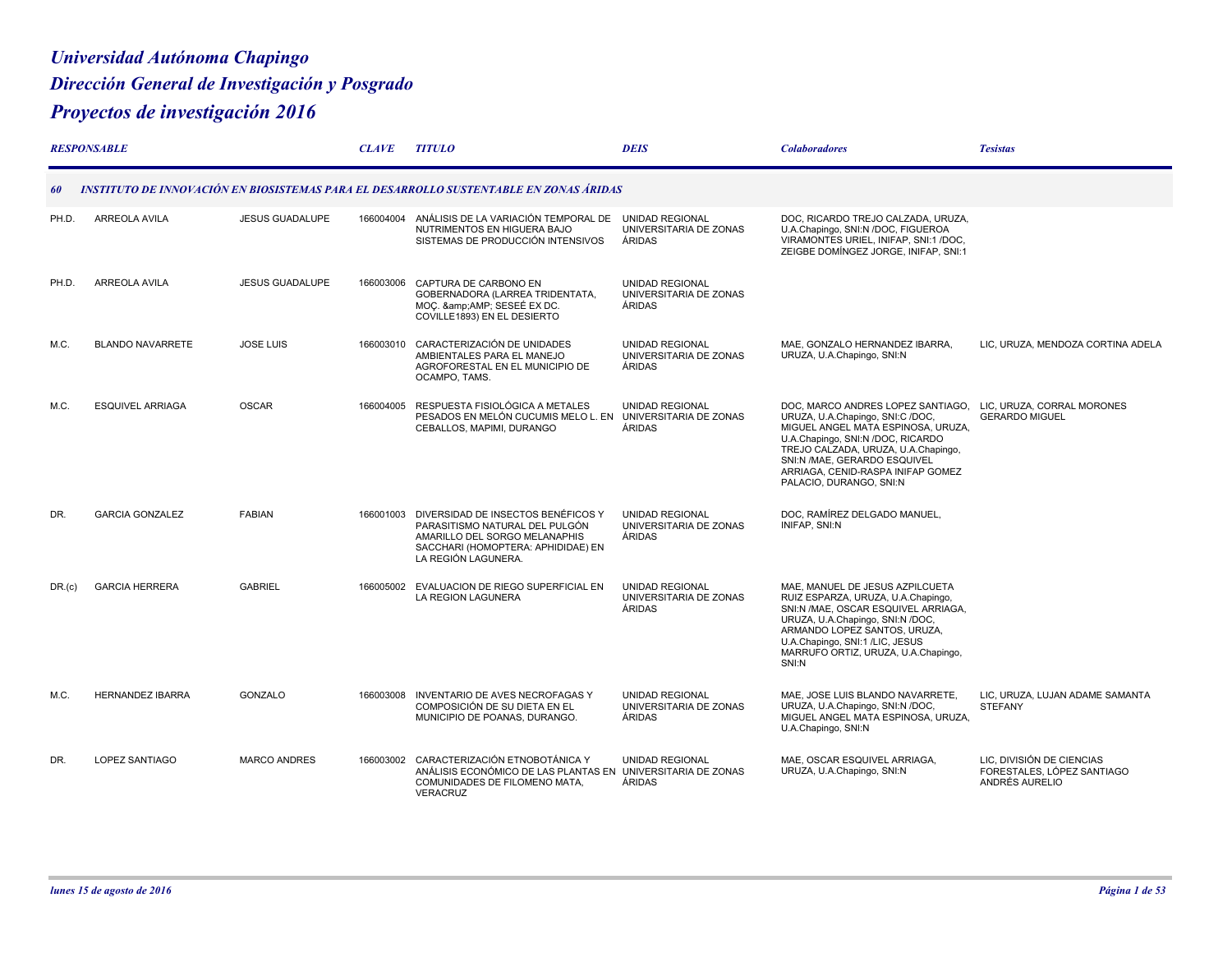| <b>RESPONSABLE</b> |                      |                      | <b>CLAVE</b> | <b>TITULO</b>                                                                                                                                                                                            | <b>DEIS</b>                                                | <b>Colaboradores</b>                                                                                                                                                                                                                                                                                                                             | <b>Tesistas</b>                                                                                                                                                                                                 |
|--------------------|----------------------|----------------------|--------------|----------------------------------------------------------------------------------------------------------------------------------------------------------------------------------------------------------|------------------------------------------------------------|--------------------------------------------------------------------------------------------------------------------------------------------------------------------------------------------------------------------------------------------------------------------------------------------------------------------------------------------------|-----------------------------------------------------------------------------------------------------------------------------------------------------------------------------------------------------------------|
| DR.                | LOPEZ SANTIAGO       | <b>MARCO ANDRES</b>  | 166003001    | ANÁLISIS DE MÉTODOS PARA CALCULAR<br>LA MEDIA Y VARIANZA DE LA DISPOSICIÓN<br>A PAGAR POR SERVICIOS ECOSISTÉMICOS: ÁRIDAS<br>EL CASO PARAMÉTRICO Y NO<br>PARAMÉTRICO                                     | <b>UNIDAD REGIONAL</b><br>UNIVERSITARIA DE ZONAS           |                                                                                                                                                                                                                                                                                                                                                  |                                                                                                                                                                                                                 |
| DR.                | <b>LOPEZ SANTOS</b>  | <b>ARMANDO</b>       | 166004007    | ANÁLISIS DEL RIESGO SOCIO-AMBIENTAL<br>MEDIANTE TRES INDICADORES DE SEQUÍA<br>EN LA COMARCA LAGUNERA EN EL<br>ESCENARIO DE CAMBIO CLIMÁTICO RCP 8.5                                                      | <b>UNIDAD REGIONAL</b><br>UNIVERSITARIA DE ZONAS<br>ÁRIDAS |                                                                                                                                                                                                                                                                                                                                                  |                                                                                                                                                                                                                 |
| DR.                | <b>LOPEZ SANTOS</b>  | <b>ARMANDO</b>       | 166005003    | ANÁLISIS DE CAMBIOS DEL FACTOR K/USLE UNIDAD REGIONAL<br>MEDIANTE SIMULACIÓN DE LLUVIA                                                                                                                   | UNIVERSITARIA DE ZONAS<br>ÁRIDAS                           | DOC. ANTONIO DE JESÚS MERAZ<br>JIMÉNEZ, CENTRO DE CIENCIAS<br>AGROPECUARIAS DE LA UNIVERSIDAD<br>AUTÓNOMA DE AGUASCALIENTES, SNI:N<br>/MAE. JORGE ALEJANDRO GONZÁLEZ<br>TORRES, CENTRO DE CIENCIAS<br>AGROPECUARIAS DE LA UNIVERSIDAD<br>AUTÓNOMA DE AGUASCALIENTES, SNI:N<br>/DOC, MIGUEL AGUSTÍN VELAZQUEZ<br>VALLE, CENID-RASPA-INIFAP, SNI:1 | MAE, RECURSOS NATURALES Y MEDIO<br>AMBIENTE EN ZONAS ÁRIDAS, JESUS<br>EMMANUEL PEREZ SALINAS /LIC,<br>URUZA, RODRIGO FLORES RAMIREZ                                                                             |
| DR.                | <b>MATA ESPINOSA</b> | MIGUEL ANGEL         |              | 166001004 RENDIMIENTO Y VALOR NUTRITIVO DE<br>ENSILADOS ELABORADOS CON MAÍZ<br>FORRAJERO (ZEA MAYS L.) EN<br>CONDICIONES DE AGRICULTURA DE<br>CONSERVACIÓN EN LA COMARCA<br>LAGUNERA                     | <b>UNIDAD REGIONAL</b><br>UNIVERSITARIA DE ZONAS<br>ÁRIDAS | LIC, JUAN GERMAN ACOSTA GUTIERREZ, LIC, URUZA, HERNANDEZ SAUCEDO<br>URUZA, U.A.Chapingo, SNI:N /MAE,<br>OSCAR ESQUIVEL ARRIAGA, URUZA.<br>U.A.Chapingo, SNI:N /MAE, GONZALO<br>HERNANDEZ IBARRA, URUZA,<br>U.A.Chapingo, SNI:N /MAE, JOSE RAMON<br>HERNANDEZ SALGADO, URUZA,<br>U.A.Chapingo, SNI:N                                              | <b>FERNANDO</b>                                                                                                                                                                                                 |
| PH.D.              | <b>MEZA HERRERA</b>  | <b>CESAR ALBERTO</b> | 166004003    | EFECTO DE LA SUPLEMENTACIÓN DE<br>NOPAL (OPUNTIA MEGACANTHA SALM-<br>DYCK) PROTEÍNICAMENTE ENRIQUECIDO<br>SOBRE LA REACTIVACIÓN OVÁRICA EN<br>CABRAS EXPUESTAS AL EFECTO MACHO<br>EN LA ÉPOCA DE ANESTRO | <b>UNIDAD REGIONAL</b><br>UNIVERSITARIA DE ZONAS<br>ÁRIDAS | DOC, VELIZ DERAS, FRANCISCO<br>GERARDO, UNIVERSIDAD AUTÓNOMA<br>AGRARIA ANTONIO NARRO, SNI:2                                                                                                                                                                                                                                                     | MAE, RECURSOS NATURALES Y MEDIO<br>AMBIENTE EN ZONAS ÁRIDAS, ROMERO<br>RODRIGUEZ CARLOS ARNOLDO /MAE.<br>RECURSOS NATURALES Y MEDIO<br>AMBIENTE EN ZONAS ÁRIDAS,<br>SANTAMARÍA ESTRADA CARLOS<br><b>ENRIQUE</b> |
| DR.                | PEDROZA SANDOVAL     | <b>AURELIO</b>       |              | 166001002 POTENCIAL PRODUCTIVO Y ZONIFICACIÓN<br>DE ESPECIES DE PASTOS NATIVOS Y<br>FORESTALES Y PRÁCTICAS DE<br>RECUPERACIÓN DE ÁREAS DEGRADADAS<br>EN ZONAS ÁRIDAS DE DURANGO, MÉXICO                  | <b>UNIDAD REGIONAL</b><br>UNIVERSITARIA DE ZONAS<br>ÁRIDAS | DOC, ECHAVARRÍA CHÁIREZ FRANCISCO<br>GUADALUPE, INIFAP, SNI:1 /DOC, MARTÍN<br>MARTÍNEZ SALVADOR, INIFAP, SNI:1<br>/DOC. SÁNCHEZ COHEN IGNACIO. CENID-<br>RASPA INIFAP, SNI:2 /DOC, IGNACIO<br>SANCHEZ COHEN, U.A.Chapingo, SNI:2<br>/DOC, RICARDO TREJO CALZADA,<br>URUZA, U.A.Chapingo, SNI:N                                                   | MAE, RECURSOS NATURALES Y MEDIO<br>AMBIENTE EN ZONAS ÁRIDAS, MARÍA<br>MONSERAT RODRÍGUEZ ALVARADO<br>/DOC. RECURSOS NATURALES Y MEDIO<br>AMBIENTE EN ZONAS ÁRIDAS. YÁÑEZ<br>CHÁVEZ LUIS GERARDO                 |
| DR.                | <b>RIOS FLORES</b>   | <b>JOSE LUIS</b>     | 166005001    | PRODUCTIVIDAD Y CRECIMIENTO DEL<br>SECTOR AGROPECUARIO DE LA COMARCA<br>LAGUNERA Y NORTE DE MÉXICO                                                                                                       | <b>UNIDAD REGIONAL</b><br>UNIVERSITARIA DE ZONAS<br>ÁRIDAS | MAE, TORRES MORENO MIRIAM,<br>SAGARPA, SNI:N /MAE, JOSE LUIS<br>BLANDO NAVARRETE, URUZA,<br>U.A.Chapingo, SNI:N /DOC, RAFAEL<br>CASTRO FRANCO, URUZA, U.A.Chapingo,<br>SNI:N /MAE, GONZALO HERNANDEZ<br>IBARRA, URUZA, U.A.Chapingo, SNI:N<br>/DOC, JOSE RUIZ TORRES, URUZA,<br>U.A.Chapingo, SNI:N                                              | LIC, URUZA, GARCÍA BUENO<br>FRANCISCO /LIC, URUZA, JUAN CARLOS<br>RODRIGUEZ RAMIREZ /LIC, URUZA,<br>MICAEL ARIZA NORIEGA                                                                                        |
| DR.(c)             | <b>RUIZ TORRES</b>   | <b>JOSE</b>          | 166003004    | CONTRADICCIONES Y CONDICIONES DE<br>USO DE CRITERIOS PARA EVALUAR<br>FINANCIERAMENTE INVERSIONES<br>AGROPECUARIAS PRIVADAS Y SOCIALES                                                                    | <b>UNIDAD REGIONAL</b><br>UNIVERSITARIA DE ZONAS<br>ÁRIDAS | DOC, JOSE LUIS RIOS FLORES, URUZA,<br>U.A.Chapingo, SNI:N /DOC, RICARDO<br>TREJO CALZADA, URUZA, U.A.Chapingo,<br>SNI:N                                                                                                                                                                                                                          |                                                                                                                                                                                                                 |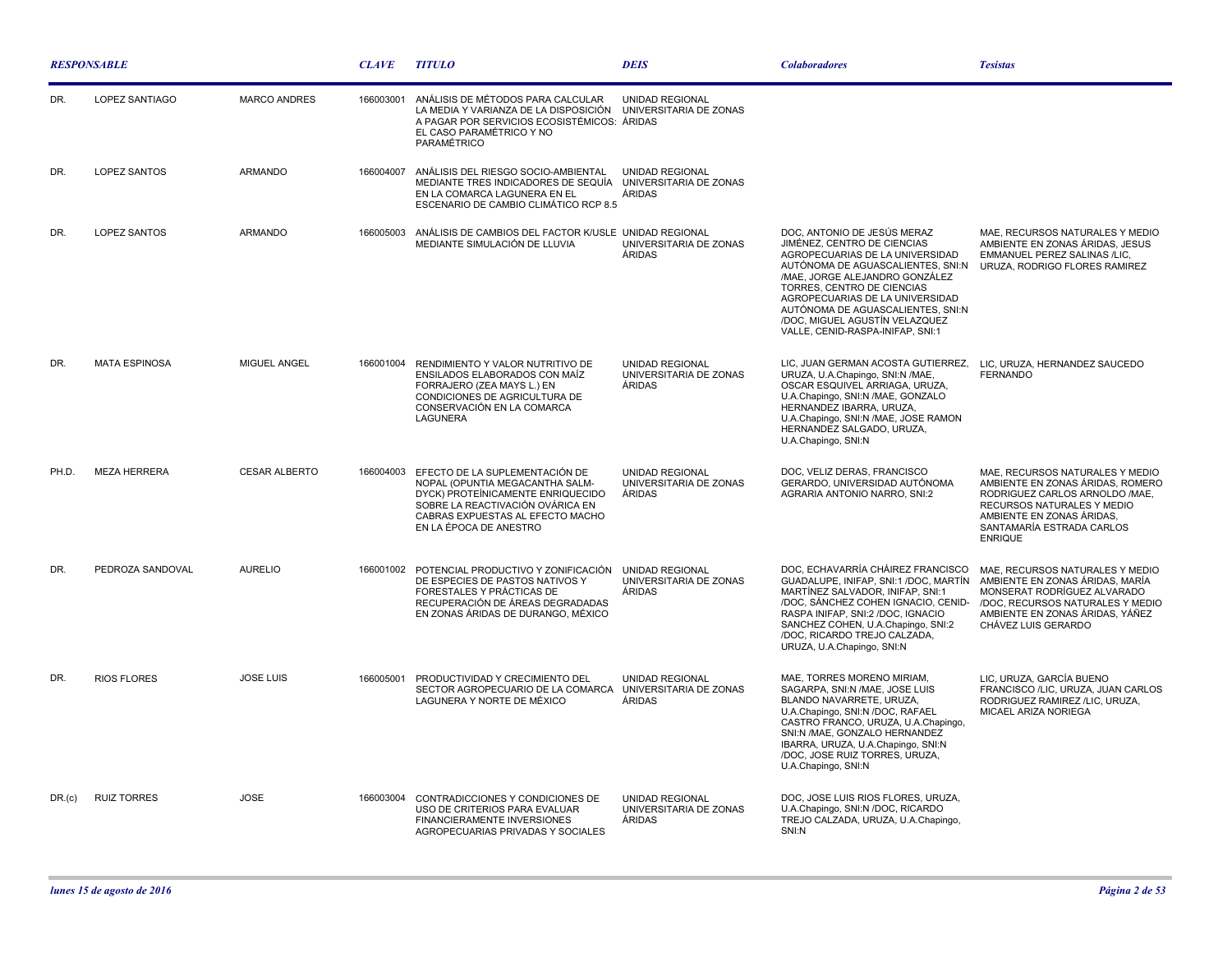| <b>RESPONSABLE</b> |               |                | <b>CLAVE</b> | <b>TITULO</b>                                                               | <b>DEIS</b>                                                | <b>Colaboradores</b>                                                                                                                                                                                                                                                                                                   | <b>Tesistas</b>                                                                                                                                                                                                                                    |
|--------------------|---------------|----------------|--------------|-----------------------------------------------------------------------------|------------------------------------------------------------|------------------------------------------------------------------------------------------------------------------------------------------------------------------------------------------------------------------------------------------------------------------------------------------------------------------------|----------------------------------------------------------------------------------------------------------------------------------------------------------------------------------------------------------------------------------------------------|
| PH.D               | TREJO CALZADA | <b>RICARDO</b> | 166004001    | CULTIVOS ALTERNATIVOS PARA LA<br>PRODUCCIÓN DE BIODIESEL EN ZONAS<br>ÀRIDAS | UNIDAD REGIONAL<br>UNIVERSITARIA DE ZONAS<br><b>ARIDAS</b> | DOC, JESUS GUADALUPE ARREOLA<br>AVILA, URUZA, U.A.Chapingo, SNI:1 /MAE,<br>RAFAEL CARRILLO FLORES. URUZA.<br>U.A.Chapingo, SNI:N /MAE, OSCAR<br>ESQUIVEL ARRIAGA, URUZA.<br>U.A.Chapingo, SNI:N /DOC, AURELIO<br>PEDROZA SANDOVAL, URUZA,<br>U.A.Chapingo, SNI:1 /MAE, JOSE RUIZ<br>TORRES, URUZA, U.A.Chapingo, SNI:N | MAE. RECURSOS NATURALES Y MEDIO<br>AMBIENTE EN ZONAS ÁRIDAS. BUENDIA<br>TAMARIZ MAI NAY /LIC. URUZA.<br>MONTEJANO GARCIA CHRISHA /MAE.<br>RECURSOS NATURALES Y MEDIO<br>AMBIENTE EN ZONAS ÁRIDAS.<br>VILLARREAL ORNELAS ELENA DEL<br><b>CARMEN</b> |

*Total de proyectos registrados en el Centro/Instituto : 60 17*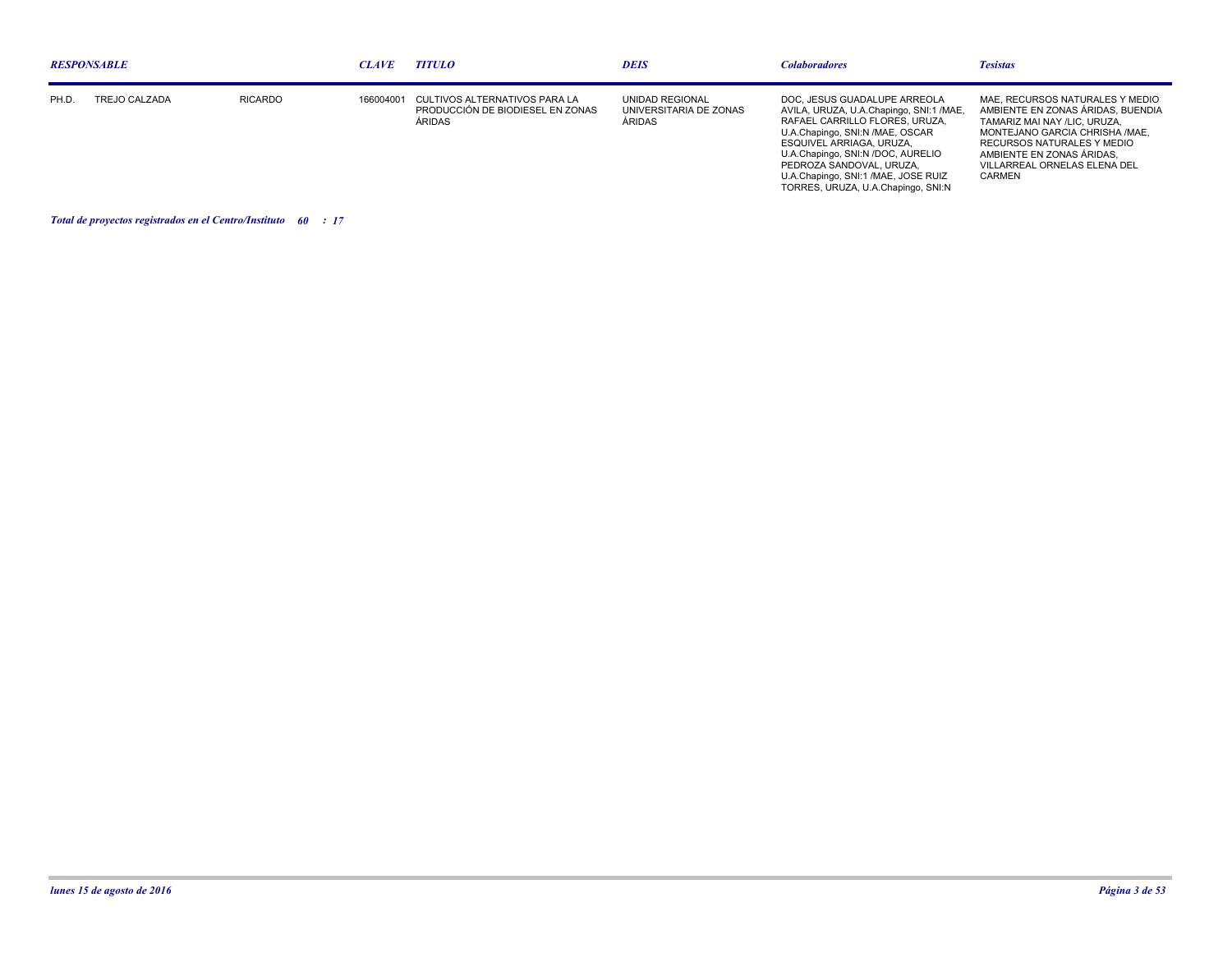|      | <b>RESPONSABLE</b>                                                   |                      | <b>CLAVE</b> | <b>TITULO</b>                                                                                                                                                         | <b>DEIS</b>              | <i><b>Colaboradores</b></i>                                                                                                                                                                                                                                                               | <b>Tesistas</b>                                                                                                                                                                                                                                                                                      |
|------|----------------------------------------------------------------------|----------------------|--------------|-----------------------------------------------------------------------------------------------------------------------------------------------------------------------|--------------------------|-------------------------------------------------------------------------------------------------------------------------------------------------------------------------------------------------------------------------------------------------------------------------------------------|------------------------------------------------------------------------------------------------------------------------------------------------------------------------------------------------------------------------------------------------------------------------------------------------------|
| 61   | INSTITUTO DE POLÍTICAS PÚBLICAS E INNOVACIÓN AGROALIMENTARIA (IPPIA) |                      |              |                                                                                                                                                                       |                          |                                                                                                                                                                                                                                                                                           |                                                                                                                                                                                                                                                                                                      |
| DR.  | ALTAMIRANO CARDENAS                                                  | J. REYES             | 166103003    | INNOVACIÓN EN MODELOS DE NEGOCIOS<br>DEL SECTOR AGROALIMENTARIO                                                                                                       | <b>CIESTAAM</b>          | DOC, MANRRUBIO MUÑOZ RODRIGUEZ,<br>CIESTAAM, U.A.Chapingo, SNI:1                                                                                                                                                                                                                          | MAE, MAESTRÍA EN CIENCIAS EN<br>ESTRATEGIA AGROEMPRESARIAL,<br>CARRASCO, PÉREZ SAÚL /LIC, DIVISIÓN<br>DE CIENCIAS ECONÓMICO<br>ADMINISTRATIVAS, CORTÉZ, VILLA<br>MARTHA ELENA /MAE, MAESTRÍA<br>PROFESIONAL EN ESTRATEGIA<br>AGROEMPRESARIAL, HERNÁNDEZ.<br>CRUZ MARIO / MAE, MAESTRÍA E             |
| DR.  | ALTAMIRANO CARDENAS                                                  | J. REYES             |              | 166101003 ANÁLISIS DE LA POLÍTICA DE PROPIEDAD<br>INTELECTUAL DEL SECTOR<br>AGROALIMENTARIO DESDE LA<br>PERSPECTIVA DE PATENTES Y REGISTRO<br>DE VARIEDADES VEGETALES | <b>CIESTAAM</b>          | DOC, ALEJANDRO FACUNDO<br>BARRIENTOS PRIEGO, FITOTEC.,<br>U.A.Chapingo, SNI:2 /DOC, MANRRUBIO<br>MUÑOZ RODRIGUEZ, CIESTAAM,<br>U.A.Chapingo, SNI:1 /DOC, AYALA, GARAY<br>ALMA VELIA, INSTITUTO NACIONAL DE<br><b>INVESTIGACIONES FORESTALES.</b><br>AGRÍCOLAS Y PECUARIAS (INIFAP), SNI:1 | DOC, PROBLEMAS ECONÓMICO<br>AGROINDUSTRIALES, DOMINGUEZ,<br>GARCIA ITZEL ANTONIA /MAE,<br>MAESTRÍA EN CIENCIAS EN<br>ESTRATEGIA AGROEMPRESARIAL,<br>SOLANO, ALONSO RAQUEL                                                                                                                            |
| DR.  | <b>CERVANTES ESCOTO</b>                                              | <b>FERNANDO</b>      |              | 166103002 ESTRATEGIAS PARA EL RESCATE Y<br>VALORIZACIÓN DE LOS QUESOS<br>ARTESANALES EN MÉXICO                                                                        | <b>CIESTAAM</b>          | DOC, SÁNCHEZ CARLOS OSCAR,<br>UNIVERSIDAD AUTÓNOMA DE CIUDAD<br>JUÁREZ, SNI:N /DOC, ROBERTO RENDON<br>MEDEL, CIESTAAM, U.A.Chapingo, SNI:1                                                                                                                                                | DOC, PROBLEMAS ECONÓMICO<br>AGROINDUSTRIALES, AGUDELO LÓPEZ<br>MONICA ANDREA /MAE, MAESTRÍA EN<br><b>CIENCIAS EN ESTRATEGIA</b><br>AGROEMPRESARIAL, MONROY NERIA<br><b>GRISELDA</b>                                                                                                                  |
| DR.  | <b>CERVANTES ESCOTO</b>                                              | <b>FERNANDO</b>      | 166103001    | DEBILITAMIENTO Y DESINTEGRACIÓN DE<br>AGROASOCIACIONES DE PRODUCTORES<br>LECHEROS EN EL CENTRO NORTE Y SUR<br>DE MÉXICO                                               | <b>CIESTAAM</b>          | DOC, ROBERTO RENDON MEDEL,<br>CIESTAAM, U.A.Chapingo, SNI:1 /DOC,<br>SÁNCHEZ CARLOS OSCAR,<br>UNIVERSIDAD AUTÓNOMA DE CIUDAD<br>JUÁREZ, SNI:N                                                                                                                                             | DOC, PROBLEMAS ECONÓMICO<br>AGROINDUSTRIALES, CAMACHO VERA<br><b>JOAQUÍN</b>                                                                                                                                                                                                                         |
| M.C. | <b>COSIO RUIZ</b>                                                    | <b>CELSA</b>         |              | 166101005 LA UNIDAD DOMÉSTICA DE PRODUCCIÓN<br>EN LA SOBERANÍA ALIMENTARIA: ESTUDIO<br>DE CASO DE LOCALIDADES CON MAYOR<br>NIVEL DE RURALIDAD EN JALISCO              | <b>CRUOC GUADALAJARA</b> | DOC, JESUS CARLOS MORETT SANCHEZ,<br>CRUOC, U.A.Chapingo, SNI:N                                                                                                                                                                                                                           |                                                                                                                                                                                                                                                                                                      |
| DR.  | CHAVEZ ARELLANO                                                      | <b>MARIA EUGENIA</b> | 166102001    | COMPOROTAMIENTOS ALIMENTARIOS<br>ENTRE LOS POBLADORES DE DOS<br>COMUNIDADES RURALES DEL ESTADO DE<br>MÉXICO                                                           | PREPARATORIA AGRÍCOLA    | DOC, AMANDA YAOLLIN DIAZ ANGUIANO,<br>PREPA., U.A.Chapingo, SNI:N                                                                                                                                                                                                                         |                                                                                                                                                                                                                                                                                                      |
| DR.  | <b>FLORES VERDUZCO</b>                                               | <b>JUAN JOSE</b>     | 166103007    | RED DE VALOR COMUNITARIA PARA<br>MAÍCES CRIOLLOS                                                                                                                      | <b>CIESTAAM</b>          | LIC. JOSE MANUEL ARCEO ARCEO.<br>PREPA., U.A.Chapingo, SNI:N /MAE, LUIS<br>GERARDO MORETT ALATORRE, DIF.<br>CULT., U.A.Chapingo, SNI:N                                                                                                                                                    |                                                                                                                                                                                                                                                                                                      |
| DR.  | <b>FLORES VERDUZCO</b>                                               | <b>JUAN JOSE</b>     |              | 166103005 MODELOS SOCIALES DE NEGOCIO EN<br>CADENAS AGROALIMENTARIAS                                                                                                  | <b>CIESTAAM</b>          | DOC, MANRRUBIO MUÑOZ RODRIGUEZ,<br>CIESTAAM, U.A.Chapingo, SNI:1 /DOC,<br>VINICIO HORACIO SANTOYO CORTES,<br>DIA, U.A.Chapingo, SNI:1                                                                                                                                                     | MAE. MAESTRÍA EN CIENCIAS EN<br>ESTRATEGIA AGROEMPRESARIAL,<br>COUTIÑO PUCHULI VICTOR / MAE,<br>MAESTRÍA EN CIENCIAS EN<br>ESTRATEGIA AGROEMPRESARIAL.<br>VALENCIA SÁNCHEZ YAMILET / MAE.<br>MAESTRÍA PROFESIONAL EN<br>ESTRATEGIA AGROEMPRESARIAL,<br>ZAVALETA GONZÁLES YASMÍN / MAE,<br><b>MAE</b> |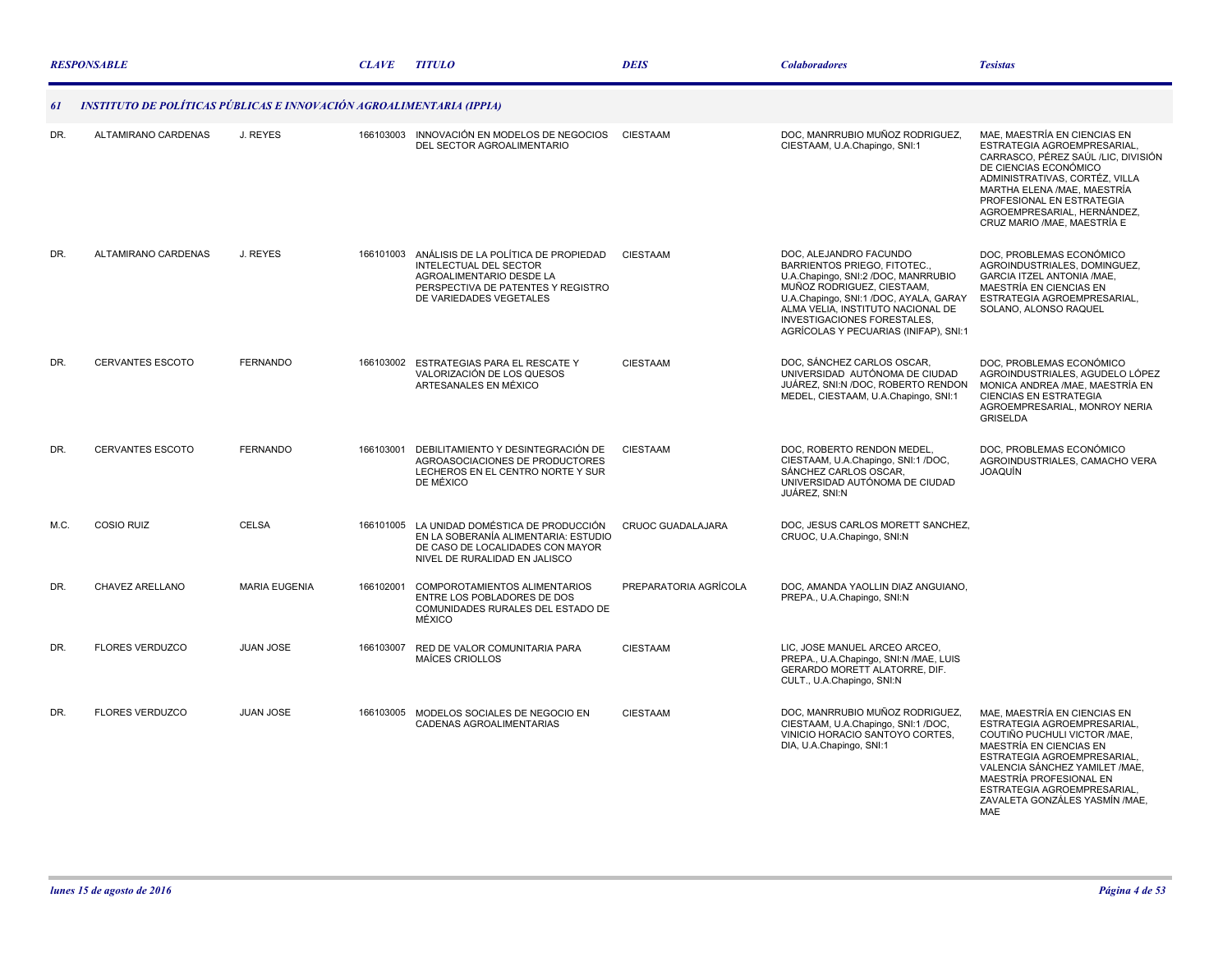| <b>RESPONSABLE</b> |                            |                       | <b>CLAVE</b> | <b>TITULO</b>                                                                                                                                                                                | <b>DEIS</b>                                              | <b>Colaboradores</b>                                                                                                                   | <b>Tesistas</b>                                                                                                                                                                                                                                                                                                 |
|--------------------|----------------------------|-----------------------|--------------|----------------------------------------------------------------------------------------------------------------------------------------------------------------------------------------------|----------------------------------------------------------|----------------------------------------------------------------------------------------------------------------------------------------|-----------------------------------------------------------------------------------------------------------------------------------------------------------------------------------------------------------------------------------------------------------------------------------------------------------------|
| M.C.               | <b>HERNANDEZ HERNANDEZ</b> | AMEYALI               | 166104004    | AGRICULTURA RESILIENTE Y<br>MULTIFUNCIONAL EN LOS SISTEMAS<br>TRADICIONALES DE PRODUCCIÓN DE<br>OZUMBA, ESTADO DE MÉXICO                                                                     | PREPARATORIA AGRÍCOLA                                    | DOC. MARIA JOAQUINA SANCHEZ<br>CARRASCO, PREPA., U.A.Chapingo, SNI:N                                                                   |                                                                                                                                                                                                                                                                                                                 |
| PH.D.              | <b>LEOS RODRIGUEZ</b>      | <b>JUAN ANTONIO</b>   |              | 166101002 POBREZA Y MEDIO AMBIENTE                                                                                                                                                           | <b>DIVISIÓN DE CIENCIAS</b><br>ECONÓMICO ADMINISTRATIVAS | DOC, ZAVALA PINEDA MARIA JESICA,<br>CIESTAAM, U.A.Chapingo, SNI:C /DOC,<br>JOSE MARIA SALAS GONZALEZ, SOCIOL.,<br>U.A.Chapingo, SNI:1  | DOC, PROBLEMAS ECONÓMICO<br>AGROINDUSTRIALES, ACEVEDO<br>PERALTA ANTONIO ISMAEL /DOC,<br>PROBLEMAS ECONÓMICO<br>AGROINDUSTRIALES, DÍAZ CARREÓN<br>BRIZA CARIÑO /DOC, PROBLEMAS<br>ECONÓMICO AGROINDUSTRIALES,<br>GRANADOS SÁNCHEZ MARÍA DEL<br>ROSARIO /DOC. PROBLEMAS<br>ECONÓMICO AGROIN                      |
| PH.D.              | <b>LEOS RODRIGUEZ</b>      | <b>JUAN ANTONIO</b>   | 166101001    | ANÁLISIS DEL IMPACTO ECONÓMICO DE LA DIVISIÓN DE CIENCIAS<br>INOCUIDAD Y OTRAS BARRERAS NO<br>ARANCELARIAS SOBRE LA EVOLUCIÓN DEL<br><b>COMERCIO INTERNACIONAL</b><br>AGROPECUARIO DE MÉXICO | ECONÓMICO ADMINISTRATIVAS                                | DOC, ZAVALA PINEDA MARIA JESICA,<br>CIESTAAM, U.A.Chapingo, SNI:C /DOC,<br>VINICIO HORACIO SANTOYO CORTES,<br>DIA, U.A.Chapingo, SNI:1 | DOC, PROBLEMAS ECONÓMICO<br>AGROINDUSTRIALES, FRANCO<br>SÁNCHEZ MARIO ALBERTO /DOC,<br>PROBLEMAS ECONÓMICO<br>AGROINDUSTRIALES, GARCÍA<br>MUNGUÍA ARGELIA / MAE, MAESTRÍA<br>PROFESIONAL EN ESTRATEGIA<br>AGROEMPRESARIAL, ROCHA ESTRADA<br>VIOLETA / MAE, MAESTRÍA EN CIENCIAS<br><b>EN ESTRAT</b>             |
| DR.                | <b>LLANOS HERNANDEZ</b>    | <b>LUIS</b>           | 166104001    | SEGURIDAD ALIMENTARIA, AGRICULTURA Y PREPARATORIA AGRÍCOLA<br>TRANSFORMACIONES TERRITORIALES EN<br>LA DIMENSIÓN GLOBAL DE LA CRISIS<br>AMBIENTAL EN LA COMUNIDAD DE<br>IXTENCO, TLAXCALA.    |                                                          |                                                                                                                                        |                                                                                                                                                                                                                                                                                                                 |
| DR.                | <b>MARQUEZ BERBER</b>      | <b>SERGIO ROBERTO</b> | 166103004    | CAMBIOS EN LA COMPETITIVIDAD DE LA<br>AGRICULTURA MEXICANA                                                                                                                                   | <b>FITOTECNIA</b>                                        | DOC. GUSTAVO ALMAGUER VARGAS.<br>FITOTEC., U.A.Chapingo, SNI:1 /DOC.<br>AYALA GARAY ALMA VELIA, INIFAP, SNI:1                          | DOC. PROBLEMAS ECONÓMICO<br>AGROINDUSTRIALES, CORDERO<br>CORTÉS PATRICIA / MAE, MAESTRÍA EN<br><b>CIENCIAS EN ESTRATEGIA</b><br>AGROEMPRESARIAL, CRUZ NIETO<br>RUTH YESSICA /MAE, MAESTRÍA EN<br><b>CIENCIAS EN ESTRATEGIA</b><br>AGROEMPRESARIAL, MENDOZA<br>TORNEZ RAMIRO /DOC, PROBLEMAS<br><b>ECONÓMICO</b> |
| DR.                | MUÑOZ RODRIGUEZ            | <b>MANRRUBIO</b>      |              | 166101006 PLATAFORMAS DE INNOVACIÓN<br>AGROALIMENTARIA COMO ALTERNATIVA<br>PARA CATALIZAR EL CAMBIO TÉCNICO E<br>INSTITUCIONAL EN EL CAMPO MEXICANO                                          | <b>CIESTAAM</b>                                          | DOC, VINICIO HORACIO SANTOYO<br>CORTES, DIA, U.A.Chapingo, SNI:1                                                                       | DOC, PROBLEMAS ECONÓMICO<br>AGROINDUSTRIALES, AMYRIS GIMATE<br>SANDRA /MAE, MAESTRÍA<br>PROFESIONAL EN ESTRATEGIA<br>AGROEMPRESARIAL, AVILA NIETO<br>RENE /DOC, PROBLEMAS ECONÓMICO<br>AGROINDUSTRIALES, DÍAZ ESPINOZA<br>ANABEL /DOC, PROBLEMAS<br>ECONÓMICO AGROINDUSTRIALES,<br>GARCÍA                       |
| DR.                | OCAMPO LEDESMA             | <b>JORGE GUSTAVO</b>  |              | 166104006 ORGANIZACION SIERRA MAZATECA                                                                                                                                                       | PREPARATORIA AGRÍCOLA                                    | MAE, LOZANO TOLEDANO ADRIAN, DGIP,<br>U.A.Chapingo, SNI:N /DOC, MARIA ISABEL<br>PALACIOS RANGEL, DICIFO,<br>U.A.Chapingo, SNI:1        |                                                                                                                                                                                                                                                                                                                 |
| DR.                | OCAMPO LEDESMA             | <b>JORGE GUSTAVO</b>  |              | 166104007 ENA-UACH                                                                                                                                                                           | PREPARATORIA AGRÍCOLA                                    |                                                                                                                                        |                                                                                                                                                                                                                                                                                                                 |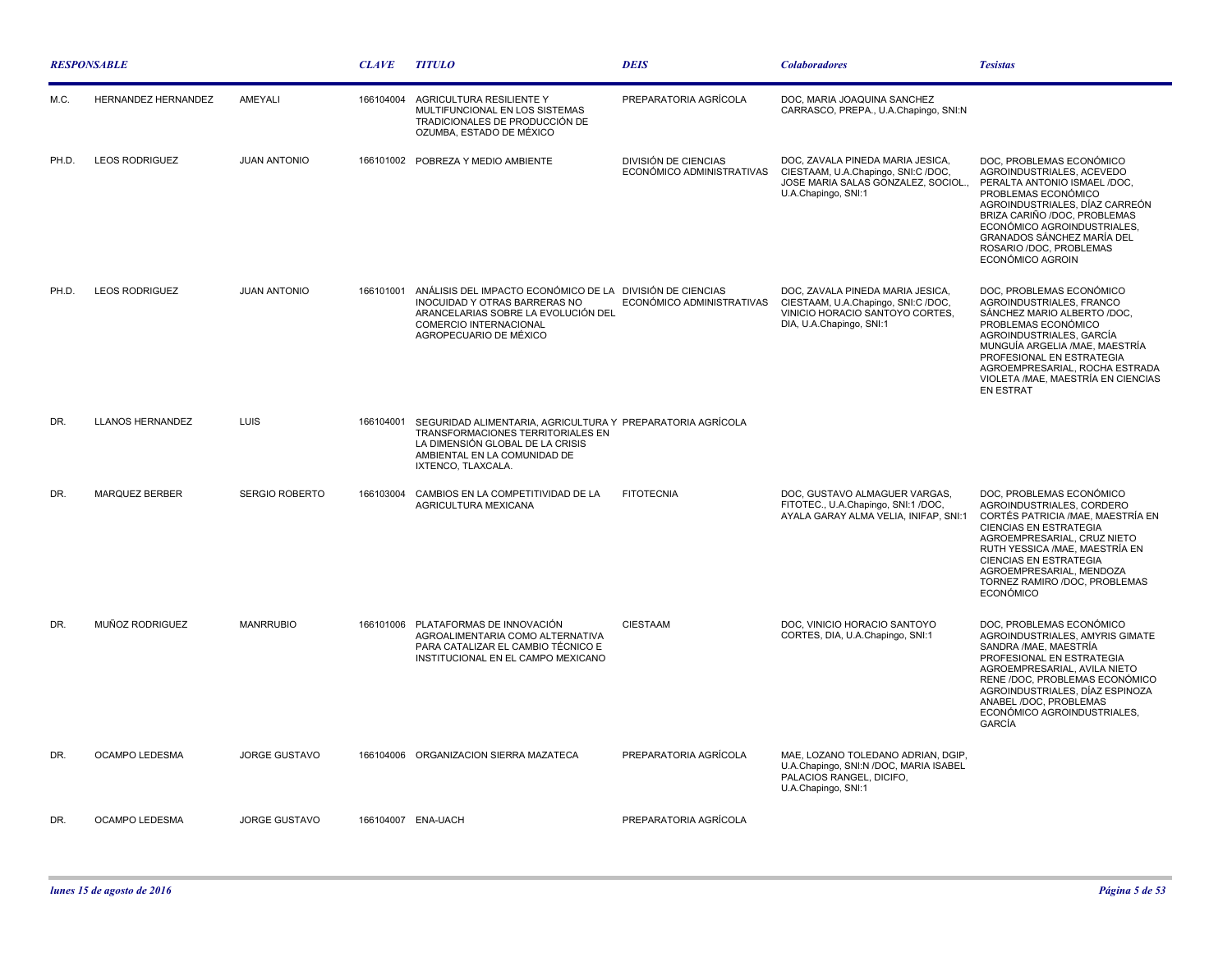| <b>RESPONSABLE</b> |                        |                        | <b>CLAVE</b> | <b>TITULO</b>                                                                                                                                                                    | <b>DEIS</b>                               | <b>Colaboradores</b>                                                                                                                                                                                                                                          | <b>Tesistas</b>                                                                                                                                                                                                                                                                                  |
|--------------------|------------------------|------------------------|--------------|----------------------------------------------------------------------------------------------------------------------------------------------------------------------------------|-------------------------------------------|---------------------------------------------------------------------------------------------------------------------------------------------------------------------------------------------------------------------------------------------------------------|--------------------------------------------------------------------------------------------------------------------------------------------------------------------------------------------------------------------------------------------------------------------------------------------------|
| DR.                | PALACIO MUÑOZ          | <b>VICTOR HERMINIO</b> | 166101004    | POLÍTICAS PÚBLICAS PARA EL<br>DESARROLLO AGRÍCOLA Y<br>AGROINDUSTRIAL EN LOS ÁMBITOS<br>ECONÓMICO Y SOCIAL                                                                       | <b>CIESTAAM</b>                           | DOC, HERNÁNDEZ HERNÁNDEZ, DANIEL,<br>COLEGIO DE TLAXCALA, SNI:N /DOC,<br>MENÉNDEZ GÁMIZ, CARLOS R.,<br>FACULTAD DE ESTUDIOS SUPERIORES<br>ARAGÓN, SNI:N /SIN, SORIA SÁNCHEZ,<br>GRACIELA, HAINCO (HABILIDAD,<br>INVESTIGACIÓN Y CONOCIMIENTO, S.C.),<br>SNI:N |                                                                                                                                                                                                                                                                                                  |
| DR.                | PALACIOS RANGEL        | <b>MARIA ISABEL</b>    |              | 166102002 REDES DE INNOVACIÓN Y COMPETITIVIDAD DIVISIÓN DE CIENCIAS<br>EN AGRICULTURA PROTEGIDA EN<br>HIDALGO, MÉXICO                                                            | <b>FORESTALES</b>                         | DOC, JORGE AGUILAR AVILA, CIESTAAM,<br>U.A.Chapingo, SNI:1 /DOC, JORGE<br>GUSTAVO OCAMPO LEDESMA,<br>CIESTAAM, U.A.Chapingo, SNI:N                                                                                                                            | DOC, PROBLEMAS ECONÓMICO<br>AGROINDUSTRIALES, VARGAS<br>CANALES JUAN MANUEL                                                                                                                                                                                                                      |
| DR.                | <b>PALACIOS RANGEL</b> | <b>MARIA ISABEL</b>    | 166104010    | LA TRACTORIZACIÓN AGRÍCOLA Y SU<br><b>IMPACTO REGIONAL</b>                                                                                                                       | DIVISIÓN DE CIENCIAS<br><b>FORESTALES</b> |                                                                                                                                                                                                                                                               | DOC, PROBLEMAS ECONÓMICO<br>AGROINDUSTRIALES, ORTIZ MARTINEZ<br><b>GERMÁN</b>                                                                                                                                                                                                                    |
| DR.(c)             | PEREZ GODINEZ          | EDMUNDO ARTURO         | 166103009    | DESHIDRATADO DE NOPAL VERDURA EN<br>UN SISTEMA INTENSIVO DE CULTIVO<br>ORGÁNICO EN MICRO TÚNEL.                                                                                  | PREPARATORIA AGRÍCOLA                     |                                                                                                                                                                                                                                                               |                                                                                                                                                                                                                                                                                                  |
| DR.                | <b>RENDON MEDEL</b>    | <b>ROBERTO</b>         | 166102005    | TECNOLOGÍAS DE INFORMACIÓN Y<br>COMUNICACIÓN COMO SOPORTE AL<br>SECTOR RURAL DE MÉXICO                                                                                           | <b>CIESTAAM</b>                           | DOC, FERNANDO CERVANTES ESCOTO,<br>CIESTAAM, U.A.Chapingo, SNI:1                                                                                                                                                                                              | MAE, MAESTRÍA PROFESIONAL EN<br>ESTRATEGIA AGROEMPRESARIAL,<br>MARTÍNEZ MORALES TIBURCIO /MAE,<br>MAESTRÍA PROFESIONAL EN<br>ESTRATEGIA AGROEMPRESARIAL,<br>TAPIA VELÁZQUEZ BENJAMÍN                                                                                                             |
| DR.                | <b>RENDON MEDEL</b>    | <b>ROBERTO</b>         |              | 166102004 ANÁLISIS DE REDES DE INNOVACIÓN                                                                                                                                        | <b>CIESTAAM</b>                           | DOC. FERNANDO CERVANTES ESCOTO.<br>CIESTAAM, U.A.Chapingo, SNI:1                                                                                                                                                                                              | MAE. MAESTRÍA EN CIENCIAS EN<br>ESTRATEGIA AGROEMPRESARIAL,<br>ISLAS MORENO ASAEL /DOC,<br>PROBLEMAS ECONÓMICO<br>AGROINDUSTRIALES, LÓPEZ TORRES<br>BEY JAMELYD /DOC, PROBLEMAS<br>ECONÓMICO AGROINDUSTRIALES<br>ROLDÁN SUÁREZ ELIZABETH /DOC.<br>PROBLEMAS ECONÓMICO<br><b>AGROINDUSTRIALES</b> |
| DR.                | SAGARNAGA VILLEGAS     | <b>LETICIA MYRIAM</b>  |              | 166103008 ANÁLISIS PROSPECTIVOS, INGRESOS,<br>COSTOS DE PRODUCCIÓN Y VIABILIDAD<br>ECONÓMICA DE UNIDADES<br>REPRESENTATIVAS DE PRODUCCIÓN, CON<br>BASE EN PANELES DE PRODUCTORES | <b>ZOOTECNIA</b>                          | DOC, JORGE AGUILAR AVILA, CIESTAAM,<br>U.A.Chapingo, SNI:1 /DOC, JOSE MARIA<br>SALAS GONZALEZ, SOCIOL.,<br>U.A.Chapingo, SNI:1                                                                                                                                | MAE, MAESTRÍA EN CIENCIAS EN<br>ESTRATEGIA AGROEMPRESARIAL.<br>CECILIA PADILLA FERMOSO /DOC,<br>PROBLEMAS ECONÓMICO<br>AGROINDUSTRIALES, OCATAVIO<br>TADEO BARRERA PERALES /DOC,<br>PROBLEMAS ECONÓMICO<br>AGROINDUSTRIALES, RODOLFO<br>SANTOS LAVALLE                                           |
| DR.                | <b>SALAS GONZALEZ</b>  | <b>JOSE MARIA</b>      | 166101007    | ANALISIS DE LA PRODUCTIVIDAD TOTAL DE SOCIOLOGÍA RURAL<br>LOS FACTORES EN LA GANADERIA<br><b>MEXICANA</b>                                                                        |                                           | DOC, LETICIA MYRIAM SAGARNAGA<br>VILLEGAS, ZOOTEC., U.A.Chapingo, SNI:1                                                                                                                                                                                       |                                                                                                                                                                                                                                                                                                  |
| DR.                | SANCHEZ CARRASCO       | <b>MARIA JOAQUINA</b>  | 166104009    | PROBLEMÁTICA Y GESTIÓN DEL AGUA EN PREPARATORIA AGRÍCOLA<br>LA PURIFICACIÓN, TEXCOCO.                                                                                            |                                           | MAE, AMEYALI HERNANDEZ HERNANDEZ,<br>PREPA., U.A.Chapingo, SNI:N                                                                                                                                                                                              |                                                                                                                                                                                                                                                                                                  |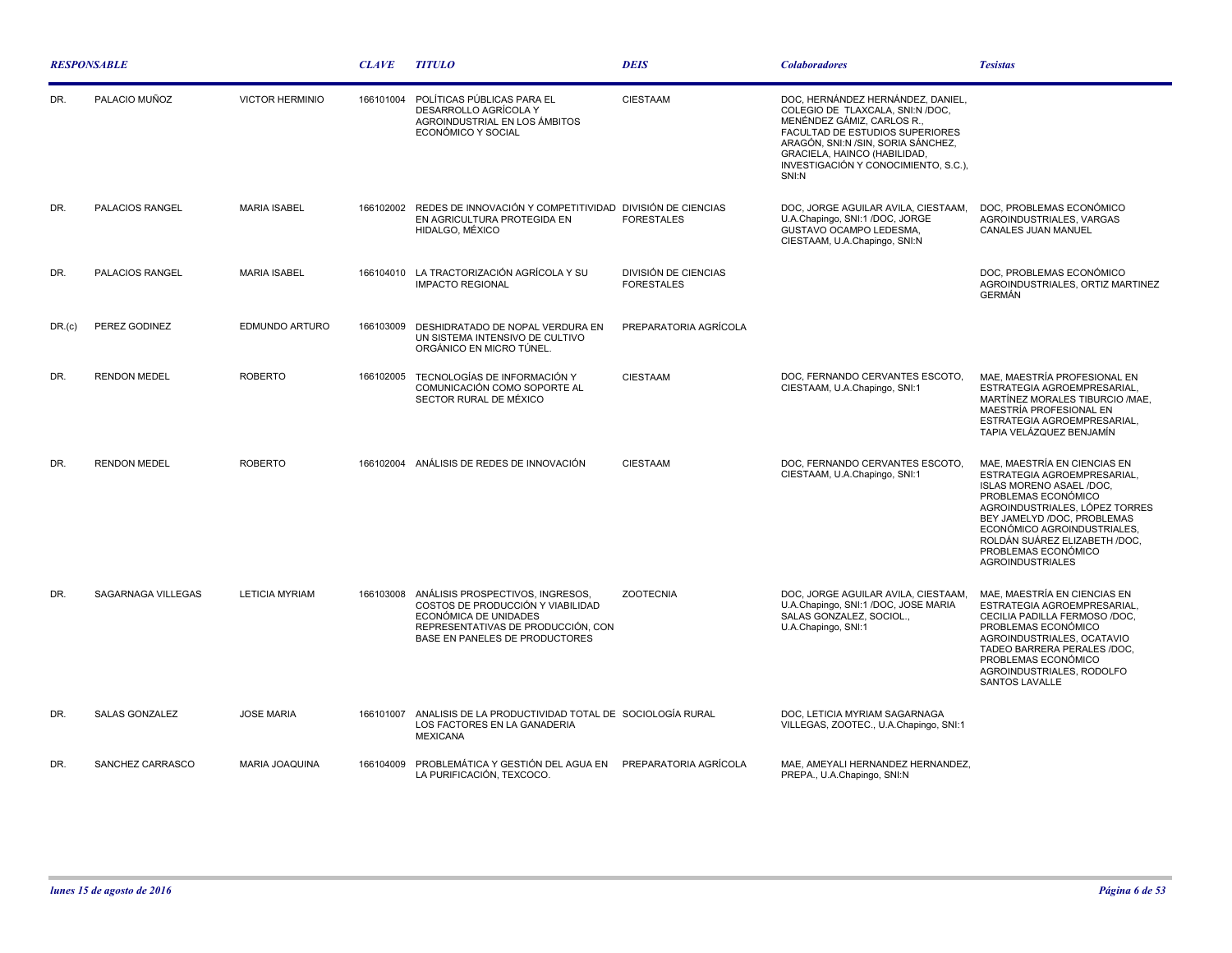| <b>RESPONSABLE</b> |                 |                        | <b>CLAVE</b> | <b>TITULO</b>                                                                                                                               | <b>DEIS</b>               | <b>Colaboradores</b>                                                                                                                                                                                                                                                                    | <b>Tesistas</b>                                                                                                                                                                                                                                                                            |
|--------------------|-----------------|------------------------|--------------|---------------------------------------------------------------------------------------------------------------------------------------------|---------------------------|-----------------------------------------------------------------------------------------------------------------------------------------------------------------------------------------------------------------------------------------------------------------------------------------|--------------------------------------------------------------------------------------------------------------------------------------------------------------------------------------------------------------------------------------------------------------------------------------------|
| DR.                | SANTOYO CORTES  | <b>VINICIO HORACIO</b> | 166103006    | COMPETITIVIDAD, REDES DE VALOR Y<br>MODELOS DE NEGOCIO EN LA<br>AGRICULTURA MEXICANA                                                        | INGENIERÍA AGROINDUSTRIAL | DOC. J. REYES ALTAMIRANO CARDENAS.<br>CIESTAAM, U.A.Chapingo, SNI:1/DOC,<br><b>JUAN JOSE FLORES VERDUZCO.</b><br>CIESTAAM, U.A.Chapingo, SNI:N /DOC,<br>MANRRUBIO MUÑOZ RODRIGUEZ.<br>CIESTAAM, U.A.Chapingo, SNI:1 /DOC,<br>ROMEL OLIVARES GUTIERREZ.<br>CIESTAAM, U.A.Chapingo, SNI:N | MAE. MAESTRÍA PROFESIONAL EN<br>ESTRATEGIA AGROEMPRESARIAL.<br>ACHIQUEN MILLÁN JIMENA /MAE.<br>MAESTRÍA EN CIENCIAS EN<br>ESTRATEGIA AGROEMPRESARIAL.<br>CABALLERO SERAPIO ADRIANA /DOC.<br>PROBLEMAS ECONÓMICO<br>AGROINDUSTRIALES, CASTILLO<br>LINARES ERIKA BELEM / MAE, MAESTRÍA<br>EN |
| DR.                | VALDIVIA ALCALA | <b>RAMON</b>           |              | 166101008 VALORACIÓN ECONÓMICA DE LA CANTIDAD DIVISIÓN DE CIENCIAS<br>Y CALIDAD DEL AGUA POTABLE EN LEÓN, ECONÓMICO ADMINISTRATIVAS<br>GTO. |                           |                                                                                                                                                                                                                                                                                         |                                                                                                                                                                                                                                                                                            |
| PH.D.              | ZARATE VALDEZ   | <b>JOSE LUIS</b>       | 166102003    | INNOVACIONES TECNOLÓGICAS EN EL<br>VALLE DEL YAQUI, SONORA                                                                                  | <b>CRUNO SONORA</b>       | DOC, MARIO ALBERTO CAMIRO PEREZ,<br>CRUNO, U.A.Chapingo, SNI:N /DOC,<br>VINICIO HORACIO SANTOYO CORTES,<br>CIESTAAM, U.A.Chapingo, SNI:1                                                                                                                                                |                                                                                                                                                                                                                                                                                            |

*Total de proyectos registrados en el Centro/Instituto : 61 28*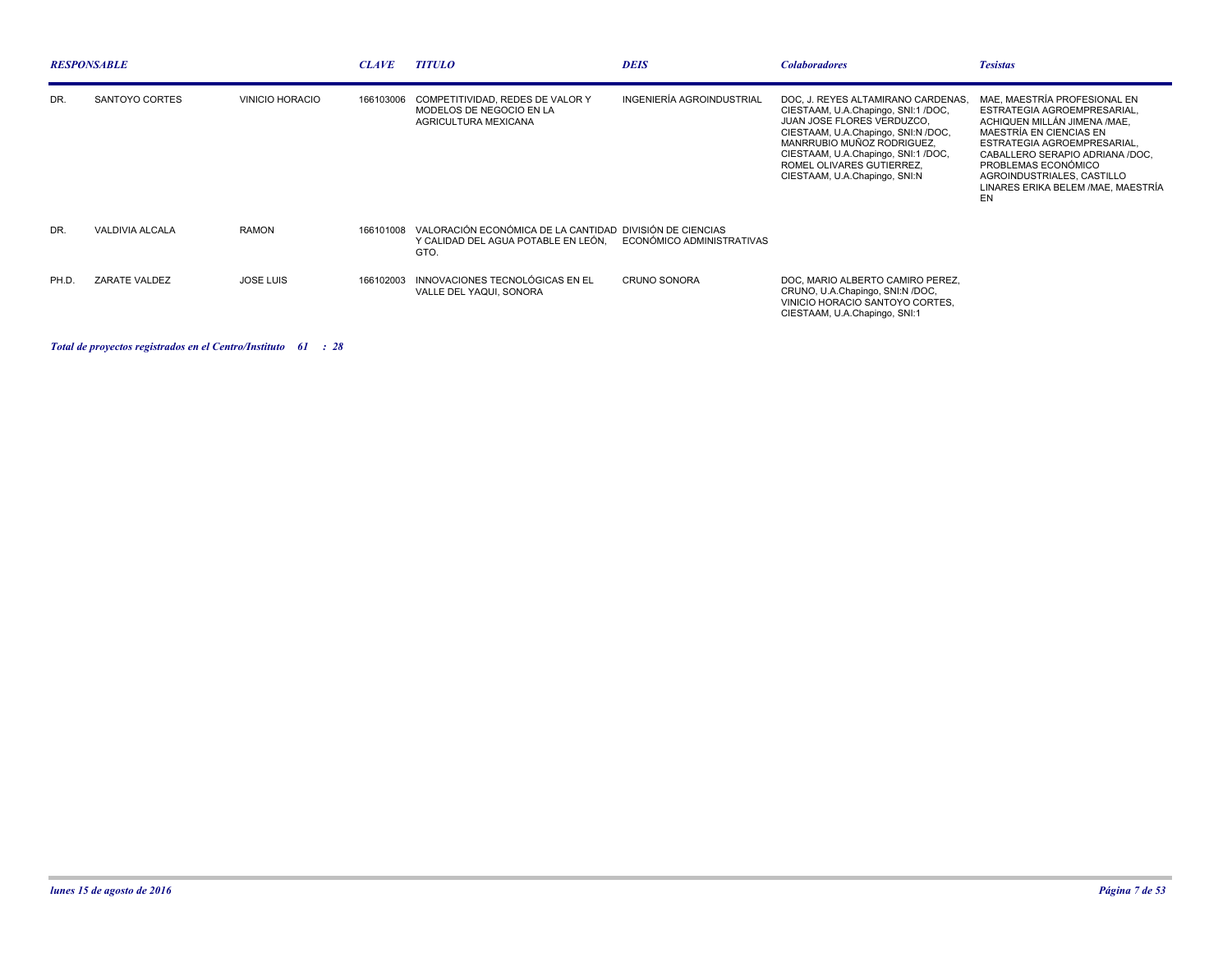|       | <b>RESPONSABLE</b>                   |                                         | <b>CLAVE</b> | <b>TITULO</b>                                                                                                                                                                                                                                                                                 | <b>DEIS</b>               | <b>Colaboradores</b>                                                                                                                                                                                                                                    | <b>Tesistas</b>                                                                                                                                  |
|-------|--------------------------------------|-----------------------------------------|--------------|-----------------------------------------------------------------------------------------------------------------------------------------------------------------------------------------------------------------------------------------------------------------------------------------------|---------------------------|---------------------------------------------------------------------------------------------------------------------------------------------------------------------------------------------------------------------------------------------------------|--------------------------------------------------------------------------------------------------------------------------------------------------|
| 62    | <b>INSTITUTO DE ALIMENTOS (IDEA)</b> |                                         |              |                                                                                                                                                                                                                                                                                               |                           |                                                                                                                                                                                                                                                         |                                                                                                                                                  |
| DR.   | AGUIRRE MANDUJANO                    | <b>ELEAZAR</b>                          | 166202004    | PROPIEDADES FISICOQUÍMICAS DE<br>PECTINAS DE TEJOCOTE (CRATAEGUS<br>SPP.) EXTRAÍDAS UTILIZANDO COMPLEJOS<br><b>ELECTROSTÁTICOS</b>                                                                                                                                                            | PREPARATORIA AGRÍCOLA     | MAE. JUAN CARLOS CUEVAS<br>BERNARDINO, UNIVERSIDAD<br>AUTÓNOMA METROPOLITANA, SNI:N                                                                                                                                                                     | LIC. INGENIERÍA AGROINDUSTRIAL.<br>POSTERIOMENTE SE INCLUIRÁ UN<br><b>ALUMNO</b>                                                                 |
| M.Sc. | <b>BUENDIA GONZALEZ</b>              | <b>MARIA OFELIA</b>                     | 166201007    | ESTANDARIZACION DEL REVENTADO DE<br>DOS VARIEDADES DE AMARANTO,<br>VARIEDAD BENITO PERTENECIENTE A LA<br>ESPECIE (AMARANTHUS CRUENTUS) Y LA<br>VARIEDAD ARELI PERTENECIENTE A LA<br><b>ESPEICE (AMARANTHUS</b><br>HYPOCHODRIACUS L.) PARA LA<br>COMUNIDAD, EL CARMEN SANTA INÉS DEL<br>MONTE. | INGENIERÍA AGROINDUSTRIAL | LIC, FELIX ESPARZA TORRES, DIA,<br>U.A.Chapingo, SNI:EMÉRITO /MAE,<br>MARTÍNEZ VELASCO ALEJANDRO,<br>UNIVERSIDAD DEL ESTADO DE MÉXICO<br>(ESTUDIANTE DE DOCTORADO), SNI:N                                                                               | LIC, INGENIERÍA AGROINDUSTRIAL,<br>HERNÁNDEZ HERNÁNDEZ FRANCISCO<br>DE JESÚS                                                                     |
| DR.   | <b>CORRALES GARCIA</b>               | JOSE JOEL ENRIQUE                       | 166201004    | EVALUACIÓN DEL MUCÍLAGO DE<br>DIFERENTES NOPALES (OPUNTIA SPP.)<br>COMO ESPESANTE EN ALIMENTOS.                                                                                                                                                                                               | INGENIERÍA AGROINDUSTRIAL | DOC, ARTURO HERNANDEZ MONTES,<br>DIA, U.A.Chapingo, SNI:N /DOC, MA.<br>CARMEN YBARRA MONCADA, DIA,<br>U.A.Chapingo, SNI:N /DOC, PEÑA<br>VALDIVIA CECILIA BEATRIZ, COLEGIO DE<br>POSTGRADUADOS, CAMPUS<br>MONTECILLO, TEXCOCO. EDO. DE<br>MÉXICO., SNI:3 | MAE, CIENCIA Y TECNOLOGÍA<br>AGROALIMENTARIA, REYES BUENDIA<br><b>CLAUDIA</b>                                                                    |
| DR.   | <b>CORRALES GARCIA</b>               | <b>JOSE JOEL ENRIQUE</b>                | 166201003    | RESPUESTA DE DIFERENTES PITAYAS<br>(STENOCEREUS SPP.) AL PROCESAMIENTO<br><b>MÍNIMO</b>                                                                                                                                                                                                       | INGENIERÍA AGROINDUSTRIAL | DOC, MARIA TERESA BERYL COLINAS<br>LEON, FITOTEC., U.A.Chapingo, SNI:2<br>/DOC, ARTURO HERNANDEZ MONTES,<br>DIA, U.A.Chapingo, SNI:N /DOC, MA.<br>CARMEN YBARRA MONCADA, DIA,<br>U.A.Chapingo, SNI:N                                                    | MAE, CIENCIA Y TECNOLOGÍA<br>AGROALIMENTARIA, CARDONA<br>VÁZQUEZ JAIRO                                                                           |
| DR.   | <b>ESPINOSA SOLARES</b>              | <b>TEODORO</b>                          | 166203001    | INFLUENCIA DE LA NANOENCAPSULACIÓN<br>SOBRE LA VIDA DE ANAQUEL DE LOS<br>ANTIOXIDANTES DE CAPULÍN (PRUNUS<br>SEROTINA)                                                                                                                                                                        | INGENIERÍA AGROINDUSTRIAL | DOC, DIANA GUERRA RAMIREZ, PREPA.,<br>U.A.Chapingo, SNI:N /DOC, ARTEMIO<br>PEREZ LOPEZ, DIA, U.A.Chapingo, SNI:N<br>/DOC, MATILDE VILLA GARCÍA,<br>LABORATORIO CENTRAL DE LA UACH,<br>SNI:C                                                             |                                                                                                                                                  |
| PH.D. | <b>HERNANDEZ MONTES</b>              | <b>ARTURO</b>                           | 166201002    | ACEPTABILIDAD DE CREMAS<br>ESTABILIZADAS CON GOMA DE<br>ALGARROBO Y XANTANA                                                                                                                                                                                                                   | INGENIERÍA AGROINDUSTRIAL | MAE, ARMANDO SANTOS MORENO, DIA,<br>U.A.Chapingo, SNI:N                                                                                                                                                                                                 | LIC, INGENIERÍA AGROINDUSTRIAL,<br>HERNÁNDEZ CALETTE ALDO /LIC,<br>INGENIERÍA AGROINDUSTRIAL,<br>SÁNCHEZ ORTEGA EVA MONTSERRAT                   |
| DR.   | HERNANDEZ RODRIGUEZ                  | LANDY                                   | 166202001    | EFECTO EN LAS PROPIEDADES MECÁNICAS PREPARATORIA AGRÍCOLA<br>Y MICROESTRUCTURALES DE YOGURES<br>ADICIONADOS CON COMPLEJOS<br><b>BIOPOLIMÉRICOS Y ESTEVIA</b>                                                                                                                                  |                           | DOC, CONSUELO SILVIA OLIVIA LOBATO<br>CALLEROS, PREPA., U.A.Chapingo, SNI:2<br>/DOC, CESAR RAMIREZ SANTIAGO, DIA,<br>U.A.Chapingo, SNI:C /DOC, VERNON<br>CARTER JAIME, UNIVERSIDAD<br>AUTÓNOMA METROPOLITANA, SNI:3                                     | LIC. INGENIERÍA AGROINDUSTRIAL.<br>TREJO PÉREZ OSWALDO                                                                                           |
| DR.   | <b>LOBATO CALLEROS</b>               | <b>CONSUELO SILVIA</b><br><b>OLIVIA</b> | 166202002    | CARACTERIZACIÓN FISICOQUÍMICA DE<br>PECTINAS DE TEJOCOTE Y ESTUDIO<br>REOCINÉTICO INTERFACIAL DE<br>COMPLEJOS DE PROTEÍNA DE<br>LACTOSUERO Y PECTINAS DE TEJOCOTE<br>PARA SU APLICACIÓN COMO AGENTES<br><b>ESTABILIZANTES DE EMULSIONES</b><br><b>ALIMENTICIAS</b>                            | PREPARATORIA AGRÍCOLA     | DOC. MARIA EDNA ALVAREZ SANCHEZ.<br>U.A.Chapingo, SNI:3 /DOC, ALVAREZ<br>RAMIREZ JESÚS, UNIVERSIDAD<br>AUTÓNOMA METROPOLITANA-<br>IZTAPALAPA, SNI:3 /DOC, VERNON<br>CARTER EDUARDO JAIME, UNIVERSIDAD<br>AUTÓNOMA METROPOLITANA-<br>IZTAPALAPA, SNI:3   | DOC. EXTERNO. CUEVAS BERNARDINO<br>JUAN CARLOS /MAE, CIENCIA Y<br>TECNOLOGÍA AGROALIMENTARIA,<br>GUADARRAMA AGUILAR HUMBERTO<br><b>ALEJANDRO</b> |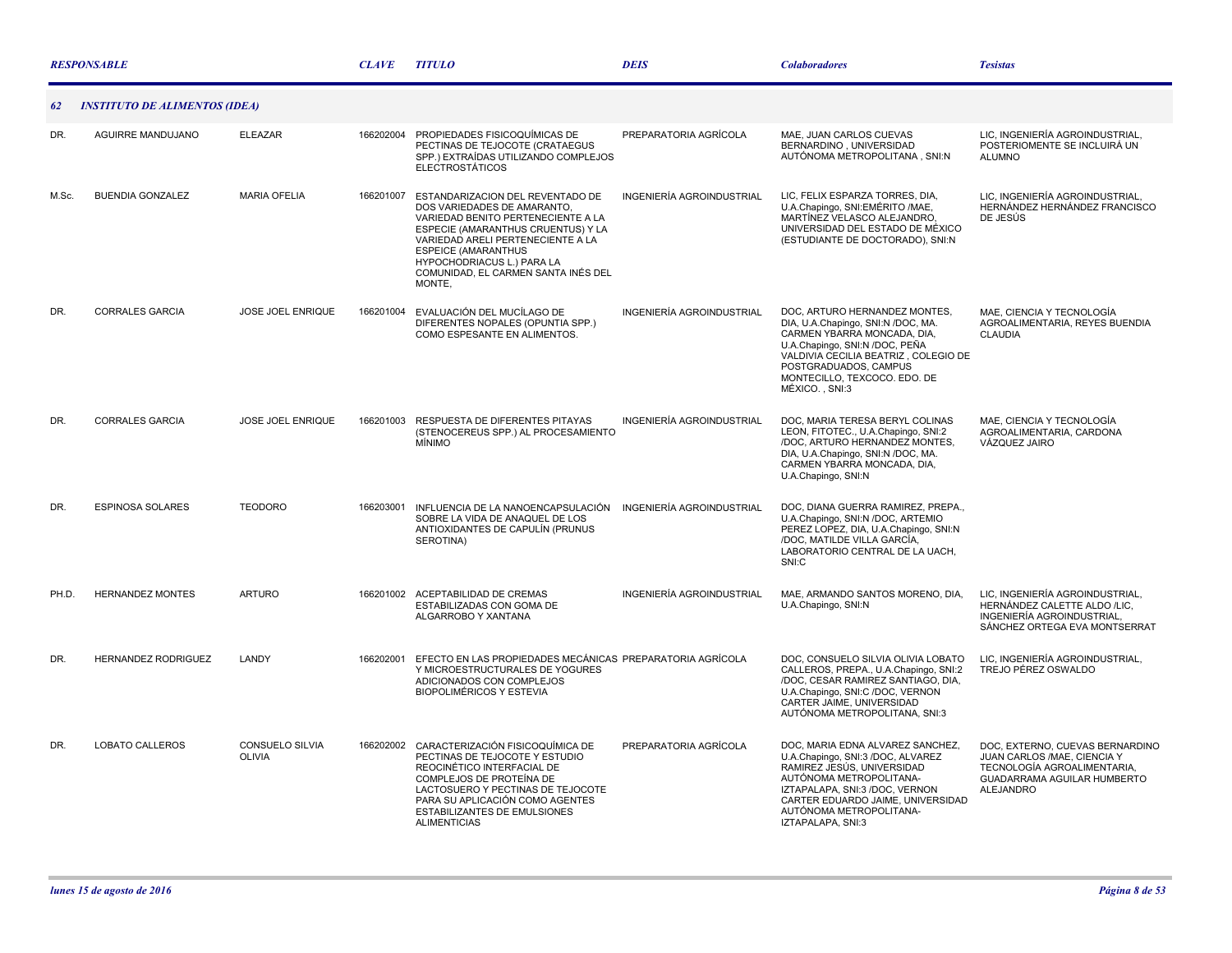| <b>RESPONSABLE</b> |                          |                                         | <b>CLAVE</b> | <b>TITULO</b>                                                                                                                                                                                   | <b>DEIS</b>               | <b>Colaboradores</b>                                                                                                                                                                                                                                                                    | <b>Tesistas</b>                                                                                                                                                                                                                                                                                |
|--------------------|--------------------------|-----------------------------------------|--------------|-------------------------------------------------------------------------------------------------------------------------------------------------------------------------------------------------|---------------------------|-----------------------------------------------------------------------------------------------------------------------------------------------------------------------------------------------------------------------------------------------------------------------------------------|------------------------------------------------------------------------------------------------------------------------------------------------------------------------------------------------------------------------------------------------------------------------------------------------|
| DR.                | <b>LOBATO CALLEROS</b>   | <b>CONSUELO SILVIA</b><br><b>OLIVIA</b> | 166202003    | ESTABILIDAD Y PROPIEDADES<br>REOLÓGICAS DE MICRO Y<br>NANOEMULSIONES ACEITE-EN-AGUA.<br>ESTABILIZADAS MEDIANTE COMPLEJOS<br>BIOPOLIMÉRICOS: FUNCIONALIDAD EN<br>YOGURT REDUCIDO EN GRASA LÁCTEA | PREPARATORIA AGRÍCOLA     | MAE. TRUJILLO RAMIREZ DANIEL.<br>UNIVERSIDAD AUTÓNOMA<br>METROPOLITANA-IZTAPALAPA, SNI:N<br>/DOC, VERNON CARTER EDUARDO<br>JAIME, UNIVERSIDAD AUTÓNOMA<br>METROPOLITANA-IZTAPALAPA, SNI:3                                                                                               | MAE, CIENCIA Y TECNOLOGÍA<br>AGROALIMENTARIA, ALVARADO<br>AMBRIZ SINAÍ /MAE, CIENCIA Y<br>TECNOLOGÍA AGROALIMENTARIA,<br>LÓPEZ MONTERRUBIO DIANA ITZEL<br>/MAE. CIENCIA Y TECNOLOGÍA<br>AGROALIMENTARIA, PEDROZA<br>PEDROZA DULCE MARÍA                                                        |
| DR.                | PEREZ LOPEZ              | <b>ARTEMIO</b>                          | 166203007    | CARACTERIZACIÓN FÍSICO-MECÁNICA Y<br>FISIOLÓGICA DE DAÑOS POR IMPACTO EN<br>GUAYABA Y SIMULACIÓN CON<br>HERRAMIENTAS DEL MEF                                                                    | INGENIERÍA AGROINDUSTRIAL | DOC, SALVADOR VALLE GUADARRAMA,<br>DIA, U.A.Chapingo, SNI:1 /DOC, MARIA<br>DEL ROSARIO VENEGAS ORDOÑEZ,<br>DIMA, U.A.Chapingo, SNI:N                                                                                                                                                    | LIC, INGENIERÍA AGROINDUSTRIAL,<br>MARTÍNEZ MARTÍNEZ HOLANDA                                                                                                                                                                                                                                   |
| DR.                | VALLE GUADARRAMA         | SALVADOR                                | 166203005    | SEPARACIÓN DE BIOMOLÉCULAS<br>MEDIANTE EXTRACCIÓN ACUOSA EN DOS<br>FASES EN ETAPA SENCILLA A PARTIR DE<br>SUBPRODUCTOS AGROINDUSTRIALES                                                         | INGENIERÍA AGROINDUSTRIAL | DOC, DIANA GUERRA RAMIREZ, PREPA.,<br>U.A.Chapingo, SNI:N /MAE, ARMANDO<br>SANTOS MORENO, DIA, U.A.Chapingo,<br>SNI:N /DOC, HOLBER ZULETA PRADA,<br>PREPA., U.A.Chapingo, SNI:C                                                                                                         | LIC, INGENIERÍA AGROINDUSTRIAL,<br>BRIONES JUÁREZ JULIO CÉSAR /DOC,<br>INGENIERÍA AGRÍCOLA Y USO<br>INTEGRAL DEL AGUA, DOMÍNGUEZ<br>PUERTO RICARDO /LIC, INGENIERÍA<br>AGROINDUSTRIAL, FLORES LIRIOS<br>JOHANA MARIBEL /LIC, INGENIERÍA<br>AGROINDUSTRIAL, GRAJALES DÍAZ<br><b>ARLINE /LIC</b> |
| DR.                | VALLE GUADARRAMA         | <b>SALVADOR</b>                         | 166203006    | MANEJO POSTCOSECHA DE FRUTOS DE<br>CHILE (CAPSICUM SPP.) SERRANO Y<br>PIMIENTO MORRÓN                                                                                                           | INGENIERÍA AGROINDUSTRIAL | DOC, MARCELO ACOSTA RAMOS,<br>PARASIT., U.A.Chapingo, SNI:1 /DOC,<br>MARIO PEREZ GRAJALES, FITOTEC.,<br>U.A.Chapingo, SNI:1 /MAE, ARMANDO<br>SANTOS MORENO, DIA, U.A.Chapingo,<br>SNI:N                                                                                                 | MAE, CIENCIA Y TECNOLOGÍA<br>AGROALIMENTARIA, ESTRADA<br>RAMÍREZ MITZY NAYELI / MAE, CIENCIA<br>Y TECNOLOGÍA AGROALIMENTARIA,<br>LÓPEZ GONZÁLEZ FRIDA BEATRIZ<br>/MAE, CIENCIA Y TECNOLOGÍA<br>AGROALIMENTARIA, MIRANDA MOLINA<br>FRANCISCO DANIEL /LIC. INGENIERÍA<br>AGROINDUSTRIAL, M       |
| M.Sc.              | VILLEGAS DE GANTE        | <b>ABRAHAM ZACARIAS</b>                 | 166201006    | CONSERVACIÓN DE REQUESÓN POR<br>TRATAMIENTO ÁCIDO Y UNA<br><b>BACTERIOCINA (NISINA)</b>                                                                                                         | INGENIERÍA AGROINDUSTRIAL | MAE, ARMANDO SANTOS MORENO, DIA,<br>U.A.Chapingo, SNI:N                                                                                                                                                                                                                                 | LIC, INGENIERÍA AGROINDUSTRIAL,<br>PERDOMO VALENTÍN OBETH                                                                                                                                                                                                                                      |
| M.Sc.              | <b>VILLEGAS DE GANTE</b> | <b>ABRAHAM ZACARIAS</b>                 | 166201005    | CARACTERIZACIÓN DEL QUESO PANELA DE INGENIERÍA AGROINDUSTRIAL<br>SOYATLÁN, JALISCO.                                                                                                             |                           | DOC, ARTURO HERNANDEZ MONTES,<br>DIA, U.A.Chapingo, SNI:N /MAE, ARMANDO<br>SANTOS MORENO, DIA, U.A.Chapingo,<br>SNI:N /DOC, ERNESTINA VALADEZ<br>MOCTEZUMA, FITOTEC., U.A.Chapingo,<br><b>SNI:1</b>                                                                                     | MAE, CIENCIA Y TECNOLOGÍA<br>AGROALIMENTARIA, PÉREZ ESTEBAN<br><b>GUILLERMO</b>                                                                                                                                                                                                                |
| PH.D.              | YBARRA MONCADA           | MA. CARMEN                              | 166203003    | EFECTO ANTIBACTERIANO DE<br>AISLAMIENTOS DE BACTERIAS ÁCIDO<br>LÁCTICAS SOBRE HELICOBACTER PYLORI<br>IN VITRO.                                                                                  | INGENIERÍA AGROINDUSTRIAL | MAE, SALVADOR MARTINEZ ROMERO,<br>DIA, U.A.Chapingo, SNI:N /MAE, GARCÍA<br>NAVA RODOLFO, COLEGIO DE<br>POSTGRADUADOS, SNI:N                                                                                                                                                             | LIC, INGENIERÍA AGROINDUSTRIAL,<br>JUÁREZ RODRÍGUEZ MARTHA MARÍA                                                                                                                                                                                                                               |
| PH.D.              | YBARRA MONCADA           | MA. CARMEN                              | 166203004    | ESTRATEGIA DE INNOVACIÓN PARA<br>MEJORAR LA COMPETITIVIDAD DE LA<br>AGROINDUSTRIA DEL QUESO DE PORO DE<br><b>TABASCO</b>                                                                        | INGENIERÍA AGROINDUSTRIAL | DOC. BARRERA RODRIGUEZ ARIADNA.<br>INVESTIGADOR INDEPENDIENTE, SNI:C<br>/DOC, ESPEJEL GARCIA ANASTACIO,<br>CATEDRATICO CONACYT. SNI:N /MAE.<br>ORTIZ HERNANDEZ MATEO,<br>UNIVERSIDAD JUAREZ AUTONOMA DE<br>TABASCO, SNI:N /DOC, ARTURO<br>HERNANDEZ MONTES, DIA, U.A.Chapingo,<br>SNI:N | LIC, INGENIERÍA AGROINDUSTRIAL,<br>PERALTA APARICIO CELIA /LIC,<br>INGENIERÍA AGROINDUSTRIAL,<br>SANCHEZ ORTIZ JAEL                                                                                                                                                                            |

*Total de proyectos registrados en el Centro/Instituto : 62 16*

 $\sim$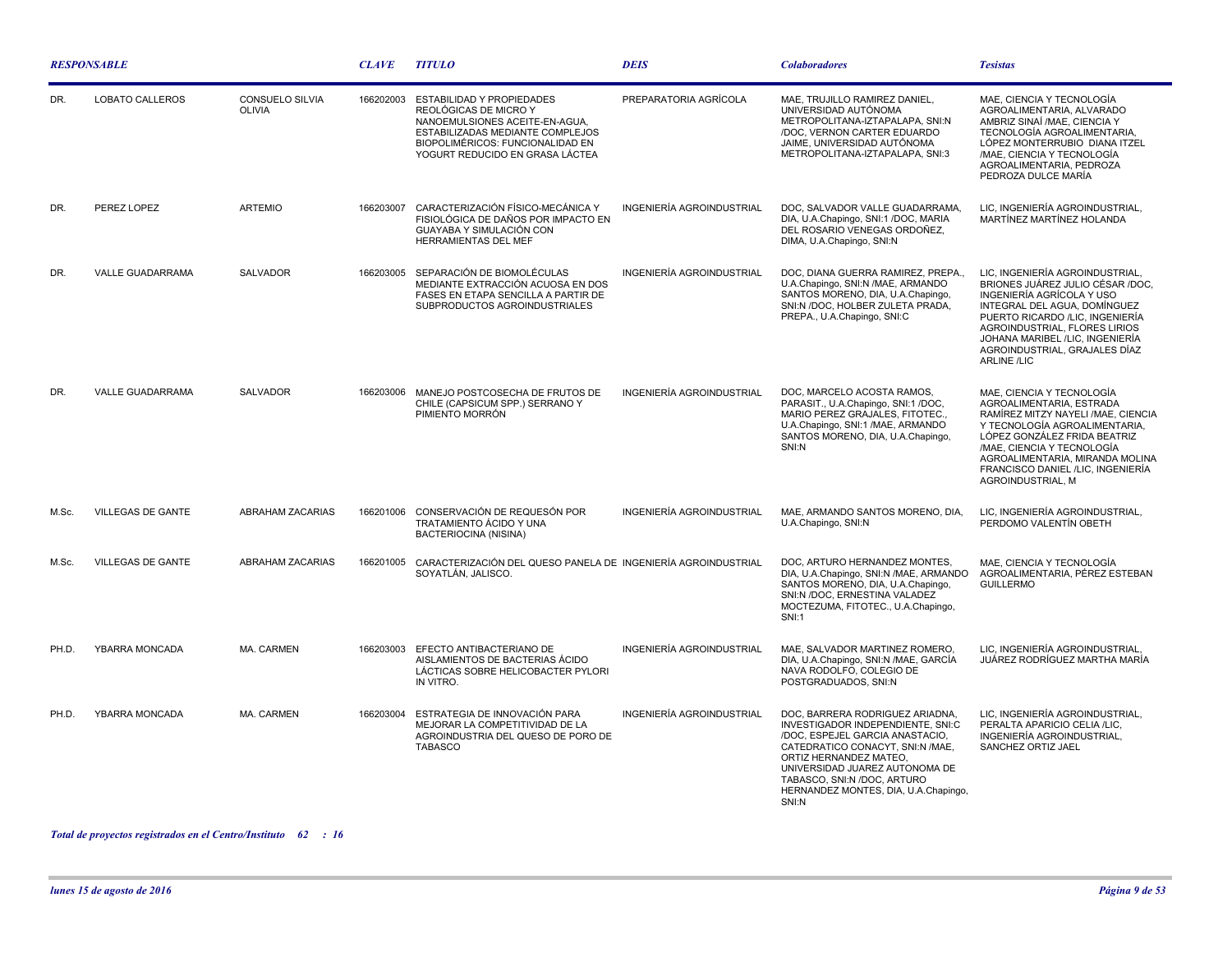|       | <b>RESPONSABLE</b>                                                        |                | <b>CLAVE</b> | <b>TITULO</b>                                                                                                                                                                                           | <b>DEIS</b>            | <b>Colaboradores</b>                                                                                                                                                                                                                                                     | <b>Tesistas</b>                                                                                                           |
|-------|---------------------------------------------------------------------------|----------------|--------------|---------------------------------------------------------------------------------------------------------------------------------------------------------------------------------------------------------|------------------------|--------------------------------------------------------------------------------------------------------------------------------------------------------------------------------------------------------------------------------------------------------------------------|---------------------------------------------------------------------------------------------------------------------------|
| 63    | INSTITUTO DE INVESTIGACIÓN Y POSGRADO EN PROTECCIÓN FITOSANITARIA (IIPPF) |                |              |                                                                                                                                                                                                         |                        |                                                                                                                                                                                                                                                                          |                                                                                                                           |
| DR.   | <b>ACOSTA RAMOS</b>                                                       | <b>MARCELO</b> |              | 166302014 MANEJO ORGANICO DE FUSARIUM<br>OXYSPORUM F.SP. LYCOPERSICI,<br>BOTRYTIS CINEREA Y ALTERNARIA SOLANI<br>EN TOMATE (SOLANUM LYCOPERSICUM L.)<br>EN INVERNADERO                                  | PARASITOLOGÍA AGRÍCOLA | DOC, MARIA DEL ROSARIO GARCIA<br>MATEOS, FITOTEC., U.A.Chapingo, SNI:2<br>/DOC, MIGUEL ANGEL SERRATO CRUZ,<br>FITOTEC., U.A.Chapingo, SNI:1                                                                                                                              | MAE. PROTECCIÓN VEGETAL.<br>BOJÓRQUEZ VEGA JOSE DE JESUS                                                                  |
| DR.   | <b>ALARCON RODRIGUEZ</b>                                                  | NORMA MARINA   | 166301003    | CARACTERIZACIÓN Y DISTRIBUCIÓN DE LA PREPARATORIA AGRÍCOLA<br>SUPERFAMILIA COCCOIDEA EN MEXICO.<br>CON ÉNFASIS EN LAS FAMILIAS COCCIDAE.<br>DIASPIDIDAE, ERIOCOCCIDAE,<br>MARGARODIDAE Y PSEUDOCOCCIDAE |                        | DOC, CLAPS LUCÍA ELENA, UNIVERSIDAD<br>NACIONAL DE TUCUMÁN, ARGENTINA.,<br>SNI:N /DOC, NARREA CANGO MÓNICA,<br>UNIVERSIDAD NACIONAL AGRARIA LA<br>MOLINA, LIMA PERÚ, SNI:N                                                                                               | MAE, PROTECCIÓN VEGETAL, AUN SIN<br>DATOS /LIC, PARASITOLOGÍA<br>AGRÍCOLA. AUN SIN DATOS2                                 |
| DR.   | <b>ALARCON RODRIGUEZ</b>                                                  | NORMA MARINA   | 166301002    | IDENTIFICACIÓN DE ESPECIES DE MAGUEY PREPARATORIA AGRÍCOLA<br>PULQUERO, LAS ENFERMEDADES Y<br>PLAGAS ASOCIADAS AL CULTIVO, EN<br>OTUMBA, ESTADO DE MEXICO.                                              |                        | MAE, GUEVARA VAZQUEZ EFREN,<br>EMPROSER, S.C. SNI:N /DOC, LEONARDO<br>ROBERTO FLORES PEREZ, PREPA.,<br>U.A.Chapingo, SNI:N                                                                                                                                               | LIC, PARASITOLOGÍA AGRÍCOLA,<br>GRANADOS FONSECA CECILIA<br>CRISTINA /LIC, PARASITOLOGÍA<br>AGRÍCOLA, RIOS PEREZ CORNELIO |
| DR.   | <b>BOLAÑOS ESPINOZA</b>                                                   | <b>ANDRES</b>  | 166303002    | MALEZAS RESISTENTES A HERBICIDAS Y<br>SU MANEJO QUÍMICO                                                                                                                                                 | PARASITOLOGÍA AGRÍCOLA | MAE, J. ANTONIO TAFOYA RAZO,<br>PARASIT., U.A.Chapingo, SNI:N /DOC,<br>MATEO VARGAS HERNANDEZ, SUELOS,<br>U.A.Chapingo, SNI:1                                                                                                                                            | MAE, PROTECCIÓN VEGETAL, RINCÓN<br><b>GALVIS DANIEL FELIPE</b>                                                            |
| DR.   | <b>BOLAÑOS ESPINOZA</b>                                                   | <b>ANDRES</b>  | 166303001    | MANEJO DE CULTIVOS EN EL SISTEMA DE<br>AGRICULTURA DE CONSERVACIÓN                                                                                                                                      | PARASITOLOGÍA AGRÍCOLA | MAE, J. ANTONIO TAFOYA RAZO,<br>PARASIT., U.A.Chapingo, SNI:N                                                                                                                                                                                                            | LIC, PARASITOLOGÍA AGRÍCOLA,<br>BARRIOS BERNAL RAMON RANULFO<br>/LIC, PARASITOLOGÍA AGRÍCOLA,<br>PEREZ VEGA JUAN MANUEL   |
| PH.D. | <b>MARBAN MENDOZA</b>                                                     | <b>NAHUM</b>   | 166302004    | IDENTIFICACIÓN MOLECULAR Y ANALISIS<br>DE LA VARIBIALIDAD GENETICA DE<br>POBLACIONES DE MELOIDOGYNE                                                                                                     | PARASITOLOGÍA AGRÍCOLA | DOC. CABRERA HIDALGO ANSELMO DE<br>JESUS, U.A.Chapingo, SNI:N /DOC,<br>ERNESTINA VALADEZ MOCTEZUMA,<br>FITOTEC., U.A.Chapingo, SNI:1 /DOC.<br>CABRERA HIDALGO ANSELMO DE JESUS,<br>POSDOCTORANTE EN FITOTECTNIA,<br>SNI:N                                                |                                                                                                                           |
| PH.D. | <b>MARBAN MENDOZA</b>                                                     | <b>NAHUM</b>   |              | 166302005 MANEJO QUÍMICO DEL NEMATODO<br>AGALLADOR (MELOIDOGYNE SP.) EN EL<br>CULTIVO DE PAPA (SOLANUM TUBEROSUM)<br>EN SILAO, GUANAJUATO                                                               | PARASITOLOGÍA AGRÍCOLA | DOC, CABRERA HIDALGO ANSELMO DE<br>JESUS, FITOTEC., U.A.Chapingo, SNI:N<br>/DOC, ERNESTINA VALADEZ<br>MOCTEZUMA, FITOTEC., U.A.Chapingo,<br><b>SNI:1</b>                                                                                                                 | LIC, PARASITOLOGÍA AGRÍCOLA,<br>FERNANDO JIMENEZ HERNANDEZ                                                                |
| DR.   | MARTINEZ BOLAÑOS                                                          | LUCIANO        | 166302001    | EFECTO DE BIOACEITES ESENCIALES EN<br>EL CONTROL DE RALSTONIA<br>SOLANACEARUM RAZA 2 CAUSANTE DEL<br>MOKO BACTERNIANO EN BANANO                                                                         | <b>CRUSE TABASCO</b>   | DOC, GILBERTO MANZO SÁNCHEZ,<br>UNIVERSIDAD DE COLIMA, SNI:1 /DOC,<br>NAVA DIAZ CRISTIAN, COLEGIO DE<br>POSTGRADUADOS, MONTECILLO.<br>MEXICO., SNI:1                                                                                                                     | LIC. URUSSE. ANA CECILIA PÉREZ<br>MÉNDEZ /LIC, PARASITOLOGÍA<br>AGRÍCOLA, HERNANDEZ MORENO ELIAS                          |
| PH.D. | <b>REBOLLAR ALVITER</b>                                                   | ANGEL          | 166302012    | AGENTES CAUSALES Y EPIDEMIOLOGÍA DE CRUCO MORELIA<br>LA PECA DE LA GUAYABA (PSIDIUM<br>GUAJAVA L.) EN EL ORIENTE DE<br><b>MICHOACÁN</b>                                                                 |                        | DOC, GUADALUPE VADOVINOS PONCE,<br>FITOSANIDAD COLEGIO DE<br>POSGRADUADOS, SNI:1 /DOC, SILVA<br>ROJAS HILDA VICTORIA, LABORATORIO<br>DE BIOTECNOLOGIA DE SEMILLAS.<br>COLEGIO DE POSGRADUADOS, SNI:1<br>/DOC, SANTOS GERARDO LEYVA MIR,<br>PARASIT., U.A.Chapingo, SNI:2 | MAE, PROTECCIÓN VEGETAL, FLORES<br><b>GONZÁLEZ ERICK</b>                                                                  |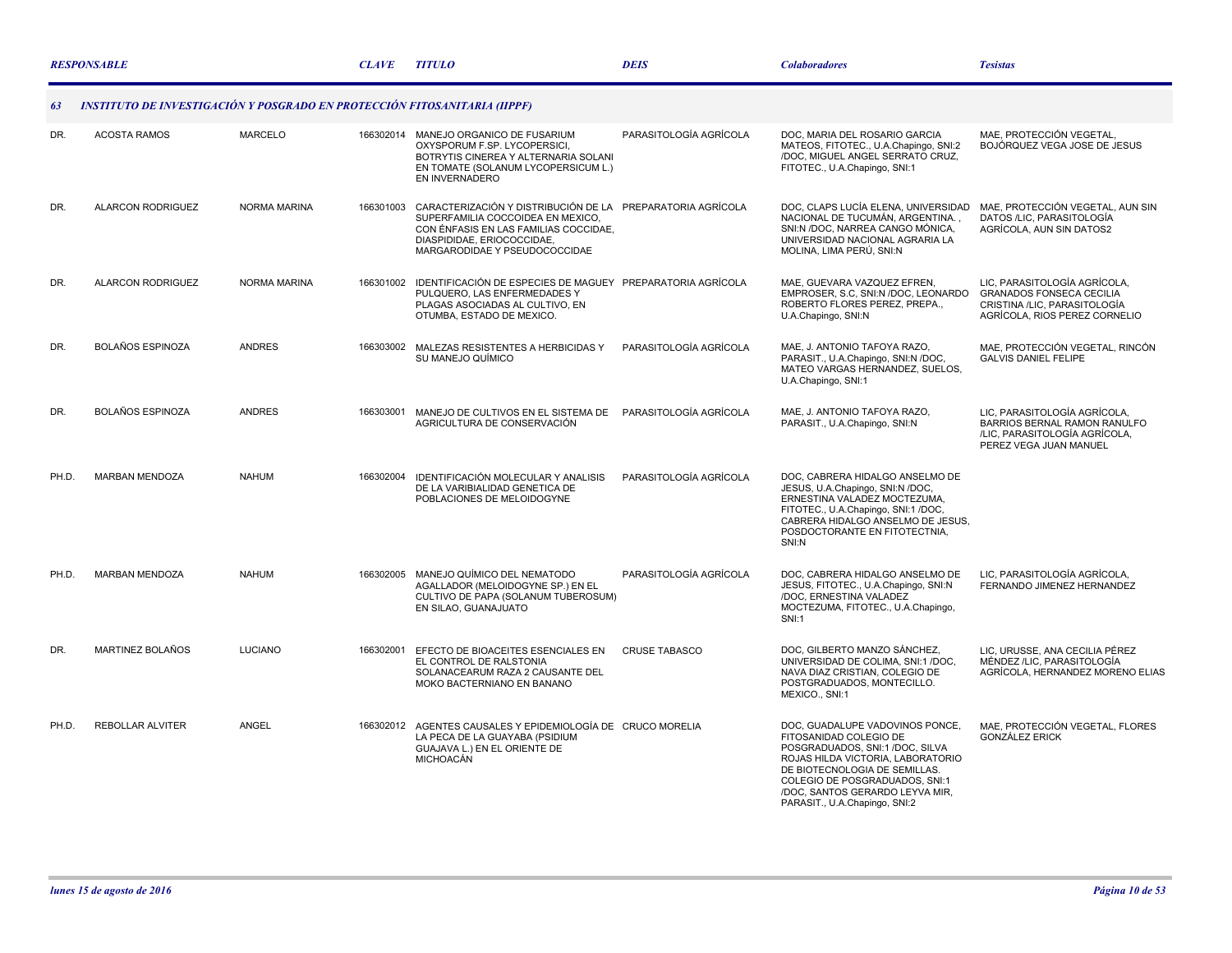| <b>RESPONSABLE</b> |                         |                         | <b>CLAVE</b> | <b>TITULO</b>                                                                                                                                                                                                | <b>DEIS</b>            | <b>Colaboradores</b>                                                                                                                                                                                        | <b>Tesistas</b>                                                                                                           |
|--------------------|-------------------------|-------------------------|--------------|--------------------------------------------------------------------------------------------------------------------------------------------------------------------------------------------------------------|------------------------|-------------------------------------------------------------------------------------------------------------------------------------------------------------------------------------------------------------|---------------------------------------------------------------------------------------------------------------------------|
| M.C.               | RODRIGUEZ MEJIA         | <b>MARIA DE LOURDES</b> | 166302008    | CONTROL BIOLÓGICO DE MACROPHOMINA PARASITOLOGÍA AGRÍCOLA<br>PHASEOLINA EN EL CULTIVO DE FRESA. EN<br>CHAPINGO MÉXICO                                                                                         |                        | DOC, MARCELO ACOSTA RAMOS,<br>PARASIT., U.A.Chapingo, SNI:N /DOC,<br>JUAN FERNANDO SOLIS AGUILAR.<br>PARASIT., U.A.Chapingo, SNI:N                                                                          | MAE, PROTECCIÓN VEGETAL, MARÍA<br><b>GABRIELA RAMÍREZ VALADEZ</b>                                                         |
| M.C.               | RODRIGUEZ MEJIA         | <b>MARIA DE LOURDES</b> | 166302009    | CONTROL BIOLÓGICO DE VERTICILLIUM<br>FUNGICOLA EN EL CULTIVO DE<br>CHAMPIÑON, EN TOLUCA, EDO, DE MÉXICO                                                                                                      | PARASITOLOGÍA AGRÍCOLA | DOC, MARCELO ACOSTA RAMOS,<br>PARASIT., U.A.Chapingo, SNI:N /DOC,<br>JUAN FERNANDO SOLIS AGUILAR.<br>PARASIT., U.A.Chapingo, SNI:N                                                                          | MAE. PROTECCIÓN VEGETAL.<br>HERNÁNDEZ ÁNGELES VICTOR                                                                      |
| M.C.               | <b>TAFOYA RAZO</b>      | J. ANTONIO              | 166303003    | MANEJO DE MALEZAS EN TRIGO Y CEBADA PARASITOLOGÍA AGRÍCOLA<br>EN EL ALTIPLANO                                                                                                                                |                        | DOC. ROBERTO ABRAHAM OCAMPO<br>RUIZ, PARASIT., U.A.Chapingo, SNI:N                                                                                                                                          | LIC. PARASITOLOGÍA AGRÍCOLA.<br>SANCHEZ LAGOS LAURA ITZEL                                                                 |
| DR.                | <b>TLAPAL BOLAÑOS</b>   | <b>BERTHA</b>           | 166302017    | DETERMINACIÓN DE ESPECIES DE<br>COLLETOTRICHUM SPP., PATOGENICIDAD<br>CRUZADA Y PRUEBAS DE RESISTENCIA A<br><b>FUNGICIDAS, CAUSANTES DE</b><br>ANTRACNOSIS EN AGUACATE EN CINCO<br>ZONAS DE MICHOACAN MÉXICO | PARASITOLOGÍA AGRÍCOLA | MAE, SÁNCHEZ ALMARAZ ALEJANDRA,<br>COLEGIO DE POSTGRADUADOS, SNI:N<br>/DOC, SANTOS GERARDO LEYVA MIR,<br>PARASIT., U.A.Chapingo, SNI:2 /DOC,<br>JUAN MANUEL TOVAR PEDRAZA.<br>PARASIT., U.A.Chapingo, SNI:N | LIC, PARASITOLOGÍA AGRÍCOLA,<br>JAIMES MÉNDEZ FRANCISCO /LIC.<br>PARASITOLOGÍA AGRÍCOLA.<br>RODRÍGUEZ DELGADO PEDRO ISAAC |
| DR.                | <b>TOVAR PEDRAZA</b>    | <b>JUAN MANUEL</b>      | 166302007    | CARACTERIZACIÓN MORFOLÓGICA.<br>MOLECULAR Y PATOGENICA DE HONGOS<br>ASOCIADOS A SEMILLAS DE VARIEDADES<br>DE HABA (VICIA FABA) CULTIVADAS EN LOS<br>VALLES ALTOS DE MÉXICO.                                  | PARASITOLOGÍA AGRÍCOLA | DOC. SANTOS GERARDO LEYVA MIR.<br>PARASIT., U.A.Chapingo, SNI:2                                                                                                                                             | LIC. PARASITOLOGÍA AGRÍCOLA. EL<br><b>TESISTA SE INCORPORARA</b><br><b>POSTERIOMENTE</b>                                  |
| DR.                | <b>TOVAR PEDRAZA</b>    | <b>JUAN MANUEL</b>      | 166302006    | INCIDENCIA, SEVERIDAD Y MANEJO DE<br>ENFERMEDADES FOLIARES EN EL CULTIVO<br>DE HABA (VICIA FABA L.) EN ESPERANZA,<br>PUEBLA.                                                                                 | PARASITOLOGÍA AGRÍCOLA | DOC, SANTOS GERARDO LEYVA MIR,<br>PARASIT., U.A.Chapingo, SNI:2                                                                                                                                             | LIC, PARASITOLOGÍA AGRÍCOLA, EL<br><b>TESISTA SE INCORPORARA</b><br><b>POSTERIOMENTE</b>                                  |
| DR.                | <b>VARGAS HERNANDEZ</b> | <b>MATEO</b>            | 166302002    | MANEJO FITOSANITARIO DE<br>POLYPHAGOTARSONEMUS LATUS (BANKS),<br>PAPAYA RING SPOT POTYVIRUS. (PRSV) Y<br>COLLETOTRICHUM GLOEOSPORIOIDES<br>(PENZ) EN TRES SISTEMAS DE<br>PRODUCCIÓN EN PAPAYA MARADOL        | <b>SUELOS</b>          | DOC, MARCELO ACOSTA RAMOS,<br>PARASIT., U.A.Chapingo, SNI:N                                                                                                                                                 | MAE, PROTECCIÓN VEGETAL, VALDIVIA<br>PÉREZ, SOBED                                                                         |
| DR.                | <b>VARGAS HERNANDEZ</b> | <b>MATEO</b>            | 166302003    | DIAGNÓSTICO DE VECTORES, VIRUS,<br>HONGOS FITOPATÓGENOS Y SU MANEJO<br>INTEGRADO EN EL CULTIVO DE JITOMATE<br>EN COCULA, GUERRERO                                                                            | <b>SUELOS</b>          | MAE, DIAZ NAJERA, JOSÉ FRANCISCO,<br>ESTUDIANTE DE DOCTORADO<br>PROGRAMA DE HORTICULTURA,<br>FITOTECNIA, SNI:N /DOC, MARCELO<br>ACOSTA RAMOS, PARASIT., U.A.Chapingo,<br>SNI:N                              | MAE, PROTECCIÓN VEGETAL, PELÁEZ<br>ARROYO, ARTURO /MAE, PROTECCIÓN<br>VEGETAL. PLANCARTE GALÁN. PEDRO<br>JESÚS            |

*Total de proyectos registrados en el Centro/Instituto : 63 17*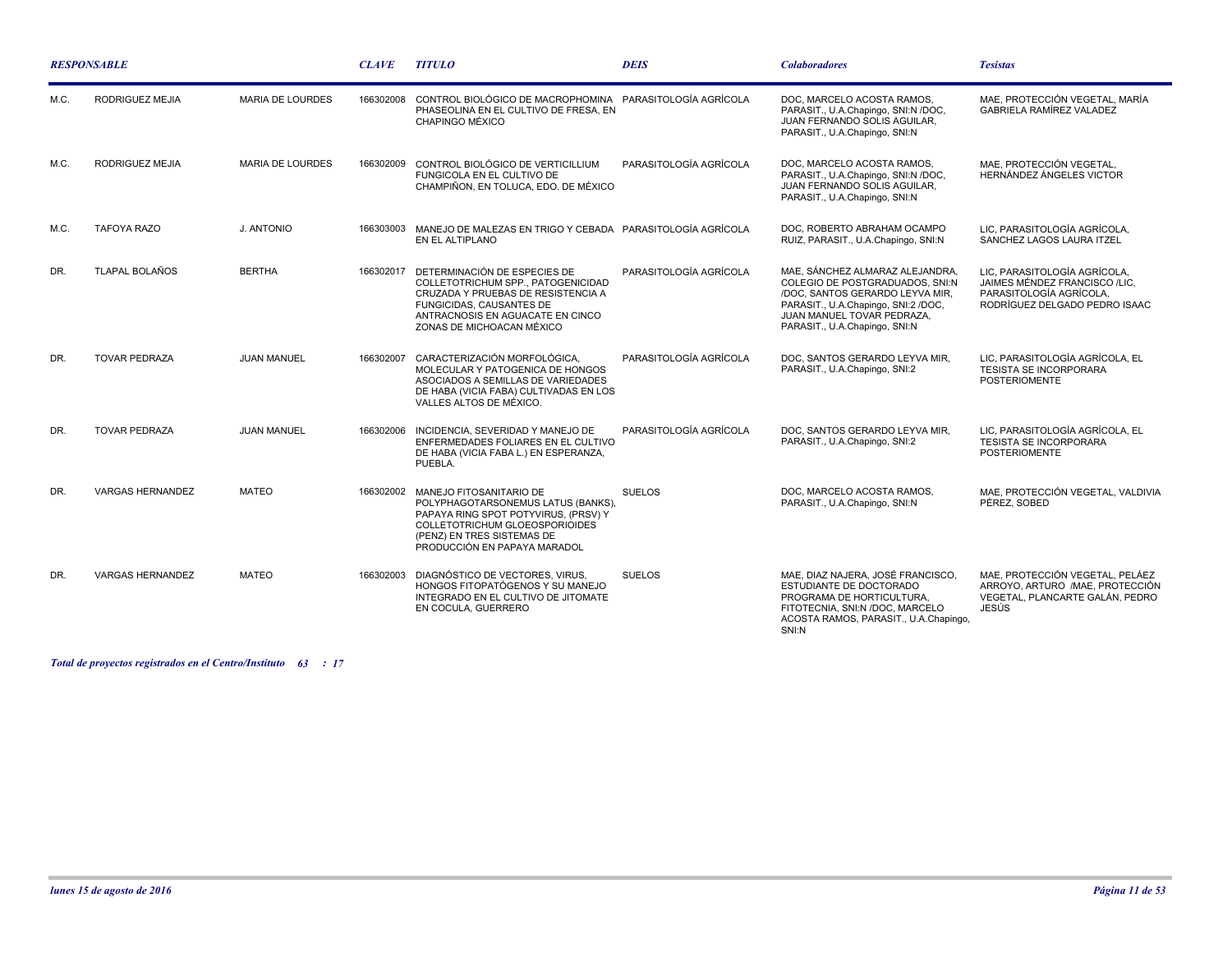|         | <b>RESPONSABLE</b>    |                        | <b>CLAVE</b> | <b>TITULO</b>                                                                                                                                                                              | <b>DEIS</b>           | <b>Colaboradores</b>                                                                                                                                                                                         | <b>Tesistas</b>                                       |
|---------|-----------------------|------------------------|--------------|--------------------------------------------------------------------------------------------------------------------------------------------------------------------------------------------|-----------------------|--------------------------------------------------------------------------------------------------------------------------------------------------------------------------------------------------------------|-------------------------------------------------------|
| 64      |                       |                        |              | INSTITUTO DE INVESTIGACIONES SOCIOAMBIENTALES, EDUCATIVAS Y HUMANÍSTICAS PARA EL MEDIO RURAL (IISEHMER)                                                                                    |                       |                                                                                                                                                                                                              |                                                       |
| DR.     | CASTILLEJOS LOPEZ     | WILLELMIRA             | 166403009    | EL IDIOMA EN EL POSGRADO:<br>DIAGNÓSTICO Y FUNDAMENTACIÓN DE UN REGIONALES UNIVERSITARIOS<br>PLAN DE ACCIÓN                                                                                | DIRECCIÓN DE CENTROS  | DOC, CRISTOBAL SANTOS CERVANTES,<br>DIR. CEN. REG., U.A.Chapingo, SNI:N                                                                                                                                      |                                                       |
| DR.     | <b>GOMEZ CRUZ</b>     | <b>MANUEL ANGEL</b>    | 166408001    | SISTEMA DE SEGUIMIENTO E<br>INFORMACIÓN DEL SECTOR ORGÁNICO Y<br>PRIMER CENSO DE LA RED DE TIANGUIS Y<br>MERCADOS ORGÁNICOS EN MÉXICO                                                      | CIESTAAM              | MAE, LAURA GOMEZ TOVAR,<br>AGROECOL., U.A.Chapingo, SNI:N /DOC,<br>RITA ELISE SCHWENTESIUS<br>RINDERMAN, CIESTAAM, U.A.Chapingo,<br>SNI:3                                                                    |                                                       |
| DR.     | <b>GOMEZ CRUZ</b>     | <b>MANUEL ANGEL</b>    | 166409002    | EVALUACIÓN DE LOS RENDIMIENTOS DE<br>NARANJA EN EL PROCESO DE TRANSICIÓN<br>DE CONVENCIONAL A ORGÁNICO EN LA<br>REGIÓN NORTE DEL ESTADO VERACRUZ                                           | <b>CIESTAAM</b>       | DOC, RITA ELISE SCHWENTESIUS<br>RINDERMAN, CIESTAAM, U.A.Chapingo,<br><b>SNI:3</b>                                                                                                                           |                                                       |
| M.C.    | <b>GOMEZ TOVAR</b>    | LAURA                  | 166409003    | COMPARACIÓN DEL PROCESO DE<br>ECOINTENSIFICACIÓN DE LA PRODUCCIÓN<br>DE NARANJA (CITRUS SINENSIS L. OSBECK)<br>ORGÁNICA VS EL MANEJO CONVENCIONAL<br>EN EL MUNICIPIO DE PAPANTLA, VERACRUZ | AGROECOLOGÍA          | DOC, MANUEL ANGEL GOMEZ CRUZ,<br>CIESTAAM, U.A.Chapingo, SNI:3                                                                                                                                               |                                                       |
| M.C.    | <b>GOMEZ TOVAR</b>    | LAURA                  | 166410002    | ANÁLISIS DEL PROCESO DE<br>EMPODERAMIENTO DE UN GRUPO DE<br>MUJERES INDÍGENAS A TRAVÉS DEL<br>ESTABLECIMIENTO DE UN HUERTO<br>COMUNITARIO, EN SAN BARTOLOMÉ<br>LOXICHA, OAXACA.            | AGROECOLOGÍA          | DOC, MANUEL ANGEL GOMEZ CRUZ,<br>CIESTAAM, U.A.Chapingo, SNI:2 /DOC,<br>RITA ELISE SCHWENTESIUS<br>RINDERMAN, CIESTAAM, U.A.Chapingo,<br>SNI:3                                                               | LIC, AGROECOLOGÍA, ALVAREZ<br><b>HIDALGO JENUIFER</b> |
| LIC.    | <b>GONZALEZ PEREZ</b> | <b>ALVARO</b>          |              | 166414002 MARTIRES DE SUCUMBIOS                                                                                                                                                            | PREPARATORIA AGRÍCOLA | DOC. MARCO ANTONIO ANAYA PEREZ.<br>PREPA., U.A.Chapingo, SNI:N /LIC,<br>REFUGIO BAUTISTA ZANE, PREPA.,<br>U.A.Chapingo, SNI:N                                                                                |                                                       |
| DR.     | <b>MARQUEZ BERBER</b> | <b>SERGIO ROBERTO</b>  | 166409001    | USO DE LAS MICORRIZAS EN LA<br><b>AGRICULTURA</b>                                                                                                                                          | <b>FITOTECNIA</b>     | DOC, MARIA TERESA BERYL COLINAS<br>LEON, FITOTEC., U.A.Chapingo, SNI:2<br>/DOC, GARDEZI, ABDUL KHALIL, COLEGIO<br>DE POSTGRADUADOS, SNI:N                                                                    |                                                       |
| M.C.    | MONTOYA TOLEDO        | <b>JOSE NELSON</b>     | 166409006    | MANEJO ECOLÓGICO DE LAS GARRAPATAS AGROECOLOGÍA<br>(BOOPHILUS MICROPLUS Y AMBLYOMMA<br>CAJENNENSE) CON MICROORGANISMOS<br>EFECTIVOS EN LA ZONA NORTE DEL<br>ESTADO DE VERACRUZ             |                       | DOC, MANUEL ANGEL GOMEZ CRUZ,<br>CIESTAAM, U.A.Chapingo, SNI:2 /DOC.<br>RITA ELISE SCHWENTESIUS<br>RINDERMAN, CIESTAAM, U.A.Chapingo,<br>SNI:3                                                               |                                                       |
| M.C.    | MONTOYA TOLEDO        | <b>JOSE NELSON</b>     | 166409005    | EVALUACIÓN DE LA PROPUESTA DE<br>DESARROLLO RURAL INTEGRAL EN LA<br>REGIÓN LOXICHA, OAXACA                                                                                                 | AGROECOLOGÍA          | MAE, LAURA GOMEZ TOVAR,<br>AGROECOL., U.A.Chapingo, SNI:N /LIC.<br>REYES ROSALES RENE, CIIDRI-UACH,<br>SNI:N                                                                                                 |                                                       |
| M.C.(c) | <b>MORA PIZANO</b>    | <b>MARIA GUADALUPE</b> | 166404001    | IDENTIFICACIÓN Y CARACTERIZACIÓN DE<br>LA VIOLENCIA DOCENTE EN ACTIVIDADES<br>ACADÉMICAS DE LA UACH DE ACUERDO<br>CON LA TIPIFICACIÓN DE LA LGAMVLV                                        | PREPARATORIA AGRÍCOLA | MAE, ALMA ROSA MORA PIZANO,<br>SOCIOL., U.A.Chapingo, SNI:N /DOC,<br>JORGE LUIS MORETT SANCHEZ,<br>SOCIOL., U.A.Chapingo, SNI:N /DOC, JUAN<br>GABRIEL PEREZ MORENO, DIR. GRAL.<br>ACAD., U.A.Chapingo, SNI:N |                                                       |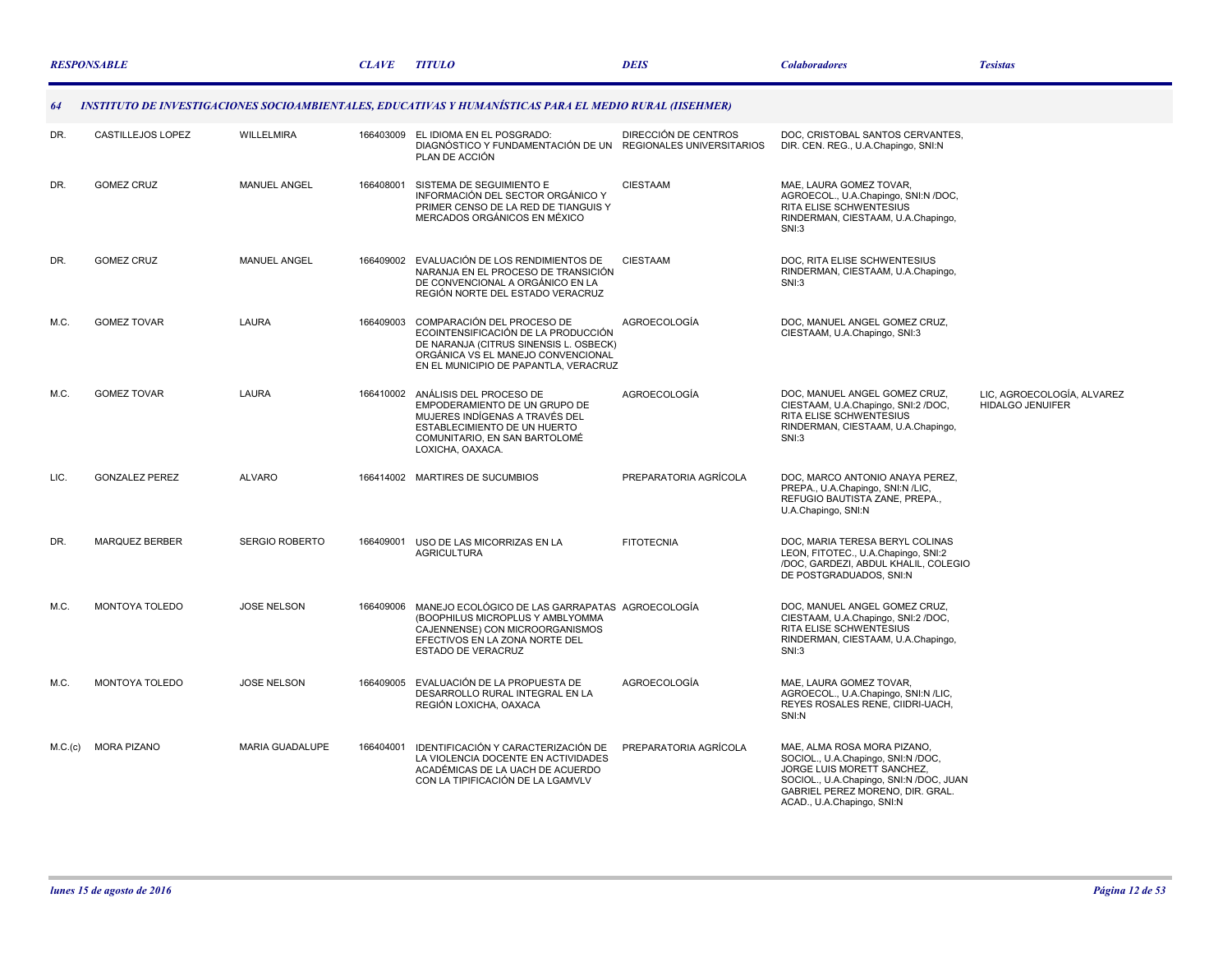| <b>RESPONSABLE</b> |                      |                        | <b>CLAVE</b> | <b>TITULO</b>                                                                                                                                                                                         | <b>DEIS</b>           | <b>Colaboradores</b>                                                                                                                                                                                                                                      | <b>Tesistas</b>                                                                                                                                           |
|--------------------|----------------------|------------------------|--------------|-------------------------------------------------------------------------------------------------------------------------------------------------------------------------------------------------------|-----------------------|-----------------------------------------------------------------------------------------------------------------------------------------------------------------------------------------------------------------------------------------------------------|-----------------------------------------------------------------------------------------------------------------------------------------------------------|
| M.C                | <b>MORA PIZANO</b>   | <b>ALMA ROSA</b>       | 166404003    | MUJERES, TRABAJOS Y CUIDADOS. LA<br>MATERNIDAD A DISTANCIA DE LAS<br><b>MUJERES MIGRANTES</b>                                                                                                         | SOCIOLOGÍA RURAL      | LIC, MARIA GUADALUPE MORA PIZANO,<br>PREPA., U.A.Chapingo, SNI:N /DOC,<br>JORGE LUIS MORETT SANCHEZ,<br>SOCIOL., U.A.Chapingo, SNI:N                                                                                                                      |                                                                                                                                                           |
| M.C.               | <b>MORA PIZANO</b>   | <b>ALMA ROSA</b>       |              | 166404002 PREVENCIÓN Y ATENCIÓN DE LA<br>VIOLENCIA DE GÉNERO EN LAS<br>UNIVERSIDADES. PROTOCOLOS DE<br>ATENCIÓN Y POLÍTICAS INSTITUCIONALES.                                                          | SOCIOLOGÍA RURAL      | LIC, MARIA GUADALUPE MORA PIZANO,<br>PREPA., U.A.Chapingo, SNI:N /DOC,<br>JORGE LUIS MORETT SANCHEZ,<br>SOCIOL., U.A.Chapingo, SNI:N                                                                                                                      | MAE. SOCIOLOGÍA RURAL. LÓPEZ<br><b>BUSTAMANTE ERIKA</b>                                                                                                   |
| DR.                | MORETT SANCHEZ       | <b>JORGE LUIS</b>      | 166413004    | CRISIS MIGRATORIA INTERNACIONAL: LOS SOCIOLOGÍA RURAL<br>DERECHOS HUMANOS ATRAPADOS ENTRE<br>MUROS DE AGUA, ARENA, ALAMBRADAS,<br>RACISMO, VIOLENCIA, DEPORTACIONES Y<br>UN POCO DE SOLIDARIDAD.      |                       | MAE, ALMA ROSA MORA PIZANO,<br>SOCIOL., U.A.Chapingo, SNI:N                                                                                                                                                                                               | DOC, CIENCIAS AGRARIAS, BURGOS H.<br>OMAR /DOC, CIENCIAS AGRARIAS,<br>GÓMEZ ROJO ROSA ESTELA / MAE,<br>SOCIOLOGÍA RURAL, VICUÑA MENDOZA<br>MARÍA FERNANDA |
| DR.                | MORETT SANCHEZ       | <b>JORGE LUIS</b>      |              | 166407009 DIVERSIDAD ETNOBIOLÓGICA DE LA MILPA SOCIOLOGÍA RURAL                                                                                                                                       |                       | DOC, HERMILIO NAVARRO GARZA,<br>FITOTEC., U.A.Chapingo, SNI:1 /DOC,<br>RAFAEL ANGEL DEL SAGRADO<br>CORAZON ORTEGA PACZKA, DIR. CEN.<br>REG., U.A.Chapingo, SNI:1                                                                                          | DOC. CIENCIAS AGRARIAS, SOSA<br><b>CABRERA EDWIN</b>                                                                                                      |
| DR.(c)             | MUÑOZ SANCHEZ        | <b>PATRICIA</b>        |              | 166407010 CULTURA, DESARROLLO Y TERRITORIO. LA DIRECCIÓN GENERAL DE<br>CONSTRUCCIÓN DE LA MEMORIA<br>COLECTIVA EN LA LUCHA DE ATENCO.                                                                 |                       | MAE, LUIS GERARDO MORETT<br>DIFUSIÓN CULTURAL Y SERVICIO ALATORRE, DIF. CULT., U.A.Chapingo,<br>SNI:N /DOC, MIGUEL ANGEL SAMANO<br>RENTERIA, SOCIOL., U.A.Chapingo, SNI:1                                                                                 | DOC, EXTERNO, PATRICIA MUÑOZ<br>SÁNCHEZ                                                                                                                   |
| ING.               | NORIEGA ALTAMIRANO   | <b>CENOBIO GERARDO</b> | 166405003    | ESTRATEGIAS DE INNOVACIÓN<br>TECNOLÓGICO PARA EL MANEJO<br>INTEGRAL DE CULTIVOS                                                                                                                       | PREPARATORIA AGRÍCOLA | LIC, SERGIO CRUZ HERNANDEZ, PREPA.,<br>U.A.Chapingo, SNI:N /LIC, JESUS LEYVA<br>BAEZA, PREPA., U.A.Chapingo, SNI:N /LIC,<br>ULISES IVAN LOPEZ REYES, PREPA.,<br>U.A.Chapingo, SNI:N /TÉC, ALEXANDER<br>MARTINEZ HERNANDEZ, PREPA.,<br>U.A.Chapingo, SNI:N |                                                                                                                                                           |
| ING.               | NORIEGA ALTAMIRANO   | <b>CENOBIO GERARDO</b> | 166405001    | CARACTERIZACIÓN FÍSICA, QUÍMICA Y<br><b>BIOLÓGICA DE ABONOS ORGÁNICOS:</b><br>COMPOSTAJE, VERMICOMPOSTAJE Y<br>SUSTANCIAS HÚMICAS                                                                     | PREPARATORIA AGRÍCOLA | LIC, SERGIO CRUZ HERNANDEZ, PREPA.,<br>U.A.Chapingo, SNI:N /LIC, JESUS LEYVA<br>BAEZA, PREPA., U.A.Chapingo, SNI:N /LIC,<br>ULISES IVAN LOPEZ REYES, PREPA.,<br>U.A.Chapingo, SNI:N /TÉC, ALEXANDER<br>MARTINEZ HERNANDEZ, PREPA.,<br>U.A.Chapingo, SNI:N |                                                                                                                                                           |
| DR.                | PEREZ LUGO           | <b>LUIS</b>            |              | 166407005 EL HÁBITAT, EL HABITAR Y LA HABITACIÓN PREPARATORIA AGRÍCOLA<br>EN LA VISIÓN INIDÍGENA DEL UNIVERSO                                                                                         |                       | LIC, RAMIRO GARCIA VAZQUEZ, PREPA.,<br>U.A.Chapingo, SNI:N /DOC, MARTIN<br>DANIEL GUADARRAMA ATRIZCO, PREPA.,<br>U.A.Chapingo, SNI:N /DOC, JAIME ROCHA<br>QUIROZ, PREPA., U.A.Chapingo, SNI:N                                                             | MAE, SOCIOLOGÍA RURAL, SALGADO<br><b>MARCELA</b>                                                                                                          |
| DR.                | <b>REYES RAMIREZ</b> | <b>AURELIO</b>         | 166403001    | EDUCACIÓN AMBIENTAL, PROPUESTA EN<br>COMUNIDADES RURALES Y SEMI URBANAS<br>DEL ESTADO DE MÉXICO                                                                                                       | <b>IRRIGACION</b>     | DOC. LOPEZ VÁZQUEZ BLANCA<br>ALEJANDRA, INSTITUTO DE<br>INVESTIGACIÓN DE ENERGÍAS<br>ALTERNATIVAS, TLAZOLTEOTL, SNI:N                                                                                                                                     |                                                                                                                                                           |
| DR.                | RIVERA ESPINOZA      | <b>RAMON</b>           | 166407002    | IMPACTO AMBIENTAL EN LA<br>INTRODUCCIÓN DE CULTIVOS DE<br>JATROPHA CURCAS, PARA PRODUCCION<br>DE BIOCOMBUSTIBLES Y ESTRATEGIA<br>ALIMENTARIA EN LA SIERRA NORTE Y<br>NORORIENTAL DEL ESTADO DE PUEBLA | PREPARATORIA AGRÍCOLA |                                                                                                                                                                                                                                                           |                                                                                                                                                           |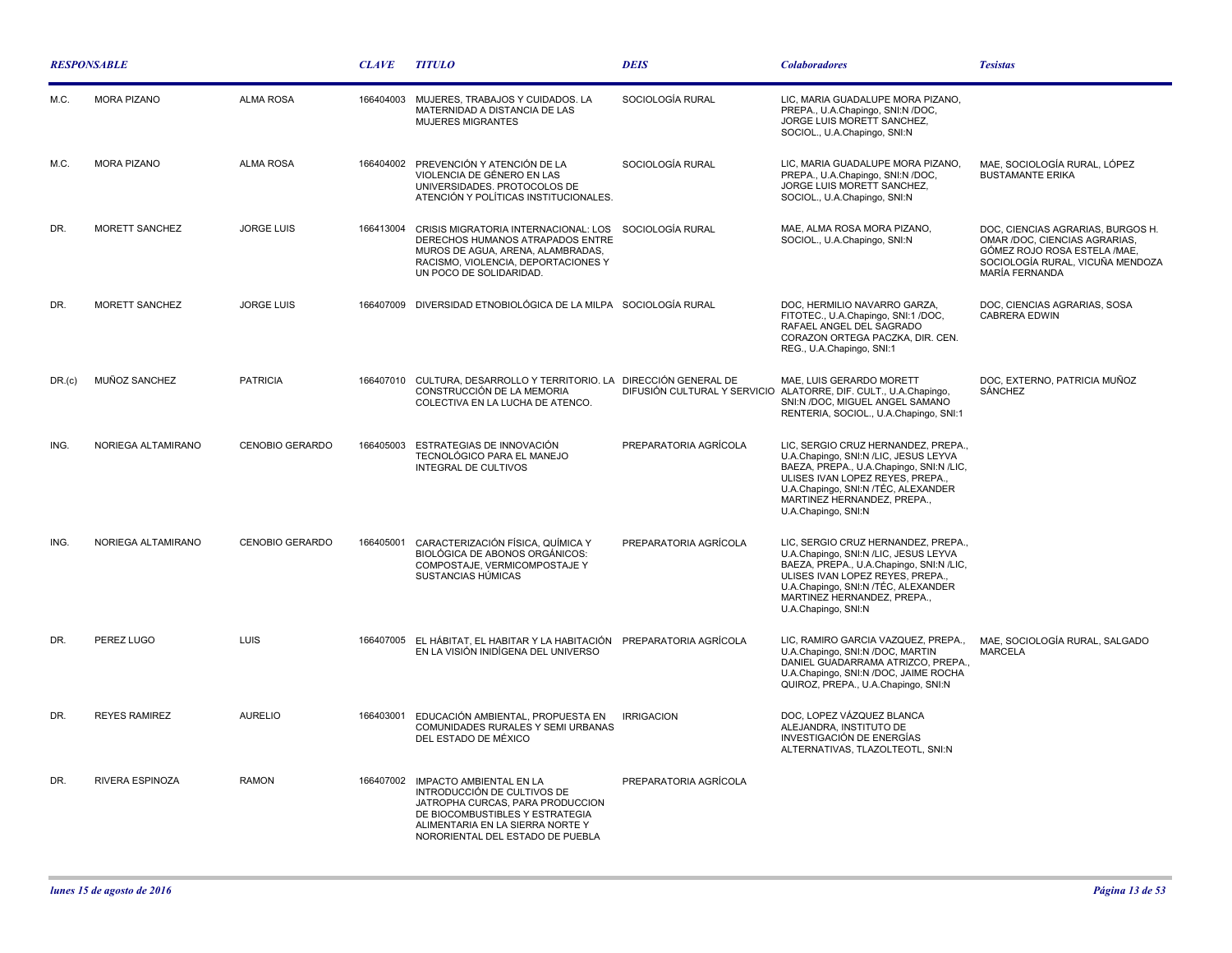| <b>RESPONSABLE</b> |                                   |                         | <b>CLAVE</b> | <b>TITULO</b>                                                                                                                                                                   | <b>DEIS</b>                                      | <b>Colaboradores</b>                                                                                                                                                                                                                                                           | <b>Tesistas</b>                                                                                                                                                                                                                                                                      |
|--------------------|-----------------------------------|-------------------------|--------------|---------------------------------------------------------------------------------------------------------------------------------------------------------------------------------|--------------------------------------------------|--------------------------------------------------------------------------------------------------------------------------------------------------------------------------------------------------------------------------------------------------------------------------------|--------------------------------------------------------------------------------------------------------------------------------------------------------------------------------------------------------------------------------------------------------------------------------------|
| DR.                | RIVERA ESPINOZA                   | <b>RAMON</b>            | 166407001    | ESPACIO EDIFICADO Y ETNOGRAFIA<br>CONSTRUCTIVA COMPARATIVA EN LA<br>SIERRA NORTE Y NORORIENTAL DEL<br>ESTADO DE PUEBLA.LA HUASTECA<br>POTOSINA Y LA PENÍNSULA DE YUCATÁN        | PREPARATORIA AGRÍCOLA                            | DOC, LARRAGA LARA RIGOBERTO,<br>FACULTAD DEL HABITAT. UNIVERSIDAD<br>AUTONOMA DE SAN LUIS POTOSI,<br>MEXICO, SNI:N /DOC, MONTOYA RENDON<br>MARIA LUISA, FACULTAD DE SALUS<br>PUBLIC. UNIVERSIDAD DE ANTIOQUIA,<br>MEDELLIN, COLOMBIA, SNI:N                                    |                                                                                                                                                                                                                                                                                      |
| DR.                | ROJAS HERRERA                     | <b>MARIA ELENA</b>      | 166412003    | PROGRAMA PARA EL DESARROLLO DEL<br>COOPERATIVISMO EN LA CIUDAD DE<br>MÉXICO A TRAVÉS DE LA TRANSFERENCIA<br><b>METODOLÓGICA</b>                                                 | PREPARATORIA AGRÍCOLA                            | DOC. JUAN JOSE ROJAS HERRERA.<br>SOCIOL., U.A.Chapingo, SNI:1                                                                                                                                                                                                                  |                                                                                                                                                                                                                                                                                      |
| DR.                | ROJAS HERRERA                     | JUAN JOSE               | 166412002    | CO-CONSTRUCCIÓN DE POLÍTICAS<br>PÚBLICAS DE FOMENTO COOPERATIVO EN<br>LA CIUDAD DE MÉXICO: 2000-2015.                                                                           | SOCIOLOGÍA RURAL                                 | DOC, LUIS GERARDO ESPARZA<br>HERNANDEZ, SOCIOL., U.A.Chapingo,<br>SNI:N /DOC, MARIA ELENA ROJAS<br>HERRERA, PREPA., U.A.Chapingo, SNI:N                                                                                                                                        |                                                                                                                                                                                                                                                                                      |
| DR.                | <b>SAMANO RENTERIA</b>            | MIGUEL ANGEL            | 166413001    | MOVIMIENTOS DE RESITENCIA INDÍGENA Y SOCIOLOGÍA RURAL<br><b>CAMPESINA CONTRA LOS</b><br>MEGAPROYECTOS Y EL DESPOJO<br>NEOLIBERAL                                                |                                                  | MAE, RAMONETTI LICEAGA ARIADNA,<br>UNIVERSIDAD IBEROAMERICANA<br>DEPARTAMENTO DE ANTROPOLOGÍA<br>SOCIAL, SNI:N                                                                                                                                                                 | LIC, SOCIOLOGÍA RURAL, GARCÍA<br>AGUILAR MARÍA GUADALUPE /LIC.<br>SOCIOLOGÍA RURAL, SALGADO DÍAZ<br><b>MARCELA</b>                                                                                                                                                                   |
| PH.D.              | <b>SANCHEZ VELEZ</b>              | ALEJANDRO SANTIAGO      | 166410001    | BIOMONITOREO Y CALIDAD DE LOS<br>RECURSOS HÍDRICOS DE LA CUENCA DEL<br>RÍO NEXAPA, PUE.                                                                                         | <b>DIVISIÓN DE CIENCIAS</b><br><b>FORESTALES</b> | DOC, ROSA MARIA GARCIA NUÑEZ.<br>PREPA., U.A.Chapingo, SNI:N                                                                                                                                                                                                                   |                                                                                                                                                                                                                                                                                      |
| PH.D.              | SANCHEZ VELEZ                     | ALEJANDRO SANTIAGO      | 166407006    | CONTROL DE LA CONTAMINACIÓN POR<br>AGUAS DE RETORNO AGRÍCOLA EN LA<br>CUENCA DEL RÍO NEXAPA, PUE.                                                                               | <b>DIVISIÓN DE CIENCIAS</b><br><b>FORESTALES</b> | DOC, ROSA MARIA GARCIA NUÑEZ,<br>PREPA., U.A.Chapingo, SNI:N                                                                                                                                                                                                                   | LIC, DIVISIÓN DE CIENCIAS<br>FORESTALES, MÁRQUEZ ANGUIANO<br>CANDELARIO                                                                                                                                                                                                              |
| DR.                | SCHWENTESIUS RINDERMAN RITA ELISE |                         | 166409004    | PROPUESTA DE MANEJO AGROECOLÓGICO CIESTAAM<br>PARA LA REHABILITACIÓN DE CAFETALES<br>AFECTADOS POR HEMILEIA VASTATRIX<br>BERKELEY & BROOME EN SAN<br>BARTOLOMÉ LOXICHA, OAXACA. |                                                  | LIC, REYES ROSALES RENE, CIIDRI-<br>UACH, SNI:N /LIC, LAURA GOMEZ TOVAR,<br>AGROECOL., U.A.Chapingo, SNI:N                                                                                                                                                                     |                                                                                                                                                                                                                                                                                      |
| DR.                | SCHWENTESIUS RINDERMAN RITA ELISE |                         | 166408002    | LOS MERCADOS LOCALES ORGÁNICOS Y<br>LA CERTIFICACIÓN PARTICIPATIVA EN<br><b>MÉXICO</b>                                                                                          | <b>CIESTAAM</b>                                  | DOC, MANUEL ANGEL GOMEZ CRUZ,<br>CIESTAAM, U.A.Chapingo, SNI:2                                                                                                                                                                                                                 | DOC, ECONOMÍA AGRÍCOLA,<br><b>BUSTAMANTE LARA TZATZIL</b>                                                                                                                                                                                                                            |
| DR.                | <b>TORRES CARRAL</b>              | <b>GUILLERMO ARTURO</b> | 166403007    | EDUCACIÓN AMBIENTAL POPULAR                                                                                                                                                     | SOCIOLOGÍA RURAL                                 | DOC, NORIERO ESCALANTE LUCIO,<br>UPOM, U.A.Chapingo, SNI:C /DOC, MARIA<br>VIRGINIA GONZALEZ SANTIAGO,<br>AGROECOL., U.A.Chapingo, SNI:N /DOC,<br>RAMON RIVERA ESPINOZA, C. IDIOMAS,<br>U.A.Chapingo, SNI:N /DOC, LIBERIO<br>VICTORINO RAMIREZ, SOCIOL.,<br>U.A.Chapingo, SNI:2 | DOC, CIENCIAS AGRARIAS, ACOSTA<br>CALDERÓN, JORGE /DOC, EDUCACIÓN<br>AGRÍCOLA SUPERIOR, JUÁREZ LUCAS,<br>PLÁCIDO /DOC. EDUCACIÓN AGRÍCOLA<br>SUPERIOR, MINJÁREZ, CHÁVEZ LUIS<br>CARLOS /DOC, CIENCIAS AGRARIAS,<br>RUÍZ, ALBARRÁN ENRIQUE ISRAEL<br>/DOC, EDUCACIÓN AGRÍCOLA SUPERIO |
| DR.                | <b>TORRES MONTEALBAN</b>          | <b>JONAS</b>            | 166403006    | INFORMÁTICA FÍSICA UNA PROPUESTA DE PREPARATORIA AGRÍCOLA<br>ENSEÑANZA DE LA ENERGÍA SOLAR<br>MEDIANTE PROYECTOS DE APLICACIÓN<br><b>AGRÍCOLA</b>                               |                                                  | MAE, EMANUEL ADRIANO CHACON,<br>PREPA., U.A.Chapingo, SNI:N /LIC, JORGE<br>AGUILAR GARCIA, PREPA., U.A.Chapingo,<br>SNI:N /MAE, OMAR RESENDIZ CANTERA,<br>DIMA, U.A.Chapingo, SNI:N                                                                                            | LIC, INGENIERÍA AGROINDUSTRIAL,<br>HERNÁNDEZ EPIGMENIO SANDRA                                                                                                                                                                                                                        |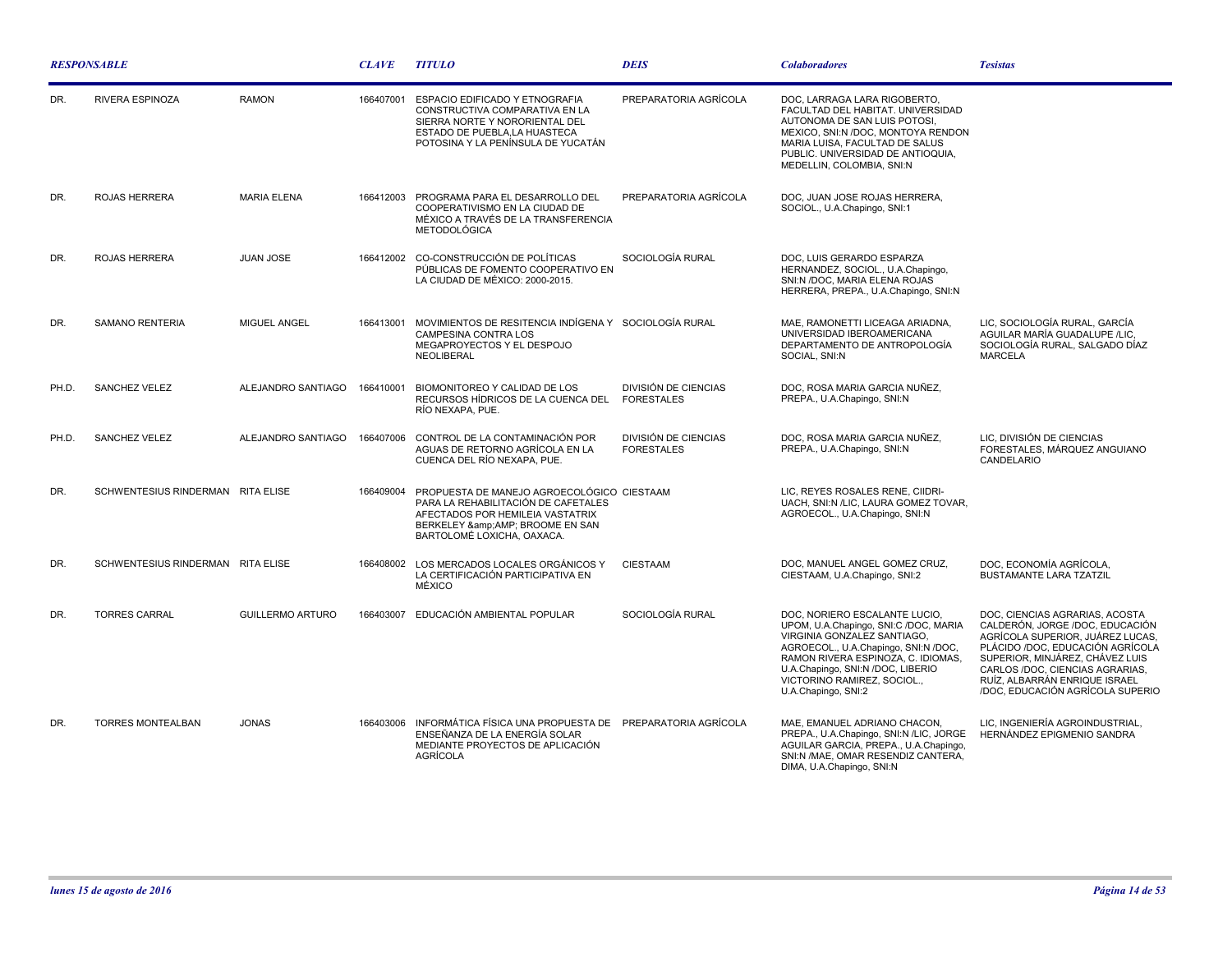| <b>RESPONSABLE</b> |                          |                | <b>CLAVE</b> | <b>TITULO</b>                                                                                                                                                                                                             | DEIS                  | <b>Colaboradores</b>                                                                                                             | <b>Tesistas</b>                                                                                                                                |
|--------------------|--------------------------|----------------|--------------|---------------------------------------------------------------------------------------------------------------------------------------------------------------------------------------------------------------------------|-----------------------|----------------------------------------------------------------------------------------------------------------------------------|------------------------------------------------------------------------------------------------------------------------------------------------|
| DR.                | <b>VICTORINO RAMIREZ</b> | <b>LIBERIO</b> | 166407003    | CUESTIÓN AMBIENTAL Y<br>SUSTENTABILIDAD. LA INVESTIGACIÓN<br>CIENTÍFICA Y LA FORMACIÓN DE<br>INVESTIGADORES-FORMADORES EN EL<br>CAMPO DE LA EDUCACIÓN AMBIENTAL<br>RELACIONADA CON EL CC EN LAS IEAS<br><b>MEXICANAS.</b> | PREPARATORIA AGRÍCOLA | DOC. AURELIO REYES RAMIREZ. IRRIG<br>U.A.Chapingo, SNI:N /DOC, GUILLERMO<br>ARTURO TORRES CARRAL, SOCIOL<br>U.A.Chapingo, SNI:2  | DOC. EDUCACIÓN AGRÍCOLA<br>SUPERIOR, RUIZ GONZÁLEZ ROSEY<br>OBET /DOC, EDUCACIÓN AGRÍCOLA<br>SUPERIOR, SANTAMARÍA HERNÁNDEZ<br><b>FERNANDO</b> |
| DR.                | ZAMORA LINARES           | <b>RAFAEL</b>  |              | 166406001 LA PERCEPCIÓN DEL ENFOQUE POR<br>COMPETENCIAS POR PROFESORES DE LA<br>UNIVERSIDAD AUTONOMA CHAPINGO                                                                                                             | PREPARATORIA AGRÍCOLA | DOC. ENRIQUE ARMANDO GOMEZ<br>LOZOYA, PREPA., U.A.Chapingo, SNI:N<br>/MAE. DONATO VASQUEZ JUAREZ.<br>PREPA., U.A.Chapingo, SNI:N |                                                                                                                                                |

*Total de proyectos registrados en el Centro/Instituto : 64 32*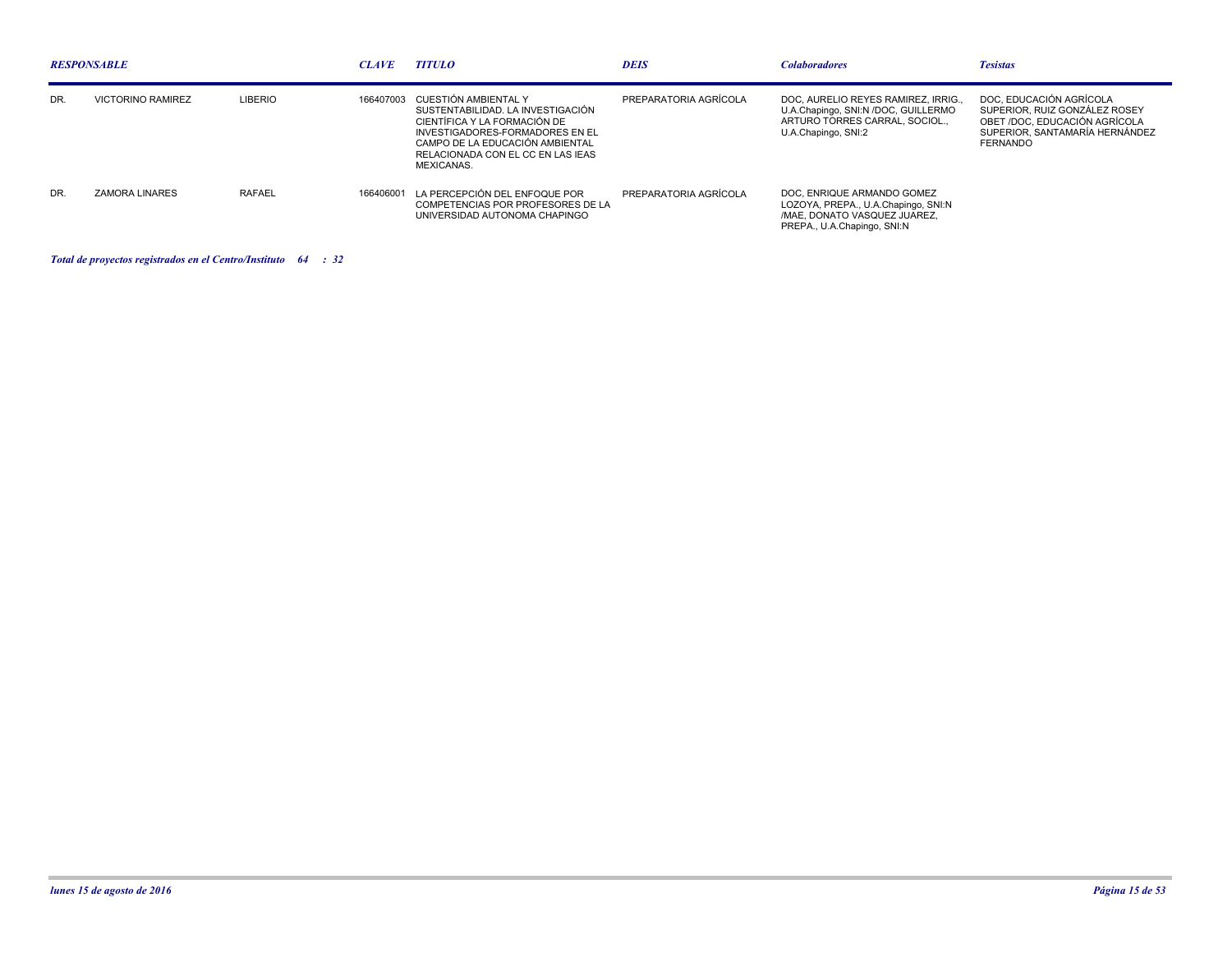|       | <b>RESPONSABLE</b>                                                |                  | <b>CLAVE</b> | <b>TITULO</b>                                                                                                                                                                                                                                            | <b>DEIS</b>                                   | <b>Colaboradores</b>                                                                                                                                                                                                                                                                                                   | <b>Tesistas</b>                                                                                                                                                                                        |
|-------|-------------------------------------------------------------------|------------------|--------------|----------------------------------------------------------------------------------------------------------------------------------------------------------------------------------------------------------------------------------------------------------|-----------------------------------------------|------------------------------------------------------------------------------------------------------------------------------------------------------------------------------------------------------------------------------------------------------------------------------------------------------------------------|--------------------------------------------------------------------------------------------------------------------------------------------------------------------------------------------------------|
| 65    | INSTITUTO DE INGENIERÍA AGRÍCOLA Y USO INTEGRAL DEL AGUA (IIAUIA) |                  |              |                                                                                                                                                                                                                                                          |                                               |                                                                                                                                                                                                                                                                                                                        |                                                                                                                                                                                                        |
| DR.   | ARTEAGA RAMIREZ                                                   | <b>RAMON</b>     |              | 166501008 ESTIMACIÓN DE COEFICIENTE "KC" Y<br>PREDICCIÓN DE RENDIMIENTO EN MAÍZ<br>((ZEA MAYS L.)                                                                                                                                                        | <b>IRRIGACION</b>                             | DOC, AGUSTIN RUIZ GARCIA, IRRIG.,<br>U.A.Chapingo, SNI:1 /DOC, MARIO<br>ALBERTO VAZQUEZ PEÑA. IRRIG<br>U.A.Chapingo, SNI:N                                                                                                                                                                                             | MAE, INGENIERÍA AGRÍCOLA Y USO<br>INTEGRAL DEL AGUA, LÓPEZ<br>HERNÁNDEZ MISAEL /MAE, INGENIERÍA<br>AGRÍCOLA Y USO INTEGRAL DEL AGUA,<br>LÓPEZ ROSANO JESÚS ISAAC                                       |
| DR.   | ARTEAGA RAMIREZ                                                   | <b>RAMON</b>     |              | 166501010 CONCENTRACIÓN DE CAPSAICINOIDES EN IRRIGACION<br>EL CHILE MANZANO (CAPSICUM<br>PUBESCENS) DE ACUERDO AL MANEJO DE<br>RIEGO.                                                                                                                    |                                               | DOC, MARIO ALBERTO VAZQUEZ PEÑA,<br>IRRIG., U.A.Chapingo, SNI:EMÉRITO                                                                                                                                                                                                                                                  | DOC, INGENIERÍA AGRÍCOLA Y USO<br>INTEGRAL DEL AGUA, ROSALINDA<br><b>ESPINAL MONTES</b>                                                                                                                |
| PH.D. | <b>CARRILLO GARCIA</b>                                            | <b>MAURICIO</b>  |              | 166501006 MODELO HIDRÁULICO FÍSICO DE<br>ESTRUCTURA DE CRUCE TIPO<br>ALCANTARILLA EN LOS SISTEMAS DE RIEGO                                                                                                                                               | <b>IRRIGACION</b>                             | DOC. NAVARRO GOMEZ HUMBERTO<br>IVAN, DGIP, U.A.Chapingo, SNI:N /LIC,<br>GOMEZ PEREZ YESSICA ALEJANDRA,<br>DGIP, U.A.Chapingo, SNI:N /DOC, JORGE<br>VICTOR PRADO HERNANDEZ, SUELOS,<br>U.A.Chapingo, SNI:N                                                                                                              | LIC, IRRIGACIÓN, ARELLANO CHOCA<br><b>ROBERTO</b>                                                                                                                                                      |
| PH.D. | <b>CARRILLO GARCIA</b>                                            | <b>MAURICIO</b>  | 166501005    | ESTUDIO PARA LA SELECCIÓN EFICIENTE<br>DE EQUIPOS DE BOMBEO EN POZOS PARA<br>RIEGO EN ACUIFEROS SOBRE-<br>EXPLOTADOS Y ANÁLISIS DEL DISEÑO DE<br>DISPOSITIVOS DE MEDICIÓN DE CAUDALES<br>EN POZOS, BOMBAS PARA EL USO<br>EFICIENTE DEL AGUA Y LA ENERGÍA | <b>IRRIGACION</b>                             | DOC, SALVADOR VALLE GUADARRAMA,<br>DIA, U.A.Chapingo, SNI:1 /DOC, NAVARRO<br>GÓMEZ CARMEN JULIA, UNIVERSIDAD<br>AUTÓNOMA DE CHIHUAHUA, SNI:N                                                                                                                                                                           | MAE, INGENIERÍA AGRÍCOLA Y USO<br>INTEGRAL DEL AGUA, GÓMEZ PÉREZ<br>YESSICA ALEJANDRA /LIC, INGENIERÍA<br>MECÁNICA AGRÍCOLA, RIVAS CLAVERIA<br>DONOVAN EDUARDO /LIC, IRRIGACIÓN,<br>ROMO GODINEZ DAVID |
| DR.   | <b>CORAS MERINO</b>                                               | PABLO MIGUEL     | 166501001    | PLANOS DE ISOYETAS DE<br>PRECIPITACIONES EXTREMAS Y GASTOS<br>MÁXIMOS A REMOVER EN ÁREAS<br><b>AGRÍCOLAS</b>                                                                                                                                             | <b>IRRIGACION</b>                             | DOC, RAMON EDUARDO ARTEAGA<br>TOVAR, IRRIG., U.A.Chapingo, SNI:N /DOC,<br>LAMINE DIAKITE DIAKITE, IRRIG.,<br>U.A.Chapingo, SNI:N /DOC, AURELIO<br>REYES RAMIREZ, IRRIG., U.A.Chapingo,<br>SNI:N /MAE, MA. MAGDALENA SANCHEZ<br>ASTELLO, IRRIG., U.A.Chapingo, SNI:N                                                    |                                                                                                                                                                                                        |
| DR.   | <b>CRUZ MEZA</b>                                                  | PEDRO            | 166503006    | SISTEMA AUTOMATIZADO DE MONITORÉO<br>PARA UN CULTIVO DE ROSAS EN<br>INVERNADERO.                                                                                                                                                                         | INGENIERÍA MECÁNICA<br><b>AGRÍCOLA</b>        | DOC. AGUSTIN RUIZ GARCIA. IRRIG<br>U.A.Chapingo, SNI:1 /DOC, NOE<br>VELAZQUEZ LOPEZ, IRRIG., U.A.Chapingo,<br>SNI:C                                                                                                                                                                                                    | DOC. INGENIERÍA AGRÍCOLA Y USO<br>INTEGRAL DEL AGUA, REYES AMADOR<br><b>ARMANDO</b>                                                                                                                    |
| PH.D. | <b>FITZ RODRIGUEZ</b>                                             | <b>EFREN</b>     | 166503004    | DISEÑO UN PROTOTIPO DE INVERNADERO<br>ENERGÉTICAMENTE NEUTRAL PARA LA<br>PRODUCCIÓN DE HORTALIZAS EN CLIMAS<br><b>TEMPLADOS</b>                                                                                                                          | INGENIERÍA MECÁNICA<br>AGRÍCOLA               | LIC, BONIFACIO GAONA PONCE, DIMA,<br>U.A.Chapingo, SNI:N /DOC, IRINEO<br>LORENZO LOPEZ CRUZ, PREPA.,<br>U.A.Chapingo, SNI:2 /DOC, JOSE<br>ARMANDO RAMIREZ ARIAS, PREPA.,<br>U.A.Chapingo, SNI:N /MAE, OMAR<br>RESENDIZ CANTERA, DIMA, U.A.Chapingo,<br>SNI:N /DOC, AGUSTIN RUIZ GARCIA,<br>IRRIG., U.A.Chapingo, SNI:1 |                                                                                                                                                                                                        |
| PH.D. | <b>FITZ RODRIGUEZ</b>                                             | <b>EFREN</b>     | 166503005    | SISTEMA DE VISIÓN ARTIFICIAL PARA<br>IDENTIFICACIÓN DE PARÁMETROS<br>MORFOLÓGICOS EN CULTIVOS DE<br><b>INVERNADERO</b>                                                                                                                                   | INGENIERÍA MECÁNICA<br><b>AGRÍCOLA</b>        | LIC, BONIFACIO GAONA PONCE, DIMA,<br>U.A.Chapingo, SNI:N /DOC, NOE<br>VELAZQUEZ LOPEZ, IRRIG., U.A.Chapingo,<br>SNI:C                                                                                                                                                                                                  | LIC, INGENIERÍA MECÁNICA AGRÍCOLA,<br>ROSALES VICELIS JOSÉ EDUARDO<br>/LIC, INGENIERÍA MECÁNICA AGRÍCOLA,<br>ZENA HERNÁNDEZ MARIO JARED                                                                |
| ING.  | <b>GAONA PONCE</b>                                                | <b>BONIFACIO</b> | 166503001    | DISEÑO Y CONSTRUCCIÓN DE UN<br>DESHIDRATADOR SOLAR PARABÓLICO                                                                                                                                                                                            | <b>INGENIERÍA MECÁNICA</b><br><b>AGRÍCOLA</b> |                                                                                                                                                                                                                                                                                                                        | LIC. INGENIERÍA MECÁNICA AGRÍCOLA.<br>ALAVEZ SOLORZANO ALFREDO /LIC,<br>INGENIERÍA MECÁNICA AGRÍCOLA, DE<br>LA CRUZ MURILLO MISAEL                                                                     |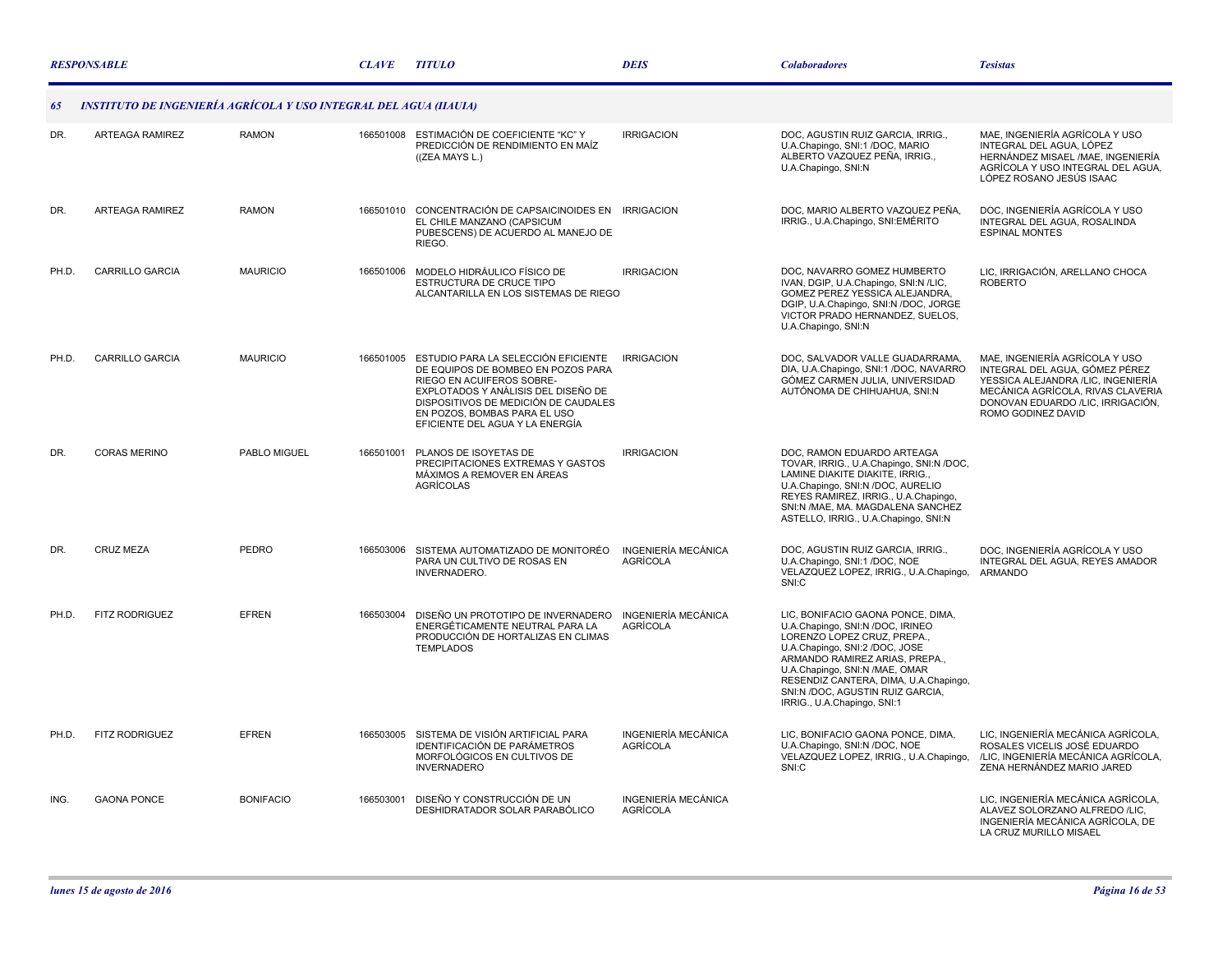| <b>RESPONSABLE</b> |                       |                       | <b>CLAVE</b> | <b>TITULO</b>                                                                                                                                                | <b>DEIS</b>                            | <b>Colaboradores</b>                                                                                                                                                                                                                                   | <b>Tesistas</b>                                                                                                                                                                                                           |
|--------------------|-----------------------|-----------------------|--------------|--------------------------------------------------------------------------------------------------------------------------------------------------------------|----------------------------------------|--------------------------------------------------------------------------------------------------------------------------------------------------------------------------------------------------------------------------------------------------------|---------------------------------------------------------------------------------------------------------------------------------------------------------------------------------------------------------------------------|
| DR.                | <b>GARCIA SILVA</b>   | <b>SAMUEL</b>         | 166502007    | DETERMINACIÓN DE LOS PARÁMETROS<br>PARA EL DISEÑO Y CONSTRUCCIÓN DE UN AGRÍCOLA<br>DISPOSITIVO PARA TRAZAR CURVAS DE<br>NIVEL EN VEHÍCULO AÉREO NO TRIPULADO | <b>INGENIERÍA MECÁNICA</b>             | DOC, AGUSTIN RUIZ GARCIA, IRRIG.,<br>U.A.Chapingo, SNI:1/DOC, NOE<br>VELAZQUEZ LOPEZ, IRRIG., U.A.Chapingo,<br>SNI:C                                                                                                                                   | MAE, INGENIERÍA AGRÍCOLA Y USO<br>INTEGRAL DEL AGUA, RIOFRIO<br>CORREA JOSUE                                                                                                                                              |
| M.Sc.              | <b>GOMEZ AGUILA</b>   | <b>MARIA VICTORIA</b> | 166502006    | DISEÑO DE UNA MÁQUINA CAPAZ DE<br>AUMENTAR LA RIGIDEZ DE LA CUBIERTA<br>DE LOS INVERNADEROS.                                                                 | INGENIERÍA MECÁNICA<br>AGRÍCOLA        | LIC, ABRAHAM CORTES HERNANDEZ,<br>DIMA, U.A.Chapingo, SNI:N /MAE,<br>FRANCISCO MUÑOZ GOMEZ, DIMA,<br>U.A.Chapingo, SNI:N                                                                                                                               | LIC, INGENIERÍA MECÁNICA AGRÍCOLA,<br>JOSÉ DE JESÚS VALENCIA SÁNCHEZ<br>/LIC, INGENIERÍA MECÁNICA AGRÍCOLA,<br>ROBERTO ANTONIO GUERRERO                                                                                   |
| M.Sc.              | <b>GOMEZ AGUILA</b>   | <b>MARIA VICTORIA</b> | 166502005    | PERFECCIONAMIENTO DE LA MÁQUINA<br>ROLADORA PARA LA FABRICACIÓN DE<br>"PERFILES C" PARA INVERNADEROS.                                                        | INGENIERÍA MECÁNICA<br>AGRÍCOLA        | DOC, NOEL CHAVEZ AGUILERA, DIMA,<br>U.A.Chapingo, SNI:N /LIC, BONIFACIO<br>GAONA PONCE, DIMA, U.A.Chapingo, SNI:N                                                                                                                                      | LIC, INGENIERÍA MECÁNICA AGRÍCOLA,<br>CHERLAY ABIGAIL HERNÁNDEZ<br>ESTRADA /LIC, INGENIERÍA MECÁNICA<br>AGRÍCOLA, JAIME IGLESIAS PÉREZ /LIC,<br>INGENIERÍA MECÁNICA AGRÍCOLA.<br><b>JOSUÉ OCAMPO FLORES</b>               |
| DR.                | <b>HAHN SCHLAM</b>    | <b>FEDERICO FELIX</b> | 166503002    | DISEÑO DE UNA CÁMARA DE GERMINACIÓN IRRIGACION<br>PARA PRODUCIR PLÁNTULAS CON UN<br>AMBIENTE CONTROLADO.                                                     |                                        | DOC, IRINEO LORENZO LOPEZ CRUZ,<br>PREPA., U.A.Chapingo, SNI:2 /DOC, RAUL<br>NIETO ANGEL, FITOTEC., U.A.Chapingo,<br><b>SNI:1</b>                                                                                                                      | MAE, INGENIERÍA AGRÍCOLA Y USO<br>INTEGRAL DEL AGUA, PANTOJA<br><b>GARCIA VICTOR</b>                                                                                                                                      |
| DR.                | <b>HIDALGO REYES</b>  | <b>MARTIN</b>         | 166502008    | DISEÑO DE UNA COSECHADORA DE<br>CACAHUATE (ARACHIS HYPOGAEA L.)                                                                                              | INGENIERÍA MECÁNICA<br><b>AGRÍCOLA</b> | DOC. EFRAIN CONTRERAS MAGA.<br>FITOTEC., U.A.Chapingo, SNI:N /DOC,<br>HERNÁNDEZ GÓMEZ LUIS HÉCTOR,<br>INSTITUTO POLITECNICO NACIONAL.<br>SEPI-ESIME-ZACATENCO., SNI:2                                                                                  |                                                                                                                                                                                                                           |
| DR.                | <b>HIDALGO REYES</b>  | <b>MARTIN</b>         | 166502009    | DISEÑO DE UNA PELETIZADORA PARA<br><b>SEMILLAS HORTICOLAS</b>                                                                                                | INGENIERÍA MECÁNICA<br>AGRÍCOLA        | DOC, JUAN MARTINEZ SOLIS, FITOTEC.,<br>U.A.Chapingo, SNI:1 /DOC, ARTEMIO<br>PEREZ LOPEZ, DIA, U.A.Chapingo, SNI:N                                                                                                                                      |                                                                                                                                                                                                                           |
| DR.                | PRADO HERNANDEZ       | <b>JORGE VICTOR</b>   | 166503003    | ESTUDIO DEL PATRÓN DE<br>HUMEDECIMIENTO Y DISTRIBUCIÓN DE<br>NUTRIMENTOS EN RIEGO POR GOTEO<br>SUBSUPERFICIAL                                                | <b>SUELOS</b>                          | DOC, MAURICIO CARRILLO GARCIA,<br>IRRIG., U.A.Chapingo, SNI:N /MAE,<br>LANGEN CORLAY CHEE, SUELOS,<br>U.A.Chapingo, SNI:N /DOC, JOEL PINEDA<br>PINEDA, SUELOS, U.A.Chapingo, SNI:1<br>/DOC, MARIO ALBERTO VAZQUEZ PEÑA,<br>IRRIG., U.A.Chapingo, SNI:N | LIC, SUELOS, APARICIO PARRA<br>JHONATAN JOSUÉ /DOC, INGENIERÍA<br>AGRÍCOLA Y USO INTEGRAL DEL AGUA,<br>LUGO VALENZUELA HOMERO                                                                                             |
| DR.                | PRADO HERNANDEZ       | <b>JORGE VICTOR</b>   | 166501007    | INSTRUMENTACIÓN DE LA CUENCA DEL<br>RÍO CHAPINGO CON FINES DE BALANCE<br><b>HIDROLÓGICO</b>                                                                  | <b>SUELOS</b>                          | DOC, MAURICIO CARRILLO GARCIA,<br>IRRIG., U.A.Chapingo, SNI:N /DOC, LAURA<br>ALICIA IBAÑEZ CASTILLO. IRRIG<br>U.A.Chapingo, SNI:1 /DOC, MARIO<br>ALBERTO VAZQUEZ PEÑA, IRRIG.,<br>U.A.Chapingo, SNI:N                                                  | MAE, INGENIERÍA AGRÍCOLA Y USO<br>INTEGRAL DEL AGUA, HERNÁNDEZ<br>VÁZQUEZ CLAUDIO CÉSAR /DOC.<br>INGENIERÍA AGRÍCOLA Y USO<br>INTEGRAL DEL AGUA, MONTIEL<br>GONZAGA RICARDO /LIC, SUELOS, PIZA<br>NUÑEZ ESTEFANÍA GRISSEL |
| DR.                | <b>REYES RAMIREZ</b>  | <b>AURELIO</b>        |              | 166501002 APLICACIÓN DE TECNICAS DE<br>TELEDETECCIÓN EN LA BUSQUEDA DE<br>AGUA SUBTERRANEA, CASO REGIONES DE<br>HIDALGO Y ESTADO DE MÉXICO                   | <b>IRRIGACION</b>                      | DOC, RAMON EDUARDO ARTEAGA<br>TOVAR, IRRIG., U.A.Chapingo, SNI:N /DOC,<br>PABLO MIGUEL CORAS MERINO, IRRIG.,<br>U.A.Chapingo, SNI:N /MAE, MA.<br>MAGDALENA SANCHEZ ASTELLO, IRRIG.,<br>U.A.Chapingo, SNI:N                                             |                                                                                                                                                                                                                           |
| DR.                | ROMANTCHIK KRIUCHKOVA | <b>EUGENIO</b>        | 166502003    | CARACTERÍSTICAS EXPERIMENTALES DE<br>UN MOTOCULTOR DE 18 HP CON UN<br>IMPLEMENTO.                                                                            | <b>INGENIERÍA MECÁNICA</b><br>AGRÍCOLA | DOC, NOEL CHAVEZ AGUILERA, DIMA,<br>U.A.Chapingo, SNI:N /DOC, GILBERTO DE<br>JESUS LOPEZ CANTE, DIMA,<br>U.A.Chapingo, SNI:N /DOC, PEDRO<br>RAMON MAYANS CESPEDES, DIMA,<br>U.A.Chapingo, SNI:N                                                        | MAE, INGENIERÍA AGRÍCOLA Y USO<br>INTEGRAL DEL AGUA, GARCIA RAMIREZ<br>ANDRES /LIC, INGENIERÍA MECÁNICA<br>AGRÍCOLA, RAMÍREZ CORONA<br><b>ANASTACIO</b>                                                                   |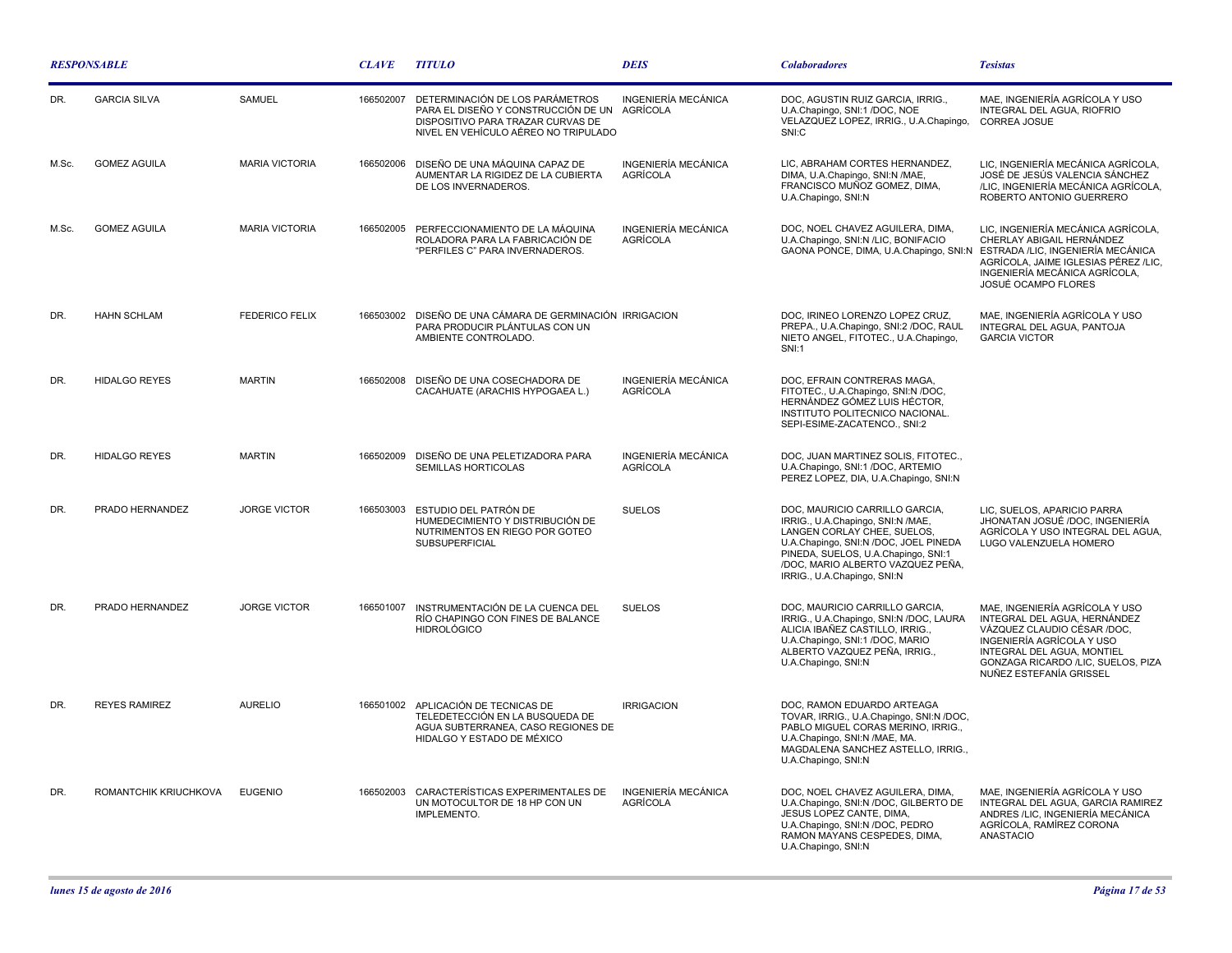| <b>RESPONSABLE</b> |                        |                      | <b>CLAVE</b> | <b>TITULO</b>                                                                                                                                                                                               | <b>DEIS</b>                            | <b>Colaboradores</b>                                                                                                                                                                                                                                                   | <b>Tesistas</b>                                                                                                                                                                                                       |
|--------------------|------------------------|----------------------|--------------|-------------------------------------------------------------------------------------------------------------------------------------------------------------------------------------------------------------|----------------------------------------|------------------------------------------------------------------------------------------------------------------------------------------------------------------------------------------------------------------------------------------------------------------------|-----------------------------------------------------------------------------------------------------------------------------------------------------------------------------------------------------------------------|
| DR.                | ROMANTCHIK KRIUCHKOVA  | <b>EUGENIO</b>       | 166502004    | SISTEMA DE CONTROL DE ENFRIAMIENTO<br>DE UN INVERNADERO                                                                                                                                                     | INGENIERÍA MECÁNICA<br><b>AGRÍCOLA</b> | DOC. IRINEO LORENZO LOPEZ CRUZ.<br>PREPA., U.A.Chapingo, SNI:2 /DOC,<br>AGUSTIN RUIZ GARCIA, IRRIG.,<br>U.A.Chapingo, SNI:1 /DOC, FELIPE<br>SANCHEZ DEL CASTILLO, FITOTEC.,<br>U.A.Chapingo, SNI:2                                                                     | MAE, INGENIERÍA AGRÍCOLA Y USO<br>INTEGRAL DEL AGUA. AVILA LANG<br>SAUL /LIC, INGENIERÍA MECÁNICA<br>AGRÍCOLA, DIAZ SILVA BRUNO /DOC,<br>INGENIERÍA AGRÍCOLA Y USO<br>INTEGRAL DEL AGUA, RIOS URBAN<br><b>EDUARDO</b> |
| DR.                | <b>RUIZ GARCIA</b>     | <b>AGUSTIN</b>       | 166503007    | DISEÑO Y CONSTRUCCIÓN DE UN SISTEMA IRRIGACION<br>DE MEDICIÓN DE TRANSPIRACIÓN Y<br>CRECIMIENTO DE CULTIVOS EN<br><b>INVERNADER</b>                                                                         |                                        | DOC, EFREN FITZ RODRIGUEZ, DIMA,<br>U.A.Chapingo, SNI:N /DOC, IRINEO<br>LORENZO LOPEZ CRUZ, PREPA.,<br>U.A.Chapingo, SNI:2                                                                                                                                             | MAE, INGENIERÍA AGRÍCOLA Y USO<br>INTEGRAL DEL AGUA, IZQUIERDO<br><b>HERRERA MIJAIL</b>                                                                                                                               |
| M.I.               | SANCHEZ ASTELLO        | MA. MAGDALENA        | 166501004    | IMPACTO DE LOS COSTOS DE ENERGÍA EN IRRIGACION<br>LA EXTRACCIÓN DE AGUA SUBTERRÁNEA.                                                                                                                        |                                        | DOC. RAMON EDUARDO ARTEAGA<br>TOVAR, IRRIG., U.A.Chapingo, SNI:N /DOC,<br>PABLO MIGUEL CORAS MERINO, IRRIG.,<br>U.A.Chapingo, SNI:N /MAE, NATALIO<br>GUTIERREZ CARRILLO, IRRIG.,<br>U.A.Chapingo, SNI:N /DOC, AURELIO<br>REYES RAMIREZ, IRRIG., U.A.Chapingo,<br>SNI:N |                                                                                                                                                                                                                       |
| M.I.               | SANCHEZ ASTELLO        | MA. MAGDALENA        |              | 166501003 ANÁLISIS DE PRECIOS UNITARIOS PARA LA IRRIGACION<br>CONSTRUCCIÓN DEL CANAL<br>RECTANGULAR DEL MÓDULO 3 DEL<br>DISTRITO DE RIEGO " MANUEL ÁVILA<br>CAMACHO" VALSEQUILLO EN<br>TECAMACHALCO, PUEBLA |                                        | DOC, RAMON EDUARDO ARTEAGA<br>TOVAR, IRRIG., U.A.Chapingo, SNI:N /DOC,<br>PABLO MIGUEL CORAS MERINO, IRRIG.,<br>U.A.Chapingo, SNI:N /DOC, AURELIO<br>REYES RAMIREZ, IRRIG., U.A.Chapingo,<br>SNI:N /MAE, ALFREDO ZATARAIN<br>TISNADO, IRRIG., U.A.Chapingo, SNI:N      | LIC, IRRIGACIÓN, OVALLE JIMÉNEZ<br><b>LUIS ENRIQUE</b>                                                                                                                                                                |
| M.I.               | SOCA CABRERA           | <b>JOSE RAMON</b>    | 166502001    | ESTUDIO DEL CONSUMO DE COMBUSTIBLE INGENIERÍA MECÁNICA<br>DE LOS TRACTORES AGRÍCOLAS Y<br><b>AUTOMÓVILES</b>                                                                                                | <b>AGRÍCOLA</b>                        | DOC, GILBERTO DE JESUS LOPEZ<br>CANTE, DIMA, U.A.Chapingo, SNI:N                                                                                                                                                                                                       | LIC, INGENIERÍA MECÁNICA AGRÍCOLA,<br>LUNA FELICIANO MARCO ANTONIO                                                                                                                                                    |
| DR.                | VAZQUEZ PEÑA           | MARIO ALBERTO        | 166501009    | COMPARACIÓN DE DATOS<br>METEOROLÓGICOS OBTENIDOS CON UNA<br>ESTACIÓN AUTOMÁTICA CON LOS DE UNA<br>CONVENCIONAL                                                                                              | <b>IRRIGACION</b>                      | DOC, RAMON ARTEAGA RAMIREZ, IRRIG.,<br>U.A.Chapingo, SNI:1 /DOC, ROCIO<br>CERVANTES OSORNIO, INIFAP, SNI:1                                                                                                                                                             |                                                                                                                                                                                                                       |
| DR.                | VAZQUEZ PEÑA           | <b>MARIO ALBERTO</b> | 166501011    | CALCULO DE LOS GRADOS DIAS DE<br>DESARROLLO DEL CULTIVO DE NOPAL<br>(OPUNTIA FICUS), VARIEDAD ATLIXCO BAJO<br>CONDICIONES DE PRODUCCIÓN FORZADA.                                                            | <b>IRRIGACION</b>                      | DOC, RAMON ARTEAGA RAMIREZ, IRRIG.,<br>U.A.Chapingo, SNI:1                                                                                                                                                                                                             |                                                                                                                                                                                                                       |
| PH.D.              | <b>VELAZQUEZ LOPEZ</b> | <b>NOE</b>           | 166502010    | DESARROLLO DE UN SISTEMA PARA<br>REALIZAR MICROLABRANZA Y SIEMBRA<br>CON UN VEHÍCULO TERRESTRE NO<br>TRIPULADO EN LA AGRÍCULTURA DE<br>CONSERVACIÓN                                                         | <b>IRRIGACION</b>                      | DOC, PEDRO CRUZ MEZA, DIMA,<br>U.A.Chapingo, SNI:N /DOC, AGUSTIN RUIZ<br>GARCIA, IRRIG., U.A.Chapingo, SNI:1                                                                                                                                                           | MAE. INGENIERÍA AGRÍCOLA Y USO<br>INTEGRAL DEL AGUA, SÁNCHEZ<br>CHÁVEZ DAVID IVÁN                                                                                                                                     |
| DR.                | <b>VELAZQUEZ LOPEZ</b> | <b>NOE</b>           | 166502011    | DESARROLLO TECNOLÓGICO PARA EL<br>APROVECHAMIENTO DE FRUTOS DE<br>OPUNTIA SP.                                                                                                                               | <b>IRRIGACION</b>                      | DOC. ESPEJEL GARCÍA ANASTACIO.<br>CATEDRÁTICO CONACYT. POSGRADO<br>EN CIENCIA Y TECNOLOGÍA<br>AGROALIMENTARIA, SNI:N /MAE,<br>GUTIERREZ MARTINEZ OLIVER, INIFAP,<br>CENTRO NACIONAL DE<br>ESTANDARIZACIÓN DE MAQUINARIA<br>AGRÍCOLA, SNI:N                             |                                                                                                                                                                                                                       |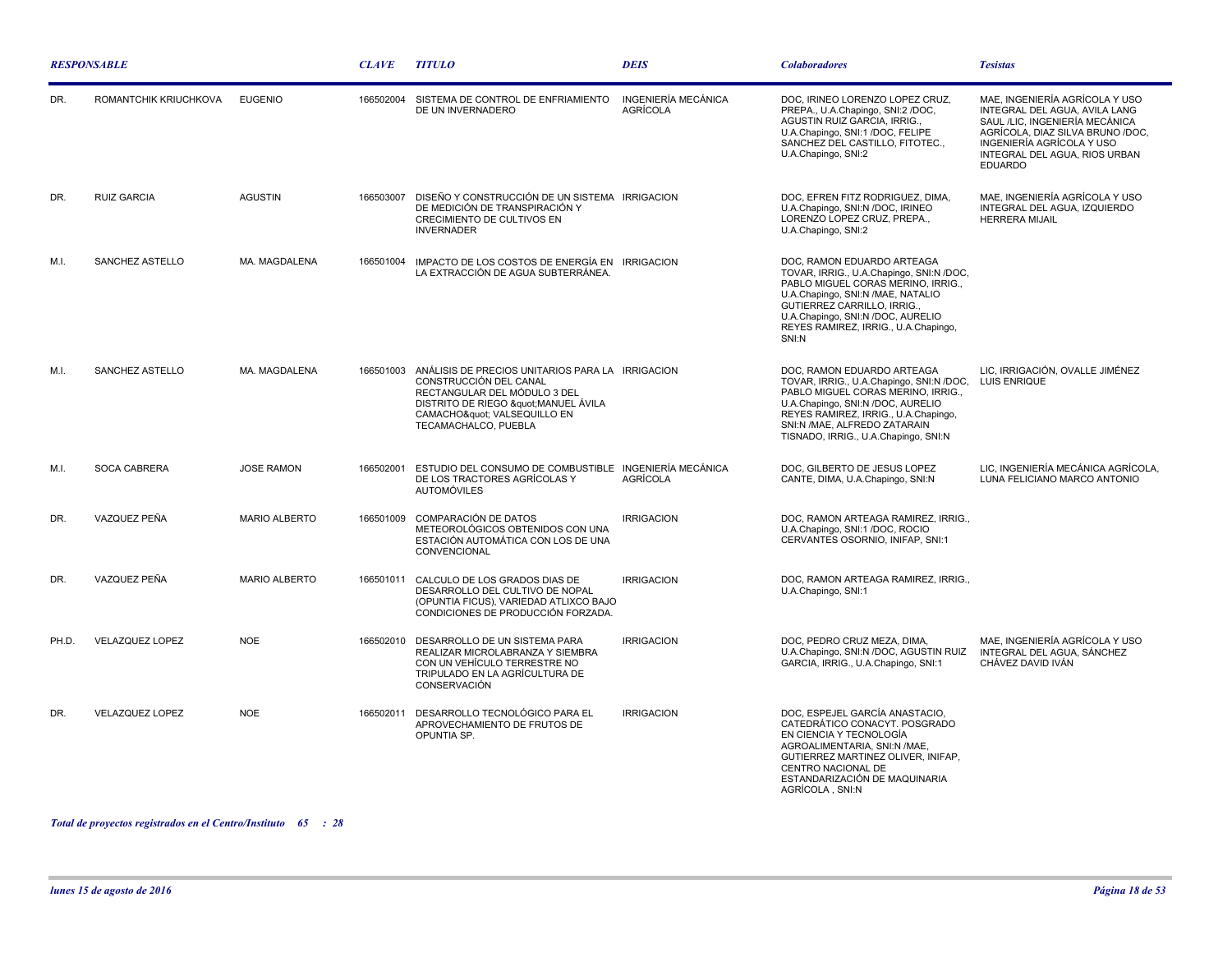|       | <b>RESPONSABLE</b>               |                       |           | <b>TITULO</b>                                                                                                                                                             | <b>DEIS</b>           | <b>Colaboradores</b>                                                                                                                                                                                                                                                                                                            | <b>Tesistas</b>                                                                                                                    |
|-------|----------------------------------|-----------------------|-----------|---------------------------------------------------------------------------------------------------------------------------------------------------------------------------|-----------------------|---------------------------------------------------------------------------------------------------------------------------------------------------------------------------------------------------------------------------------------------------------------------------------------------------------------------------------|------------------------------------------------------------------------------------------------------------------------------------|
| -66   | <b>INSTITUTO DE HORTICULTURA</b> |                       |           |                                                                                                                                                                           |                       |                                                                                                                                                                                                                                                                                                                                 |                                                                                                                                    |
| DR.   | <b>ALMAGUER VARGAS</b>           | <b>GUSTAVO</b>        |           | 166601012 MANEJO DE CÍTRICOS PARA MEJORAR LA<br>RENTABILIDAD Y REDUCIR DAÑO DEL<br><b>HUANGLONGBING</b>                                                                   | <b>FITOTECNIA</b>     | DOC. RANFERI MALDONADO TORRES.<br>SUELOS, U.A.Chapingo, SNI:1 /DOC,<br>SERGIO ROBERTO MARQUEZ BERBER,<br>FITOTEC., U.A.Chapingo, SNI:1                                                                                                                                                                                          | DOC. HORTICULTURA. MARTÍN GAONA<br>PONCE                                                                                           |
| DR.   | ALMAGUER VARGAS                  | <b>GUSTAVO</b>        | 166603007 | RUTA DE ABSORCION Y RESPUESTA<br>FISIOLOGICA-METABOLICA A LA<br>FERTILIZACION FOLIAR EN PRUNUS<br>PERSICA.                                                                | <b>FITOTECNIA</b>     | DOC, MARIA TERESA BERYL COLINAS<br>LEON, FITOTEC., U.A.Chapingo, SNI:2                                                                                                                                                                                                                                                          | DOC, HORTICULTURA, HERNÁNDEZ<br>PALOMO JOSÉ BERNARDO /LIC.<br>FITOTECNIA, SOLÓRZANO GUILLEN<br><b>JULIO CESAR</b>                  |
| PH.D. | <b>ALVARADO RAYA</b>             | <b>HORACIO ELISEO</b> | 166601016 | FENOLOGÍA, CRECIMIENTO Y PRODUCCIÓN PREPARATORIA AGRÍCOLA<br>DE VARIEDADES MEXICANAS DE FRESA<br>(FRAGARIA X ANANASSA DUTCH.) EN<br>SISTEMAS PROTEGIDOS                   |                       | DOC. JOSE ARMANDO RAMIREZ ARIAS.<br>PREPA., U.A.Chapingo, SNI:N                                                                                                                                                                                                                                                                 | LIC, FITOTECNIA, GAMBOA ORTIZ<br>ANTONIO /LIC, FITOTECNIA, PEREZ<br>PEREZ EDGAR /LIC, FITOTECNIA, VILLA<br>DELGADO MARIA CRISTIINA |
| PH.D. | ALVARADO RAYA                    | <b>HORACIO ELISEO</b> | 166601021 | <b>EMISIONES DE GASES EFECTO</b><br>INVERNADERO, RENDIMIENTO Y CALIDAD<br>DE NOPAL VERDURA (OPUNTIA FICUS-<br>INDICA L.) CON DIFRENTES FUENTES DE<br><b>FERTILIZACIÓN</b> | PREPARATORIA AGRÍCOLA |                                                                                                                                                                                                                                                                                                                                 |                                                                                                                                    |
| DR.   | <b>AVITIA GARCIA</b>             | <b>EDILBERTO</b>      | 166601014 | RESPUESTA DE TRES ESPECIES DE<br>FRUTILLAS A LOS HONGOS MICORRÍZICOS<br>ARBUSCULARES BAJO CULTIVO<br><b>HIDROPÓNICO</b>                                                   | <b>FITOTECNIA</b>     | DOC, ANA MARIA CASTILLO GONZALEZ,<br>FITOTEC., U.A.Chapingo, SNI:1                                                                                                                                                                                                                                                              | DOC. HORTICULTURA. MANUEL DE<br>JESÚS DÍAZ RÍOS                                                                                    |
| DR.   | <b>BARRIENTOS PRIEGO</b>         | ALEJANDRO FACUNDO     | 166602002 | SELECCIÓN DE GENOTIPOS DE AGUACATE FITOTECNIA<br>(PERSEA AMERICANA MILL.) PARA SU<br>UTILIZACIÓN COMO PORTAINJERTOS<br>TOLERANTES A SEQUÍA                                |                       | DOC, JUAN AYALA ARREOLA, FITOTEC.,<br>U.A.Chapingo, SNI:N /DOC, EDUARDO<br>CAMPOS ROJAS, FITOTEC., U.A.Chapingo,<br>SNI:C                                                                                                                                                                                                       | MAE. HORTICULTURA. SÁNCHEZ<br>SÁNCHEZ, JENNIFER                                                                                    |
| DR.   | <b>BARRIENTOS PRIEGO</b>         | ALEJANDRO FACUNDO     |           | 166601019 MEJORA DEL VIVERISMO EN AGUACATE                                                                                                                                | <b>FITOTECNIA</b>     | DOC, JUAN AYALA ARREOLA, FITOTEC.,<br>U.A.Chapingo, SNI:N /DOC, EDUARDO<br>CAMPOS ROJAS, FITOTEC., U.A.Chapingo,<br>SNI:N                                                                                                                                                                                                       | DOC. HORTICULTURA. ZAPATA<br>MONTES NERY JAVIER                                                                                    |
| DR.   | <b>BLANCO MACIAS</b>             | <b>FIDEL</b>          |           | 166601002 NUTRICIÓN, PROMOCIÓN DEL<br>CRECIMIENTO CON RIZOBACTERIAS Y<br>RENDIMIENTO EN MANZANO (MALUS<br>DOMESTICA BORKH.)                                               | CRUCEN ZAC.           | DOC, MAGALLANES QUINTANAR RAFAEL,<br>UNIDAD ACADÉMICA DE INGENIERÍA<br>ELÉCTRICA DE LA UNIVERSIDAD<br>AUTÓNOMA ZACATECAS, SNI:1/MAE,<br>MIGUEL MARQUEZ MADRID, CRUCEN,<br>U.A.Chapingo, SNI:N /DOC, RAUL RENE<br>RUIZ GARDUÑO, CRUCEN, U.A.Chapingo,<br>SNI:N /DOC, RICARDO DAVID VALDEZ<br>CEPEDA, CRUCEN, U.A.Chapingo, SNI:3 |                                                                                                                                    |
| DR.   | <b>CAMPOS ROJAS</b>              | <b>EDUARDO</b>        | 166602006 | RESCATE DE ECOTIPOS DE AGUACATE<br>MANTEQUILLA(PERSEA AMERICANA MILL.<br>)DE MEJOR CALIDAD EN LA PENÍNSULA DE<br><b>YUCATÁN</b>                                           | <b>FITOTECNIA</b>     | DOC, JUAN AYALA ARREOLA, FITOTEC.,<br>U.A.Chapingo, SNI:N /DOC, ALEJANDRO<br>FACUNDO BARRIENTOS PRIEGO.<br>FITOTEC., U.A.Chapingo, SNI:2 /DOC,<br>CATARINO HERNANDEZ ESCOBAR,<br>CRUPY, U.A.Chapingo, SNI:N                                                                                                                     |                                                                                                                                    |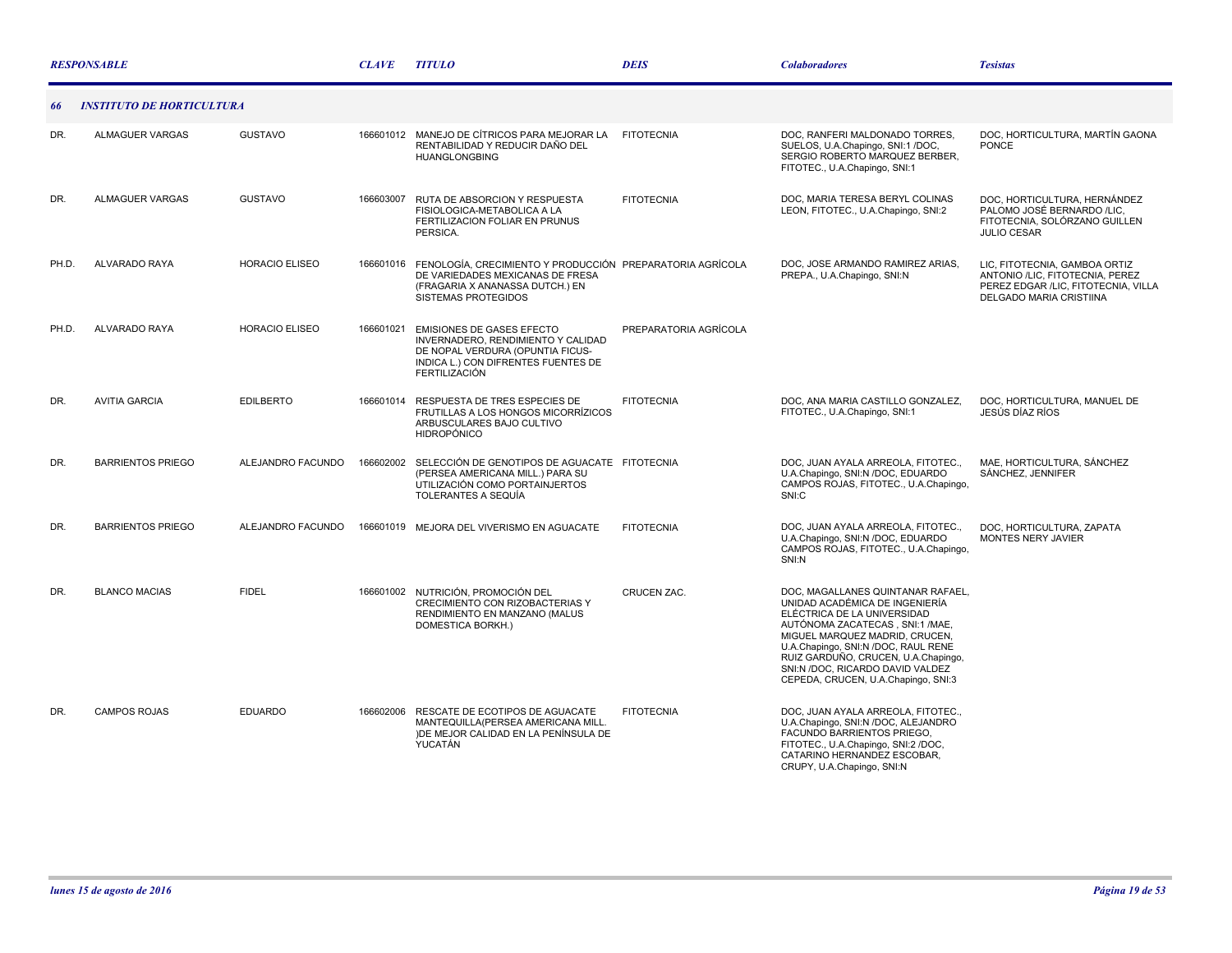| <b>RESPONSABLE</b> |                         |                          | <b>CLAVE</b> | <i><b>TITULO</b></i>                                                                                                                                             | <b>DEIS</b>        | <i><b>Colaboradores</b></i>                                                                                                                                                                                                                                                                   | <b>Tesistas</b>                                                                                                                               |
|--------------------|-------------------------|--------------------------|--------------|------------------------------------------------------------------------------------------------------------------------------------------------------------------|--------------------|-----------------------------------------------------------------------------------------------------------------------------------------------------------------------------------------------------------------------------------------------------------------------------------------------|-----------------------------------------------------------------------------------------------------------------------------------------------|
| DR.                | <b>CAMPOS ROJAS</b>     | <b>EDUARDO</b>           | 166602007    | DESCRIPCIÓN, CARACTERIZACIÓN Y<br>REGISTRO VARIETAL DE CHIRIMOYA<br>(ANNONA CHERIMOLLA MILL.)                                                                    | <b>FITOTECNIA</b>  | DOC, JUAN AYALA ARREOLA, FITOTEC.,<br>U.A.Chapingo, SNI:N /DOC, ALEJANDRO<br>FACUNDO BARRIENTOS PRIEGO,<br>FITOTEC., U.A.Chapingo, SNI:2 /DOC.<br>ESPINDOLA BARQUERA MA. CRUZ,<br>FUNDACION SALVADOR SANCHEZ COLIN<br>. SNI:N                                                                 | LIC, FITOTECNIA, ANDRES IRVIN<br><b>JUARES FERNANDEZ</b>                                                                                      |
| DR.                | CASTILLO GONZALEZ       | <b>ANA MARIA</b>         |              | 166601010 TOLERANCIA A ALTAS CONDUCTIVIDADES FITOTECNIA<br>ELÉCTRICAS Y CAPACIDAD ANTIOXIDANTE<br>EN ZARZAMORA (RUBUS SPP.)                                      |                    | DOC, EDILBERTO AVITIA GARCIA,<br>FITOTEC., U.A.Chapingo, SNI:N /DOC,<br>MARIA DEL ROSARIO GARCIA MATEOS,<br>FITOTEC., U.A.Chapingo, SNI:2                                                                                                                                                     | DOC, HORTICULTURA, GONZÁLEZ<br>JIMÉNEZ SANDRA LUZ                                                                                             |
| DR.                | <b>CASTRO BRINDIS</b>   | <b>ROGELIO</b>           | 166601018    | ÍNDICES DE EXTRACCIÓN DE N, P, K, CA Y<br>MG DE TOMATE DE CÁSCARA (PHYSALIS<br>IXOCARPA BROT.)                                                                   | <b>FITOTECNIA</b>  | DOC, MARIO PEREZ GRAJALES,<br>FITOTEC., U.A.Chapingo, SNI:N /DOC,<br>JUAN ENRIQUE RODRIGUEZ PEREZ,<br>FITOTEC., U.A.Chapingo, SNI:1                                                                                                                                                           | MAE, HORTICULTURA, ORANTES<br>SALGUERO XAVIER / MAE.<br>HORTICULTURA, RIVERA LOZOYA<br>DARÍO                                                  |
| PH.D.              | <b>COLINAS LEON</b>     | MARIA TERESA BERYL       | 166602005    | COLECTA MEJORAMIENTO GENÉTICO Y<br>UTILIZACIÓN DE EUPHORBIAS                                                                                                     | <b>FITOTECNIA</b>  | LIC, BAUTISTA BAÑUELOS CECILIO,<br>FITOTEC., U.A.Chapingo, SNI:N /MAE,<br>AMANDO ESPINOSA FLORES, FITOTEC.,<br>U.A.Chapingo, SNI:N /MAE, JOSE MERCED<br>MEJIA MUÑOZ, FITOTEC., U.A.Chapingo,<br>SNI:N /DOC, MANDUJANO PIÑA MANUEL,<br>ENEP IZTACALA, UNIVERSIDAD<br>AUTÓNOMA DE MÉXICO, SNI:N | DOC, HORTICULTURA, PEREZ NICOLAS<br>MÓNICA LAURA                                                                                              |
| PH.D.              | <b>COLINAS LEON</b>     | MARIA TERESA BERYL       |              | 166601003 POSCOSECHA DE FLORES DE CORTE Y DE FITOTECNIA<br>PLANTAS COMPLETAS                                                                                     |                    | LIC, BAUTISTA BAÑUELOS CECILIO,<br>FITOTEC., U.A.Chapingo, SNI:N /MAE,<br>AMANDO ESPINOSA FLORES, FITOTEC.,<br>U.A.Chapingo, SNI:N /MAE, JOSE MERCED<br>MEJIA MUÑOZ, FITOTEC., U.A.Chapingo,<br>SNI:N                                                                                         | LIC, FITOTECNIA, GIL BASILIO<br>MARIELENA /DOC, HORTICULTURA,<br>OSORIO RAMÍREZ CECILIA /DOC,<br>HORTICULTURA, PABLO OSORIO<br><b>GERARDO</b> |
| DR.                | <b>CONTRERAS MAGA</b>   | <b>EFRAIN</b>            |              | 166601020 INCREMENTO DE CALIDAD Y NÚMERO DE<br>FLORES EN LA PLÁNTULA DE TOMATE                                                                                   | <b>FITOTECNIA</b>  | DOC, J. JESUS MAGDALENO VILLAR,<br>FITOTEC., U.A.Chapingo, SNI:N /DOC,<br>ESAU DEL CARMEN MORENO PEREZ,<br>FITOTEC., U.A.Chapingo, SNI:1 /DOC,<br>FELIPE SANCHEZ DEL CASTILLO,<br>FITOTEC., U.A.Chapingo, SNI:2                                                                               | LIC. FITOTECNIA. DORANTES REYES<br>LILIA /LIC, FITOTECNIA, GARCIA<br><b>GALLARDO CECILIA</b>                                                  |
| M.Sc.              | <b>ESPINOSA FLORES</b>  | <b>AMANDO</b>            | 166602015    | CARACTERIZACIÓN. MANTENIMIENTO Y<br>MEJORAMIENTO DE LAS ESPECIES DEL<br>GENERO EUPHORBIA (SUBGENERO<br>POINSETTIA) CON POTENCIAL<br>ORNAMENTAL EN MÉXICO RESUMEN | <b>FITOTECNIA</b>  | MAE. JOSE MERCED MEJIA MUÑOZ.<br>FITOTEC., U.A.Chapingo, SNI:N                                                                                                                                                                                                                                | LIC. FITOTECNIA. AYALA BALDERAS<br><b>ITZEL</b>                                                                                               |
| DR.                | <b>GALLEGOS VAZQUEZ</b> | <b>CLEMENTE</b>          |              | 166601015 GENERACIÓN DE TECNOLOGÍA PARA LA<br>PRODUCCIÓN DE BIOMASA DE NOPAL<br>(OPUNTIA FICUS-INDICA (L.) MILL.) PARA LA<br>PRODUCCIÓN DE BIOCOMBUSTIBLES       | <b>CRUCEN ZAC.</b> | TÉC, GALLEGOS LUEVANO NICOLAS<br>ALEJANDRO, DIR. CEN. REG.,<br>U.A.Chapingo, SNI:N /DOC, EDUARDO<br>CAMPOS ROJAS, FITOTEC., U.A.Chapingo,<br>SNI:C                                                                                                                                            | LIC, FITOTECNIA, TREJO LUNA MARLET<br><b>JUANITA</b>                                                                                          |
| DR.(c)             | <b>GARCIA MATEOS</b>    | <b>MARIA DEL ROSARIO</b> |              | 166603003 CALIDAD NUTRACEUTICA DE HOJUELAS DE FITOTECNIA<br>XOCONOSTLE ENDULZADAS CON STEVIA                                                                     |                    | DOC, EDUARDO CAMPOS ROJAS,<br>FITOTEC., U.A.Chapingo, SNI:N                                                                                                                                                                                                                                   |                                                                                                                                               |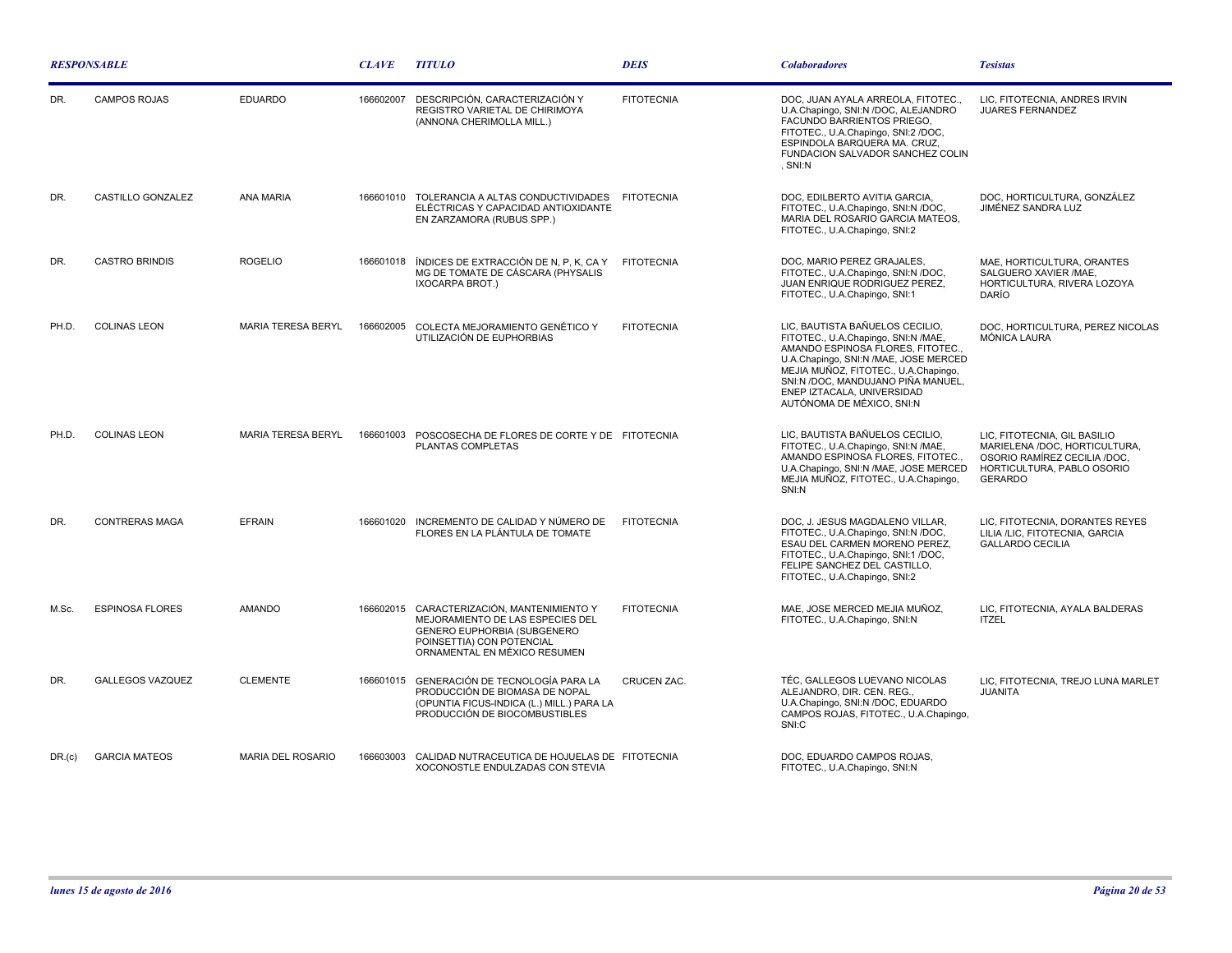| <b>RESPONSABLE</b> |                         |                      | <b>CLAVE</b> | <b>TITULO</b>                                                                                                                                                              | <b>DEIS</b>       | <b>Colaboradores</b>                                                                                                                                                                                                                                                                                                                          | <b>Tesistas</b>                                                                                                                                                                                  |
|--------------------|-------------------------|----------------------|--------------|----------------------------------------------------------------------------------------------------------------------------------------------------------------------------|-------------------|-----------------------------------------------------------------------------------------------------------------------------------------------------------------------------------------------------------------------------------------------------------------------------------------------------------------------------------------------|--------------------------------------------------------------------------------------------------------------------------------------------------------------------------------------------------|
| DR.(c)             | <b>JUAREZ HERNANDEZ</b> | MA. DE JESUS         | 166602013    | <b>ESTUDIOS SOBRE LA PRODUCCION DE</b><br>PLANTULAS DE ESPECIES NATIVAS:<br>TIGRIDIA (TIGRIDIA PAVONIA), SPREKELIA<br>(SPREKELIA FORMOSISSIMA) Y ALELI<br>(MATTIOLA ANNUA) | <b>FITOTECNIA</b> | SIN, NUÑEZ JUAREZ LESLIET, DICEA,<br>U.A.Chapingo, SNI:N /DOC, JESUS<br>AXAYACATL CUEVAS SANCHEZ,<br>FITOTEC., U.A.Chapingo, SNI:1 /MAE,<br>AMANDO ESPINOSA FLORES, FITOTEC.,<br>U.A.Chapingo, SNI:N /DOC, JUAN<br>MARTINEZ SOLIS, FITOTEC.,<br>U.A.Chapingo, SNI:N /DOC, GUILLERMO<br>MENDOZA CASTELAN, FITOTEC.,<br>U.A.Chapingo, SNI:N     | LIC, URUZA, CRUZ XOLO ALONDRA /LIC,<br>FITOTECNIA. VILLAR HERNANDEZ<br><b>BERTIN PAUL</b>                                                                                                        |
| DR.                | <b>JUAREZ HERNANDEZ</b> | MA, DE JESUS         |              | 166601013 NUTRICION MINERAL Y ORGANICA EN<br>PLANTAS ORNAMENTALES BULBOSAS<br>(LILIUM, TULIPAN, ALCATRAZ,<br>HIPPEASTRUM)                                                  | <b>FITOTECNIA</b> | SIN. NUÑEZ JUAREZ LESLIET. DICEA.<br>U.A.Chapingo, SNI:N /DOC, JESUS<br>AXAYACATL CUEVAS SANCHEZ.<br>FITOTEC., U.A.Chapingo, SNI:1 /MAE,<br>JOSE MERCED MEJIA MUÑOZ, FITOTEC.,<br>U.A.Chapingo, SNI:N /DOC, GUILLERMO<br>MENDOZA CASTELAN, FITOTEC.,<br>U.A.Chapingo, SNI:N /MAE, EDUARDO<br>VALDES VELARDE, FITOTEC.,<br>U.A.Chapingo, SNI:N | LIC. FITOTECNIA. GARCIA VELASCO<br>CELIA /LIC, FITOTECNIA, PEREZ SANTIZ<br><b>MARCO ANTONIO</b>                                                                                                  |
| DR.                | <b>LEGARIA SOLANO</b>   | <b>JUAN PORFIRIO</b> |              | 166604004 ESTUDIO MORFOLOGICO Y MOLECULAR DE FITOTECNIA<br>LA DIVERSIDAD GENÉTICA DEL TOMATE<br>SILVESTRE (SOLANUM SPP.) EN<br>GUERRERO, MICHOACAN, PUEBLA Y<br>OAXACA.    |                   | DOC, JOSE LUIS RODRIGUEZ DE LA O,<br>FITOTEC., U.A.Chapingo, SNI:N                                                                                                                                                                                                                                                                            | DOC, HORTICULTURA, ALARCÓN CRUZ<br>NOÉ                                                                                                                                                           |
| PH.D.              | LOZOYA SALDAÑA          | <b>HECTOR</b>        | 166603001    | ENFERMEDADES DE HORTALIZAS.<br>ESTUDIO, CARACTERIZACIÓN, MANEJO.                                                                                                           | <b>FITOTECNIA</b> | DOC, MARIA TERESA BERYL COLINAS<br>LEON, FITOTEC., U.A.Chapingo, SNI:2<br>/DOC, SANTOS GERARDO LEYVA MIR,<br>PARASIT., U.A.Chapingo, SNI:2 /DOC,<br>AURELIANO PEÑA LOMELI, FITOTEC.,<br>U.A.Chapingo, SNI:1                                                                                                                                   | MAE, HORTICULTURA, DÍAZ GARCÍA<br>GABRIELA /MAE, HORTICULTURA,<br>TUXTLA ANDRADE MARIA DEL ROCIO<br><b>MONSERRAT</b>                                                                             |
| PH.D.              | LOZOYA SALDAÑA          | <b>HECTOR</b>        |              | 166603002 EVALUACIÓN DEL GENERO SOLANUM<br>CONTRA ENFERMEDADES Y ESTUDIOS<br><b>COMPLEMENTARIOS</b>                                                                        | <b>FITOTECNIA</b> | DOC. FERNÁNDEZ PAVÍA SYLVIA<br>PATRICIA, UNIVERSIDAD MICHOACANA<br>DE SAN NICOLÁS DE HIDALGO, MORELIA.<br>MICH., SNI:2 /DOC, MARCELO ACOSTA<br>RAMOS, PARASIT., U.A.Chapingo, SNI:1<br>/DOC, MARIA TERESA BERYL COLINAS<br>LEON, FITOTEC., U.A.Chapingo, SNI:2<br>/DOC, SANTOS GERARDO LEYVA MIR,<br>PARASIT., U.A.Chapingo, SNI:2            | MAE, PROTECCIÓN VEGETAL, BADILLO<br>LÓPEZ EDUARDO /MAE, PROTECCIÓN<br>VEGETAL, COLIN MARIN HUGO /DOC,<br>HORTICULTURA, CUENCA CONTOY<br>MERCEDES /MAE, HORTICULTURA,<br>MEDINA NUÑEZ DENEB SARAY |
| DR.                | <b>MAGDALENO VILLAR</b> | J. JESUS             | 166601009    | PRODUCCIÓN DE PLÁNTULAS DE JITOMATE FITOTECNIA<br>PARA TRASPLANTE TARDÍO                                                                                                   |                   | DOC, EFRAIN CONTRERAS MAGA,<br>FITOTEC., U.A.Chapingo, SNI:N /DOC,<br>ESAU DEL CARMEN MORENO PEREZ,<br>FITOTEC., U.A.Chapingo, SNI:1 /DOC,<br>FELIPE SANCHEZ DEL CASTILLO,<br>FITOTEC., U.A.Chapingo, SNI:2 /LIC, JOSE<br>CUTBERTO VAZQUEZ RODRIGUEZ,<br>FITOTEC., U.A.Chapingo, SNI:N                                                        | LIC. FITOTECNIA. IGLESIAS PÉREZ<br><b>JAZMIN</b>                                                                                                                                                 |
| DR.(c)             | <b>MARTINEZ DAMIAN</b>  | <b>MARIA TERESA</b>  | 166603005    | CALIDAD Y CAPACIDAD ANTIOXIDANTE DE FITOTECNIA<br>DIFERENTES MATERIALES DE JITOMATE DE<br>ALTO RENDIMIENTO BAJO TRES NIVELES<br><b>NUTRICIONALES</b>                       |                   | DOC, MARIA TERESA BERYL COLINAS<br>LEON, FITOTEC., U.A.Chapingo, SNI:2<br>/DOC, JUAN ENRIQUE RODRIGUEZ<br>PEREZ, FITOTEC., U.A.Chapingo, SNI:1                                                                                                                                                                                                | DOC, HORTICULTURA, MIGUEL ANGEL<br><b>GONGORA CANTO</b>                                                                                                                                          |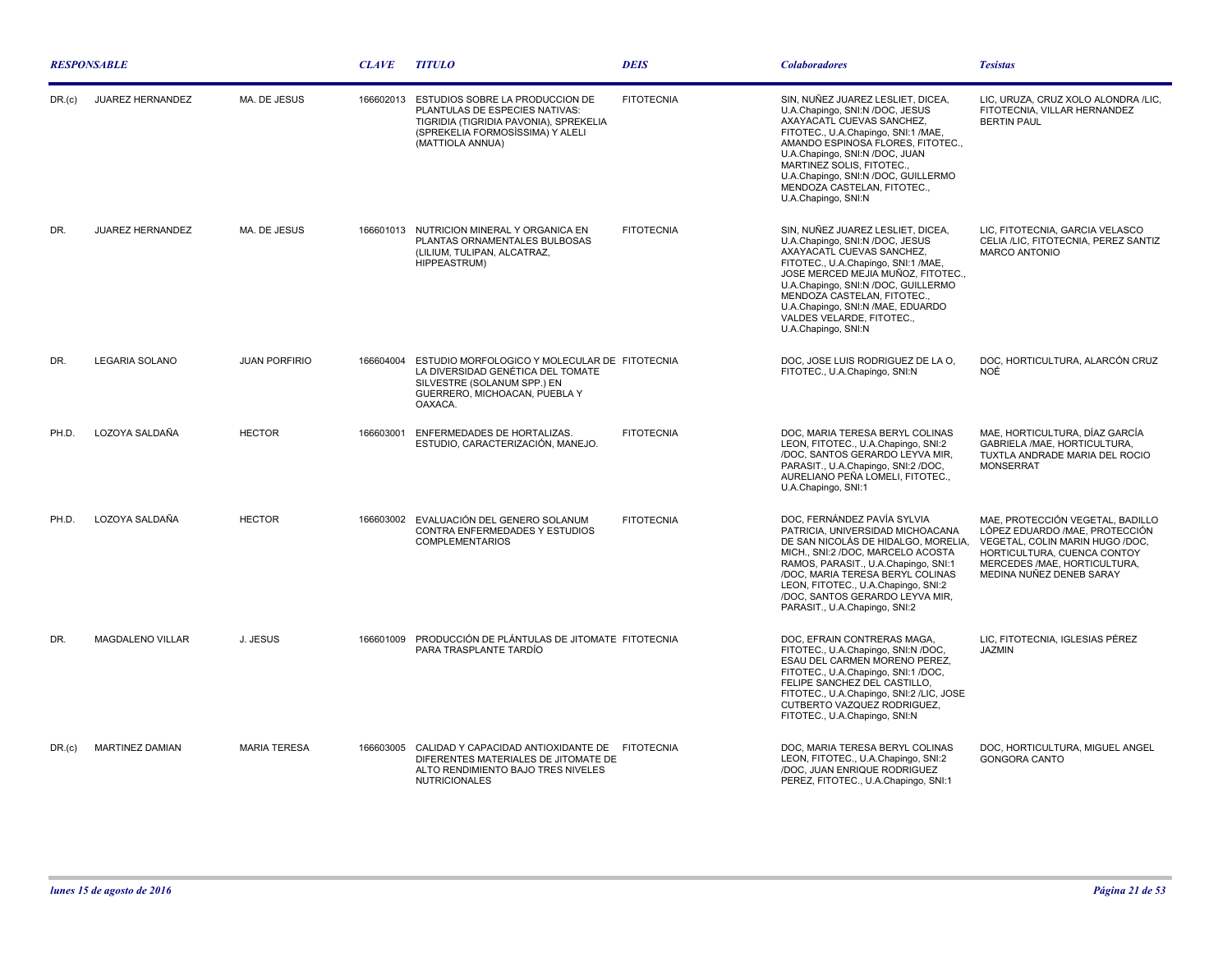| <b>RESPONSABLE</b> |                       |                         | <b>CLAVE</b> | <b>TITULO</b>                                                                                                                                                          | <b>DEIS</b>       | <b>Colaboradores</b>                                                                                                                                                                                                                                                                                                                                    | <b>Tesistas</b>                                                                                                                                             |
|--------------------|-----------------------|-------------------------|--------------|------------------------------------------------------------------------------------------------------------------------------------------------------------------------|-------------------|---------------------------------------------------------------------------------------------------------------------------------------------------------------------------------------------------------------------------------------------------------------------------------------------------------------------------------------------------------|-------------------------------------------------------------------------------------------------------------------------------------------------------------|
| DR.                | MARTINEZ DAMIAN       | <b>MARIA TERESA</b>     |              | 166603006 EL USO DE BIORREGULADORES EN LA<br>PROGRAMACIÓN DE COSECHA DE<br>JITOMATE TIPO BOLA Y SALADETTE<br>(SOLANUM LYCOPERSICUM) BAJO<br>CONDICIONES DE INVERNADERO | <b>FITOTECNIA</b> | DOC, ESAU DEL CARMEN MORENO<br>PEREZ, FITOTEC., U.A.Chapingo, SNI:1                                                                                                                                                                                                                                                                                     | DOC. HORTICULTURA. RENE CANO<br><b>HERNÁNDEZ</b>                                                                                                            |
| DR.                | <b>MARTINEZ SOLIS</b> | <b>JUAN</b>             |              | 166601017 INDICADORES DE MADUREZ FISIOLÓGICA FITOTECNIA<br>EN SEMILLA DE CHILE                                                                                         |                   | DOC, J. JESUS MAGDALENO VILLAR,<br>FITOTEC., U.A.Chapingo, SNI:N /DOC,<br>MARIA TERESA MARTINEZ DAMIAN,<br>FITOTEC., U.A.Chapingo, SNI:1 /DOC,<br>MARGARITA GISELA PEÑA ORTEGA.<br>FITOTEC., U.A.Chapingo, SNI:N                                                                                                                                        | LIC, FITOTECNIA, AUN NO SE TIENE                                                                                                                            |
| DR.                | MASCORRO GALLARDO     | <b>JOSE OSCAR</b>       | 166604007    | TRANSFORMACIÓN GENÉTICA DE<br>JITOMATE (SOLANUM LYCOPERSICUM)<br>CON GENES DE TOLERANCIA A ESTRÉS<br><b>ABIÓTICO</b>                                                   | <b>FITOTECNIA</b> | DOC, JOSE LUIS RODRIGUEZ DE LA O,<br>FITOTEC., U.A.Chapingo, SNI:N /DOC,<br>JUAN ENRIQUE RODRIGUEZ PEREZ,<br>FITOTEC., U.A.Chapingo, SNI:1                                                                                                                                                                                                              | LIC, FITOTECNIA, LÓPEZ MÉNDEZ,<br>ARIADNA GORETI / MAE,<br>BIOTECNOLOGÍA AGRÍCOLA, ROMERO<br>ESCOBEDO SILVIA YAZARETH                                       |
| M.C.               | MEJIA MUÑOZ           | <b>JOSE MERCED</b>      |              | 166602018 ESTUDIO GENÉTICO Y DEL DESARROLLO<br>DE COSMOS CHOCOLATE (COSMOS<br>ATROSANGUINEUS SHERFF.)                                                                  | <b>FITOTECNIA</b> | DOC. ARTURO LÓPEZ VILLALOBOS.<br>UNIVERSIDAD DE CALGARY, CANADÁ,<br>SNI:N /DOC. EDWARD C. T. YEUNG.<br>UNIVERSIDAD DE CALGARY, CANADÁ,<br>SNI:N /DOC, JUAN MARTINEZ SOLIS,<br>FITOTEC., U.A.Chapingo, SNI:N                                                                                                                                             | MAE. HORTICULTURA. GOMEZ<br>PEDRAZA DIANA ERIKA / MAE.<br>HORTICULTURA, MORALES VAZQUEZ<br><b>BULMARO</b>                                                   |
| M.C.               | MEJIA MUÑOZ           | <b>JOSE MERCED</b>      |              | 166602019 ORGANOGENESIS IN VITRO Y<br>DESARROLLO EN ESPECIES DE DALIA                                                                                                  | <b>FITOTECNIA</b> | DOC, MA. DE JESUS JUAREZ<br>HERNANDEZ, FITOTEC., U.A.Chapingo.<br>SNI:N /DOC, JUAN MARTINEZ SOLIS,<br>FITOTEC., U.A.Chapingo, SNI:N /DOC,<br>ARTURO LÓPEZ VILLALOBOS,<br>UNIVERSIDAD DE CALGARY, CANADÁ,<br>SNI:N                                                                                                                                       | MAE, HORTICULTURA, ISAIAS DE LUNA<br>GARCIA /LIC. FITOTECNIA. JAQUELINE<br>ROMERO ANDABLO /MAE.<br>HORTICULTURA, WILBER ARTEMIO<br><b>HERNANDEZ ROSALES</b> |
| DR.                | <b>MORENO PEREZ</b>   | <b>ESAU DEL CARMEN</b>  | 166601005    | SELECCIÓN Y EVALUACIÓN DE<br>HORTALIZAS EN INVERNADERO                                                                                                                 | <b>FITOTECNIA</b> | DOC. J. JESUS MAGDALENO VILLAR.<br>FITOTEC., U.A.Chapingo, SNI:N /DOC,<br>FELIPE SANCHEZ DEL CASTILLO,<br>FITOTEC., U.A.Chapingo, SNI:2 /MAE,<br>JOSE CUTBERTO VAZQUEZ RODRIGUEZ,<br>FITOTEC., U.A.Chapingo, SNI:N                                                                                                                                      | MAE, HORTICULTURA, MÁRQUEZ<br>DIEGO JOSE DE JESÚS                                                                                                           |
| DR.                | NIETO ANGEL           | RAUL                    |              | 166602014 CARACTERIZACIÓN MOLECULAR Y<br>MORFOLOGICA DE ESTRUCTURAS<br>VEGETATIVAS Y REPRODUCTIVAS Y<br>COLECTA DE NUEVAS ACCESIONES DE<br><b>TEJOCOTE</b>             | <b>FITOTECNIA</b> | DOC, ENRIQUE GUIZAR NOLAZCO,<br>DICIFO, U.A.Chapingo, SNI:C                                                                                                                                                                                                                                                                                             | DOC. HORTICULTURA. BETANCOURT<br>OLVERA MARCELA /DOC.<br>HORTICULTURA, KARINA SANDIBEL<br><b>VERA SANCHEZ</b>                                               |
| DR.                | PEÑA LOMELI           | <b>AURELIANO</b>        | 166602003    | PRODUCCIÓN Y MEJORAMIENTO<br>GENÉTICO DE TOMATE DE CÁSCARA                                                                                                             | <b>FITOTECNIA</b> | DOC, SANTOS GERARDO LEYVA MIR,<br>PARASIT., U.A.Chapingo, SNI:1 /DOC,<br>HECTOR LOZOYA SALDAÑA, FITOTEC.<br>U.A.Chapingo, SNI:3 /DOC, JUAN ENRIQUE<br>RODRIGUEZ PEREZ, FITOTEC<br>U.A.Chapingo, SNI:1/DOC, JAIME<br>SAHAGUN CASTELLANOS, FITOTEC.,<br>U.A.Chapingo, SNI:3 /DOC, JOSE<br>FRANCISCO SANTIAGUILLO HERNANDEZ,<br>CRUOC, U.A.Chapingo, SNI:N | DOC, HORTICULTURA, MAGAÑA LIRA<br>NATANAEL /MAE, HORTICULTURA,<br>MIRANDA ÁNGELES YOLANDA ESTELA<br>/DOC. HORTICULTURA. MONCAYO<br>PÉREZ CRISTIAN DAVID     |
| PH.D.              | PEÑA ORTEGA           | <b>MARGARITA GISELA</b> | 166604001    | CARACTERIZACIÓN MOLECULAR DE<br>COLECTAS DE JATROPHA ELBAE J.<br>JIMENEZ RAM. DEL CENTRO ORIENTE DE<br>MÉXICO                                                          | <b>FITOTECNIA</b> | DOC. JESUS AXAYACATL CUEVAS<br>SANCHEZ, FITOTEC., U.A.Chapingo, SNI:1<br>/DOC, JUAN MARTINEZ SOLIS, FITOTEC.,<br>U.A.Chapingo, SNI:1                                                                                                                                                                                                                    | MAE. BIOTECNOLOGÍA AGRÍCOLA.<br>XICOTENCATL LOZANO MICHELLE                                                                                                 |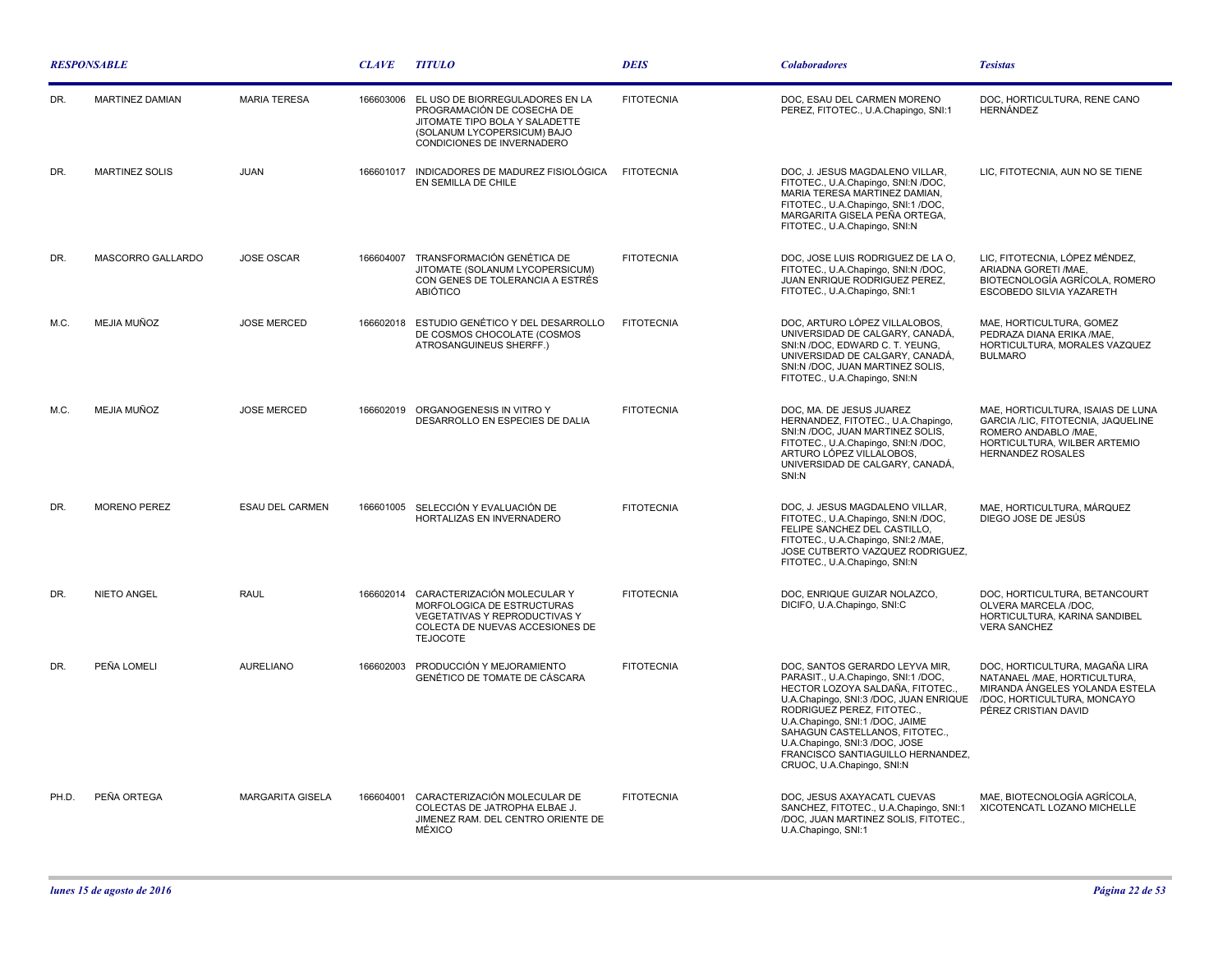| <b>RESPONSABLE</b> |                      |                     | <b>CLAVE</b> | <b>TITULO</b>                                                                                                                     | <b>DEIS</b>       | <b>Colaboradores</b>                                                                                                                                                                                                                                                                                                                                | <b>Tesistas</b>                                                                                                                                                                                         |
|--------------------|----------------------|---------------------|--------------|-----------------------------------------------------------------------------------------------------------------------------------|-------------------|-----------------------------------------------------------------------------------------------------------------------------------------------------------------------------------------------------------------------------------------------------------------------------------------------------------------------------------------------------|---------------------------------------------------------------------------------------------------------------------------------------------------------------------------------------------------------|
| DR.                | PEREZ GRAJALES       | <b>MARIO</b>        |              | 166602012 ESTUDIO GENÉTICO Y FISIOLÓGICO DEL<br>CHILE MANZANO                                                                     | <b>FITOTECNIA</b> | DOC. ROGELIO CASTRO BRINDIS.<br>FITOTEC., U.A.Chapingo, SNI:1 /DOC,<br>VICTOR ARTURO GONZALEZ<br>HERNANDEZ, U.A.Chapingo, SNI:3 /DOC,<br>MARIA TERESA MARTINEZ DAMIAN,<br>FITOTEC., U.A.Chapingo, SNI:1 /DOC,<br>AURELIANO PEÑA LOMELI, FITOTEC.,<br>U.A.Chapingo, SNI:1 /DOC, GONZÁLEZ<br>HERNÁNDEZ VICTOR A., COLEGIO DE<br>POSTGRADUADOS, SNI:3  | MAE, HORTICULTURA, CÍNTORA<br>POTUGUEZ EFREN /LIC. FITOTECNIA.<br>DOMINGUEZ DIMAS MIGUEL ANGEL<br>/MAE, HORTICULTURA, PEREZ REYES<br>TABITA QUEREN /DOC, HORTICULTURA,<br>POTRERO ANDRADE SANDRA MYRIAM |
| DR.                | RODRIGUEZ DE LA O    | <b>JOSE LUIS</b>    | 166604003    | PROPAGACIÓN IN VITRO Y<br>CRIOPRESERVACIÓN DE TEJIDOS DE<br>MAMMILLARIA GUERRERONIS, CACTÁCEA<br>EN PELIGRO DE EXTINCIÓN.         | <b>FITOTECNIA</b> | DOC, MARIA TERESA BERYL COLINAS<br>LEON, FITOTEC., U.A.Chapingo, SNI:2<br>/DOC, JUAN MARTINEZ SOLIS, FITOTEC.,<br>U.A.Chapingo, SNI:1                                                                                                                                                                                                               | DOC, HORTICULTURA, RAMÍREZ<br><b>GONZALEZ GABRIEL</b>                                                                                                                                                   |
| DR.                | RODRIGUEZ DE LA O    | <b>JOSE LUIS</b>    | 166604006    | RESPUESTAS MORFOGÉNICAS IN VITRO Y FITOTECNIA<br>CARACTERIZACIÓN FITOQUÍMICA Y<br>MOLECULAR DE YOLOXOCHITL (MAGNOLIA<br>MEXICANA) |                   | DOC, MARGARITA GISELA PEÑA<br>ORTEGA, FITOTEC., U.A.Chapingo, SNI:N<br>/DOC, BENITO REYES TREJO, PREPA.,<br>U.A.Chapingo, SNI:1                                                                                                                                                                                                                     | DOC, HORTICULTURA, MEDRANO<br>HERNÁNDEZ JESSICA MIRIAM                                                                                                                                                  |
| DR.                | RODRIGUEZ PEREZ      | <b>JUAN ENRIQUE</b> | 166602001    | MEJORAMIENTO GENÉTICO DE JITOMATE<br>PARA INVERNADERO                                                                             | <b>FITOTECNIA</b> | DOC, SANTOS GERARDO LEYVA MIR,<br>PARASIT., U.A.Chapingo, SNI:2 /DOC.<br>MARIA TERESA MARTINEZ DAMIAN,<br>FITOTEC., U.A.Chapingo, SNI:1 /DOC,<br>JUAN MARTINEZ SOLIS, FITOTEC.,<br>U.A.Chapingo, SNI:1 /DOC, JOSE OSCAR<br>MASCORRO GALLARDO, FITOTEC.,<br>U.A.Chapingo, SNI:N /DOC, JAIME<br>SAHAGUN CASTELLANOS, FITOTEC.,<br>U.A.Chapingo, SNI:3 | MAE, HORTICULTURA, COUTIÑO<br>HERNÁNDEZ MARIELA ANELÍ /LIC.<br>FITOTECNIA, JIMÉNEZ VELASCO JOSÉ<br>LUIS /LIC, FITOTECNIA, MILLÁN<br>TRUJILLO YUNUEN MERARI /DOC<br>HORTICULTURA, ROYAN ISAAC MICAH      |
| PH D               | SAHAGUN CASTELLANOS  | JAIME               |              | 166602008 GENÉTICA ESTADÍSTICA XVI 2016                                                                                           | <b>FITOTECNIA</b> | DOC, JOSE DE JESUS LOPEZ REYNOSO,<br>FITOTEC., U.A.Chapingo, SNI:N /DOC,<br>AURELIANO PEÑA LOMELI, FITOTEC.<br>U.A.Chapingo, SNI:1 /DOC, JUAN ENRIQUE<br>RODRIGUEZ PEREZ, FITOTEC.,<br>U.A.Chapingo, SNI:1 /DOC, CLEMENTE<br>VILLANUEVA VERDUZCO, FITOTEC.,<br>U.A.Chapingo, SNI:2                                                                  | LIC, FITOTECNIA, ARELLANO SUÁREZ<br>DENISE /DOC. HORTICULTURA.<br>HÉRNANDEZ IBÁÑEZ LUCAS / MAE,<br>HORTICULTURA, IBARRA SÁNCHEZ<br><b>ALEJANDRO</b>                                                     |
| DR.                | SANCHEZ DEL CASTILLO | <b>FELIPE</b>       |              | 166601007 PRODUCCIÓN DE HORTALIZAS EN<br><b>HIDROPONÍA</b>                                                                        | <b>FITOTECNIA</b> | DOC, J. JESUS MAGDALENO VILLAR,<br>FITOTEC., U.A.Chapingo, SNI:N /DOC,<br>ESAU DEL CARMEN MORENO PEREZ.<br>FITOTEC., U.A.Chapingo, SNI:1 /MAE,<br>JOSE CUTBERTO VAZQUEZ RODRIGUEZ,<br>FITOTEC., U.A.Chapingo, SNI:N                                                                                                                                 | LIC, FITOTECNIA, GONZÁLEZ ESPÍRITU<br>DAVID ABEL /LIC. FITOTECNIA. OCHOA<br>PEÑALOZA JOSÉ ANGEL                                                                                                         |
| DR.                | SERRATO CRUZ         | MIGUEL ANGEL        | 166602017    | ESTUDIO Y APROVECHAMIENTO DE<br>GERMOPLASMA MEXICANO DE TAGETES<br>PARA OBTENCIÓN DE VARIEDADES<br>ORNAMENTALES E INDUSTRIALES    | <b>FITOTECNIA</b> |                                                                                                                                                                                                                                                                                                                                                     | MAE, BIOTECNOLOGÍA AGRÍCOLA,<br>CHRISTIAN ZAPATA MALDONADO / MAE,<br>HORTICULTURA, EDGAR LÓPEZ LÓPEZ                                                                                                    |
| DR.                | VALADEZ MOCTEZUMA    | <b>ERNESTINA</b>    | 166604008    | CARACTERIZACIÓN Y DIFERENCIACIÓN<br>CON MARCADORES DE DNA DE<br>GENOTIPOS DE ALGODÓN (GOSSYPIUM<br>SP.) MEJORADOS GENÉTICAMENTE   | <b>FITOTECNIA</b> | DOC, JOSE OSCAR MASCORRO<br>GALLARDO, FITOTEC., U.A.Chapingo,<br>SNI:N                                                                                                                                                                                                                                                                              | MAE, HORTICULTURA, CID CONTRERAS<br>ROBERTO CARLOS                                                                                                                                                      |
| DR.                | VALADEZ MOCTEZUMA    | <b>ERNESTINA</b>    | 166604009    | ESTUDIO DE LA VARIABILIDAD DE<br>IDIOMORFOS MAT1 Y MAT2 EN FUSARIUM<br>SPP. DETERMINADA CON MARCADORES<br>PCR-RFLP                | <b>FITOTECNIA</b> | DOC, NAHUM MARBAN MENDOZA,<br>PARASIT., U.A.Chapingo, SNI:2                                                                                                                                                                                                                                                                                         |                                                                                                                                                                                                         |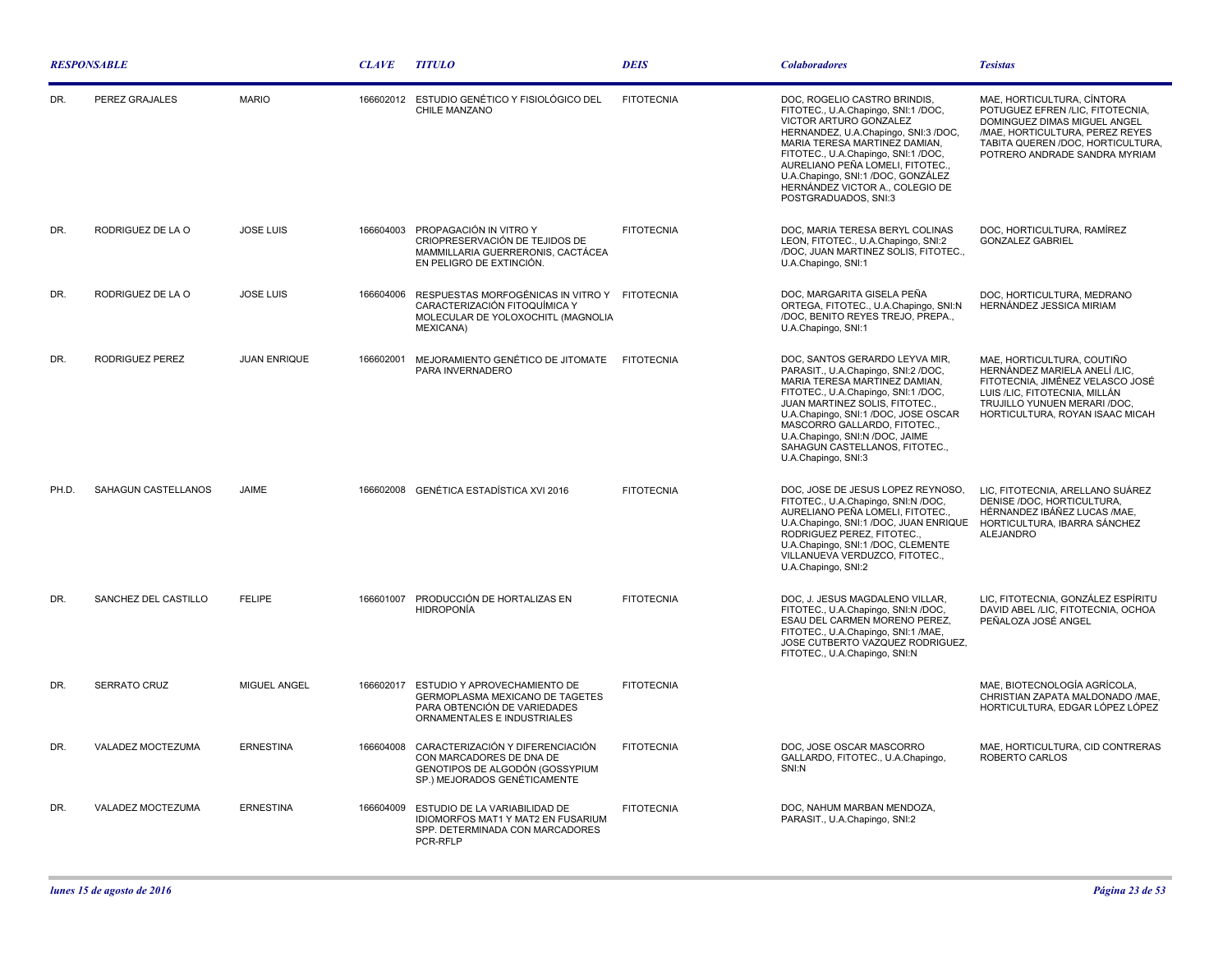| <b>RESPONSABLE</b> |                      |               | <b>CLAVE</b> | <b>TITULO</b>                                                                                   | <b>DEIS</b>       | <b>Colaboradores</b>                                                                                                                                                                    | <b>Tesistas</b>                                                                          |
|--------------------|----------------------|---------------|--------------|-------------------------------------------------------------------------------------------------|-------------------|-----------------------------------------------------------------------------------------------------------------------------------------------------------------------------------------|------------------------------------------------------------------------------------------|
| DR.                | VALDEZ CEPEDA        | RICARDO DAVID | 166601004    | FERTILIZACIÓN-NUTRICIÓN EN NOPAL<br>PARA SU PROPAGACIÓN EN VIVERO Y EN<br>NOPAL TUNERO          | CRUCEN ZAC.       | DOC, FIDEL BLANCO MACIAS, CRUCEN,<br>U.A.Chapingo, SNI:1 /MAE, MIGUEL<br>MARQUEZ MADRID, CRUCEN.<br>U.A.Chapingo, SNI:N /DOC, RAUL RENE<br>RUIZ GARDUÑO, CRUCEN, U.A.Chapingo,<br>SNI:N | MAE, RECURSOS NATURALES Y MEDIO<br>AMBIENTE EN ZONAS ÁRIDAS. LÓPEZ<br><b>GARCÍA RAÚL</b> |
|                    | M.C.(c) VIDAL LEZAMA | <b>ELOISA</b> |              | 166602016 DETERMINACIÓN DEL GRADO DE<br>RECALCITRANCIA DEL SEMILLAS DEL<br><b>GENERO ANNONA</b> | <b>FITOTECNIA</b> | DOC. JUAN MARTINEZ SOLIS. FITOTEC<br>U.A.Chapingo, SNI:1 /MAE, MARCELINO<br>AURELIO PEREZ VIVAR, FITOTEC.,<br>U.A.Chapingo, SNI:N                                                       | LIC. FITOTECNIA. LUIS FERNANDO<br>BELTRAN                                                |

*Total de proyectos registrados en el Centro/Instituto : 66 45*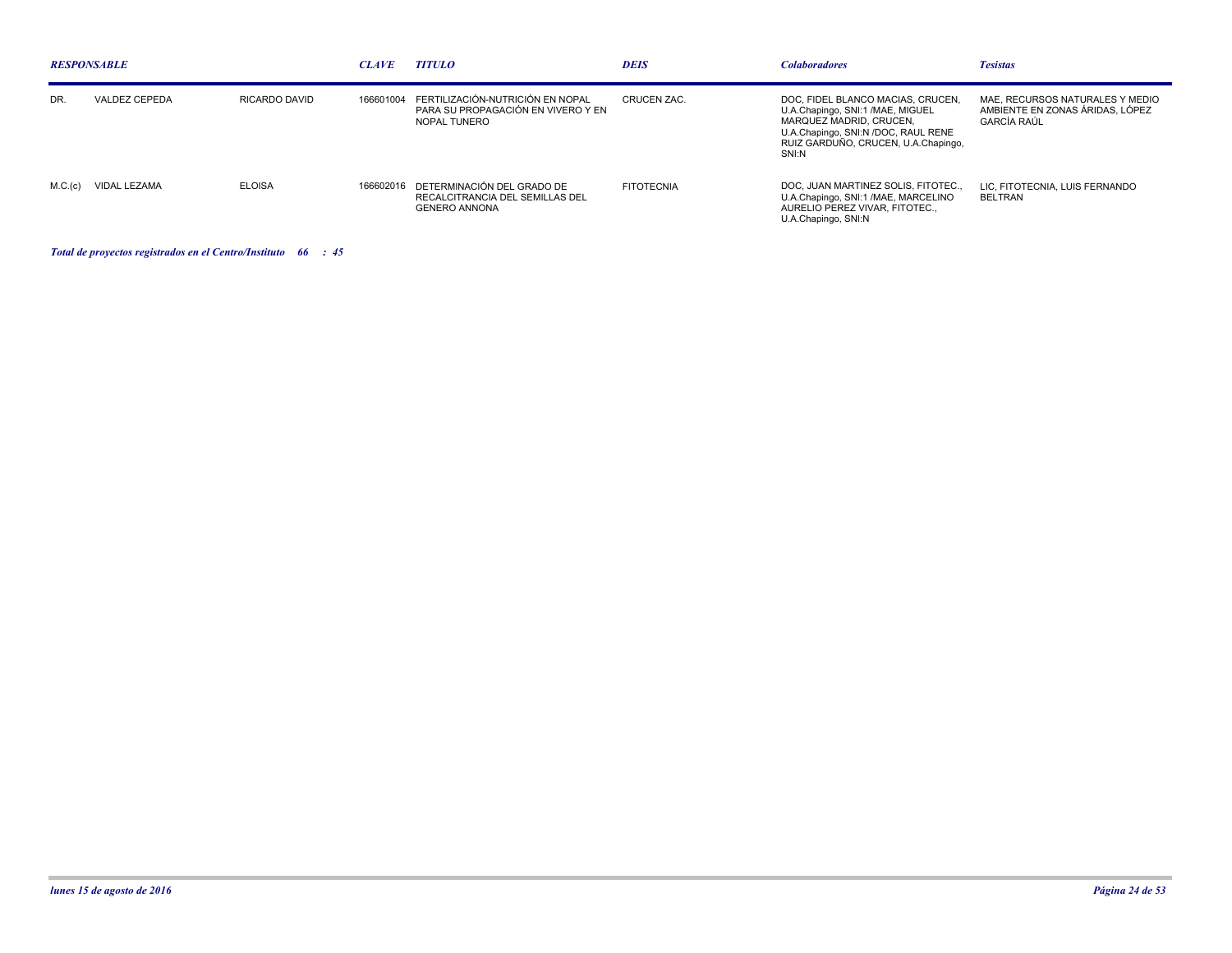|       | <b>RESPONSABLE</b>                                              |                  | <b>CLAVE</b> | <i><b>TITULO</b></i>                                                                                                                                                                                                                                                                           | <b>DEIS</b>             | <b>Colaboradores</b>                                                                                                                                                                                                                                                                                                                     | <b>Tesistas</b>                                                                                                                                                                                                                                                    |
|-------|-----------------------------------------------------------------|------------------|--------------|------------------------------------------------------------------------------------------------------------------------------------------------------------------------------------------------------------------------------------------------------------------------------------------------|-------------------------|------------------------------------------------------------------------------------------------------------------------------------------------------------------------------------------------------------------------------------------------------------------------------------------------------------------------------------------|--------------------------------------------------------------------------------------------------------------------------------------------------------------------------------------------------------------------------------------------------------------------|
|       | INSTITUTO DE INVESTIGACIÓN Y POSGRADO EN CIENCIA ANIMAL (IIPCA) |                  |              |                                                                                                                                                                                                                                                                                                |                         |                                                                                                                                                                                                                                                                                                                                          |                                                                                                                                                                                                                                                                    |
| PH.D. | ALARCON ZUÑIGA                                                  | <b>BALDOMERO</b> |              | 166701001 MAPEO ASOCIATIVO DE GENES DE<br>PROTEÍNAS DE LECHE EN GANADO JERSEY                                                                                                                                                                                                                  | <b>ZOOTECNIA</b>        | DOC, J. GUADALUPE GARCIA MUÑIZ,<br>ZOOTEC., U.A.Chapingo, SNI:1 /DOC,<br>RAFAEL NUÑEZ DOMINGUEZ, ZOOTEC.,<br>U.A.Chapingo, SNI:2 /DOC, RODOLFO<br>RAMIREZ VALVERDE, ZOOTEC.,<br>U.A.Chapingo, SNI:2 /DOC, AGUSTIN RUIZ<br>FLORES, ZOOTEC., U.A.Chapingo, SNI:1                                                                           | MAE, INNOVACIÓN GANADERA,<br>CAUDILLO AGUILAR VERÓNICA /MAE.<br>INNOVACIÓN GANADERA, MARTÍNEZ<br>ROSAS MANUEL ESTEBAN / MAE.<br>INNOVACIÓN GANADERA, RAMÍREZ<br>CANO OTHMARA YATCIRY /LIC,<br>ZOOTECNIA, RUIZ GONZALEZ WENDY                                       |
| PH.D. | ALARCON ZUÑIGA                                                  | <b>BALDOMERO</b> |              | 166701002 EVALUACION DEL RENDIMIENTO DE<br>VARIEDADES MEJORADAS FORRAJERAS<br>TEMPLADAS EN ASOCIACIÓN O<br>MONOCULTIVO EN CHAPINGO, MÉXICO                                                                                                                                                     | <b>ZOOTECNIA</b>        | MAE, TERESA CERVANTES MARTINEZ,<br>FITOTEC., U.A.Chapingo, SNI:N /DOC,<br>RAFAEL NUÑEZ DOMINGUEZ, ZOOTEC.,<br>U.A.Chapingo, SNI:2 /DOC, RODOLFO<br>RAMIREZ VALVERDE, ZOOTEC.,<br>U.A.Chapingo, SNI:2 /DOC, AGUSTIN RUIZ<br>FLORES, ZOOTEC., U.A.Chapingo, SNI:1                                                                          | MAE, INNOVACIÓN GANADERA, BAÑOS<br>GALINDO JESÚS EMMANUEL /LIC,<br>ZOOTECNIA, CATARINO GOMEZ<br>MERCED /LIC, ZOOTECNIA, LINARES<br>RAMIREZ JAZMIN MIROSLAVA /LIC,<br>ZOOTECNIA. MACEDA OLEA PAOLA<br>/LIC, ZOOTECNIA, MARTÍNEZ GARCÍA<br><b>EDUARDO</b>            |
| PH.D. | AMENDOLA MASSIOTTI                                              | RICARDO DANIEL   |              | 166702005 ADECUACIONES AL SISTEMA DE<br>PRODUCCIÓN DE LECHE EN PASTOREO                                                                                                                                                                                                                        | <b>ZOOTECNIA</b>        | DOC. MARIA EDNA ALVAREZ SANCHEZ.<br>SUELOS, U.A.Chapingo, SNI:1 /DOC, MA.<br>SOCORRO MEDINA LARA, PREPA<br>U.A.Chapingo, SNI:N /DOC, LUIS ALBERTO<br>MIRANDA ROMERO, ZOOTEC.<br>U.A.Chapingo, SNI:N /DOC, BURGUEÑO<br>FERREIRA JUAN ANDRÉS, CIMMYT,<br>SNI:N /DOC, CROSBY GALVÁN MARÍA<br>MAGDALENA . COLEGIO DE<br>POSTGRADUADOS, SNI:N | MAE, INNOVACIÓN GANADERA, CANO<br>HERNÁNDEZ MARCO ANTONIO /LIC,<br>ZOOTECNIA, GRAVIOTO BONILLA<br>RAMIRO /LIC, ZOOTECNIA, MÉNDEZ<br>RODRÍGUEZ ABDIEL / MAE. INNOVACIÓN<br>GANADERA, ORTIZ MORENO OCTAVIO<br>/MAE, INNOVACIÓN GANADERA,<br>QUIROZ PÉREZ JUAN CARLOS |
| PH.D. | ARANDA OSORIO                                                   | <b>GILBERTO</b>  |              | 166703007 IMPLEMENTACIÓN DE UNA TÉCNICA PARA ZOOTECNIA<br>LA EXTRACCIÓN Y DETERMINACIÓN DE<br>ÁCIDOS GRASOS EN CARNE DE ANIMALES<br>DE INTERÉS ZOOTÉCNICO                                                                                                                                      |                         |                                                                                                                                                                                                                                                                                                                                          | MAE. INNOVACIÓN GANADERA.<br>PERALTA JIMÉNEZ. JOSÉ ANTONIO                                                                                                                                                                                                         |
| PH.D. | ARANDA OSORIO                                                   | <b>GILBERTO</b>  | 166703008    | USO DE β- AGONISTAS EN LA FINALIZACIÓN ZOOTECNIA<br>DE GANADO BOVINO EN CONDICIONES DE<br>CONFINAMIENTO                                                                                                                                                                                        |                         | MAE, CARLOS SANCHEZ DEL REAL.<br>ZOOTEC., U.A.Chapingo, SNI:N                                                                                                                                                                                                                                                                            | MAE. INNOVACIÓN GANADERA, ROSAS<br>ARAGÓN, JAIME                                                                                                                                                                                                                   |
| DR.   | AYALA OSEGUERA                                                  | <b>JOSE</b>      |              | 166702012 CONCENTRACIONES SÉRICAS DE<br>METABOLITOS EN VACAS, OVEJAS Y<br>CABRAS LECHERAS EN ÉPOCAS DE<br>LLUVIAS Y SECAS. SU RELECIÓN CON EL<br>RÉGIMEN ALIMENTICIO Y ESTADO<br>NUTRICIONAL, LA CONDICIÓN CORPORAL,<br>PRODUCCIÓN Y COMPOSICIÓN DE LA<br>LECHE (PROYECTO DE CONTINUACIÓN 2015 | <b>ZOOTECNIA</b>        | DOC, JOSE ISIDRO ALEJOS DE LA<br>FUENTE, ZOOTEC., U.A.Chapingo, SNI:N<br>/DOC, JOSE ARTEMIO CADENA<br>MENESES, ZOOTEC., U.A.Chapingo, SNI:N.<br>/DOC, SERGIO IBAN MENDOZA PEDROZA,<br>ZOOTEC., U.A.Chapingo, SNI:C /DOC,<br>ELISEO SOSA MONTES, ZOOTEC<br>U.A.Chapingo, SNI:N                                                            | LIC, ZOOTECNIA, 1) CASTAÑEDA<br>TRUJANO FRANCISCO JAVIER /LIC,<br>ZOOTECNIA, 2) BARRÓN RAMOS<br>SANDRA IVETT /LIC. ZOOTECNIA. 3)<br>VILLASECA MARTÍNEZ JOSÉ                                                                                                        |
| DR.   | <b>CORTES DIAZ</b>                                              | <b>ENRIQUE</b>   |              | 166702013 MONITOREO POBLACIONAL Y HABITAT DEL CENTRO REGIONAL ANÁHUAC<br>VENADO COLA BLANCA (ODOCOILEUS<br><b>VIRGINIANUS MEXICANUS)EN EL</b><br>AGOSTADERO DE LA SIERRA DE HUAUTLA,<br><b>MORELOS</b>                                                                                         |                         | DOC. PEDRO ARTURO MARTINEZ<br>HERNANDEZ, ZOOTEC., U.A.Chapingo,<br>SNI:N /DOC, JOSE LUIS ZARAGOZA<br>RAMIREZ, ZOOTEC., U.A.Chapingo, SNI:N                                                                                                                                                                                               | LIC. AGROECOLOGÍA. ANTONIO RAMOS<br>ABEL                                                                                                                                                                                                                           |
| DR.   | <b>CORTES DIAZ</b>                                              | <b>ENRIQUE</b>   |              | 166702017 EVALUACIÓN DE LA DENSIDAD DE<br>PLANTACIÓN PARA LEUCAENA SPP. EN UN<br>SISTEMA SILVOPASTORIL EN LA SIERRA DE<br>HUAUTLA, MORELOS.                                                                                                                                                    | CENTRO REGIONAL ANÁHUAC | DOC, PEDRO ARTURO MARTINEZ<br>HERNANDEZ, ZOOTEC., U.A.Chapingo,<br>SNI:N /DOC, JOSE LUIS ZARAGOZA<br>RAMIREZ, ZOOTEC., U.A.Chapingo, SNI:N                                                                                                                                                                                               | LIC, AGROECOLOGÍA, GARCÍA<br><b>GONZÁLEZ SUSANA</b>                                                                                                                                                                                                                |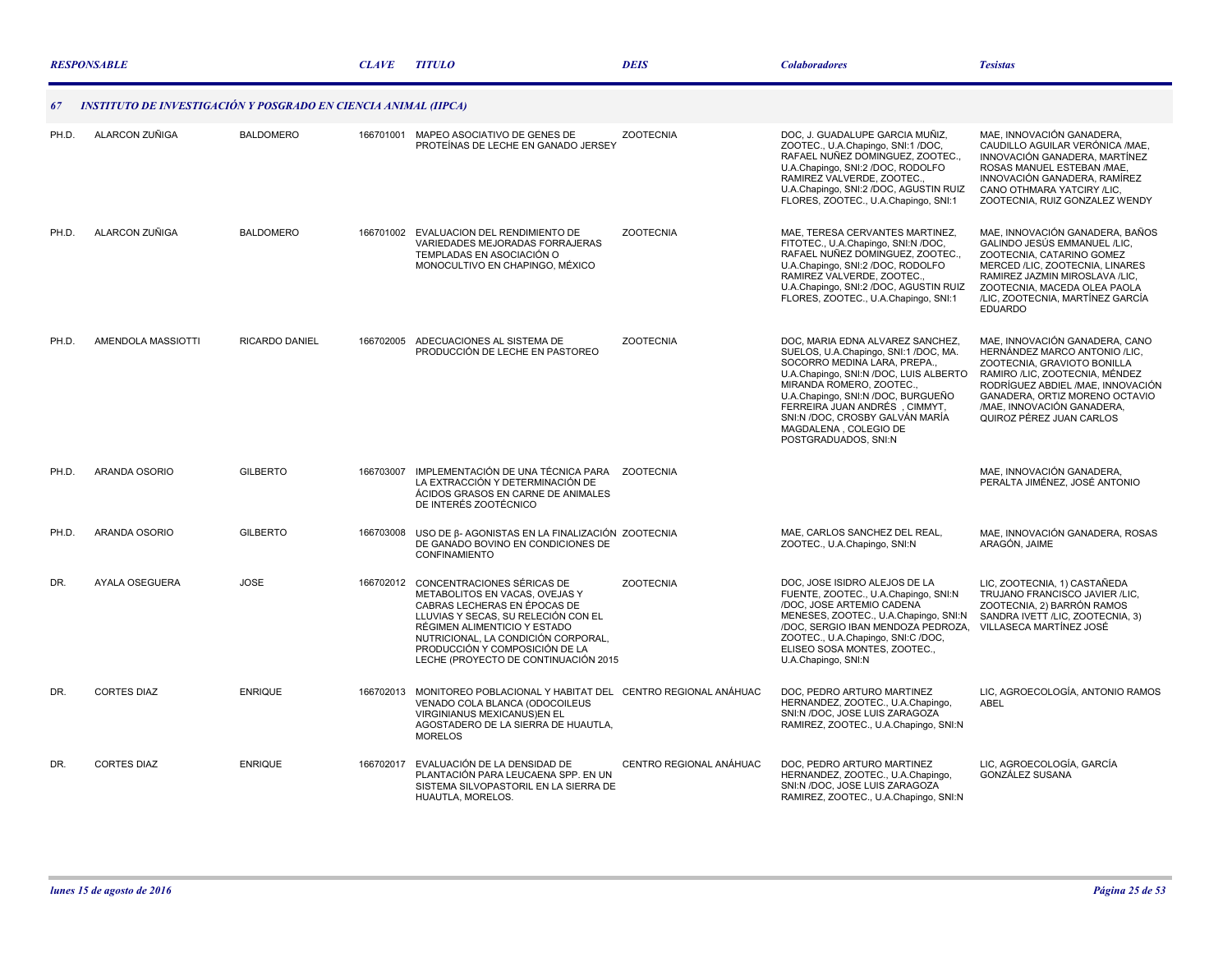| <b>RESPONSABLE</b> |                         |                      | <b>CLAVE</b> | <b>TITULO</b>                                                                                                                                                            | <b>DEIS</b>          | <b>Colaboradores</b>                                                                                                                                                                                                                                                                                                             | <b>Tesistas</b>                                                                                                    |
|--------------------|-------------------------|----------------------|--------------|--------------------------------------------------------------------------------------------------------------------------------------------------------------------------|----------------------|----------------------------------------------------------------------------------------------------------------------------------------------------------------------------------------------------------------------------------------------------------------------------------------------------------------------------------|--------------------------------------------------------------------------------------------------------------------|
| PH.D.              | <b>GARCIA MUÑIZ</b>     | J. GUADALUPE         |              | 166701010 FACTORES AMBIENTALES QUE AFECTAN<br>LA EFICIENCIA PRODUCTIVA Y<br>REPRODUCTIVA DE CAPRINOS EN UN<br>SISTEMA ORGÁNICO DE PRODUCCIÓN DE<br>LECHE                 | <b>ZOOTECNIA</b>     | DOC, RAFAEL NUÑEZ DOMINGUEZ,<br>ZOOTEC., U.A.Chapingo, SNI:2 /DOC,<br>RODOLFO RAMIREZ VALVERDE,<br>ZOOTEC., U.A.Chapingo, SNI:2                                                                                                                                                                                                  | MAE, INNOVACIÓN GANADERA,<br>GONZÁLEZ MOLINA SARAÍ ANGÉLICA                                                        |
| PH.D.              | <b>GARCIA MUÑIZ</b>     | J. GUADALUPE         | 166701013    | PRODUCCIÓN Y CALIDAD DE LECHE DE<br>VACAS HOLSTEIN, JERSEY Y SUS CRUZAS<br>MANEJADAS EN UN SISTEMA DE<br>PRODUCCIÓN ORGÁNICA EN CHAPINGO.<br>ESTADO DE MÉXICO            | <b>ZOOTECNIA</b>     | DOC. RODOLFO RAMIREZ VALVERDE.<br>ZOOTEC., U.A.Chapingo, SNI:2                                                                                                                                                                                                                                                                   | MAE, INNOVACIÓN GANADERA,<br>CONTRERAS PIÑA SONIA                                                                  |
| PH.D.              | <b>GONZALEZ ALCORTA</b> | <b>MARIANO JESUS</b> | 166702006    | COMPORTAMIENTO PRODUCTIVO Y<br>CALIDAD DE HUEVO DE GALLINAS<br>CRIOLLAS SUPLEMENTADAS CON SEMILLA<br>DE CALABAZA (CUCURBITA<br>ARGYROSPERMA)                             | <b>ZOOTECNIA</b>     |                                                                                                                                                                                                                                                                                                                                  | MAE, INNOVACIÓN GANADERA,<br>VELAZCO OJEDA GUADALUPE                                                               |
| PH.D.              | <b>GONZALEZ ALCORTA</b> | <b>MARIANO JESUS</b> | 166703005    | CONTROL AUTOMATIZADO DE NIVELES DE ZOOTECNIA<br>AMONÍACO Y FACTORES AMBIENTALES EN<br>NAVES AVÍCOLAS                                                                     |                      |                                                                                                                                                                                                                                                                                                                                  | MAE, INNOVACIÓN GANADERA.<br>HERRERA MALDONADO DIANA YADIRA                                                        |
| DR.                | GONZALEZ GARDUÑO        | <b>ROBERTO</b>       | 166703001    | DETERMINACIÓN INMUNOLÓGICA<br>HUMORAL Y CELULAR EN BECERROS<br><b>INFECTADOS CON NEMATODOS</b><br>GASTROINTESTINALES EN UN CLIMA<br>CÁLIDO HÚMEDO DE MEXICO              | <b>CRUSE TABASCO</b> | DOC, LÓPEZ ARELLANO MARÍA<br>EUGENIA, CENTRO NACIONAL DE<br>INVESTIGACIÓN DISCIPLINARIA EN<br>PARASITOLOGÍA VETERINARIA, SNI:1<br>/DOC, MENDOZA DE GIVES PEDRO,<br>CENTRO NACIONAL DE INVESTIGACIÓN<br>DISCIPLINARIA EN PARASITOLOGÍA<br>VETERINARIA, SNI:2 /DOC, TORRES<br>HERNÁNDEZ GLAFIRO, COLEGIO DE<br>POSGRADUADOS, SNI:1 | LIC, URUSSE, REYES MARTÍNEZ<br><b>GERARDO</b>                                                                      |
| PH.D.              | <b>HUERTA BRAVO</b>     | <b>MAXIMINO</b>      |              | 166702004 PERFILES MINERAL Y ANTIOXIDANTE.<br>ESTRÉS OXIDATIVO Y PROTEÍNAS DE<br>CHOQUE TÉRMICO SOBRE EL ESTADO<br>PRODUCTIVO Y REPRODUCTIVO DE VACAS<br><b>HOLSTEIN</b> | <b>ZOOTECNIA</b>     | DOC, BALDOMERO ALARCON ZUÑIGA,<br>ZOOTEC., U.A.Chapingo, SNI:N                                                                                                                                                                                                                                                                   | DOC, INNOVACIÓN GANADERA, MEDA<br>ALDUCIN PEDRO                                                                    |
| PH.D.              | <b>HUERTA BRAVO</b>     | <b>MAXIMINO</b>      |              | 166702018 ESTRATEGIAS PARA MEJORAR EL ESTADO ZOOTECNIA<br>MINERAL DE BOVINOS EN PASTOREO EN<br>LA REGIÓN DEL ISTMO, OAXACA                                               |                      |                                                                                                                                                                                                                                                                                                                                  | DOC, INNOVACIÓN GANADERA,<br>JIMÉNEZ PAEZ JOSÉ ORLANDO /DOC,<br>INNOVACIÓN GANADERA, MAGADÁN<br>OLMEDO JOSÉ ADRIÁN |
| DR.                | <b>LARA BUENO</b>       | <b>ALEJANDRO</b>     | 166702003    | DIAGNÓSTICO MINERAL DE SISTEMAS<br>SILVOPASTORILES INTENSIVOS CON<br>LEUCAENA LEUCOCEPHALA.                                                                              | <b>ZOOTECNIA</b>     | DOC, J. GUADALUPE GARCIA MUÑIZ,<br>ZOOTEC., U.A.Chapingo, SNI:1 /DOC,<br>MAXIMINO HUERTA BRAVO, ZOOTEC.,<br>U.A.Chapingo, SNI:N                                                                                                                                                                                                  | DOC, INNOVACIÓN GANADERA,<br>ANDRÉS CAMILO RODRÍGUEZ SERRANO                                                       |
| PH.D.              | <b>LOPEZ ORDAZ</b>      | <b>RUFINO</b>        |              | 166702016 IMPACTO DEL BAGAZO DE CERVECERÍA EN ZOOTECNIA<br>EL CONSUMO DE ALIMENTO Y<br>PRODUCCIÓN DE LECHE DE CABRAS<br>ALPINAS EN CONFINAMIENTO                         |                      | DOC, ALEJANDRO LARA BUENO,<br>ZOOTEC., U.A.Chapingo, SNI:1 /DOC,<br>AGUSTIN RUIZ FLORES, ZOOTEC.,<br>U.A.Chapingo, SNI:1 /DOC, IGNACIO<br>TOVAR LUNA, URUZA, U.A.Chapingo, SNI:1                                                                                                                                                 | MAE. INNOVACIÓN GANADERA. LÓPEZ<br><b>SANTIZ PABLO</b>                                                             |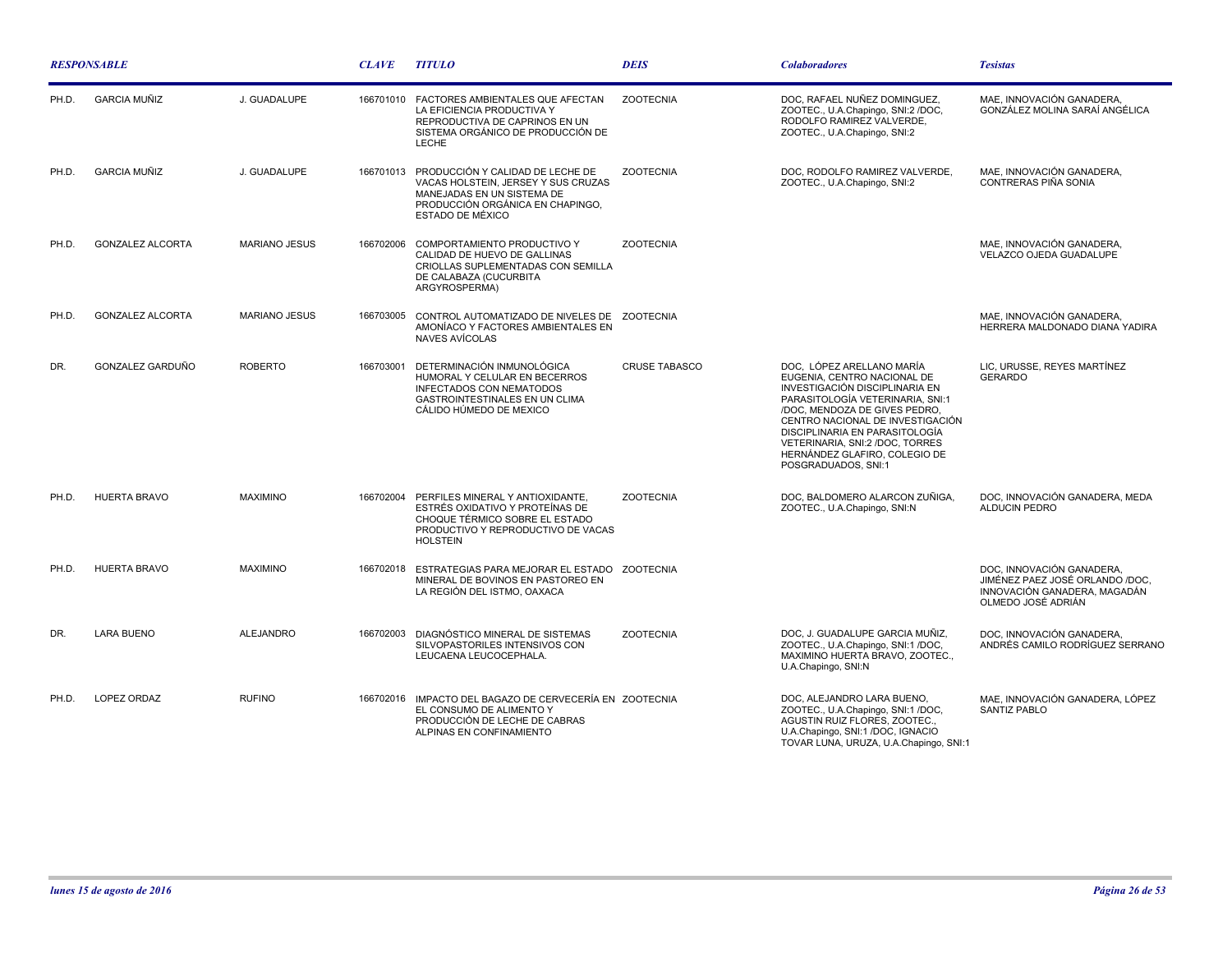| <b>RESPONSABLE</b> |                        |                          | <b>CLAVE</b> | <b>TITULO</b>                                                                                                                                                     | <b>DEIS</b>       | <b>Colaboradores</b>                                                                                                                                                                                                                                                                                                                                                   | <b>Tesistas</b>                                                                                                                                                                  |
|--------------------|------------------------|--------------------------|--------------|-------------------------------------------------------------------------------------------------------------------------------------------------------------------|-------------------|------------------------------------------------------------------------------------------------------------------------------------------------------------------------------------------------------------------------------------------------------------------------------------------------------------------------------------------------------------------------|----------------------------------------------------------------------------------------------------------------------------------------------------------------------------------|
| PH.D.              | <b>LOPEZ PEREZ</b>     | <b>ELVIA</b>             | 166703004    | CRÍA DE GUAJOLOTES NATIVOS<br>(MELEAGRIS GALLOPAVO LINN)EN<br>CONDICIONES DE PASTOREO-<br>CONFINAMIENTO IMPLEMENTACIÓN DE UN<br>SISTEMA DE DESARROLLO SUSTENTABLE | <b>ZOOTECNIA</b>  | MAE, CARLOS GUILLERMO GERMAN<br>ALARCON, ZOOTEC., U.A.Chapingo, SNI:N<br>/DOC, ARTURO PRO MARTINEZ,<br>U.A.Chapingo, SNI:1 /DOC, BENITO REYES<br>TREJO, PREPA., U.A.Chapingo, SNI:1<br>/MAE, GONZÁLEZ SANTOS JORGE<br>ANTONIO, UNIVERSIDAD AUTÓNOMA<br>METROPOLITANA, SNI:N /DOC,<br>HERNÁNDEZ MENDO OMAR, COLEGIO<br>DE POSTGRADUADOS, SNI:1                          | LIC. ZOOTECNIA. FERNANDO<br>GONZÁLEZ PÉREZ /LIC, ZOOTECNIA,<br>PEREZ BAUTISTA IVONNE /LIC,<br>ZOOTECNIA, UBALDO VÁZQUEZ<br>LIZBETH /LIC, ZOOTECNIA, VELAZQUEZ<br>HERNANDEZ SADOC |
| PH.D.              | <b>LOPEZ PEREZ</b>     | <b>ELVIA</b>             | 166702007    | FACTORES QUE AFECTAN LA<br>PRODUCTIVIDAD DE LA FAUNA SILVESTRE<br>Y PEQUEÑOS RUMIANTES                                                                            | <b>ZOOTECNIA</b>  | MAE, CARLOS GUILLERMO GERMAN<br>ALARCON, ZOOTEC., U.A.Chapingo, SNI:N<br>/LIC, ANDRES GELACIO MIRANDA<br>MORENO, DICIFO, U.A.Chapingo, SNI:N<br>/DOC, GALLEGOS SÁNCHEZ JAIME,<br>COLEGIO DE POSTGRADUADOS, SNI:1<br>/MAE. GONZÁLEZ SANTOS JORGE<br>ANTONIO. UNIVERSIDAD AUTÓNOMA<br>METROPOLITANA, SNI:N /DOC, HERRERA<br>CORREDOR ALEJANDRA CAMELIA,<br><b>UNIVER</b> | LIC, EXTERNO, RENDÓN ESCOBEDO<br>JONATHAN                                                                                                                                        |
| DR.                | MALDONADO SIMAN        | EMA DE JESUS             |              | 166703002 ESTUDIO EPIDEMIOLÓGICO Y ECONÓMICO ZOOTECNIA<br>DE GARRAPATAS Y MOSCA DEL CUERNO                                                                        |                   | DOC, PEDRO ARTURO MARTINEZ<br>HERNANDEZ, ZOOTEC., U.A.Chapingo,<br>SNI:N /DOC, RAYMUNDO RANGEL<br>SANTOS, ZOOTEC., U.A.Chapingo, SNI:N<br>/DOC, JOSE LUIS ZARAGOZA RAMIREZ,<br>ZOOTEC., U.A.Chapingo, SNI:N                                                                                                                                                            | LIC, PARASITOLOGÍA AGRÍCOLA,<br>GARCÍA GARCÍA DIANA STEPHANY                                                                                                                     |
| DR.                | <b>MALDONADO SIMAN</b> | <b>EMA DE JESUS</b>      |              | 166703003 GESTIÓN DE LA INOCUIDAD ALIMENTARIA ZOOTECNIA                                                                                                           |                   | DOC, PEDRO ARTURO MARTINEZ<br>HERNANDEZ, ZOOTEC., U.A.Chapingo,<br>SNI:N /DOC, RODOLFO RAMIREZ<br>VALVERDE, ZOOTEC., U.A.Chapingo, SNI:2<br>/DOC. JOSE LUIS ZARAGOZA RAMIREZ.<br>ZOOTEC., U.A.Chapingo, SNI:N                                                                                                                                                          | MAE, INNOVACIÓN GANADERA, DANIEL<br>CASAROTTO GABRIELA /LIC.<br>INGENIERÍA AGROINDUSTRIAL, GARCÍA<br>MÉNDEZ, JUAN LUIS                                                           |
| PH.D.              | MARISCAL AGUAYO        | DOLORES VALENTINA        | 166701006    | EVALUACIÓN PRODUCTIVA EN<br>AGROEMPRESAS PORCINAS EN EL ESTADO<br>DE JALISCO                                                                                      | CRUOC GUADALAJARA | MAE, HERIBERTO ESTRELLA QUINTERO,<br>CRUOC, U.A.Chapingo, SNI:N                                                                                                                                                                                                                                                                                                        |                                                                                                                                                                                  |
| PH.D.              | <b>MARISCAL AGUAYO</b> | <b>DOLORES VALENTINA</b> | 166701004    | SEGUIMIENTO Y EVALUACIÓN INTEGRAL<br>DE AGROEMPRESAS LECHERAS EN<br><b>JALISCO</b>                                                                                | CRUOC GUADALAJARA | MAE, HERIBERTO ESTRELLA QUINTERO,<br>CRUOC, U.A.Chapingo, SNI:N                                                                                                                                                                                                                                                                                                        |                                                                                                                                                                                  |
| PH.D.              | NUÑEZ DOMINGUEZ        | <b>RAFAEL</b>            |              | 166701012 POLIMORFISMOS EN GENES CANDIDATOS<br>ASOCIADOS A CARACTERES<br>ECONÓMICAMENTE IMPORTANTES EN<br>BOVINOS SUIZO EUROPEO                                   | ZOOTECNIA         | DOC. RODOLFO RAMIREZ VALVERDE.<br>ZOOTEC., U.A.Chapingo, SNI:2 /DOC,<br>AGUSTIN RUIZ FLORES, ZOOTEC.,<br>U.A.Chapingo, SNI:1 /DOC, PARRA<br><b>BRACAMONTES GASPAR MANUEL,</b><br>CENTRO DE BIOTECNOLOGÍA<br><b>GENÓMICA, IPN, SNI:1</b>                                                                                                                                | DOC. INNOVACIÓN GANADERA. ZEPEDA<br><b>BATISTA JOSÉ LUIS</b>                                                                                                                     |
| PH.D.              | RAMIREZ VALVERDE       | <b>RODOLFO</b>           | 166701009    | ESTIMACIÓN DE PARÁMETROS GENÉTICOS ZOOTECNIA<br>PARA CARACTERÍSTICAS DE ÁCIDOS<br>GRASOS EN LECHE DE POBLACIONES<br><b>BOVINAS MEXICANAS</b>                      |                   | DOC, J. GUADALUPE GARCIA MUÑIZ,<br>ZOOTEC., U.A.Chapingo, SNI:1 /DOC,<br>RAFAEL NUÑEZ DOMINGUEZ, ZOOTEC.,<br>U.A.Chapingo, SNI:2                                                                                                                                                                                                                                       | DOC. INNOVACIÓN GANADERA.<br>SAAVEDRA JIMÉNEZ LUIS ANTONIO                                                                                                                       |
| PH.D.              | <b>RANGEL SANTOS</b>   | RAYMUNDO                 |              | 166701005 FACTORES QUE AFECTAN LA MADURACIÓN ZOOTECNIA<br>IN VITRO DE OVOCITOS OVINOS                                                                             |                   | DOC, J. GUADALUPE GARCIA MUÑIZ,<br>ZOOTEC., U.A.Chapingo, SNI:1 /DOC,<br>RAYMUNDO RODRIGUEZ DE LARA,<br>ZOOTEC., U.A.Chapingo, SNI:1                                                                                                                                                                                                                                   | DOC, INNOVACIÓN GANADERA, FLORES<br>MIRANDA PAMELA SEMIRAMIS                                                                                                                     |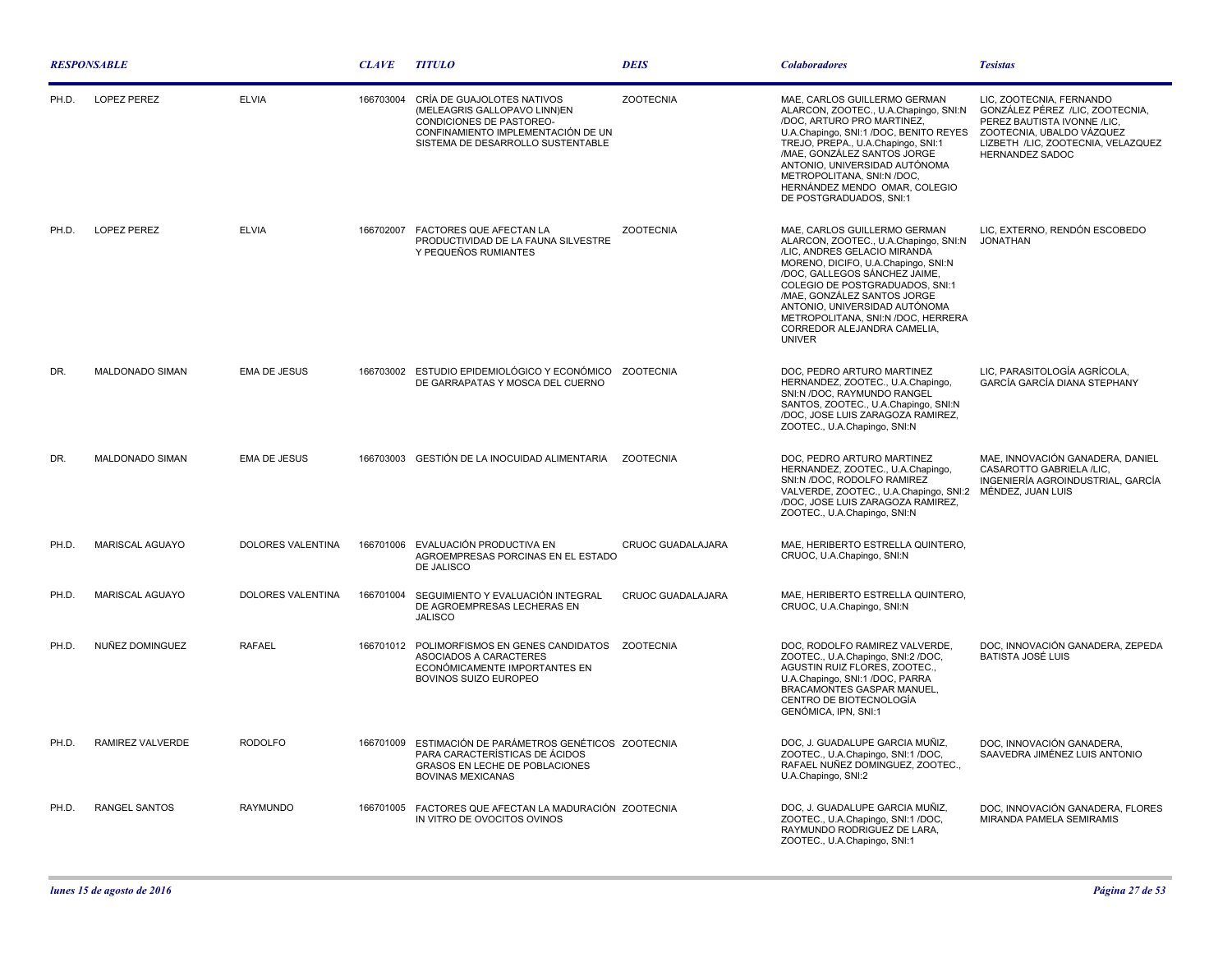| <b>RESPONSABLE</b> |                       |                       | <b>CLAVE</b> | <b>TITULO</b>                                                                                                                                                                                                                                                                               | <b>DEIS</b>      | <b>Colaboradores</b>                                                                                                                                                                                                                                                    | <b>Tesistas</b>                                                                                                                                               |
|--------------------|-----------------------|-----------------------|--------------|---------------------------------------------------------------------------------------------------------------------------------------------------------------------------------------------------------------------------------------------------------------------------------------------|------------------|-------------------------------------------------------------------------------------------------------------------------------------------------------------------------------------------------------------------------------------------------------------------------|---------------------------------------------------------------------------------------------------------------------------------------------------------------|
| PH.D.              | <b>RANGEL SANTOS</b>  | <b>RAYMUNDO</b>       | 166701008    | FERTILIDAD Y ESTADO ANTIOXIDANTE DE<br>VACAS SUPLEMENTADAS CON DOSIS<br>CRECIENTES DE VITAMINA C Y E                                                                                                                                                                                        | <b>ZOOTECNIA</b> | DOC. RAYMUNDO RODRIGUEZ DE LARA.<br>ZOOTEC., U.A.Chapingo, SNI:1                                                                                                                                                                                                        | DOC, INNOVACIÓN GANADERA,<br>GONZÁLEZ MALDONADO JUAN                                                                                                          |
| PH.D.              | RODRIGUEZ DE LARA     | <b>RAYMUNDO</b>       | 166703006    | INFLUENCIA DE PROPÓLEOS EN EL<br>ESTADO DE SALUD, INMUNIDAD Y<br>COMPORTAMIENTO PRODUCTIVO DE<br><b>CONEJOS EN ENGORDA</b>                                                                                                                                                                  | <b>ZOOTECNIA</b> | DOC, JOSE ARTEMIO CADENA MENESES,<br>ZOOTEC., U.A.Chapingo, SNI:N /DOC, LUIS<br>ALBERTO MIRANDA ROMERO, ZOOTEC.,<br>U.A.Chapingo, SNI:N                                                                                                                                 | MAE, INNOVACIÓN GANADERA, SIERRA<br><b>GALICIA MARÍA INÉS</b>                                                                                                 |
| PH.D.              | RODRIGUEZ DE LARA     | <b>RAYMUNDO</b>       | 166701007    | INFLUENCIA DE LA INCLUSIÓN DE<br>GONADORELINA Y FERTIRELINA EN LA<br>DOSIS SEMINAL EN EL COMPORTAMIENTO<br>REPRODUCTIVO DE CONEJAS LACTANTES<br>INSEMINADAS ARTIFICIALMENTE                                                                                                                 | <b>ZOOTECNIA</b> | DOC, RODOLFO RAMIREZ VALVERDE,<br>ZOOTEC., U.A.Chapingo, SNI:2 /DOC,<br>AMBRIZ GARCIA DEMETRIO,<br>UNIVERSIDAD AUTONOMA<br>METROPOLITANA CAMPUS IZTAPALAPA,<br>SNI:N                                                                                                    | DOC, INNOVACIÓN GANADERA,<br>CISNEROS PRADO MARIA JETZABEL                                                                                                    |
| M.C.               | ROMERO MARQUEZ        | CONSTANTINO           | 166701014    | EFECTO DE LA ADMINISTRACIÓN DE<br>CALOSTRO BOVINO VÍA PARENTERAL EN<br>LA FERTILIDAD DE VACAS HOLTEIN                                                                                                                                                                                       | <b>ZOOTECNIA</b> | DOC, ALEJANDRO LARA BUENO,<br>ZOOTEC., U.A.Chapingo, SNI:1 /DOC,<br>RAYMUNDO RODRIGUEZ DE LARA.<br>ZOOTEC., U.A.Chapingo, SNI:1                                                                                                                                         | LIC, ZOOTECNIA, ZAMBRANO GARCÍA<br><b>JUAN</b>                                                                                                                |
| DR.                | <b>RUIZ FLORES</b>    | <b>AGUSTIN</b>        | 166701003    | COMPARACIÓN DE METODOLOGÍAS PARA<br>LA PREDICCIÓN DE VALORES GENÉTICOS<br>BASADA EN MARCADORES SNP EN<br>BOVINOS SUIZO EUROPEO                                                                                                                                                              | <b>ZOOTECNIA</b> | DOC, BALDOMERO ALARCON ZUÑIGA,<br>ZOOTEC., U.A.Chapingo, SNI:N /DOC,<br>RAFAEL NUÑEZ DOMINGUEZ, ZOOTEC.,<br>U.A.Chapingo, SNI:2 /DOC, RODOLFO<br>RAMIREZ VALVERDE, ZOOTEC.,<br>U.A.Chapingo, SNI:2 /DOC, PÉREZ<br>RODRÍGUEZ PAULINO, COLEGIO DE<br>POSTGRADUADOS, SNI:1 | MAE, INNOVACIÓN GANADERA,<br>CARRIZOSA MARTÍNEZ DANIELA /MAE,<br>INNOVACIÓN GANADERA, JONATHAN<br>VALERIO / MAE, INNOVACIÓN<br>GANADERA, MORALES PABLO SUSANA |
| DR.                | SAGARNAGA VILLEGAS    | <b>LETICIA MYRIAM</b> | 166702009    | DIAGNÓSTICO TÉCNICO-ECONÓMICO DE<br>LA CUNICULTURA MEXICANA                                                                                                                                                                                                                                 | <b>ZOOTECNIA</b> | MAE, MARIA BEATRIZ MENDOZA<br>ALVAREZ, ZOOTEC., U.A.Chapingo, SNI:N<br>/DOC, JOSE MARIA SALAS GONZALEZ,<br>SOCIOL., U.A.Chapingo, SNI:1                                                                                                                                 | LIC, ZOOTECNIA, MARIA IDALIA<br><b>MARTINEZ</b>                                                                                                               |
| M.C.               | <b>SALAZAR BUSTOS</b> | MARIA DEL SOCORRO     | 166702008    | <b>INVESTIGACIONES DE SISTEMAS</b><br>ACUÍCOLAS EPICONTINENTALES DE<br>MÉXICO: DETERMINACIÓN DE LA<br>PRODUCTIVIDAD VEGETAL DE LECHUGA<br>(LATUCA SATIVA) Y CARPA ISRAEL<br>(CYPRINUS CARPIO)Y/O TILAPIA (O.<br>NILOTICUS) CON DIETA DE 32% PC, BAJO<br>UN ESQUEMA DE POLICULTIVO Y ACUAPON | <b>ZOOTECNIA</b> | MAE, GUSTAVO ADOLFO ALEJANDRO<br>GARCIA URIZA, ZOOTEC., U.A.Chapingo,<br>SNI:N /LIC, JUAN CARLOS GUZMAN<br>SALAS, FITOTEC., U.A.Chapingo, SNI:N<br>/MAE, CLAUDIA HERNANDEZ MIRANDA,<br>FITOTEC., U.A.Chapingo, SNI:N                                                    | LIC. AGROECOLOGÍA. CALTZALCO<br>VÁZQUEZ JOVANIDES /LIC,<br>AGROECOLOGÍA, SÁNCHEZ VÁZQUEZ<br><b>JOSÉ MANUEL</b>                                                |
| PH.D.              | <b>SOLIS RAMIREZ</b>  | <b>JOSE</b>           | 166701011    | <b>ESTIMACION DE VALORES GENETICOS</b><br>PARA CARACTERISTICAS PREDESTETE EN<br><b>OVINOS CRIOLLOS</b>                                                                                                                                                                                      | <b>ZOOTECNIA</b> | DOC, CARLOS ANTONIO APODACA<br>SARABIA, ZOOTEC., U.A.Chapingo, SNI:N<br>/DOC. RODOLFO RAMIREZ VALVERDE.<br>ZOOTEC., U.A.Chapingo, SNI:1                                                                                                                                 | LIC, ZOOTECNIA, CUEVAS CORTES<br><b>JOSE RAFAEL</b>                                                                                                           |

*Total de proyectos registrados en el Centro/Instituto : 67 34*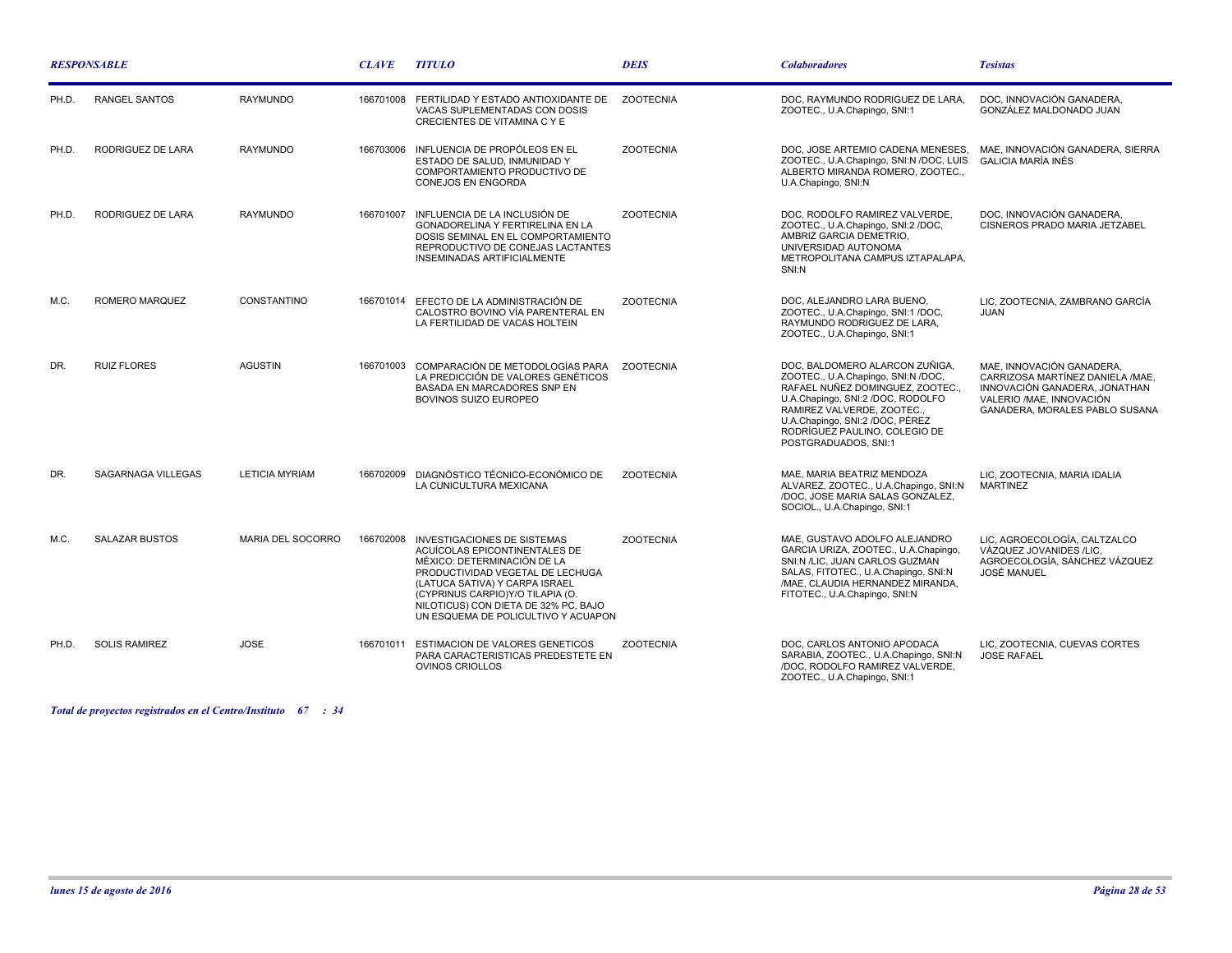|     | <b>RESPONSABLE</b>    |                        | <b>CLAVE</b> | <b>TITULO</b>                                                                                                                                          | <b>DEIS</b>                                       | <b>Colaboradores</b>                                                                                                                                                                                                                                                               | <b>Tesistas</b>                                                                                                                                                                                                                  |
|-----|-----------------------|------------------------|--------------|--------------------------------------------------------------------------------------------------------------------------------------------------------|---------------------------------------------------|------------------------------------------------------------------------------------------------------------------------------------------------------------------------------------------------------------------------------------------------------------------------------------|----------------------------------------------------------------------------------------------------------------------------------------------------------------------------------------------------------------------------------|
| 68  |                       |                        |              | <b>INSTITUTO DE INVESTIGACIONES SOBRE LA AGRICULTURA REGIONAL Y EL DESARROLLO RURAL (IIAREDER)</b>                                                     |                                                   |                                                                                                                                                                                                                                                                                    |                                                                                                                                                                                                                                  |
| DR. | <b>CRUZ LEON</b>      | <b>ARTEMIO</b>         | 166806002    | SABERES TRADICIONALES SOBRE EL<br>TIEMPO Y EL CLIMA (COMPARACIÓN:<br>REGIÓN SEMIÁRIDA DE ZACATECAS Y<br>BOSQUE HÚMEDO DE VERACRUZ)                     | DIRECCIÓN DE CENTROS<br>REGIONALES UNIVERSITARIOS | MAE, JOEL CERVANTES HERRERA,<br>CRUCEN, U.A.Chapingo, SNI:N                                                                                                                                                                                                                        | DOC, CIENCIAS AGRARIAS, PÉREZ<br>FERNÁNDEZ YAZMÍN                                                                                                                                                                                |
| DR. | <b>CRUZ LEON</b>      | <b>ARTEMIO</b>         | 166806001    | ETNOAGRONOMIA, EPISTEMOLOGIA Y<br>DESARROLLO RURAL                                                                                                     | DIRECCIÓN DE CENTROS<br>REGIONALES UNIVERSITARIOS | MAE. JOEL CERVANTES HERRERA.<br>CRUCEN, U.A.Chapingo, SNI:N /DOC,<br>ADAN GUILLERMO RAMIREZ GARCIA,<br>CRUNO, U.A.Chapingo, SNI:N /MAE,<br>PASTOR SANCHEZ GARCIA, CRUNO,<br>U.A.Chapingo, SNI:N                                                                                    | MAE. DESARROLLO RURAL REGIONAL.<br>GUERRERO PANDO SANDRA PATRICIA<br>/MAE, DESARROLLO RURAL REGIONAL,<br>SANCHEZ ANDRADE JUAN CARLOS                                                                                             |
| DR. | <b>ESCOBAR MORENO</b> | DARIO ALEJANDRO        | 166804003    | DINÁMICA DE LA AGRICULTURA FAMILIAR<br>CAMPESINA EN ZACATECAS                                                                                          | CRUCEN ZAC.                                       | DOC, NICOLAS MORALES CARRILLO,<br>CRUCEN, U.A.Chapingo, SNI:N                                                                                                                                                                                                                      | DOC, CIENCIAS AGRARIAS, CERVANTES<br><b>HERRERA JOEL</b>                                                                                                                                                                         |
| DR. | <b>ESCOBAR MORENO</b> | DARIO ALEJANDRO        | 166804002    | ESTRATEGIAS DE REPRODUCCIÓN DE LA<br>AGRICULTURA FAMILIAR PARA LA<br>SOBERANÍA ALIMENTARIA                                                             | <b>CRUCEN ZAC.</b>                                | DOC, ALVARO LLAMAS GONZALEZ,<br>CRUCEN, U.A.Chapingo, SNI:N                                                                                                                                                                                                                        | MAE, DESARROLLO RURAL REGIONAL,<br>ALEJO MUÑOZ JAMES /MAE,<br>DESARROLLO RURAL REGIONAL.<br><b>HIDALGO MORALES ERANDI</b>                                                                                                        |
| DR. | <b>GARCIA MOYA</b>    | J. FABIAN              | 166801001    | EL SABER CAMPESINO, CAMBIOS Y<br>ESTRATEGIAS DE REVALORIZACIÓN DESDE<br>LA PERSPECTIVA AGROECOLÓGICA.                                                  | CRUO VER.                                         | DOC. JAIME MORALES HERNÁNDEZ.<br>INSTITUTO TECNOLÓGICO DE ESTUDIOS<br>SUPERIORES DE OCCIDENTE, SNI:N                                                                                                                                                                               | MAE. MAESTRÍA PROFESIONAL EN<br>GESTIÓN DEL DESARROLLO RURAL,<br>JOSÉ LUZ ELÍAS AYALA                                                                                                                                            |
| DR. | LUCIO LOPEZ           | <b>CARLOS FEDERICO</b> | 166802004    | SISTEMAS AGROFORESTALES Y<br>DIVERSIDAD BIOCULTURAL. UN ESTUDIO<br>COMPARATIVO ENTRE DOS REGIONES<br>BIOCULTURALES DE JALISCO Y<br>MICHOACÁN.          | <b>CRUCO MORELIA</b>                              | DOC. MARIA DE LOURDES BARON LEON.<br>CRUCO, U.A.Chapingo, SNI:N                                                                                                                                                                                                                    | MAE, DESARROLLO RURAL REGIONAL.<br>MARÍA DE LA LUZ SANTOS RIVERA                                                                                                                                                                 |
| DR. | MARQUEZ ROSANO        | CONRADO                | 166802005    | LA PRODUCCIÓN DE MEZCAL TRADICIONAL CENTRO REGIONAL ANÁHUAC<br>Y SU IMPACTO AMBIENTAL EN EL<br>MUNICIPIO DE SAN PEDRO TEOZACOALCO,<br>ESTADO DE OAXACA |                                                   | DOC, GERARDO AVALOS CACHO,<br>CRUAN, U.A.Chapingo, SNI:N /DOC,<br>ANGEL PITA DUQUE, CRUAN,<br>U.A.Chapingo, SNI:N                                                                                                                                                                  | MAE, MAESTRÍA PROFESIONAL EN<br>GESTIÓN DEL DESARROLLO RURAL.<br>HERNÁNDEZ MEDINA RAÚL PONCIANO                                                                                                                                  |
| DR. | MARQUEZ ROSANO        | CONRADO                | 166802003    | GOBERNANZA AMBIENTAL Y GESTIÓN<br>SUSTENTABLE DE RECURSOS NATURALES<br>EN MÉXICO, ESTUDIOS REGIONALES<br>DESDE UNA PERSPECTIVA<br>SOCIOAMBIENTAL       | CENTRO REGIONAL ANÁHUAC                           | DOC. GERARDO AVALOS CACHO.<br>CRUAN, U.A.Chapingo, SNI:N /DOC,<br>TIMOTHY RODERICK TRENCH HAMILTON,<br>DIR. CEN. REG., U.A.Chapingo, SNI:N<br>/DOC, LEGORRETA DIAZ MARÍA DEL<br>CARMEN, CENTRO DE INVESTIGACIONES<br>INTERDISCIPLINARIAS EN CIENCIAS Y<br>HUMANIDADES, UNAM, SNI:2 | DOC, CIENCIAS EN DESARROLLO<br>RURAL REGIONAL, CAMACHO BERNAL<br>TERESITA DEL NIÑO JESUS /MAE.<br>DESARROLLO RURAL REGIONAL<br>HERNÁNDEZ YÁÑEZ LUZ DEL CARMEN<br>/MAE, DESARROLLO RURAL REGIONAL,<br>PANCA GALINDO JHESUS WILSON |
| DR. | NUÑEZ VERA            | <b>MIRIAM AIDE</b>     |              | 166804004 MUJER VIOLENCIA Y SEGURIDAD EN EL<br><b>MEDIO RURAL</b>                                                                                      | <b>CRUCO MORELIA</b>                              | DOC, MARCIAL FERNANDEZ RIVERA,<br>CRUCO, U.A.Chapingo, SNI:N /DOC,<br>CESAR ADRIAN RAMIREZ MIRANDA, DIR.<br>CEN. REG., U.A.Chapingo, SNI:2                                                                                                                                         | MAE, DESARROLLO RURAL REGIONAL,<br>IGNACIO ALVAREZ CLAUDIA / MAE,<br>DESARROLLO RURAL REGIONAL, MA.<br>DE LA LUZ ORTIZ SEBASTIAN /MAE,<br>DESARROLLO RURAL REGIONAL,<br>ZAVALA MEZA JOSE ANTONIO                                 |
| DR. | <b>OSEGUERA PARRA</b> | <b>DAVID</b>           | 166804005    | COCINA Y PLANTAS NATIVAS SILVESTRES: CRUCO MORELIA<br>CONOCIMIENTO CIENTÍFICO Y SABERES<br>POPULARES EN EL OCCIDENTE DE MÉXICO                         |                                                   | DOC, SEBASTIAN LEMUS JUAREZ,<br>JUBILADO DE LA UNIVERSIDAD DE<br>COLIMA, SNI:N                                                                                                                                                                                                     |                                                                                                                                                                                                                                  |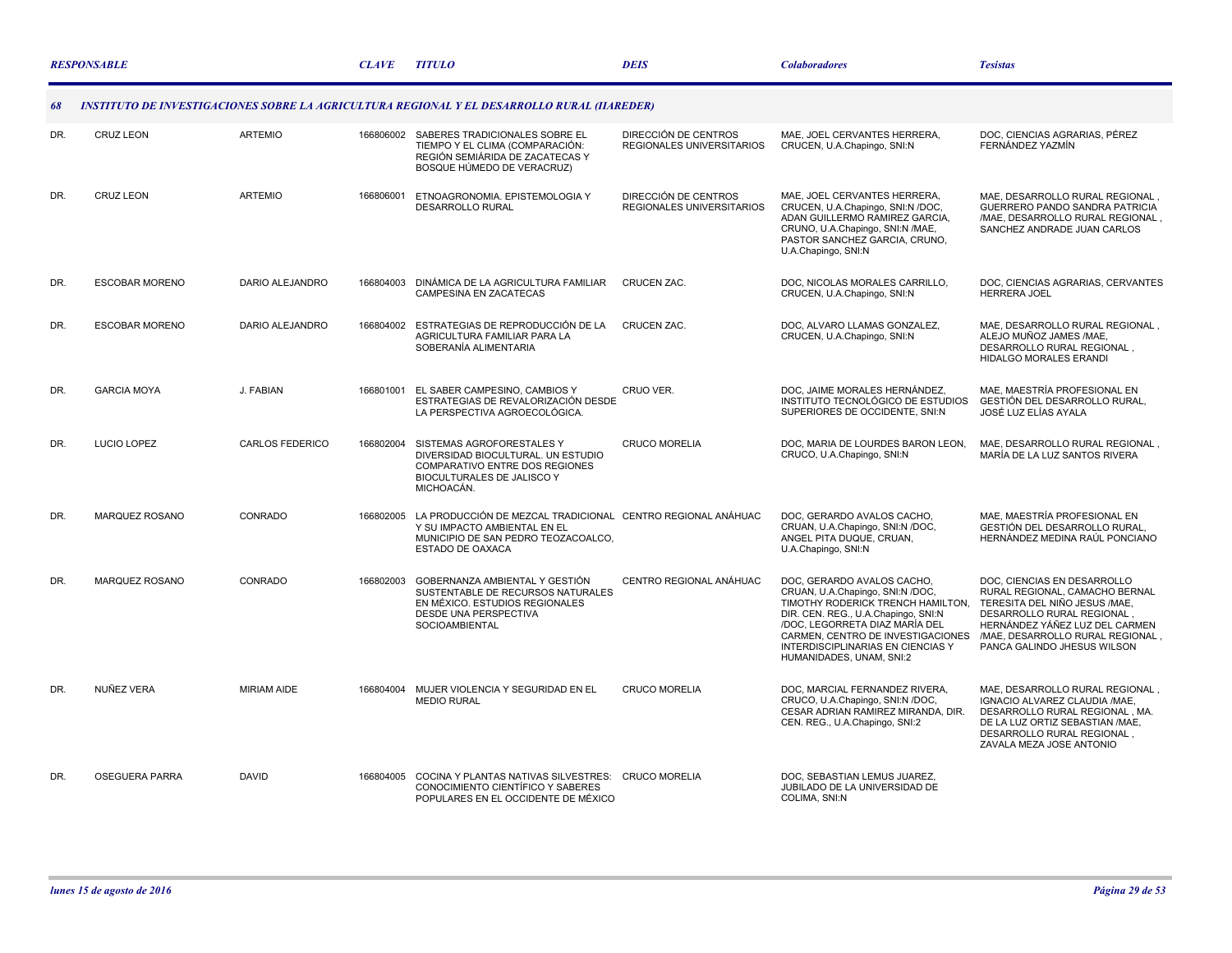|     | <b>RESPONSABLE</b>     |                         | <b>CLAVE</b> | <b>TITULO</b>                                                                                                                                                                                                                                              | <b>DEIS</b>                                       | <b>Colaboradores</b>                                              | <b>Tesistas</b>                                                                                                                                                                                |
|-----|------------------------|-------------------------|--------------|------------------------------------------------------------------------------------------------------------------------------------------------------------------------------------------------------------------------------------------------------------|---------------------------------------------------|-------------------------------------------------------------------|------------------------------------------------------------------------------------------------------------------------------------------------------------------------------------------------|
| DR. | PEREZ VILLALBA         | <b>ELBA</b>             |              | 166803003 EL CAPITAL SOCIAL Y EXTENSIONISMO<br>COMO ELEMENTO FUNDAMENTAL PARA EL<br>DESARROLLO DEL PROYECTO<br><b>ESTRATEGICO DE SEGURIDAD</b><br>ALIMENTARIA (PESA) EN LAS LOCALIDADES<br>DE MESA REDONDA Y NAZARET DE<br>ALTZAYANCA, TLAXCALA, 2011-2015 | DIRECCIÓN DE CENTROS<br>REGIONALES UNIVERSITARIOS | DOC. GERARDO AVALOS CACHO. DIR.<br>CEN. REG., U.A.Chapingo, SNI:N | MAE. DESARROLLO RURAL REGIONAL,<br>CIRIACO MARIANO RAMON ANDRES<br>/MAE. DESARROLLO RURAL REGIONAL.<br><b>RIVERA RIVERA LAURA</b>                                                              |
| DR. | PEREZ VILLALBA         | <b>ELBA</b>             | 166803004    | ANÁLISIS DEL PESA COMO INSTRUMENTO<br>PARA EL DESARROLLO RURAL EN<br>COAMAZAC Y EL ZOMPANTLE DEL<br>MUNICIPIO DE TAXCO DE ALARCÓN,<br>GUERRERO: 2011-2013.                                                                                                 | DIRECCIÓN DE CENTROS<br>REGIONALES UNIVERSITARIOS | DOC. GERARDO AVALOS CACHO, DIR.<br>CEN. REG., U.A.Chapingo, SNI:N | MAE, DESARROLLO RURAL REGIONAL.<br>SILVA GARCIA FRANCISCA                                                                                                                                      |
| DR. | <b>RAMIREZ MIRANDA</b> | <b>CESAR ADRIAN</b>     | 166804008    | ESTRATEGIAS CAMPESINAS EN ESPACIOS<br>RURALES Y PERIURBANOS DE TRES<br><b>ENTIDADES FEDERATIVAS: IMPLICACIONES</b><br>DEMOGRÁFICAS Y AMBIENTALES                                                                                                           | DIRECCIÓN DE CENTROS<br>REGIONALES UNIVERSITARIOS | DOC. MIRIAM AIDE NUÑEZ VERA. CRUCO.<br>U.A.Chapingo, SNI:1        | MAE. DESARROLLO RURAL REGIONAL.<br>CALZADA TREJO MARÍA DEL ROSARIO<br>/MAE. DESARROLLO RURAL REGIONAL.<br>HERNÁNDEZ VARGAS MARGARITA<br>/MAE, DESARROLLO RURAL REGIONAL.<br>OVIEDO ACERO OSCAR |
| DR. | <b>TRENCH HAMILTON</b> | <b>TIMOTHY RODERICK</b> | 166804001    | ORGANIZACIÓN, IDENTIDAD Y PODER:<br>ARTESANAS EN LOS ALTOS DE CHIAPAS                                                                                                                                                                                      | <b>CRUSE TABASCO</b>                              | DOC. JUANA CRUZ MORALES. CRUSE.<br>U.A.Chapingo, SNI:N            | MAE, DESARROLLO RURAL REGIONAL.<br>CRUZ REJON FRANCISCO /MAE.<br>DESARROLLO RURAL REGIONAL<br>MEJIA CERVANTES HAZAEL DE JESUS                                                                  |

*Total de proyectos registrados en el Centro/Instituto : 68 14*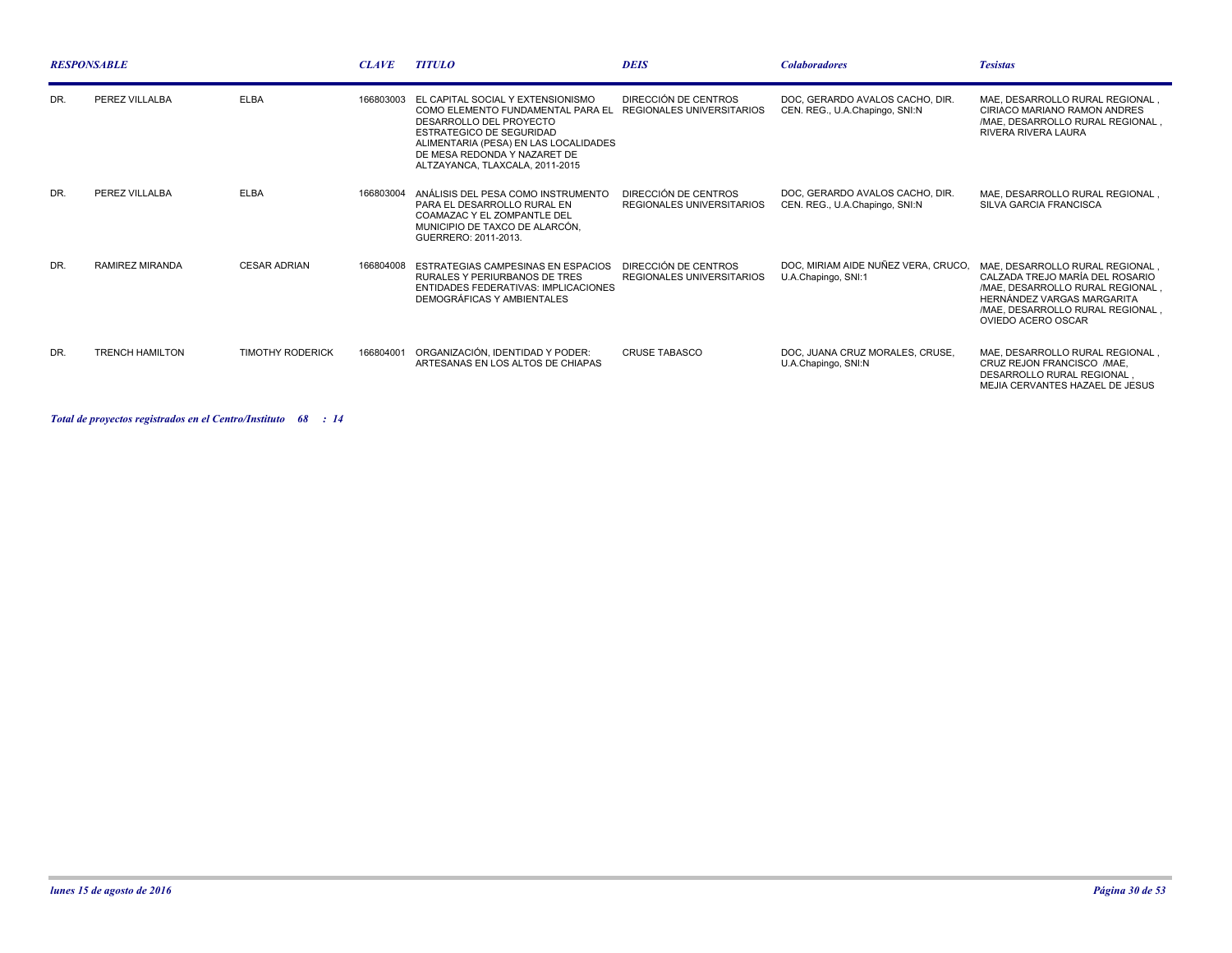|        | <b>RESPONSABLE</b>                                 |                                     | <b>CLAVE</b> | <b>TITULO</b>                                                                                                                                                                     | <b>DEIS</b>                                       | <b>Colaboradores</b>                                                                                                                                                                                       | <b>Tesistas</b>                                                                                                                                                                             |
|--------|----------------------------------------------------|-------------------------------------|--------------|-----------------------------------------------------------------------------------------------------------------------------------------------------------------------------------|---------------------------------------------------|------------------------------------------------------------------------------------------------------------------------------------------------------------------------------------------------------------|---------------------------------------------------------------------------------------------------------------------------------------------------------------------------------------------|
| 72     | <b>CENTRO DE INVESTIGACIÓN EN CULTIVOS BÁSICOS</b> |                                     |              |                                                                                                                                                                                   |                                                   |                                                                                                                                                                                                            |                                                                                                                                                                                             |
| DR.(c) | <b>CHONG ESLAVA</b>                                | <b>ARTURO</b>                       | 167202001    | EFECTO DE LA DENSIDAD DE POBLACIÓN Y FITOTECNIA<br>EL MANEJO SOBRE LOS COMPONENTES DE<br>RENDIMIENTO DE CULTIVOS BASICOS                                                          |                                                   | MAE, EMANUEL VICTOR CRUZ SAN<br>PEDRO, FITOTEC., U.A.Chapingo, SNI:N<br>/DOC, SAMUEL SANCHEZ DOMINGUEZ,<br>FITOTEC., U.A.Chapingo, SNI:N /MAE,<br>ESTEBAN SOLORZANO VEGA. FITOTEC<br>U.A.Chapingo, SNI:N   | LIC, FITOTECNIA, VALDÉS ALCÁNTARA<br><b>ISELA VIOLETA</b>                                                                                                                                   |
| DR.    | <b>LEYVA MIR</b>                                   | SANTOS GERARDO                      | 167202003    | COMPORTAMIENTO DE GENOTIPOS DE<br>AVENA SATIVA A BIPOLARIS<br>(=HELMINTHOSPORIUM) VICTORIAE                                                                                       | PARASITOLOGÍA AGRÍCOLA                            |                                                                                                                                                                                                            |                                                                                                                                                                                             |
| DR.    | <b>LEYVA MIR</b>                                   | SANTOS GERARDO                      | 167202002    | ETIOLOGIA DE ENFERMEDADES<br>CAUSANTES DE TIZÓN FOLIAR Y DE ESPIGA<br>EN TRIGO (TRITICUM AESTIVUM L.)<br>CULTIVADO BAJO LABRANZA DE<br><b>CONSERVACION</b>                        | PARASITOLOGÍA AGRÍCOLA                            |                                                                                                                                                                                                            |                                                                                                                                                                                             |
| DR.    | <b>MONDRAGON PEDRERO</b>                           | <b>GUILLERMO</b>                    | 167202006    | MANEJO AGRONÓMICO DEL FRIJOL<br>SEMBRADO EN CMASDE TRES HILERAS.<br>FASE A DESARROLLAR EN EL AÑO 2016:<br>SEGUNDO AÑO DE EVALUACIÓN DEL USO<br>DE CONTROL QUÍMICO DE ENFERMEDADES | PARASITOLOGÍA AGRÍCOLA                            | DOC. SANTOS GERARDO LEYVA MIR.<br>PARASIT., U.A.Chapingo, SNI:2 /DOC, J.<br>JESUS MAGDALENO VILLAR, FITOTEC.,<br>U.A.Chapingo, SNI:N                                                                       |                                                                                                                                                                                             |
| PH.D.  | <b>ORTEGA PACZKA</b>                               | RAFAEL ANGEL DEL<br>SAGRADO CORAZON | 167201003    | LA MILPA EN SANTIAGO TEXTITLÁN, OAX. Y<br>SU CONTEXTO AGRÍCOLA Y SOCIAL                                                                                                           | DIRECCIÓN DE CENTROS<br>REGIONALES UNIVERSITARIOS |                                                                                                                                                                                                            | LIC, AGROECOLOGÍA, MORALES<br>SÁNCHEZ ROSA ARELI                                                                                                                                            |
| PH.D.  | <b>ORTEGA PACZKA</b>                               | RAFAEL ANGEL DEL<br>SAGRADO CORAZON | 167201002    | PREMEJORAMIENTO Y MEJORAMIENTO DE<br>MAÍCES CRIOLLOS EN EL ORIENTE DEL<br>ESTADO DE MÉXICO                                                                                        | DIRECCIÓN DE CENTROS<br>REGIONALES UNIVERSITARIOS | MAE, ARCE RAMÍREZ AURELIO CHICO,<br>POR AHORA NO TIENE INSTITUCIÓN.<br>SNI:N /LIC, CHAMORRO COBAXIN<br>BARUCH XOCOYOTZIN, POR EL<br>MOMENTO NO TIENE INSTITUCIÓN, SNI:N                                    |                                                                                                                                                                                             |
| DR.    | SANCHEZ DOMINGUEZ                                  | SAMUEL                              | 167201001    | MEJORAMIENTO GENETICO DE<br>CACAHUATE (ARACHIS HYPOGAEA L.):<br>SELECCION ASISTIDA DE VARIEDADES<br><b>RESISTENTES A ENFERMEDADES.</b><br>MEDIANTE TECNICAS MOLECULARES.          | <b>FITOTECNIA</b>                                 | DOC, SANTOS GERARDO LEYVA MIR,<br>PARASIT., U.A.Chapingo, SNI:1 /DOC,<br>MARGARITA GISELA PEÑA ORTEGA,<br>FITOTEC., U.A.Chapingo, SNI:1                                                                    | LIC. PARASITOLOGÍA AGRÍCOLA.<br>CORTEZ PEREZ, CAROLINA /DOC,<br>HORTICULTURA, SANCHEZ AVILA, LUZ<br><b>MARIA</b>                                                                            |
| DR.    | SANCHEZ DOMINGUEZ                                  | SAMUEL                              | 167202004    | EVALUACION TECNICA DE<br>VERMICOMPOSTA: ENSAYO FINAL EN<br>FRIJOL Y ESTUDIOS EN HABA Y CACAHUATE                                                                                  | <b>FITOTECNIA</b>                                 | MAE, ARTURO CHONG ESLAVA,<br>FITOTEC., U.A.Chapingo, SNI:N /MAE,<br>CARLOS SANCHEZ ABARCA, FITOTEC.,<br>U.A.Chapingo, SNI:N                                                                                | LIC, FITOTECNIA, GONZALEZ VALENCIA<br>GUADALUPE /LIC, FITOTECNIA, JUAREZ<br><b>VALIENTE DIANA</b>                                                                                           |
| M.C.   | <b>TAFOYA RAZO</b>                                 | J. ANTONIO                          | 167202005    | TIPOS DE RESISTENCIA A HERBICIDAS DE<br>BIOTIPOS DE AVENA FATUA Y PHALARIS<br>SPP EN TRIGO Y CEBADA                                                                               | PARASITOLOGÍA AGRÍCOLA                            | DOC, ANDRES BOLAÑOS ESPINOZA,<br>PARASIT., U.A.Chapingo, SNI:N /DOC,<br>ROBERTO ABRAHAM OCAMPO RUIZ,<br>PARASIT., U.A.Chapingo, SNI:N /DOC,<br>JUAN MANUEL TOVAR PEDRAZA,<br>PARASIT., U.A.Chapingo, SNI:C | LIC, PARASITOLOGÍA AGRÍCOLA,<br>RODRIGUEZ GÓMEZ ZULEYMA IRAIS<br>/LIC, PARASITOLOGÍA AGRÍCOLA,<br>SANTIAGO HERNÁNDEZ JUAN CARLOS<br>/LIC, PARASITOLOGÍA AGRÍCOLA,<br>VARGAS VELAZQUEZ DAVID |

*Total de proyectos registrados en el Centro/Instituto : 72 9*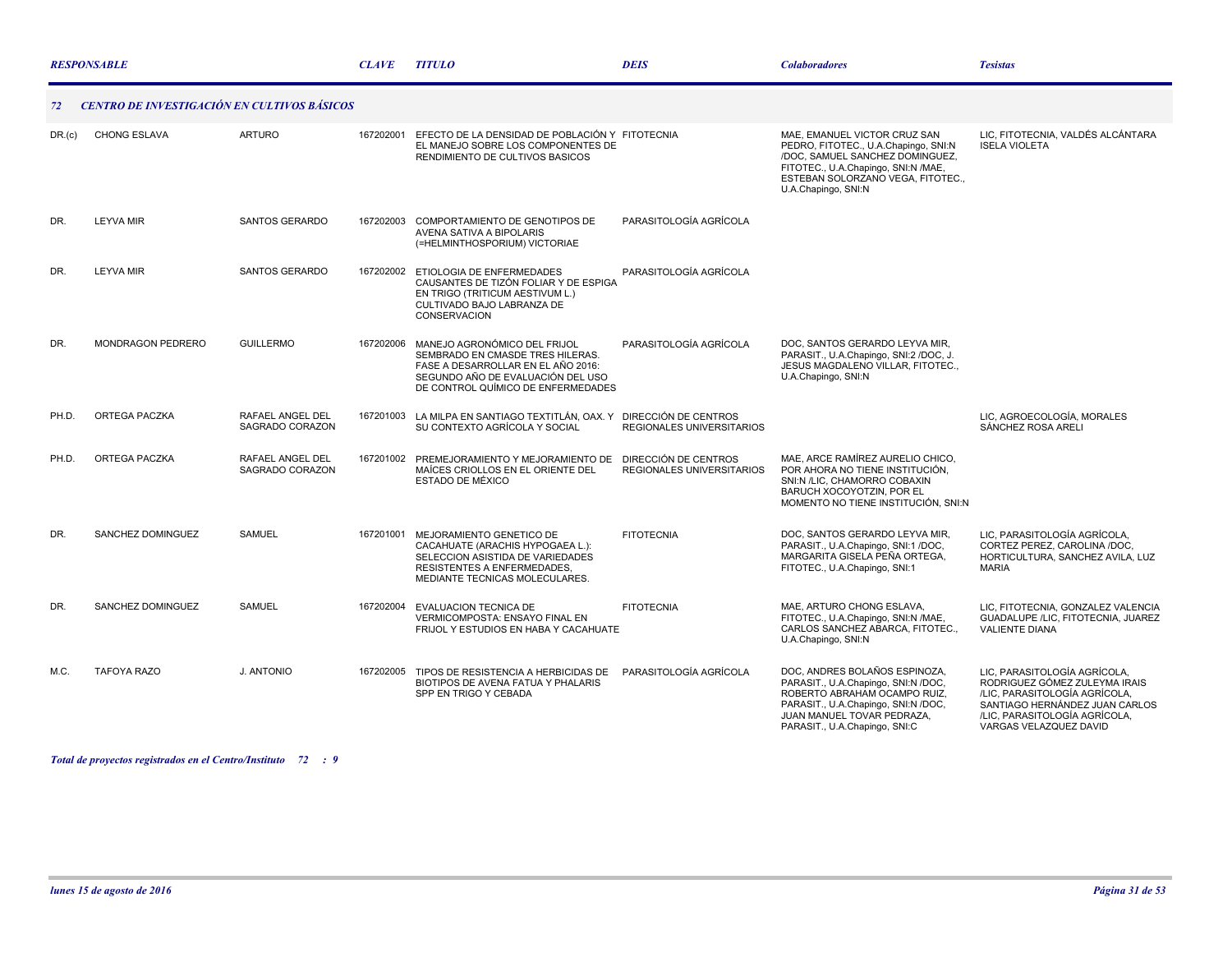|       | <b>RESPONSABLE</b>                                                              |                    |           | <b>TITULO</b>                                                                                                                                                   | <b>DEIS</b>                                       | <b>Colaboradores</b>                                                                                                                                                                                                                                                                                              | <b>Tesistas</b>                                                                                                                                                                                                           |
|-------|---------------------------------------------------------------------------------|--------------------|-----------|-----------------------------------------------------------------------------------------------------------------------------------------------------------------|---------------------------------------------------|-------------------------------------------------------------------------------------------------------------------------------------------------------------------------------------------------------------------------------------------------------------------------------------------------------------------|---------------------------------------------------------------------------------------------------------------------------------------------------------------------------------------------------------------------------|
| 73    | <b>CENTRO DE INVESTIGACIÓN EN RECURSOS NATURALES Y MEDIO AMBIENTE (CIRENAM)</b> |                    |           |                                                                                                                                                                 |                                                   |                                                                                                                                                                                                                                                                                                                   |                                                                                                                                                                                                                           |
| DR.   | <b>AGUILAR SANCHEZ</b>                                                          | <b>GENARO</b>      |           | 167302002 MANEJO DE LOS RECURSOS NATURALES<br>EN LA SUBCUENCA AMEALCO-<br>CENTENARIO, ESTADO DE QUERETARO                                                       | DIRECCIÓN DE CENTROS<br>REGIONALES UNIVERSITARIOS | DOC, ALEJANDRO ISMAEL MONTERROSO<br>RIVAS, SUELOS, U.A.Chapingo, SNI:1                                                                                                                                                                                                                                            |                                                                                                                                                                                                                           |
| DR.   | <b>AGUILAR SANCHEZ</b>                                                          | <b>GENARO</b>      | 167302001 | LOS RECURSOS NATURALES Y LA<br>PRODUCCION DE MAIZ EN EL MUNICIPIO DE REGIONALES UNIVERSITARIOS<br>SAN JUAN DEL RIO, QUERETARO                                   | DIRECCIÓN DE CENTROS                              | DOC, ELBA PEREZ VILLALBA, DIR. CEN.<br>REG., U.A.Chapingo, SNI:N                                                                                                                                                                                                                                                  |                                                                                                                                                                                                                           |
| DR.   | <b>ALVAREZ SANCHEZ</b>                                                          | <b>MARIA EDNA</b>  |           | 167302008 ESTRATEGIAS AGROFORESTALES<br>SOSTENIBLES PARA LA RESTAURACIÓN<br>DEL BOSQUE MESÓFILO DE MONTAÑA                                                      | <b>SUELOS</b>                                     | DOC. RICARDO DANIEL AMENDOLA<br>MASSIOTTI, ZOOTEC., U.A.Chapingo,<br>SNI:N /DOC, JESUS DAVID GOMEZ DIAZ,<br>SUELOS, U.A.Chapingo, SNI:1 /MAE, JOSE<br>INOCENCIO GUERRERO SALINAS,<br>AGROECOL., U.A.Chapingo, SNI:N /DOC,<br>RANFERI MALDONADO TORRES,<br>SUELOS, U.A.Chapingo, SNI:1                             | MAE. AGROFORESTERÍA PARA EL<br>DESARROLLO SOSTENIBLE, HILARIO<br>CAAMAL CNCHÉ /DOC, CIENCIAS<br>AGRARIAS, LOPEZ ALFARO REFUGIO<br>LORENA /MAE, AGROFORESTERÍA<br>PARA EL DESARROLLO SOSTENIBLE,<br>SAUDIZAREF RUÍZ MORENO |
| M.C.  | <b>CORLAY CHEE</b>                                                              | <b>LANGEN</b>      | 167304003 | PROPUESTA DE MANEJO DE SERVICIOS<br>AMBIENTALES HIDROLÓGICOS A TRAVÉS<br>DE LA DETERMINACIÓN DE LA CALIDAD DEL<br>AGUA EN EL MUNICIPIO DE CORONANGO,<br>PUEBLA. | <b>SUELOS</b>                                     | DOC, ALEJANDRO ISMAEL MONTERROSO LIC, SUELOS, HERNANDEZ TECOL LILIA<br>RIVAS, SUELOS, U.A.Chapingo, SNI:1<br>/DOC, JORGE VICTOR PRADO<br>HERNANDEZ, SUELOS, U.A.Chapingo,<br>SNI:N /DOC, EDMUNDO ROBLEDO<br>SANTOYO, SUELOS, U.A.Chapingo, SNI:N<br>/DOC, ANTONIO VAZQUEZ ALARCON,<br>SUELOS, U.A.Chapingo, SNI:N |                                                                                                                                                                                                                           |
| DR.   | <b>CRISTOBAL ACEVEDO</b>                                                        | <b>DAVID</b>       | 167302003 | PRODUCCION ORGÁNICA Y<br>CONVENCIONAL DE MAÍZ Y FRIJOL EN EL<br><b>CAEUACH</b>                                                                                  | <b>SUELOS</b>                                     | MAE, LANGEN CORLAY CHEE, SUELOS,<br>U.A.Chapingo, SNI:N /DOC, ELIZABETH<br>HERNANDEZ ACOSTA, SUELOS,<br>U.A.Chapingo, SNI:1 /DOC, EDMUNDO<br>ROBLEDO SANTOYO, SUELOS,<br>U.A.Chapingo, SNI:N                                                                                                                      |                                                                                                                                                                                                                           |
| PH.D. | <b>GARCIA NUÑEZ</b>                                                             | <b>ROSA MARIA</b>  |           | 167301002 MARIPOSAS DIURNAS EN SISTEMAS<br>AGROFORESTALES CAFETALEROS DE LA<br>ZONA CENTRO DEL ESTADO DE<br>VERACRUZ, MÉXICO                                    | PREPARATORIA AGRÍCOLA                             | DOC, ALEJANDRO SANTIAGO SANCHEZ<br>VELEZ, DICIFO, U.A.Chapingo, SNI:N                                                                                                                                                                                                                                             |                                                                                                                                                                                                                           |
| DR.   | <b>GOMEZ DIAZ</b>                                                               | <b>JESUS DAVID</b> | 167303003 | ESTIMACIÓN DE LA MINERALIZACIÓN DEL<br>CARBONO EN LAS ZONAS AGRÍCOLAS DE<br>MÉXICO BAJO ESCENARIOS DE CAMBIO<br><b>CLIMÁTICO</b>                                | <b>SUELOS</b>                                     | DOC, ALEJANDRO ISMAEL MONTERROSO<br>RIVAS, SUELOS, U.A.Chapingo, SNI:1                                                                                                                                                                                                                                            |                                                                                                                                                                                                                           |
| DR.   | <b>GOMEZ DIAZ</b>                                                               | <b>JESUS DAVID</b> | 167303005 | VULNERABILIDAD DE LA MARIPOSA<br>MONARCA ANTE EL CAMBIO CIMÁTICO EN<br>LAS ZONAS DE HIBERNACIÓN DE LA<br>RESERVA DE LA BIOSFERA MARIPOSA<br><b>MONARCA</b>      | <b>SUELOS</b>                                     | DOC, ALEJANDRO ISMAEL MONTERROSO<br>RIVAS, SUELOS, U.A.Chapingo, SNI:1                                                                                                                                                                                                                                            | LIC, SUELOS, SANCHEZ TLACUAHUAC<br><b>NANCY</b>                                                                                                                                                                           |
| M.Sc. | <b>GRAU</b>                                                                     | <b>ULRIKE</b>      | 167301003 | DISEÑO DE UN TECHO NATURADO<br>EXTENSIVO CON ALTA BIODIVERSIDAD EN ACADÉMICA<br>ESPECIES VEGETALES AUTÓCTONAS                                                   | <b>DIRECCIÓN GENERAL</b>                          |                                                                                                                                                                                                                                                                                                                   |                                                                                                                                                                                                                           |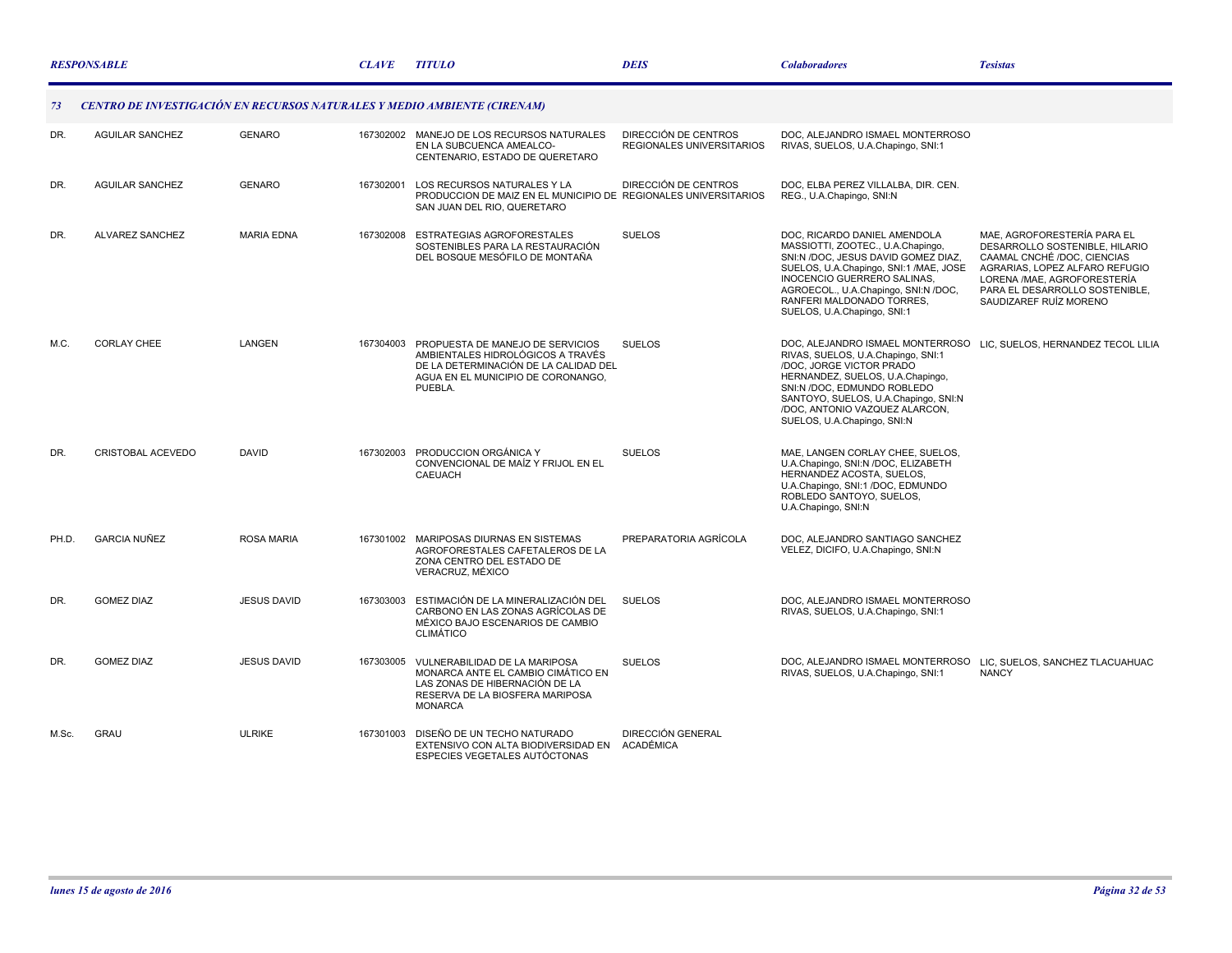| <b>RESPONSABLE</b> |                         |                     | <b>CLAVE</b> | <b>TITULO</b>                                                                                                                                                     | <b>DEIS</b>           | <b>Colaboradores</b>                                                                                                                                                                                                                                                                     | <b>Tesistas</b>                                                                                                    |
|--------------------|-------------------------|---------------------|--------------|-------------------------------------------------------------------------------------------------------------------------------------------------------------------|-----------------------|------------------------------------------------------------------------------------------------------------------------------------------------------------------------------------------------------------------------------------------------------------------------------------------|--------------------------------------------------------------------------------------------------------------------|
| DR.                | <b>HERNANDEZ ACOSTA</b> | <b>ELIZABETH</b>    | 167304001    | DEGRADACIÓN DE SUELOS FORESTALES E SUELOS<br><b>IDENTIFICACIÓN DE ESPECIES VEGETALES</b><br>QUE INTERVIENEN EN SU RESTAURACIÓN                                    |                       | DOC, DAVID CRISTOBAL ACEVEDO,<br>SUELOS, U.A.Chapingo, SNI:1 /DOC,<br>EDMUNDO ROBLEDO SANTOYO,<br>SUELOS, U.A.Chapingo, SNI:N /DOC,<br>ABATO ZÁRATE MARICRUZ,<br>UNIVERSIDAD VERACRUZANA, SNI:C<br>/DOC, GARCÍA GALLEGOS ELIZABETH,<br>UNIVERSIDAD AUTÓNOMA DE TLAXCALA,<br><b>SNI:1</b> | MAE, CIENCIAS FORESTALES, LILIANA<br><b>JACOBO SEGURA</b>                                                          |
| DR.                | MALDONADO TORRES        | <b>RANFERI</b>      |              | 167302005 PROMOCIÓN DE LA FLORACIÓN, AMARRE Y SUELOS<br>LLENADO DE FRUTOS MEDIANTE EL<br>MANEJO NUTRIMENTAL DEL CULTIVO DE<br>AGUACATE.                           |                       | DOC, MARIA EDNA ALVAREZ SANCHEZ,<br>SUELOS, U.A.Chapingo, SNI:1 /DOC,<br>DAVID CRISTOBAL ACEVEDO, SUELOS,<br>U.A.Chapingo, SNI:1 /DOC, EDMUNDO<br>ROBLEDO SANTOYO, SUELOS,<br>U.A.Chapingo, SNI:N                                                                                        | LIC, FITOTECNIA, RODRÍGUEZ<br>HERNÁNDEZ JUAN CARLOS                                                                |
| DR.                | MALDONADO TORRES        | <b>RANFERI</b>      | 167302007    | EFECTO DE LA NUTRICIÓN FOLIAR (PEZ-<br>KELP Y NUTREMAS) CON AMINOÁCIDOS Y<br>EDÁFICA SOBRE LA BROTACIÓN DE YEMAS<br>BASALES EN EL CULTIVO DE ROSA<br>(VARIEDAD X) | <b>SUELOS</b>         | DOC, MARIA EDNA ALVAREZ SANCHEZ,<br>SUELOS, U.A.Chapingo, SNI:1 /DOC,<br>DAVID CRISTOBAL ACEVEDO, SUELOS,<br>U.A.Chapingo, SNI:1 /DOC, EDMUNDO<br>ROBLEDO SANTOYO, SUELOS,<br>U.A.Chapingo, SNI:N                                                                                        | LIC, FITOTECNIA, DE PAZ ACEVEDO<br><b>EMILIA</b>                                                                   |
| M.C.               | MARQUEZ MADRID          | <b>MIGUEL</b>       | 167302006    | CONCENTRACIÓN MINERAL EN SUELO Y<br>FORRAJE DEL PASTIZAL INDUCIDO EN EL<br>ESTADO DE ZACATECAS                                                                    | CRUCEN ZAC.           | DOC, FIDEL BLANCO MACIAS, CRUCEN,<br>U.A.Chapingo, SNI:1 /DOC, RAUL RENE<br>RUIZ GARDUÑO, CRUCEN, U.A.Chapingo,<br>SNI:N /DOC, RICARDO DAVID VALDEZ<br>CEPEDA, CRUCEN, U.A.Chapingo, SNI:3                                                                                               |                                                                                                                    |
| DR.                | MONTERROSO RIVAS        | ALEJANDRO ISMAEL    | 167303004    | ESTIMACIÓN DEL IMPACTO DEL CAMBIO<br>CLIMÁTICO SOBRE EL POTENCIAL<br>PRODUCTIVO DE LA TIERRA: APLICACIÓN<br>EN ALGUNOS CULTIVOS DE MEXICO                         | <b>SUELOS</b>         | DOC, JESUS DAVID GOMEZ DIAZ,<br>SUELOS, U.A.Chapingo, SNI:1                                                                                                                                                                                                                              |                                                                                                                    |
| DR.                | PINEDA PINEDA           | <b>JOEL</b>         | 167302013    | EVALUACION DE TRES HIDROGELES EN<br>SUELOS CON DIFERENTE TEXTURA, EN LA<br>PRODUCCION DE QUINUA<br>(CHENOPODIUMQUINOAWILLD.)                                      | <b>SUELOS</b>         | LIC, OSCAR FERNANDEZ FERNANDEZ,<br>SUELOS, U.A.Chapingo, SNI:N /DOC,<br>AGUSTIN DE JESUS LOPEZ HERRERA,<br>FITOTEC., U.A.Chapingo, SNI:N /LIC,<br>FRANCISCO RODRIGUEZ NEAVE,<br>SUELOS, U.A.Chapingo, SNI:N /DOC,<br>MATEO VARGAS HERNANDEZ, SUELOS,<br>U.A.Chapingo, SNI:1              | LIC, SUELOS, BARRANCO VELAZQUEZ<br>HECTOR /LIC, SUELOS, LOPEZ<br>VAZQUEZ HERCHELL /LIC, SUELOS,<br>PEREZ CRUZ JOSE |
| DR.                | <b>RAMIREZ ARIAS</b>    | <b>JOSE ARMANDO</b> |              | 167302011 EFECTO DE FOENICULUM VULGARE MILL.<br>EN EL DESARROLLO MICELIAL DE HONGO<br>SETA (PLEUROTUS OSTREATUS CHAMP.)                                           | PREPARATORIA AGRÍCOLA | LIC, MARTINEZ MARTINEZ JOSE<br>GUADALUPE, PREPA., U.A.Chapingo, SNI:N                                                                                                                                                                                                                    |                                                                                                                    |
| DR.                | <b>RAMIREZ ARIAS</b>    | <b>JOSE ARMANDO</b> | 167302012    | EFECTO DE PODAS Y SOMBREO EN LA<br>FENOLOGÍA Y RENDIMIENTO DE PIMIENTO<br><b>DULCE</b>                                                                            | PREPARATORIA AGRÍCOLA | LIC, ISAIAS GIL VAZQUEZ, PREPA.,<br>U.A.Chapingo, SNI:N /MAE, DOMINGO<br>MONTALVO HERNANDEZ, FITOTEC.,<br>U.A.Chapingo, SNI:N                                                                                                                                                            | LIC, FITOTECNIA, HERNÁNDEZ<br>HERNÁNEDZ RAMÓN EZEQUIEL                                                             |
| DR.                | ROBLEDO SANTOYO         | <b>EDMUNDO</b>      | 167304004    | REDUCCIÓN DEL POTENCIAL<br>CONTAMINANTE DE LODOS RESIDUALES                                                                                                       | <b>SUELOS</b>         | MAE, LANGEN CORLAY CHEE, SUELOS,<br>U.A.Chapingo, SNI:N /DOC, DAVID<br>CRISTOBAL ACEVEDO, SUELOS,<br>U.A.Chapingo, SNI:1 /DOC, ELIZABETH<br>HERNANDEZ ACOSTA, SUELOS,<br>U.A.Chapingo, SNI:1/DOC, RANFERI<br>MALDONADO TORRES, SUELOS,<br>U.A.Chapingo, SNI:1                            |                                                                                                                    |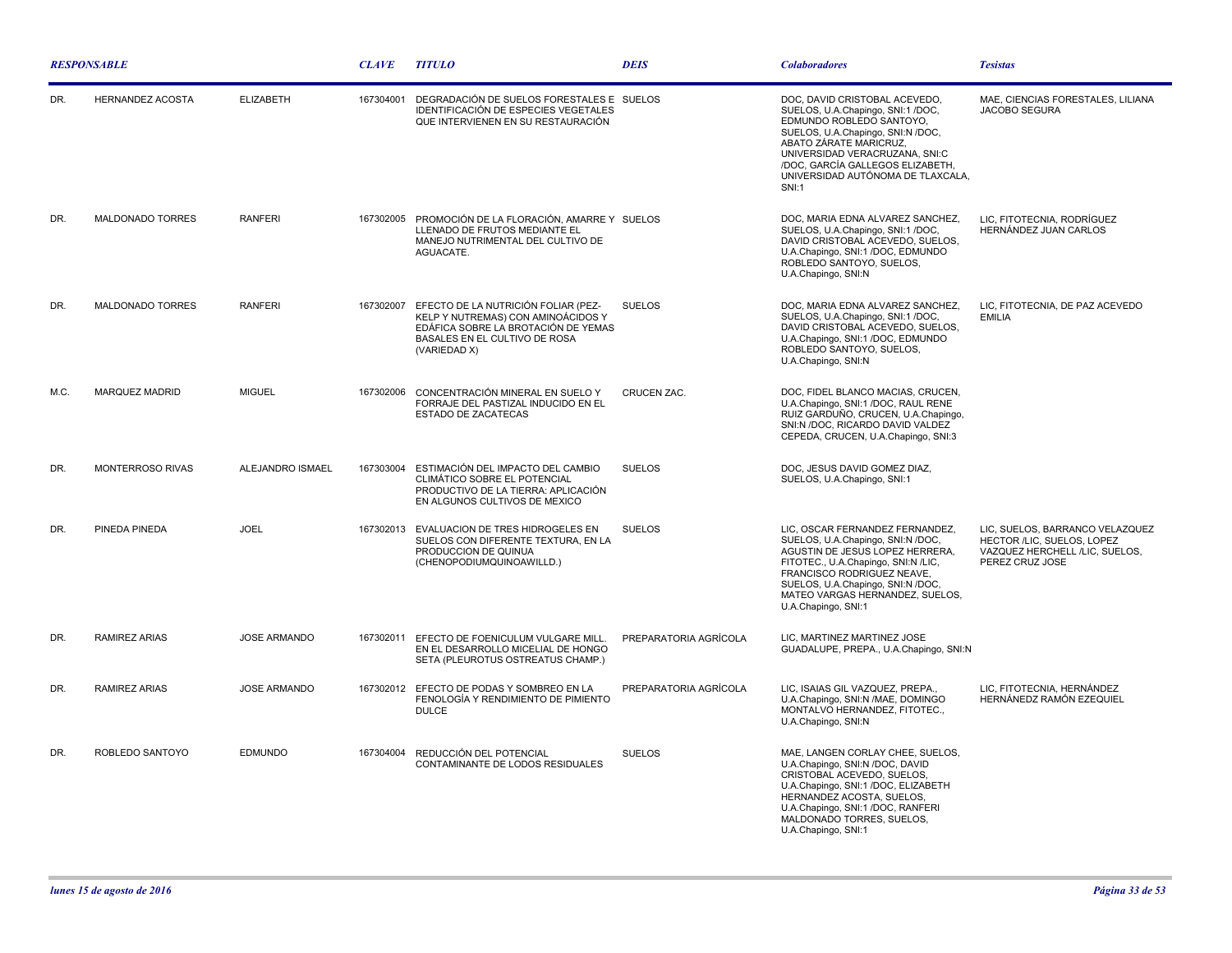|                    |                    | TITULO |             |                      |           |
|--------------------|--------------------|--------|-------------|----------------------|-----------|
| <b>RESPONSABLE</b> | <i><b>LAVI</b></i> |        | <b>DEIS</b> | <i>colaboradores</i> | I esistas |
|                    |                    |        |             |                      |           |
|                    |                    |        |             |                      |           |

*Total de proyectos registrados en el Centro/Instituto : 73 18*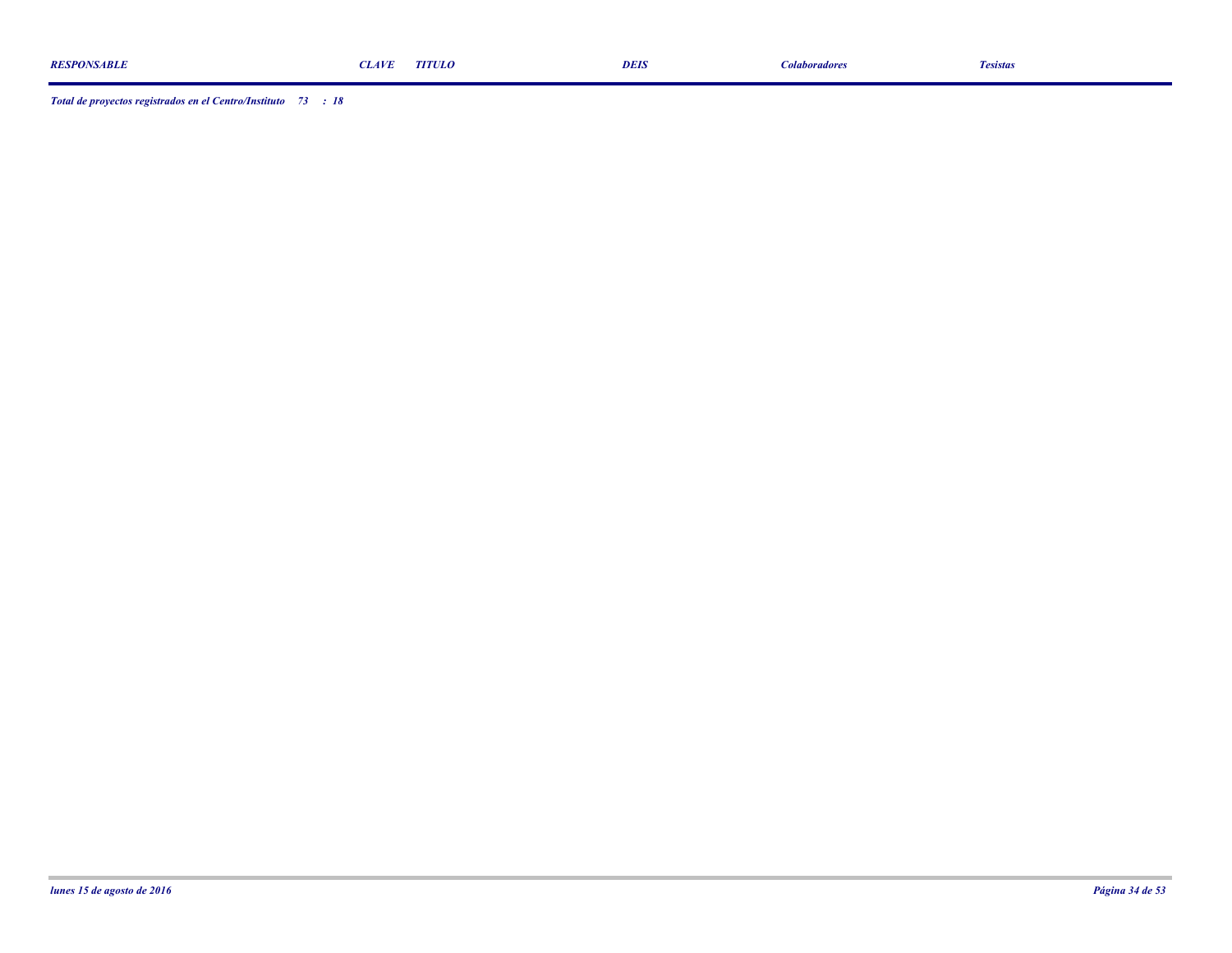|        | <b>RESPONSABLE</b>        |                        | <b>CLAVE</b> | <b>TITULO</b>                                                                                                                                                                                     | <b>DEIS</b>                                       | <b>Colaboradores</b>                                                                                                                                                                                          | <b>Tesistas</b>                                                                                                                                                                                                                                                                           |
|--------|---------------------------|------------------------|--------------|---------------------------------------------------------------------------------------------------------------------------------------------------------------------------------------------------|---------------------------------------------------|---------------------------------------------------------------------------------------------------------------------------------------------------------------------------------------------------------------|-------------------------------------------------------------------------------------------------------------------------------------------------------------------------------------------------------------------------------------------------------------------------------------------|
| 82     |                           |                        |              | CENTRO DE INVESTIGACIONES INTERDISCIPLINARIAS Y DE SERVICIO EN CIENCIA, NATURALEZA, SOCIEDAD Y CULTURA (CIISCINASyC)                                                                              |                                                   |                                                                                                                                                                                                               |                                                                                                                                                                                                                                                                                           |
| DR.    | AGUILERA PEÑA             | MA. DE LOURDES         | 168205007    | EDUCACIÓN SOCIOEMOCIONAL: EL<br>TRABAJO EN EQUIPO Y LA MOTIVACIÓN EN<br>HABITANTES DEL MUNICIPIO DE<br>CUETZALAN, PUEBLA, Y EN ALUMNOS DE<br>BACHILLERATO DE LA UNIVERSIDAD<br>AUTÓNOMA CHAPINGO. | PREPARATORIA AGRÍCOLA                             |                                                                                                                                                                                                               |                                                                                                                                                                                                                                                                                           |
| DR.(c) | <b>BANDA ARRIETA</b>      | <b>JOSE SAMUEL</b>     | 168204001    | INTERCONECTIVIDAD DE LOS PUERTOS<br>INTERIORES, PUERTOS MARÍTIMOS Y<br>CRUCES FRONTERIZOS CON LA REGIÓN<br>DEL TOTONACAPAN: RETOS Y ALCANCES                                                      | DIVISIÓN DE CIENCIAS<br>ECONÓMICO ADMINISTRATIVAS | DOC. MARIA ALEJANDRA HINOJOSA<br>RODRIGUEZ, DICEA, U.A.Chapingo, SNI:N<br>/DOC, JAVIER RUIZ LEDESMA, DICEA,<br>U.A.Chapingo, SNI:N /LIC, RAMIREZ<br>ESQUIVEL BILLY JOSE, INVESTIGADOR<br>INDEPENDIENTE, SNI:N | LIC, DIVISIÓN DE CIENCIAS<br>ECONÓMICO ADMINISTRATIVAS,<br>REBOLLAR CONTRERAS LUCINA                                                                                                                                                                                                      |
| DR.    | CASTELLANOS SUAREZ        | <b>JOSE ALFREDO</b>    | 168205005    | ECOHISTORIA, RELACIONES DE VALOR Y<br>PODER ENTRE SOCIEDAD Y NATURALEZA.                                                                                                                          | SOCIOLOGÍA RURAL                                  | DOC. GAUDENCIO SEDANO CASTRO.<br>SOCIOL., U.A.Chapingo, SNI:N                                                                                                                                                 | MAE. SOCIOLOGÍA RURAL. CASTAÑEDA<br>DE LA CRUZ DENISSE /MAE.<br>SOCIOLOGÍA RURAL, COUTIÑO<br>VELÁSQUEZ JESÚS JORGE /MAE,<br>SOCIOLOGÍA RURAL, DE PINA RAVEST<br>VALERIA /DOC, CIENCIAS AGRARIAS,<br>JARQUÍN SÁNCHEZ NATALIA /DOC,<br>CIENCIAS AGRARIAS, VIZUET LÓPEZ<br><b>JOSÉ PEDRO</b> |
| M.C.   | <b>CERVANTES MARTINEZ</b> | <b>TERESA</b>          |              | 168202008 MORFOLOGÍA-ANATOMÍA EN<br>GERMOPLASMA DE TAGETES DE MÉXICO:<br>CASO I                                                                                                                   | <b>FITOTECNIA</b>                                 | DOC, MIGUEL ANGEL SERRATO CRUZ,<br>FITOTEC., U.A.Chapingo, SNI:2                                                                                                                                              |                                                                                                                                                                                                                                                                                           |
| M.C.   | <b>ESPINOSA GOMEZ</b>     | LORENZO                | 168201004    | HERMENÉUTICA E HISTORIA EFECTUAL,<br>CONSTRUCCIÓN DE SENTIDO COLECTIVO.                                                                                                                           | PREPARATORIA AGRÍCOLA                             | DOC, MA. DE LOURDES AGUILERA PEÑA,<br>PREPA., U.A.Chapingo, SNI:N                                                                                                                                             | LIC, DIVISIÓN DE CIENCIAS<br>FORESTALES, GONZALEZ YAÑEZ<br><b>ABIGAIL</b>                                                                                                                                                                                                                 |
| LIC.   | <b>FERRA MARTINEZ</b>     | <b>CARLOS RUBEN</b>    | 168204004    | DE LA ACUMULACIÓN ORIGINARIA A LA<br>ACUMULACIÓN POR DESPOSESIÓN. EL<br>LARGO PROCESO DE DESPOJO DE LA<br>TRIBU YAQUI, DE LA COLONIZACIÓN AL<br>ACUEDUCTO INDEPENDENCIA.                          | SOCIOLOGÍA RURAL                                  |                                                                                                                                                                                                               |                                                                                                                                                                                                                                                                                           |
| DR.    | HINOJOSA RODRIGUEZ        | <b>MARIA ALEJANDRA</b> | 168202004    | ANALISIS DEL APROVECHAMIENTO Y<br>COMERCIALIZACION DE LA VIDA SILVESTRE ECONÓMICO ADMINISTRATIVAS<br>EN MEXICO Y EL AMBITO INTERNACIONAL                                                          | <b>DIVISIÓN DE CIENCIAS</b>                       | LIC, ABIEL AGUILAR REYNA, DICEA,<br>U.A.Chapingo, SNI:N /MAE, JOSE SAMUEL<br>BANDA ARRIETA, DICEA, U.A.Chapingo,<br>SNI:N /DOC, JAVIER RUIZ LEDESMA,<br>DICEA, U.A.Chapingo, SNI:N                            |                                                                                                                                                                                                                                                                                           |
| DR.    | <b>MARTINEZ GOMEZ</b>     | <b>GLADYS</b>          |              | 168205008 DESARROLLO TECNOLÓGICO E<br>INNOVACIÓN EN LA UACH                                                                                                                                       | PREPARATORIA AGRÍCOLA                             | DOC, JOSE LUIS ROMO LOZANO, DICIFO,<br>U.A.Chapingo, SNI:1 /DOC, FRANCISCO<br>JOSE ZAMUDIO SANCHEZ, DICIFO,<br>U.A.Chapingo, SNI:2                                                                            | MAE, PROCESOS EDUCATIVOS, PÉREZ<br>SAMANIEGO MA. DEL CARMEN                                                                                                                                                                                                                               |
| M.C.   | MAZCORRO VELARDE          | <b>ELVIRA</b>          | 168204003    | ESTRUCTURA DE LA PRODUCCIÓN<br>PORCÍCOLA EN MÉXICO Y CHINA.<br>COMPARACIÓN DE DOS MODELOS DE<br><b>ÉXITO.</b>                                                                                     | SOCIOLOGÍA RURAL                                  | DOC, TRÁPAGA DELFÍN, YOLANDA,<br>FACULTAD DE ECONOMÍA, UNAM, SNI:N                                                                                                                                            |                                                                                                                                                                                                                                                                                           |
| M.C.   | <b>MENDEZ SANTANA</b>     | <b>NORMA</b>           | 168205006    | ORIENTACIÓN DE LAS COMPETENCIAS<br>SOCIOEMOCIONALES EN HABITANTES DE<br>LA ZONA DE TOTONACAPAN                                                                                                    | PREPARATORIA AGRÍCOLA                             | MAE, MA. DE LOURDES AGUILERA PEÑA,<br>PREPA., U.A.Chapingo, SNI:N                                                                                                                                             |                                                                                                                                                                                                                                                                                           |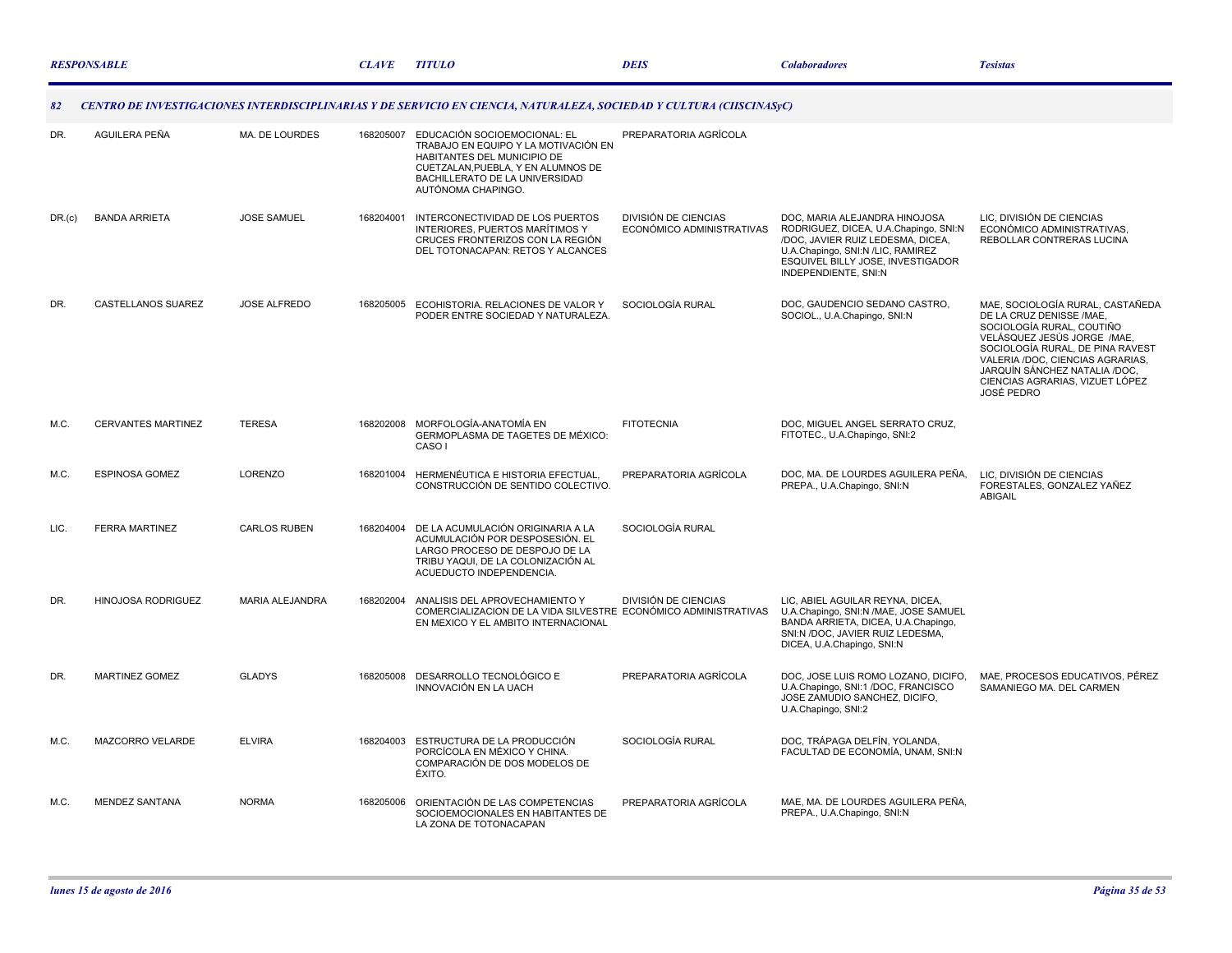| <b>RESPONSABLE</b> |                      | <b>CLAVE</b>            | <b>TITULO</b> | <b>DEIS</b>                                                                                                                                                              | <b>Colaboradores</b>                              | <b>Tesistas</b>                                                                                                                                                                                                                                                                                                                        |                                                                                                                                                                                                                                                                  |
|--------------------|----------------------|-------------------------|---------------|--------------------------------------------------------------------------------------------------------------------------------------------------------------------------|---------------------------------------------------|----------------------------------------------------------------------------------------------------------------------------------------------------------------------------------------------------------------------------------------------------------------------------------------------------------------------------------------|------------------------------------------------------------------------------------------------------------------------------------------------------------------------------------------------------------------------------------------------------------------|
| $DR_{1}(c)$        | PEREZ SANCHEZ        | J. REFUGIO              | 168202007     | TIANGUIS ECOLÓGICOS CAMPESINOS<br>FRENTE AL MERCADO NEOLIBERAL.<br>ESTUDIOS DE CASO EN TLAXCALA.<br>OAXACA Y VERACRUZ                                                    | CENTRO REGIONAL ANÁHUAC                           | LIC. JOSE GUADALUPE BETANCOURT<br>VENTURA, CRUAN, U.A.Chapingo, SNI:N                                                                                                                                                                                                                                                                  |                                                                                                                                                                                                                                                                  |
| M.C.               | RODRIGUEZ CORTES     | <b>ROSA MARIA</b>       | 168205001     | COMEPETENCIAS LECTORA Y DE<br>PENSAMIENTO REFLEXIVO EN<br><b>ESTUDIANTES DE AGRONOMIA.</b>                                                                               | <b>FITOTECNIA</b>                                 |                                                                                                                                                                                                                                                                                                                                        |                                                                                                                                                                                                                                                                  |
| DR.                | ROLDAN HERNANDEZ     | REMEDIOS REYMUNDO       | 168204002     | APROVECHAMIENTO Y DISTRIBUCIÓN DEL<br>AGUA EN EL TOTONACAPAN: ESTUDIO<br>ETNOGRÁFICO Y SOCIAL DEL RECURSO<br>NATURAL EN LOS MUNICIPIOS DE<br>CUETZALAN Y JONOTLA, PUEBLA | CENTRO REGIONAL ANÁHUAC                           |                                                                                                                                                                                                                                                                                                                                        |                                                                                                                                                                                                                                                                  |
| DR.                | <b>RUIZ LEDESMA</b>  | <b>JAVIER</b>           | 168202006     | APROVECHAMIENTO DE LOS RECURSOS<br>NATURALES Y RESILIENCIA DE LAS<br>SOCIEDADES NAHUATL Y TOTONACA                                                                       | DIVISIÓN DE CIENCIAS<br>ECONÓMICO ADMINISTRATIVAS | MAE, ABIEL AGUILAR REYNA, DICEA,<br>U.A.Chapingo, SNI:N /MAE, JOSE SAMUEL<br>BANDA ARRIETA, DICEA, U.A.Chapingo,<br>SNI:N /DOC. MARIA ALEJANDRA<br>HINOJOSA RODRIGUEZ, DICEA,<br>U.A.Chapingo, SNI:N /MAE, JORGE<br>MORALES, DICEA, U.A.Chapingo, SNI:N                                                                                |                                                                                                                                                                                                                                                                  |
| DR.                | <b>SEDANO CASTRO</b> | <b>GAUDENCIO</b>        | 168203003     | <b>ESTUDIOS ETNOBOTÁNICOS Y</b><br>PROPAGACIÓN DE ORQUÍDEAS                                                                                                              | SOCIOLOGÍA RURAL                                  | DOC. JOSE ALFREDO CASTELLANOS<br>SUAREZ, SOCIOL., U.A.Chapingo, SNI:N<br>/LIC, JOSE LUIS MELENDEZ IBARRA,<br>PREPA., U.A.Chapingo, SNI:N /DOC,<br>REMEDIOS REYMUNDO ROLDAN<br>HERNANDEZ, CRUAN, U.A.Chapingo, SNI:N                                                                                                                    |                                                                                                                                                                                                                                                                  |
| DR.                | <b>TORRES CARRAL</b> | <b>GUILLERMO ARTURO</b> |               | 168202003 LA AGRICULTURA MEXICANA FRENTE AL<br><b>CAMBIO CLIMÁTICO</b>                                                                                                   | SOCIOLOGÍA RURAL                                  | DOC. JOSE ALFREDO CASTELLANOS<br>SUAREZ, SOCIOL., U.A.Chapingo, SNI:N<br>/MAE, JUAN JOSE LOMELI SANCHEZ,<br>SOCIOL., U.A.Chapingo, SNI:N /DOC,<br>RAMON RIVERA ESPINOZA, C. IDIOMAS,<br>U.A.Chapingo, SNI:N /DOC, IRMA<br>SALCEDO BACA, SOCIOL., U.A.Chapingo,<br>SNI:N /DOC, GAUDENCIO SEDANO<br>CASTRO, SOCIOL., U.A.Chapingo, SNI:N | DOC. CIENCIAS AGRARIAS. BARRANCO.<br>GONZÁLEZ SERGIO /MAE, SOCIOLOGÍA<br>RURAL, CABRERA, GONZÁLEZ SANDRA<br>/MAE, SOCIOLOGÍA RURAL, CRUZ<br>HERNÁNDEZ, SERGIO /DOC, CIENCIAS<br>AGRARIAS, LÓPEZ ALFARO, LORENA<br>/DOC. CIENCIAS AGRARIAS. PÉREZ<br>LUGO. ISMAEL |
| DR(G)              | <b>TORRES ROMO</b>   | <b>JUAN JOSE</b>        |               | 168205003 EL HABLA DE GÉNERO COMO<br>CONSTRUCCIÓN DEL ORDEN SOCIAL                                                                                                       | <b>DIRECCIÓN GENERAL</b><br><b>ACADÉMICA</b>      | DOC. WILLELMIRA CASTILLEJOS LOPEZ.<br>CRUAN, U.A.Chapingo, SNI:N /LIC, ANA<br>MARIA ENRIQUETA SANCHEZ ROMERO,<br>PREPA., U.A.Chapingo, SNI:N                                                                                                                                                                                           |                                                                                                                                                                                                                                                                  |

*Total de proyectos registrados en el Centro/Instituto : 82 17*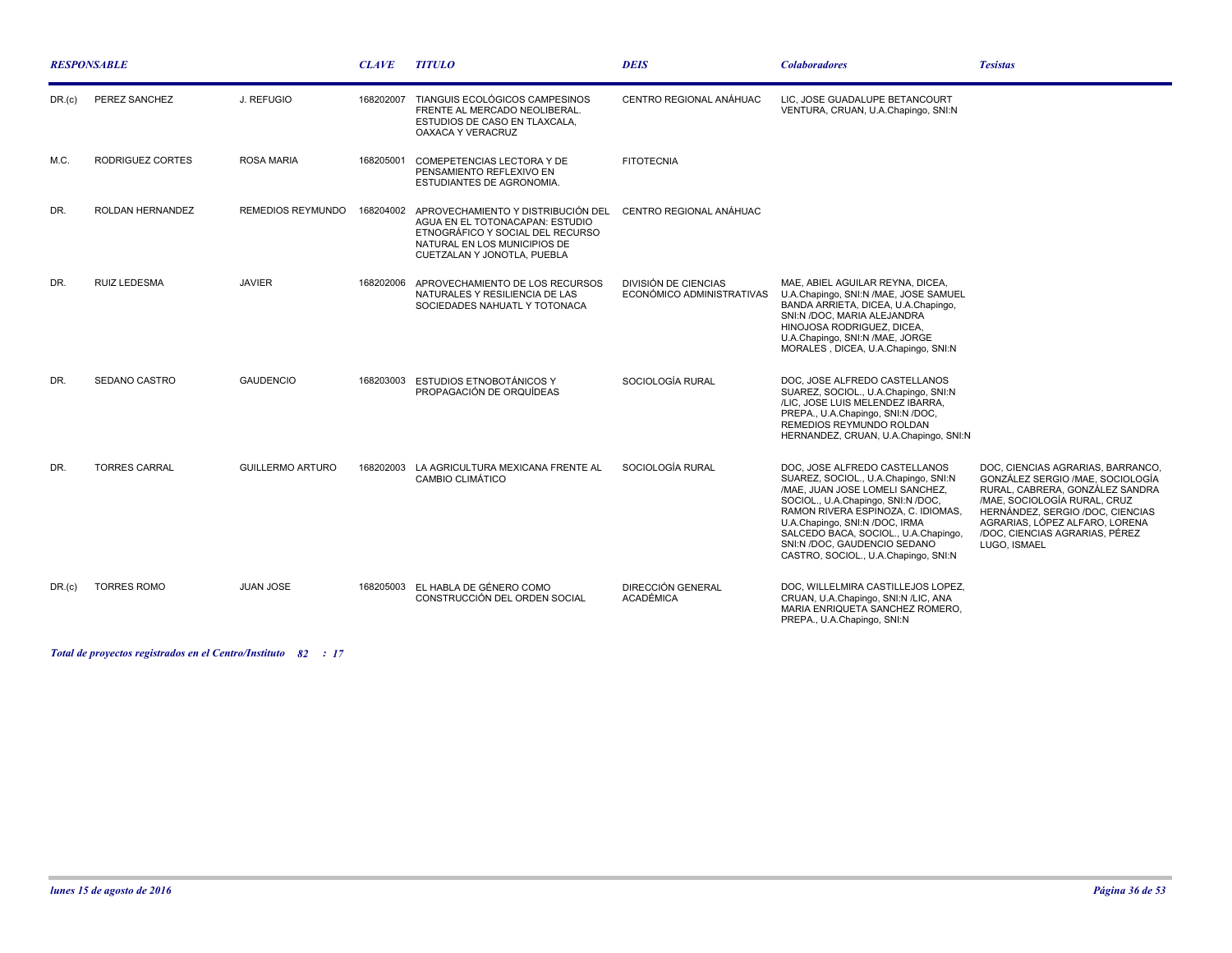|         | <b>RESPONSABLE</b>                                     |                          | <b>CLAVE</b> | <b>TITULO</b>                                                                                                                                                                            | <b>DEIS</b>           | <b>Colaboradores</b>                                                                                                                                                                                                                                                   | <b>Tesistas</b>                                |
|---------|--------------------------------------------------------|--------------------------|--------------|------------------------------------------------------------------------------------------------------------------------------------------------------------------------------------------|-----------------------|------------------------------------------------------------------------------------------------------------------------------------------------------------------------------------------------------------------------------------------------------------------------|------------------------------------------------|
| 83      | CENTRO DE INVESTIGACIÓN EN AGRICULTURA ORGÁNICA (CIAO) |                          |              |                                                                                                                                                                                          |                       |                                                                                                                                                                                                                                                                        |                                                |
| ING.    | ALVAREZ HERNANDEZ                                      | <b>ROGELIO</b>           | 168301001    | CARACTERIZACIÓN DE SUELOS EN ÁREAS PREPARATORIA AGRÍCOLA<br>CON POBLACIONES ENDÉMICAS DE<br>TAGETES PARRYI A. GRAY. EN LA SIERRA<br>DE ÁLVAREZ, S. L. P.                                 |                       | MAE, JOSE MANUEL ARCEO ARCEO,<br>PREPA., U.A.Chapingo, SNI:N /LIC, MIGUEL<br>JERONIMO CRUZ, PREPA., U.A.Chapingo,<br>SNI:N /DOC, JOSE CRUZ SALAZAR<br>TORRES, PREPA., U.A.Chapingo, SNI:N<br>/MAE, GALÁN RESÉNDIZ MIRIAM,<br>POSGRADO EN AGROFORESTERÍA<br>UACH, SNI:N |                                                |
| ING.    | ALVAREZ HERNANDEZ                                      | <b>ROGELIO</b>           |              | 168301002 DIAGNÓSTICO DE LA FERTILIDAD DE<br>SUELOS EN CAFETALES DEL MUNICIPIO DE<br>FILOMENO MATA, REGIÓN DEL<br>TOTONACAPAN, VERACRUZ.                                                 | PREPARATORIA AGRÍCOLA | LIC, MIGUEL JERONIMO CRUZ, PREPA.,<br>U.A.Chapingo, SNI:N /DOC, JOSE CRUZ<br>SALAZAR TORRES, PREPA.,<br>U.A.Chapingo, SNI:N /LIC, MIRIAM GALÁN<br>RESÉNDIZ, POSGRADO EN<br>AGROFORESTERÍA UACH. SNI:N                                                                  |                                                |
| M.C.(c) | ARIAS VELAZQUEZ                                        | <b>HIGINIO FRANCISCO</b> |              | 168302002 ESTUDIO ENTOMOFAUNISTICO DE<br>RHAGOLETIS CINGULATA LOEW (DÍPTERA-<br>TEPHRITIDAE) COMO PLAGA DEL CAPULÍN<br>PRUNNUS SERÓTINA VAR. CAPULÍ. EN<br>ZOYATZINGO, MÉX.              | PREPARATORIA AGRÍCOLA | DOC, MARIA SOL ROBLEDO Y<br>MONTERRUBIO, PREPA., U.A.Chapingo,<br>SNI:N                                                                                                                                                                                                |                                                |
| M.C.(c) | ARIAS VELAZQUEZ                                        | <b>HIGINIO FRANCISCO</b> |              | 168302003 LOS CHINICUILES (COMADIA<br>REDTENBACHERI COSSIDAE:LEPIDOPTERA)<br>COMO ALIMENTO PREHISPANICO DE<br>ORIGEN ANIMAL.                                                             | PREPARATORIA AGRÍCOLA | DOC, MARIA SOL ROBLEDO Y<br>MONTERRUBIO, PREPA., U.A.Chapingo,<br>SNI:N                                                                                                                                                                                                | LIC, SUELOS, ROMERO HERNÁNDEZ<br><b>DANIEL</b> |
| M.C.    | <b>CURIEL RODRIGUEZ</b>                                | <b>ARTURO</b>            | 168301007    | VOLUMEN ÓPTIMO DE CONTENEDOR EN LA FITOTECNIA<br>PRODUCCION DE BIOMASA DE MANZANO<br>EN EL PRIMER AÑO DE CRECIMIENTO                                                                     |                       | DOC, MOISES CUEVAS VAZQUEZ,<br>PARASIT., U.A.Chapingo, SNI:N /DOC,<br>MIGUEL ANGEL SERRATO CRUZ,<br>FITOTEC., U.A.Chapingo, SNI:2                                                                                                                                      |                                                |
| DR.     | ROBLEDO Y MONTERRUBIO                                  | <b>MARIA SOL</b>         |              | 168302004 CULTIVO IN VITRO DE<br>PTERIDOFITAS(HELECHOS) EN PELIGRO DE<br>EXTINCION Y DE IMPORTANCIA<br>ORNAMENTAL                                                                        | PREPARATORIA AGRÍCOLA | MAE, HIGINIO FRANCISCO ARIAS<br>VELAZQUEZ, PREPA., U.A.Chapingo, SNI:N                                                                                                                                                                                                 |                                                |
| DR.     | ROBLEDO Y MONTERRUBIO                                  | <b>MARIA SOL</b>         |              | 168302005 EFECTO FUNGICIDA DE DIFERENTES<br>EXTRACTOS DE EQUISETUM SPP. EN<br>DERMATOFITOS Y HONGOS<br><b>FITOPATÓGENOS</b>                                                              | PREPARATORIA AGRÍCOLA | MAE, HIGINIO FRANCISCO ARIAS<br>VELAZQUEZ, PREPA., U.A.Chapingo, SNI:N                                                                                                                                                                                                 |                                                |
| DR.     | <b>SALAZAR TORRES</b>                                  | <b>JOSE CRUZ</b>         | 168301003    | PRODUCCIÓN DE HUITLACOCHE EN<br>MAÍCES CRIOLLOS Y SU CALIDAD<br><b>NUTRIMENTAL</b>                                                                                                       | PREPARATORIA AGRÍCOLA | LIC, ROGELIO ALVAREZ HERNANDEZ,<br>PREPA., U.A.Chapingo, SNI:N /DOC,<br>BENITO REYES TREJO, PREPA.,<br>U.A.Chapingo, SNI:1                                                                                                                                             |                                                |
| DR.     | <b>SALAZAR TORRES</b>                                  | <b>JOSE CRUZ</b>         | 168301004    | CHICHARRITAS (HEMIPTERA:<br>CICADELLIDAE) ASOCIADAS AL CULTIVO DE<br>AGUACATE Y SUS ENEMIGOS NATURALES<br>EN MICHOACÁN                                                                   | PREPARATORIA AGRÍCOLA | DOC, MARIA GRACIELA GONZALEZ<br>SANTAROSA, PREPA., U.A.Chapingo,<br>SNI:N /DOC, FERMIN JAIMES ALBITER,<br>SUELOS, U.A.Chapingo, SNI:N                                                                                                                                  |                                                |
| DR.     | <b>SERRATO CRUZ</b>                                    | MIGUEL ANGEL             | 168302001    | ACTIVIDAD BIOLÓGICA DE ACEITES<br>ESENCIALES DE TRES ESPECIES QUE<br>CONTIENEN FENILPROPANOIDES EN SU<br>ACEITE ESENCIAL: I. MODELOS<br>BIOLÓGICOS DE MOSCA BLANCA Y<br><b>NEMÁTODOS</b> | <b>FITOTECNIA</b>     | MAE, CALIXTO LEOPOLDO CARRILLO<br>FONSECA, PARASIT., U.A.Chapingo, SNI:N                                                                                                                                                                                               |                                                |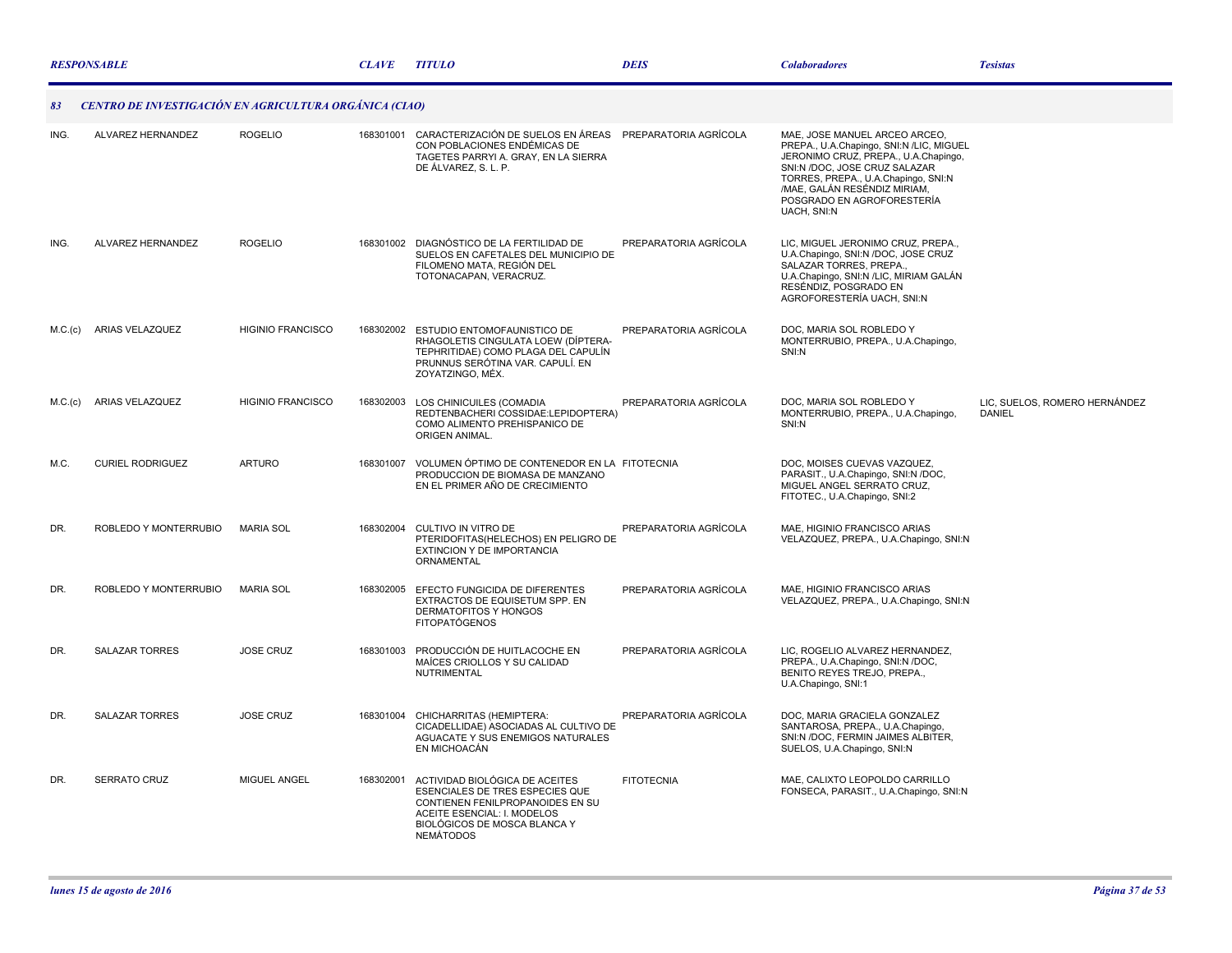| <b>RESPONSABLE</b> | <b>LAVF</b> | <b>TITULO</b> | <b>DEIS</b> | <i>colaboradores</i> | l esistas |
|--------------------|-------------|---------------|-------------|----------------------|-----------|
|                    |             |               |             |                      |           |
|                    |             |               |             |                      |           |

*Total de proyectos registrados en el Centro/Instituto : 83 10*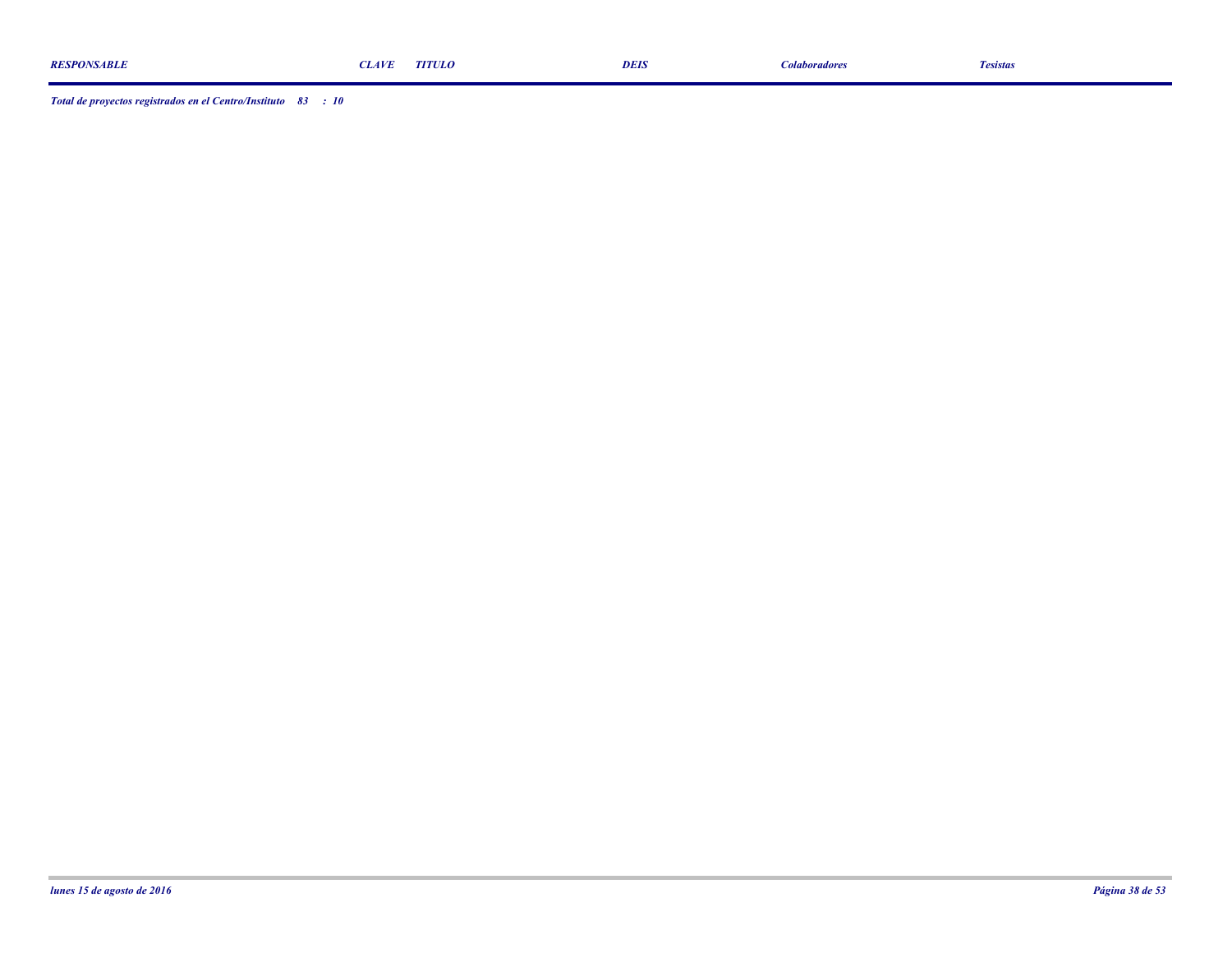|      | <b>RESPONSABLE</b>                                                |                                      |           | <b>TITULO</b>                                                                                                                                                                                                           | <b>DEIS</b>   | <b>Colaboradores</b>                                                                                                                                                                                                                                                                                                                                            | <b>Tesistas</b>                                                                                                                                     |
|------|-------------------------------------------------------------------|--------------------------------------|-----------|-------------------------------------------------------------------------------------------------------------------------------------------------------------------------------------------------------------------------|---------------|-----------------------------------------------------------------------------------------------------------------------------------------------------------------------------------------------------------------------------------------------------------------------------------------------------------------------------------------------------------------|-----------------------------------------------------------------------------------------------------------------------------------------------------|
|      | CENTRO DE INVESTIGACIÓN PARA LA GESTIÓN DE LA AGROECOLOGÍA (CIGA) |                                      |           |                                                                                                                                                                                                                         |               |                                                                                                                                                                                                                                                                                                                                                                 |                                                                                                                                                     |
| M.C. | <b>CORLAY CHEE</b>                                                | LANGEN                               | 168402004 | BACTERIAS PRODUCTORAS DE<br>REGULADORES DEL CRECIMIENTO<br><b>VEGETAL COMO ALTERNATIVA</b><br>BIOTECNOLÓGICA EN LA PRODUCCION DE<br>CRISANTEMO (DENDRANTHEMA X<br>GRANDIFLORUM RAMAT.) Y AGUACATE<br>(PERSEA AMERICANA) | <b>SUELOS</b> | DOC, ALEJANDRO FACUNDO<br>BARRIENTOS PRIEGO, FITOTEC.,<br>U.A.Chapingo, SNI:1 /DOC, DAVID<br>CRISTOBAL ACEVEDO, SUELOS,<br>U.A.Chapingo, SNI:1 /DOC, JUAN ANTONIO<br>CRUZ RODRIGUEZ, AGROECOL.,<br>U.A.Chapingo, SNI:N /MAE, ALEJANDRO<br>HERNANDEZ TAPIA, AGROECOL.,<br>U.A.Chapingo, SNI:N /MAE, JOSE MERCED<br>MEJIA MUÑOZ, FITOTEC., U.A.Chapingo,<br>SNI:N | LIC, SUELOS, PEREZ HERNANDEZ<br>URIEL /LIC, SUELOS, VELASCO<br><b>VELASCO LIDIA</b>                                                                 |
| DR.  | <b>CRUZ RODRIGUEZ</b>                                             | <b>JUAN ANTONIO</b>                  | 168401003 | BASES ECOLÓGICAS PARA EL<br>APROVECHAMIENTO SUSTENTABLE DE<br>FRUTOS DE RAMÓN (BROSIMUM<br>ALICASTRUM: MORACEA), EN UNA SELVA<br>MEDIANA SUBPERENNIFOLIA DE<br><b>VERACRUZ.</b>                                         | AGROECOLOGÍA  | MAE, ALEJANDRO HERNANDEZ TAPIA,<br>AGROECOL., U.A.Chapingo, SNI:N                                                                                                                                                                                                                                                                                               |                                                                                                                                                     |
| DR.  | <b>CRUZ RODRIGUEZ</b>                                             | <b>JUAN ANTONIO</b>                  | 168401004 | VALIDACIÓN Y DIFUSIÓN DE<br>FERTILIZANTES ORGÁNICOS PARA LA<br>PRODUCCIÓN AGRÍCOLA. EN EL CAMPO<br>AGRÍCOLA EXPERIMENTAL DE LA<br>UNIVERSIDAD AUTÓNOMA CHAPINGO                                                         | AGROECOLOGÍA  | DOC, ATENOGENES LEOBARDO LICONA<br>VARGAS, AGROECOL., U.A.Chapingo,<br>SNI:N                                                                                                                                                                                                                                                                                    |                                                                                                                                                     |
| M.C. | <b>DELGADO VIVEROS</b>                                            | <b>DAVID</b>                         |           | 168403003 LA PRODUCCIÓN DE MAÍZ EN LA REGIÓN<br>ATENCO-TEXCOCO Y SU IMPORTANCIA<br>CULTURAL ACTUAL, PROBLEMAS Y<br><b>PERSPECTIVAS</b>                                                                                  | AGROECOLOGÍA  | DOC, JOSE ESPINO ESPINOZA, CRUAN,<br>U.A.Chapingo, SNI:N                                                                                                                                                                                                                                                                                                        |                                                                                                                                                     |
| DR.  | <b>GONZALEZ SANTIAGO</b>                                          | <b>MARIA VIRGINIA</b>                | 168402002 | ETNOAGRICULTURAS: GENERACIÓN.<br>DIFUSIÓN Y APROPIACIÓN DE<br>INNOVACIONES AGROECOLÓGICAS POR<br>CAMPESINOS DE JILOTEPEC, MÉXICO Y<br>HUASCA, HIDALGO.                                                                  | AGROECOLOGÍA  | DOC, ELIA PATLAN MARTINEZ,<br>AGROECOL., U.A.Chapingo, SNI:N /DOC,<br>FERNÁNDEZ REYNOSO DEMETRIO<br>SALVADOR, HIDROCIENCIAS-COLEGIO<br>DE POSTGRADUADOS, SNI:N                                                                                                                                                                                                  |                                                                                                                                                     |
| DR.  | <b>GONZALEZ SANTIAGO</b>                                          | <b>MARIA VIRGINIA</b>                | 168402003 | GESTIÓN DE TERRITORIOS SUSTENTABLES AGROECOLOGÍA<br>ENTRE LOS HÑÄHÑÜS E IMPORTANCIA DE<br>LA SEGUNDA COSECHA                                                                                                            |               | DOC, ELIA PATLAN MARTINEZ,<br>AGROECOL., U.A.Chapingo, SNI:N /DOC,<br>DEMETRIO SALVADOR FERNÁNDEZ<br>REYNOSO, HIDROCIENCIA-COLEGIO DE<br>POSGRADUADOS, SNI:N                                                                                                                                                                                                    |                                                                                                                                                     |
| M.C. | <b>HERNANDEZ TAPIA</b>                                            | <b>ALEJANDRO</b>                     | 168402001 | MANEJO AGROECOLÓGICO DEL PICUDO DE AGROECOLOGÍA<br>LA PITAYA (CACTOPHAGUS SPINOLAE) EN<br>EL MUNICIPIO DE TEPALCINGO, MORELOS                                                                                           |               | MAE, LANGEN CORLAY CHEE, SUELOS,<br>U.A.Chapingo, SNI:N /MAE, MA. DE<br>LOURDES RODRIGUEZ RAMIREZ,<br>PREPA., U.A.Chapingo, SNI:N                                                                                                                                                                                                                               | LIC. AGROECOLOGÍA. PABLO RÍOS<br><b>NILDA PAOLA</b>                                                                                                 |
| M.C. | <b>HERNANDEZ TAPIA</b>                                            | <b>ALEJANDRO</b>                     | 168401001 | BURSERAS DE IMPORTANCIA ECONÓMICA<br>EN LA SIERRA DE HUAUTLA, MORELOS:<br>BURSERA LINANOE Y B. BIPINNATA                                                                                                                | AGROECOLOGÍA  | MAE, LANGEN CORLAY CHEE, SUELOS,<br>U.A.Chapingo, SNI:N /DOC, JUAN<br>ANTONIO CRUZ RODRIGUEZ,<br>AGROECOL., U.A.Chapingo, SNI:N                                                                                                                                                                                                                                 | LIC, AGROECOLOGÍA, HERNÁNDEZ<br>RAMÍREZ VICTOR /LIC,<br>AGROECOLOGÍA, RAMOS VIILAFAN<br>DULCE ROCIO /LIC, AGROECOLOGÍA,<br>SÁNCHEZ NAVARRETE LUCERO |
| DR.  | <b>LICONA VARGAS</b>                                              | <b>ATENOGENES</b><br><b>LEOBARDO</b> |           | 168401002 CARACTERIZACIÓN Y REDISEÑO DEL<br>SISTEMA AGROFORESTAL ESPECIAL DEL<br>MÓDULO DE LA TABLA SAN JUAN DEL<br>DEPARTAMENTO DE AGROECOLOGÍA,<br>CHAPINGO, MÉXICO                                                   | AGROECOLOGÍA  | MAE. JOSE INOCENCIO GUERRERO<br>SALINAS, CRUAN, U.A.Chapingo, SNI:N                                                                                                                                                                                                                                                                                             |                                                                                                                                                     |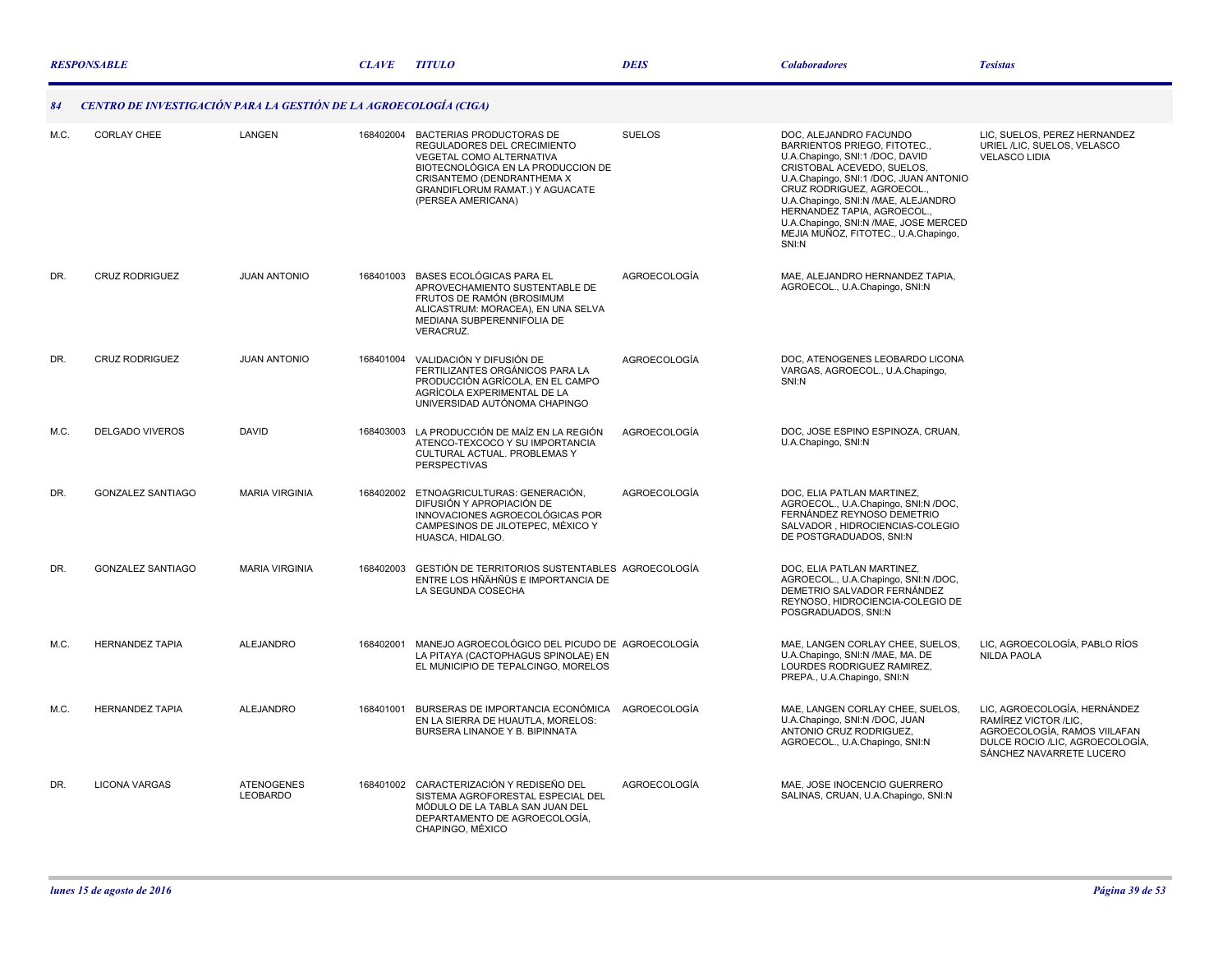| <b>RESPONSABLE</b> |                      |                                      | <b>CLAVE</b> | <b>TITULO</b>                                                                                              | <b>DEIS</b>  | <b>Colaboradores</b>                                                                                                                                                                                                                                                | <b>Tesistas</b>                             |
|--------------------|----------------------|--------------------------------------|--------------|------------------------------------------------------------------------------------------------------------|--------------|---------------------------------------------------------------------------------------------------------------------------------------------------------------------------------------------------------------------------------------------------------------------|---------------------------------------------|
| DR.                | <b>LICONA VARGAS</b> | <b>ATENOGENES</b><br><b>LEOBARDO</b> | 168403001    | AVANCES Y PERSPECTIVAS DEL<br>PROYECTO DE TURISMO RURAL EN<br>CAPULAPA, HUATUSCO, VERACRUZ                 | AGROECOLOGÍA | MAE. DAVID DELGADO VIVEROS.<br>AGROECOL., U.A.Chapingo, SNI:N /MAE,<br>SALVADOR DIAZ CARDENAS, CRUO.<br>U.A.Chapingo, SNI:N                                                                                                                                         | MAE. EXTERNO. ROJASA PÉREZ<br><b>TERESA</b> |
| M.C.               | PATLAN MARTINEZ      | <b>ELIA</b>                          |              | 168403002 CRIANZA DE LAS ABEJAS NATIVAS SIN<br>AGUIJÓN EN EL TOTONACAPAN COMO<br>FACTOR DE SUSTENTABILIDAD | AGROECOLOGÍA | LIC, KAÑETAS ORTEGA JOSÉ TRINIDAD,<br>ESCUELA SUPERIOR DE INGENIERÍA Y<br>ARQUITECTURA DEL INSTITUTO<br>POLITÉCNICO NACIONAL. SNI:N /LIC.<br>HUGO GUERRERO FUENTES, DIF. CULT<br>U.A.Chapingo, SNI:N /MAE, SINECIO<br>LOPEZ MENDEZ, SOCIOL., U.A.Chapingo,<br>SNI:N |                                             |

## *Total de proyectos registrados en el Centro/Instituto : 84 11*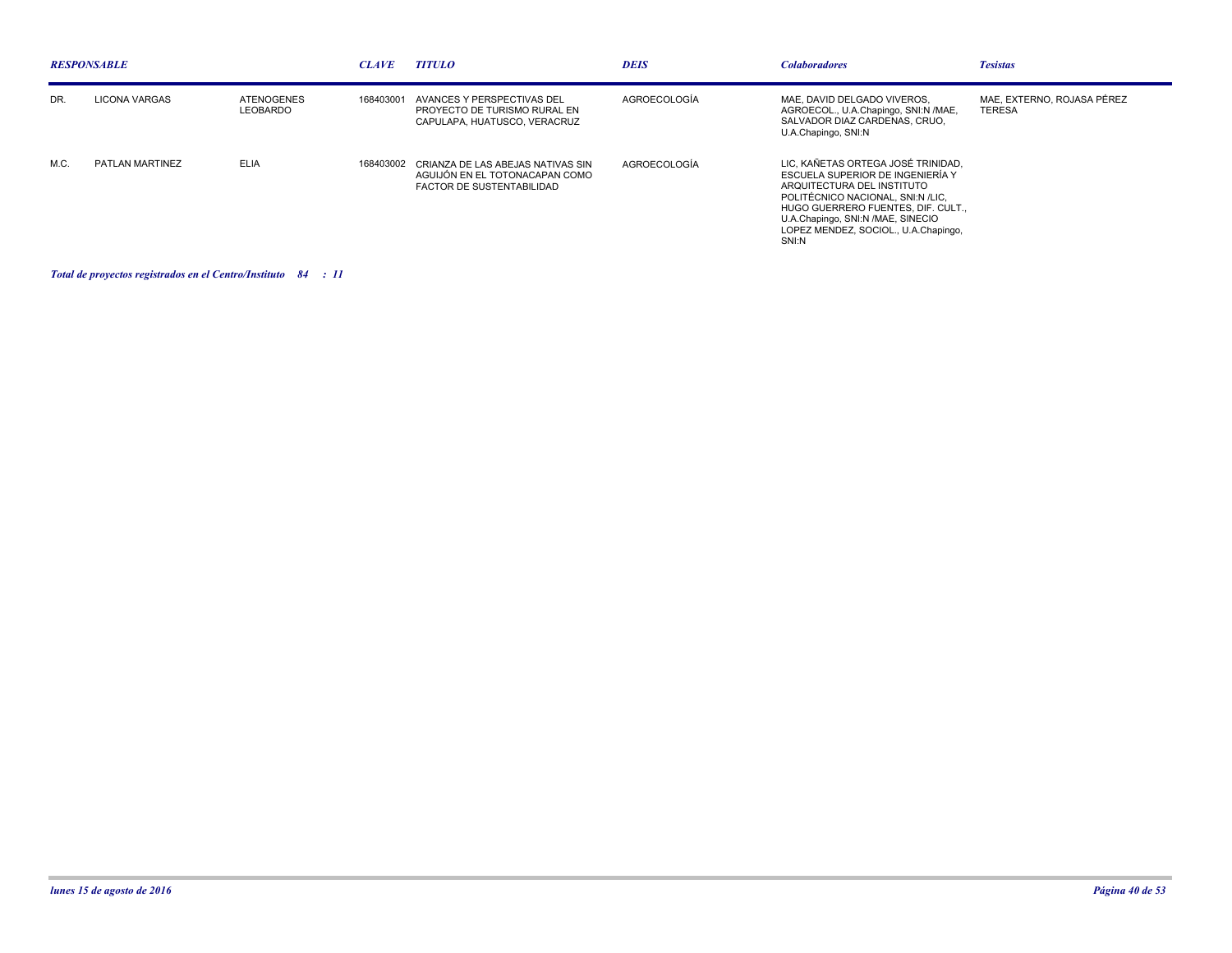|       | <b>RESPONSABLE</b>     |                        |           | <b>TITULO</b>                                                                                                                                                                                                                                                                        | <b>DEIS</b>          | <b>Colaboradores</b>                                                                                                                                                                                                                                                                                                   | <b>Tesistas</b>                                                                                                                                        |
|-------|------------------------|------------------------|-----------|--------------------------------------------------------------------------------------------------------------------------------------------------------------------------------------------------------------------------------------------------------------------------------------|----------------------|------------------------------------------------------------------------------------------------------------------------------------------------------------------------------------------------------------------------------------------------------------------------------------------------------------------------|--------------------------------------------------------------------------------------------------------------------------------------------------------|
| 85    |                        |                        |           | CENTRO DE INVESTIGACIÓN, DESARROLLO Y EDUCACIÓN EN AGRICULTURA MULTIFUNCIONAL PARA EL DESARROLLO SOSTENIBLE                                                                                                                                                                          |                      |                                                                                                                                                                                                                                                                                                                        |                                                                                                                                                        |
| DR.   | <b>BACA DEL MORAL</b>  | <b>JULIO</b>           | 168503003 | PROPUESTA DESARROLLO REGIONAL DE<br>BASE TERRITORIAL A PARTIR DEL ESTUDIO REGIONALES UNIVERSITARIOS<br>COMPARATIVO: SEGURIDAD Y SOBERANÍA<br>ALIMENTARIA EN ZONAS CAFETALERAS<br>DEL CENTRO DE VERACRUZ, MÉXICO                                                                      | DIRECCIÓN DE CENTROS | DOC, CUEVAS REYES, VENANCIO,<br>INIFAP, VALLE DE MEXICO, SNI:1                                                                                                                                                                                                                                                         | DOC, CIENCIAS EN DESARROLLO<br>RURAL REGIONAL, LEMUS FIGUEROA,<br><b>MARISEL</b>                                                                       |
| DR.   | <b>CUEVAS SANCHEZ</b>  | <b>JESUS AXAYACATL</b> | 168502001 | CONTRIBUCIÓN A LA CARACTERIZACIÓN<br>ANTROPOCÉNTRICA DE ESPECIES<br>SILVESTRES MEXICANAS DE JATROPHA<br>SPP.: DIVERSIDAD GENÉTICA, TOXICIDAD Y<br>RELACIONES FILOGENÉTICAS DE<br>ESPECIES SILVESTRES DE JATROPHA (J.<br>NEOPAUCIFLORA, J. PSEUDOCURCAS Y<br>J.RZEDOWSKII): FASE II ( | <b>FITOTECNIA</b>    | DOC, BALDOMERO ALARCON ZUÑIGA,<br>ZOOTEC., U.A.Chapingo, SNI:N /DOC,<br>KRISHNAMURTHY LAKSMI REDDIAR,<br>FITOTEC., U.A.Chapingo, SNI:2 /DOC,<br>JAIME SAHAGUN CASTELLANOS,<br>FITOTEC., U.A.Chapingo, SNI:3 /DOC,<br>SANTACRUZ VARELA, AMALIO, COLEGIO<br>DE POSTGRADUADOS. IREGEP.<br>ESPECIALIDAD EN GENÉTICA, SNI:1 | DOC, HORTICULTURA, BARRERA<br>SÁNCHEZ OSCAR DANIEL /DOC,<br>HORTICULTURA. PÉREZ PÉREZ.<br>JEFERSON / MAE, HORTICULTURA,<br>XICOTENCATL LOZANO MICHELLE |
| DR.   | <b>ESCAMILLA PRADO</b> | <b>ESTEBAN</b>         |           | 168501002 ESTUDIO DE LOS SISTEMAS<br>AGROFORESTALES CAFETALEROS EN EL<br>MUNICIPIO DE COMAPA, VERACRUZ<br>VERACRUZ                                                                                                                                                                   | CRUO VER.            | DOC, MENDOZA BRISEÑO MARTÍN<br>ALFONSO, COLEGIO DE<br>POSTGRADUADOS CAMPUS VERACRUZ,<br>SNI:N /MAE, JOSE DOMINGO ROBLEDO<br>MARTINEZ, DIR. CEN. REG., U.A.Chapingo,<br>SNI:N                                                                                                                                           | MAE, EXTERNO, SÁNCHES HERNÁNDEZ<br><b>SERGIO</b>                                                                                                       |
| DR.   | <b>GOMEZ HERNANDEZ</b> | <b>TEODORO</b>         | 168503001 | EVALUACIÓN DE HUERTOS CASEROS EN<br>EL MUNICIPIO DE HUATUSCO, VERACRUZ                                                                                                                                                                                                               | <b>FITOTECNIA</b>    | DOC, KRISHNAMURTHY LAKSMI<br>REDDIAR, FITOTEC., U.A.Chapingo, SNI:1<br>/LIC, ARTURO PERALTA SOLARES, DIR.<br>GRAL. ACAD., U.A.Chapingo, SNI:N /MAE,<br>RAJAGOPAL INDUMATHI,<br>INVESTIGADORA EXTERNA, SNI:N                                                                                                            |                                                                                                                                                        |
| PH.D. | <b>LAKSMI REDDIAR</b>  | <b>KRISHNAMURTHY</b>   | 168501001 | LA AGRICULTURA FAMILIAR EN EL<br>SURESTE DE MÉXICO, ESTUDIO DE CASO<br>EN QUINTANA ROO.                                                                                                                                                                                              | <b>FITOTECNIA</b>    | LIC, ARTURO PERALTA SOLARES, DIR.<br>GRAL. ACAD., U.A.Chapingo, SNI:N /MAE,<br>RAJAGOPAL INDUMATHI,<br>INVESTIGADORA EXTERNA, SNI:N                                                                                                                                                                                    | LIC, SUELOS, RODRIGUEZ ROMERO,<br><b>ENRIQUE ALEJANDRO</b>                                                                                             |
| DR.   | <b>LARA BUENO</b>      | <b>ALEJANDRO</b>       | 168503002 | DIAGNÓSTICO AGRARIO PARA LA<br>INTERVENCIÓN AGROFORESTAL DE<br>UNIDADES DE PRODUCCIÓN CAMPESINAS<br>EN LA HUASTECA POTOSINA                                                                                                                                                          | <b>ZOOTECNIA</b>     | DOC. ARTEMIO CRUZ LEON. DIR. CEN.<br>REG., U.A.Chapingo, SNI:1 /DOC, ROSA<br>MARIA GARCIA NUÑEZ, PREPA.,<br>U.A.Chapingo, SNI:N /DOC, MIGUEL URIBE<br>GOMEZ, SUELOS, U.A.Chapingo, SNI:N                                                                                                                               | MAE. AGROFORESTERÍA PARA EL<br>DESARROLLO SOSTENIBLE, MARIO<br>ALBERTO CAMPOS UGALDE                                                                   |
| DR.   | PEREZ NIETO            | <b>JOEL</b>            | 168501003 | CARACTERÍSTICAS DEL SUELO,<br>PRODUCTIVIDAD Y RENTABILIDAD DEL<br>MAÍZ BAJO AGRICULTURA DE<br>CONSERVACIÓN A DIECIOCHO AÑOS DE<br><b>TRATAMIENTO</b>                                                                                                                                 | <b>FITOTECNIA</b>    | DOC, KRISHNAMURTHY LAKSMI<br>REDDIAR, FITOTEC., U.A.Chapingo, SNI:2<br>/DOC, EDUARDO VALDES VELARDE,<br>FITOTEC., U.A.Chapingo, SNI:N /LIC, JOSE<br>CUTBERTO VAZQUEZ RODRIGUEZ,<br>FITOTEC., U.A.Chapingo, SNI:N                                                                                                       | LIC, FITOTECNIA, RAMOS RAMOS<br><b>RICARDO</b>                                                                                                         |
| DR.   | PEREZ NIETO            | <b>JOEL</b>            | 168501004 | CUARTO AÑO DE OPERACIÓN DE UN<br>MÓDULO DE PRÁCTICAS SUSTENTABLES<br>BAJO AGRICULTURA DE CONSERVACIÓN<br>EN CHAPINGO, MÉXICO                                                                                                                                                         | <b>FITOTECNIA</b>    | DOC, KRISHNAMURTHY LAKSMI<br>REDDIAR, FITOTEC., U.A.Chapingo, SNI:2<br>/DOC, JUAN LORENZO MEDINA PITALUA,<br>PARASIT., U.A.Chapingo, SNI:N /MAE,<br>CARLOS SANCHEZ ABARCA, FITOTEC.,<br>U.A.Chapingo, SNI:N                                                                                                            |                                                                                                                                                        |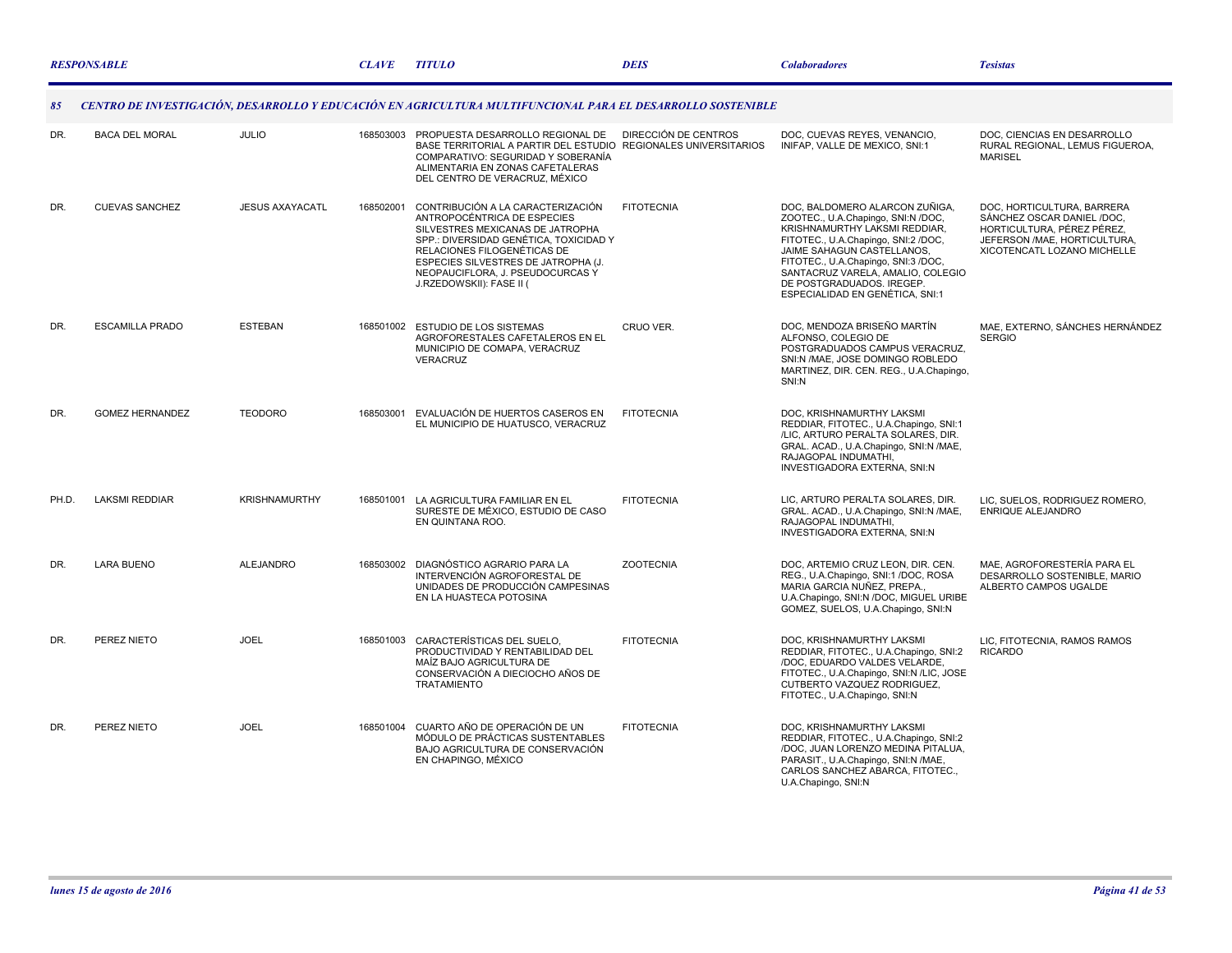| <b>RESPONSABLE</b> |                       |                     | <b>CLAVE</b> | <b>TITULO</b>                                                                                                                                                         | <b>DEIS</b>       | <b>Colaboradores</b>                                                                                                                                                                                                                                                                                                                                            | <b>Tesistas</b>                                                                                                             |
|--------------------|-----------------------|---------------------|--------------|-----------------------------------------------------------------------------------------------------------------------------------------------------------------------|-------------------|-----------------------------------------------------------------------------------------------------------------------------------------------------------------------------------------------------------------------------------------------------------------------------------------------------------------------------------------------------------------|-----------------------------------------------------------------------------------------------------------------------------|
| M.C.               | <b>TORRES RIVERA</b>  | <b>JOSE ANTONIO</b> | 168502002    | CALIDAD DEL SUELO Y CAPTURA DE<br><b>CARBONO EN POTREROS</b><br>SILVOPASTORILES VS CONVENCIONALES<br>EN LA CUENCA MEDIA DE LOS RIOS LA<br>ANTIGUA Y JAMAPA, VERACRUZ, | CRUO VER.         | DOC, ARELLANO GÁMEZ LUCRECIA,<br>INSTITUTO DE ECOLOGIA, SNI:1 /MAE.<br>MENEGAZ DE FARIAS PATRICIA.<br>INSTITUTO DE ECOLOGIA. SNI:N /DOC.<br>KRISHNAMURTHY LAKSMI REDDIAR.<br>FITOTEC., U.A.Chapingo, SNI:1                                                                                                                                                      |                                                                                                                             |
| DR.                | <b>VALDES VELARDE</b> | <b>EDUARDO</b>      | 168502004    | ESTUDIO DEL CARBONO, NUTRIMENTOS<br>EDÁFICOS Y BIENES ECOSISTÉMICOS<br>ASOCIADOS EN MANGLARES DE CHIAPAS Y<br><b>TABASCO</b>                                          | <b>FITOTECNIA</b> | DOC. JUAN AYALA ARREOLA. FITOTEC<br>U.A.Chapingo, SNI:N /DOC, JOEL PEREZ<br>NIETO, FITOTEC., U.A.Chapingo, SNI:N<br>/LIC. JOSE CUTBERTO VAZQUEZ<br>RODRIGUEZ, FITOTEC., U.A.Chapingo,<br>SNI:N /DOC, SÁNCHEZ HERNÁNDEZ<br>RUFO, DIVISIÓN DE CIENCIAS<br>AGROPECUARIAS, UNIVERSIDAD JUÁREZ<br>AUTÓNOMA DE TABASCO SNI:1/DOC.<br>VALDEZ HERNÁNDEZ JUAN I          | LIC. DIVISIÓN DE CIENCIAS<br>FORESTALES, ARIAS VELAZQUEZ<br>XOCHITL ROSARIO /LIC. FITOTECNIA.<br>HERNANDEZ HERNANDEZ ELISEO |
| DR.                | <b>VALDES VELARDE</b> | <b>EDUARDO</b>      |              | 168502005 ESTABILIZACIÓN DE LODOS DEL<br>TRATAMIENTO DE AGUA RESIDUAL DE<br>ORIGEN INDUSTRIAL MEDIANTE<br><b>VERMICULTURA</b>                                         | <b>FITOTECNIA</b> | DOC. KRISHNAMURTHY LAKSMI<br>REDDIAR, FITOTEC., U.A.Chapingo, SNI:N<br>/DOC, CASTAÑÓN BAUTISTA MARÍA<br>CRISTINA, CENTRO DE INGENIERÍA Y<br>TECNOLOGÍA VALLE DE LAS PALMAS.<br>UNIVERSIDAD AUTÓNOMA DE BAJA<br>CALIFORNIA CAMPUS TIJUANA, SNI:N<br>/DOC. DÍAZ TRUJILLO GERARDO CÉSAR<br>FACULTAD DE CIENCIAS QUÍMICAS E<br>INGENIERÍA DE LA UABC. SNI:1/DOC. GA | LIC. EXTERNO. ÁVILA RUÍZ SELENE<br><b>ARACELI</b>                                                                           |

*Total de proyectos registrados en el Centro/Instituto : 85 11*

m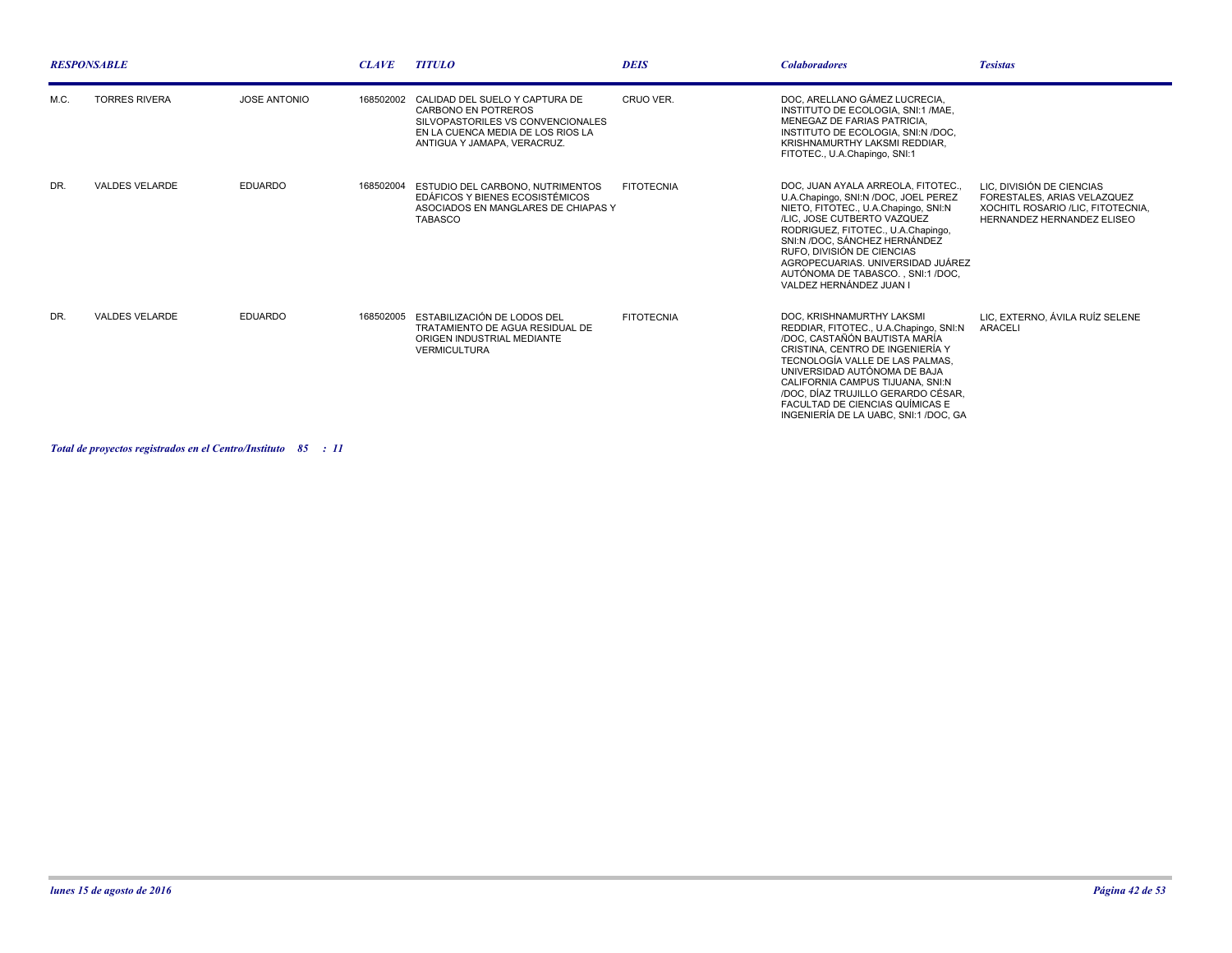|        | <b>RESPONSABLE</b>                                                  |                       | <b>CLAVE</b> | <b>TITULO</b>                                                                                                               | <b>DEIS</b>                                              | <b>Colaboradores</b>                                                                                                                                                                 | <b>Tesistas</b>                                                                       |
|--------|---------------------------------------------------------------------|-----------------------|--------------|-----------------------------------------------------------------------------------------------------------------------------|----------------------------------------------------------|--------------------------------------------------------------------------------------------------------------------------------------------------------------------------------------|---------------------------------------------------------------------------------------|
| 86     | CENTRO DE INVESTIGACIÓN EN ECONOMÍA Y MATEMÁTICAS APLICADAS (CIEMA) |                       |              |                                                                                                                             |                                                          |                                                                                                                                                                                      |                                                                                       |
| DR.    | <b>BARRIOS PUENTE</b>                                               | <b>GERONIMO</b>       | 168603001    | LA INDUSTRIA TABACALERA EN MÉXICO:<br>SUS NIVELES DE PRODUCTIVIDAD Y DE<br>COMPOSICIÓN ORGÁNICA DEL CAPITAL,<br>2003-2013   | DIVISIÓN DE CIENCIAS<br>ECONÓMICO ADMINISTRATIVAS        | MAE, RAMON GOMEZ CASTILLO, DICEA,<br>U.A.Chapingo, SNI:N /LIC, AGUSTIN<br>PATLAN JIMENEZ, DICEA, U.A.Chapingo,<br>SNI:N /DOC, MARCOS PORTILLO<br>VAZQUEZ, DICEA, U.A.Chapingo, SNI:1 | LIC, DIVISIÓN DE CIENCIAS<br>ECONÓMICO ADMINISTRATIVAS,<br>RICARDO ORTIZ CRUZ         |
| DR.    | <b>BARRIOS PUENTE</b>                                               | <b>GERONIMO</b>       |              | 168603002 MOVILIDAD DEMOGRÁFICA                                                                                             | <b>DIVISIÓN DE CIENCIAS</b><br>ECONÓMICO ADMINISTRATIVAS | MAE, ALEJANDRO DE LA ROSA ZAMORA,<br>DICEA, U.A.Chapingo, SNI:N /MAE,<br>CARLOS PERALTA MALDONADO, DICEA,<br>U.A.Chapingo, SNI:N                                                     |                                                                                       |
| DR.(c) | CHONG ESLAVA                                                        | <b>ARTURO</b>         | 168601001    | MODELANDO Y SIMULANDO EL<br>DESARROLLO Y CRECIMIENTO DE<br><b>CULTIVOS</b>                                                  | <b>FITOTECNIA</b>                                        | MAE, EMANUEL VICTOR CRUZ SAN<br>PEDRO, FITOTEC., U.A.Chapingo, SNI:N<br>/DOC, SAMUEL SANCHEZ DOMINGUEZ,<br>FITOTEC., U.A.Chapingo, SNI:N                                             |                                                                                       |
| DR.(c) | DE LA ROSA ZAMORA                                                   | <b>ALEJANDRO</b>      | 168604004    | EVOLUCIÓN DE LA DESIGUALDAD DE<br>INGRESO Y LA POBREZA EN EL ESTADO DE ECONÓMICO ADMINISTRATIVAS<br>OAXACA 2010-2014        | DIVISIÓN DE CIENCIAS                                     | DOC, FRANCISCO PEREZ SOTO, DICEA,<br>U.A.Chapingo, SNI:1 /MAE, MANUEL<br>VARGAS SALGADO, DICEA, U.A.Chapingo,<br>SNI:N                                                               | LIC. DIVISIÓN DE CIENCIAS<br>ECONÓMICO ADMINISTRATIVAS.<br>FLORES, GÓMEZ IVÁN         |
| DR.(c) | DE LA ROSA ZAMORA                                                   | ALEJANDRO             | 168604003    | RENTABILIDAD Y EFICIENCIA DE LA<br>PRODUCCIÓN DEL CULTIVO DE CEBADA<br>MALTERA (HORDEUM VULGARE) EN<br>HIDALGO, MEXICO 2015 | <b>DIVISIÓN DE CIENCIAS</b><br>ECONÓMICO ADMINISTRATIVAS | MAE, JOSE MARIA CONTRERAS<br>CASTILLO, DICEA, U.A.Chapingo, SNI:N<br>/MAE, FERNANDO GALLARDO<br>RODRIGUEZ, DICEA, U.A.Chapingo, SNI:N                                                | LIC, DIVISIÓN DE CIENCIAS<br>FORESTALES, MARTINEZ, FRANCO<br><b>MIRIAM</b>            |
| DR.    | <b>GOMEZ GOMEZ</b>                                                  | <b>ALMA ALICIA</b>    | 168604005    | LA COMPETITIVIDAD Y DESARROLLO DE<br>LAS EXPORTACIONES MEXICANAS DE<br><b>AGUACATE</b>                                      | DIVISIÓN DE CIENCIAS<br>ECONÓMICO ADMINISTRATIVAS        | MAE, CARRILLO ANGELES REBECA<br>YURANI, CONSULTORA EXTERNA, SNI:N                                                                                                                    |                                                                                       |
| DR.    | <b>GOMEZ GOMEZ</b>                                                  | <b>ALMA ALICIA</b>    | 168604006    | PIÑA: CADENA DE VALOR Y<br>AGROINDUSTRIALIZACIÓN (UPGRADING),<br>EN TICUANTEPE NICARAGUA.                                   | DIVISIÓN DE CIENCIAS<br>ECONÓMICO ADMINISTRATIVAS        |                                                                                                                                                                                      | MAE. ECONOMÍA AGRÍCOLA Y DE LOS<br>RECURSOS NATURALES, LUQUEZ<br><b>GAITAN CARLOS</b> |
| DR.    | <b>LOERA MARTINEZ</b>                                               | <b>JESUS</b>          | 168604001    | PRODUCTIVIDAD Y COMPETITIVIDAD<br>AGROPECUARIA Y ECONOMÍAS DE ESCALA                                                        | DIVISIÓN DE CIENCIAS<br>ECONÓMICO ADMINISTRATIVAS        | DOC, DANIEL SEPULVEDA JIMENEZ,<br>PREPA., U.A.Chapingo, SNI:N                                                                                                                        |                                                                                       |
| DR.    | <b>LOERA MARTINEZ</b>                                               | <b>JESUS</b>          | 168604002    | ANÁLISIS DEL GASTO PÚBLICO EN MÉXICO,<br>DESEMPLEO, POBREZA Y MIGRACIÓN.                                                    | DIVISIÓN DE CIENCIAS<br>ECONÓMICO ADMINISTRATIVAS        | DOC, DANIEL SEPULVEDA JIMENEZ,<br>PREPA., U.A.Chapingo, SNI:N                                                                                                                        |                                                                                       |
| PH.D.  | LOPEZ CRUZ                                                          | <b>IRINEO LORENZO</b> | 168601004    | MODELACIÓN MATEMÁTICA DINÁMICA DEL<br>PROCESO DE SECADO DE CHILE POBLANO<br>EN UN SECADOR SOLAR TIPO<br><b>INVERNADERO</b>  | PREPARATORIA AGRÍCOLA                                    | DOC, EUGUENIO ROMANTCHIK<br>KRIUCHKOVA, DIMA, U.A.Chapingo, SNI:1<br>/DOC, AGUSTIN RUIZ GARCIA, IRRIG.,<br>U.A.Chapingo, SNI:1                                                       | MAE, INGENIERÍA AGRÍCOLA Y USO<br>INTEGRAL DEL AGUA, JIMÉNEZ<br>MENDOZA ISAÍAS        |
| PH.D.  | LOPEZ CRUZ                                                          | <b>IRINEO LORENZO</b> | 168601005    | MODELO MATEMÀTICO PARA LA<br>ABSORCIÓN DE AGUA Y NUTRIMENTOS DE<br>UN CULTIVO DE JITOMATE BAJO<br><b>INVERNADERO</b>        | PREPARATORIA AGRÍCOLA                                    | DOC. JOEL PINEDA PINEDA, SUELOS.<br>U.A.Chapingo, SNI:1 /DOC, AGUSTIN RUIZ<br>GARCIA, IRRIG., U.A.Chapingo, SNI:1                                                                    | DOC. INGENIERÍA AGRÍCOLA Y USO<br>INTEGRAL DEL AGUA, MARTÍNEZ RUIZ<br><b>ANTONIO</b>  |
| DR.    | PEREZ SOTO                                                          | <b>FRANCISCO</b>      | 168604007    | LA MIGRACIÓN INTERNACIONAL Y LA<br>EVOLUCIÓN DE LA POBREZA EN MÉXICO:<br>1980-2015                                          | DIVISIÓN DE CIENCIAS<br>ECONÓMICO ADMINISTRATIVAS        | DOC, FIGUEROA HERNANDEZ ESTHER,<br>U.A.Chapingo, SNI:1 /DOC, FIGUEROA<br>HERNÁNDEZ ESTHER, UNIVERSIDAD<br>AUTÓNOMA DEL ESTADO DE MÉXICO,<br><b>SNI:1</b>                             |                                                                                       |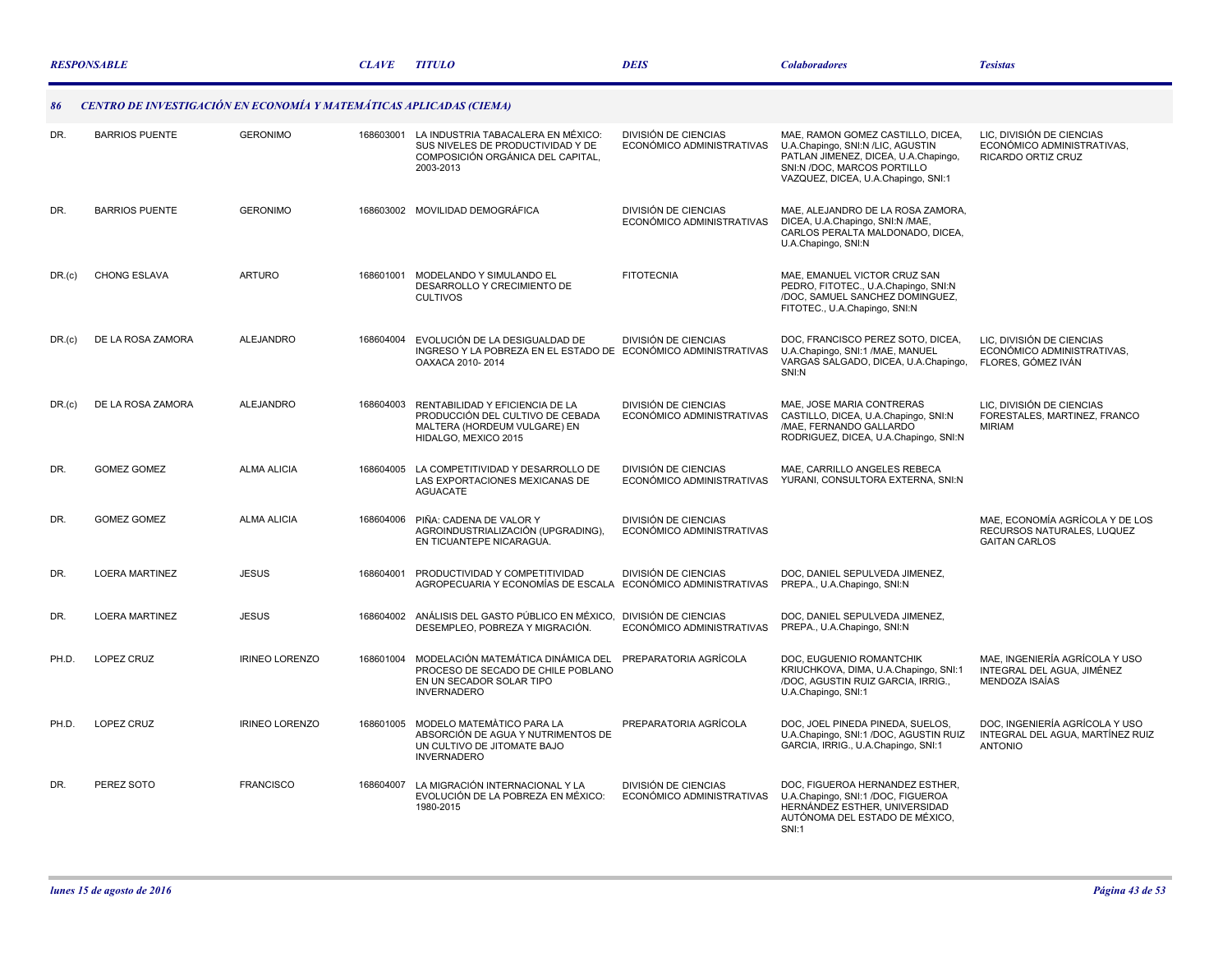| <b>RESPONSABLE</b> |                       |                     | <b>CLAVE</b> | <b>TITULO</b>                                                                                                                                                                 | <b>DEIS</b>                                              | <b>Colaboradores</b>                                                                                                                                                                                                                                                                                                          | <b>Tesistas</b>                                                                                                                                                                                           |
|--------------------|-----------------------|---------------------|--------------|-------------------------------------------------------------------------------------------------------------------------------------------------------------------------------|----------------------------------------------------------|-------------------------------------------------------------------------------------------------------------------------------------------------------------------------------------------------------------------------------------------------------------------------------------------------------------------------------|-----------------------------------------------------------------------------------------------------------------------------------------------------------------------------------------------------------|
| DR.                | PEREZ SOTO            | <b>FRANCISCO</b>    | 168604009    | LA MIGRACIÓN Y LAS REMESAS EN EL<br>DESARROLLO ECONÓMICO DE MÉXICO                                                                                                            | DIVISIÓN DE CIENCIAS<br>ECONÓMICO ADMINISTRATIVAS        | DOC. FIGUEROA HERNANDEZ ESTHER.<br>U.A.Chapingo, SNI:1 /DOC, FIGUEROA<br>HERNÁNDEZ ESTHER, UNIVERSIDAD<br>AUTÓNOMA DEL ESTADO DE MÉXICO.<br>SNI:1                                                                                                                                                                             |                                                                                                                                                                                                           |
| DR.                | PORTILLO VAZQUEZ      | <b>MARCOS</b>       | 168604008    | SUBSIDIOS AL CAMPO, PRODUCCIÓN Y<br>DISTRIBUCIÓN DEL PRODUCTO                                                                                                                 | <b>DIVISIÓN DE CIENCIAS</b><br>ECONÓMICO ADMINISTRATIVAS | DOC. FACUNDO DE LA CRUZ GARCIA.<br>DICEA, U.A.Chapingo, SNI:N /DOC,<br>ENRIQUE DE LA SANCHA RODRIGUEZ,<br>DICEA, U.A.Chapingo, SNI:N /DOC, OMAR<br>ORTIZ BARRETO, DICEA, U.A.Chapingo,<br>SNI:N /DOC. FRANCISCO PEREZ SOTO.<br>DICEA, U.A.Chapingo, SNI:1 /DOC, JOSE<br>MARIA SALAS GONZALEZ, SOCIOL.,<br>U.A.Chapingo, SNI:1 | MAE. ECONOMÍA AGRÍCOLA Y DE LOS<br>RECURSOS NATURALES, CRUZ LÓPEZ<br>DIEGO FRANCISCO /DOC, ECONOMÍA<br>AGRÍCOLA. ESTRADA CHAVIRA MARIA<br>EUGENIA /DOC, ECONOMÍA AGRÍCOLA,<br><b>FELIX GUTIERREZ LUIS</b> |
| PH.D.              | <b>ROJANO AGUILAR</b> | <b>ABRAHAM</b>      | 168602002    | EXPERIMENTACIÓN CON MODELACIÓN DE<br>SECADO NATURAL Y FORZADO DE STEVIA<br><b>REBAUDIANA</b>                                                                                  | INGENIERÍA MECÁNICA<br>AGRÍCOLA                          | MAE, MANUEL GALICIA REYES, ZOOTEC.,<br>U.A.Chapingo, SNI:N                                                                                                                                                                                                                                                                    | DOC. INGENIERÍA AGRÍCOLA Y USO<br>INTEGRAL DEL AGUA, ALBERTO<br>MAURICIO SANTOS HERNANDEZ                                                                                                                 |
| PH.D.              | ROJANO AGUILAR        | <b>ABRAHAM</b>      | 168602001    | MODELOS VISCO ELÁSTICOS EN LA<br><b>AGRICULTURA</b>                                                                                                                           | <b>INGENIERÍA MECÁNICA</b><br><b>AGRÍCOLA</b>            | DOC. RAQUEL SALAZAR MORENO, DIMA.<br>U.A.Chapingo, SNI:1                                                                                                                                                                                                                                                                      |                                                                                                                                                                                                           |
| PH.D.              | SALAZAR MORENO        | <b>RAQUEL</b>       |              | 168601002 EFICIENCIA ENERGÉTICA EN LA<br>PRODUCCIÓN DE JITOMATE EN<br>INVERNADEROS DE BAJA TECNOLOGÍA                                                                         | INGENIERÍA MECÁNICA<br>AGRÍCOLA                          | DOC. IRINEO LORENZO LOPEZ CRUZ.<br>PREPA., U.A.Chapingo, SNI:2 /DOC,<br>ABRAHAM ROJANO AGUILAR, DIMA,<br>U.A.Chapingo, SNI:N                                                                                                                                                                                                  | MAE. INGENIERÍA AGRÍCOLA Y USO<br>INTEGRAL DEL AGUA, ANA CRISTINA<br>SÁNCHEZ MARTÍNEZ                                                                                                                     |
| PH.D.              | <b>SALAZAR MORENO</b> | <b>RAQUEL</b>       | 168601003    | EFECTOS DEL CAMBIO CLIMÁTICO EN LA<br>PRODUCTIVIDAD EN MAÍZ EN JALISCO.<br>MÉXICO                                                                                             | <b>INGENIERÍA MECÁNICA</b><br>AGRÍCOLA                   | DOC. IRINEO LORENZO LOPEZ CRUZ.<br>PREPA., U.A.Chapingo, SNI:2                                                                                                                                                                                                                                                                | DOC. INGENIERÍA AGRÍCOLA Y USO<br>INTEGRAL DEL AGUA, JOSÉ LUIS<br>NORIEGA NAVARRETE                                                                                                                       |
| DR.                | <b>SANTOS MELGOZA</b> | <b>DAVID MARTIN</b> | 168602004    | EVALUACIÓN DE LA AGENCIA ACADÉMICA<br>DE ESTUDIANTES DURANTE EPISODIOS DE<br>APRENDIZAJE MATEMÁTICO<br>AUTORREGULADO MEDIANTE UN MÉTODO<br>DIDÁCTICO ASISTIDO POR COMPUTADORA | PREPARATORIA AGRÍCOLA                                    | MAE, HERRERA FLORES ALMA ROSA,<br>PREPA., U.A.Chapingo, SNI:N /MAE, ABEL<br>VALDES RAMIREZ, PREPA., U.A.Chapingo,<br>SNI:N                                                                                                                                                                                                    |                                                                                                                                                                                                           |
| DR.                | SEPULVEDA JIMENEZ     | <b>DANIEL</b>       | 168602003    | MODELOS DINÁMICOS NO LINEALES<br>APLICADOS EN ECONOMIA                                                                                                                        | PREPARATORIA AGRÍCOLA                                    | DOC, JESUS LOERA MARTINEZ, DICEA,<br>U.A.Chapingo, SNI:N                                                                                                                                                                                                                                                                      |                                                                                                                                                                                                           |

*Total de proyectos registrados en el Centro/Instituto : 86 20*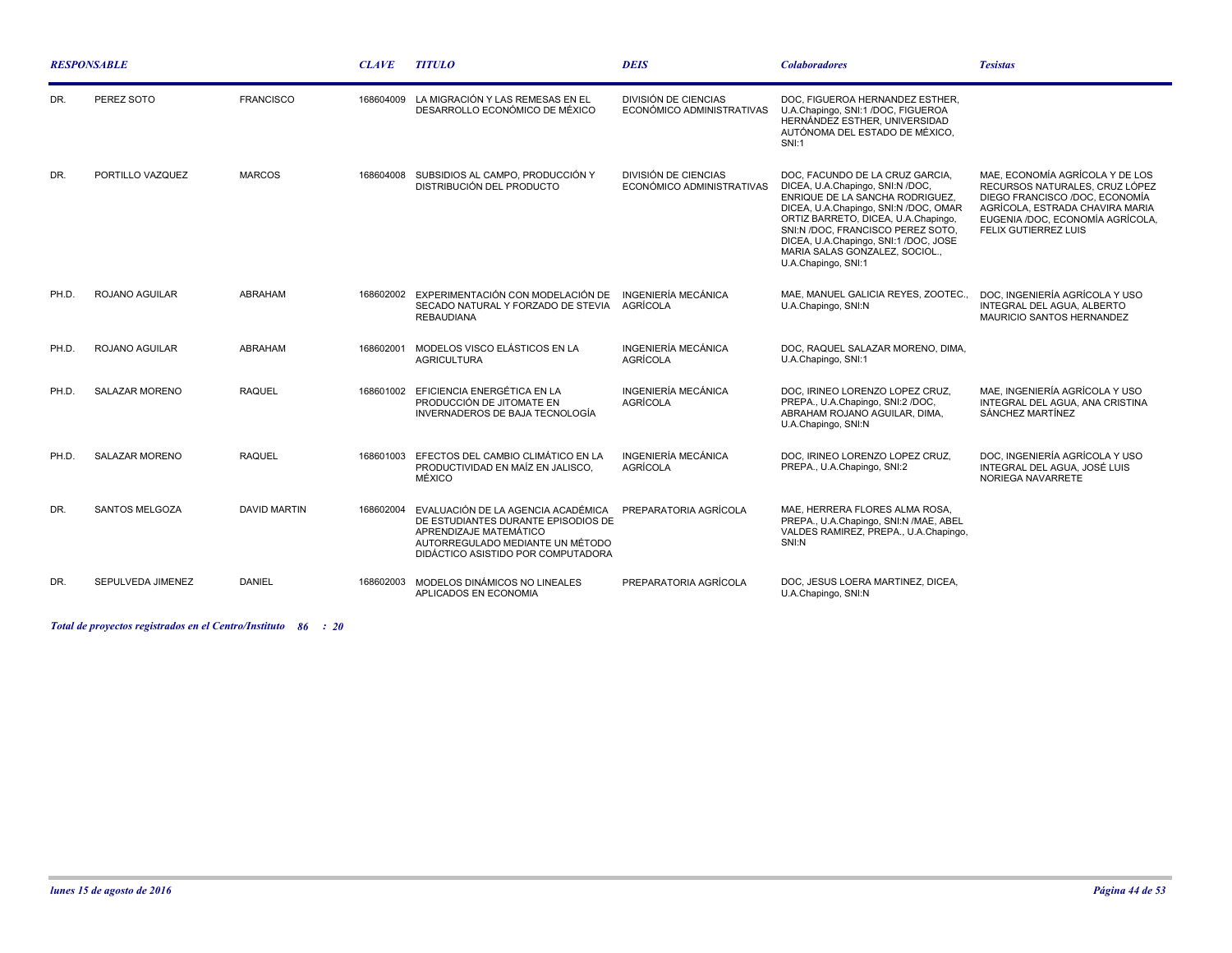|       | <b>RESPONSABLE</b>        |                                            | <b>CLAVE</b> | <i><b>TITULO</b></i>                                                                                                                                                              | <b>DEIS</b>       | <b>Colaboradores</b>                                                                                                                                                                                                                                                                                                                                    | <b>Tesistas</b>                                                                                                                                          |
|-------|---------------------------|--------------------------------------------|--------------|-----------------------------------------------------------------------------------------------------------------------------------------------------------------------------------|-------------------|---------------------------------------------------------------------------------------------------------------------------------------------------------------------------------------------------------------------------------------------------------------------------------------------------------------------------------------------------------|----------------------------------------------------------------------------------------------------------------------------------------------------------|
| 87    |                           |                                            |              | CENTRO DE INVESTIGACIONES PARA EL DESARROLLO DE LAS REGIONES CAFETALERAS (CENIDERCAFE)                                                                                            |                   |                                                                                                                                                                                                                                                                                                                                                         |                                                                                                                                                          |
| LIC.  | <b>CANO GARCIA</b>        | <b>GLORIA VIRGINIA</b>                     |              | 168701003 PRODUCCION, COMERCIALIZACION Y<br>RENTABILIDAD DE PRODUCTOS<br>HORTIFLORICOLAS PARA LAS REGIONES<br>CAFETALERAS                                                         | <b>FITOTECNIA</b> | DOC, JOSE SERGIO BARRALES<br>DOMINGUEZ, FITOTEC., U.A.Chapingo,<br>SNI:N /DOC, MARCELINO AURELIO PEREZ<br>VIVAR, FITOTEC., U.A.Chapingo, SNI:N<br>/MAE, CARLOS SANCHEZ ABARCA,<br>FITOTEC., U.A.Chapingo, SNI:N /DOC,<br>SALAZAR CANO JUAN RAMÓN,<br>DEPARTAMENTO DE QUÍMICA DE LA<br>UNIVERSIDAD AUTÓNOMA<br>METROPOLITANA UNIDAD IZTAPALAPA,<br>SNI:N | LIC, FITOTECNIA, DURÁN ESPINOSA<br>LUZ MARÍA                                                                                                             |
| LIC.  | <b>CANO GARCIA</b>        | <b>GLORIA VIRGINIA</b>                     |              | 168701002 SECADO DE FRUTAS Y HORTALIZAS EN LAS FITOTECNIA<br>REGIONES CAFETALERAS Y LA APLICACIÓN<br>DE CAMPOS ELECTROMAGNETICOS PARA<br>EL CONTROL DE PLAGAS EN EL<br>AROMATICO. |                   | DOC, JOSE SERGIO BARRALES<br>DOMINGUEZ, FITOTEC., U.A.Chapingo,<br>SNI:N /DOC, MARCELINO AURELIO PEREZ<br>VIVAR, FITOTEC., U.A.Chapingo, SNI:N<br>/MAE, CARLOS SANCHEZ ABARCA,<br>FITOTEC., U.A.Chapingo, SNI:N /DOC,<br>SALAZAR CANO JUAN RAMÓN,<br>DEPARTAMENTO DE QUÍMICA DE LA<br>UNIVERSIDAD AUTÓNOMA<br>METROPOLITANA UNIDAD IZTAPALAPA,<br>SNI:N | LIC, FITOTECNIA, ÁNGELES<br>HERNÁNDEZ ADRIANA /LIC.<br>FITOTECNIA, SANTIAGO CONTRERAS<br>DIANA LISSETTE /LIC. FITOTECNIA.<br>SANTIAGO MARTÍNEZ ANA BERTA |
| M.C.  | <b>CORDOVA SANTAMARIA</b> | <b>MARTHA SUSANA</b>                       | 168702001    | CONSTRUCCIÓN METODOLÓGICA PARA<br>INTERPRETAR LA CULTURA CAFETALERA E<br>IMPULSAR UNA CAFETICULTURA<br>SUSTENTABLE.                                                               | CRUO VER.         |                                                                                                                                                                                                                                                                                                                                                         |                                                                                                                                                          |
| PH.D. | CRUZ CASTILLO             | <b>JUAN GUILLERMO</b>                      | 168703009    | METODOS DE EXTRACCIÓN DE ACEITE EN CRUO VER.<br>FRUTO Y CAPACIDAD PRODUCTORA DE<br>ACEITE DE ÁRBOLES DE PERSEA<br>SCHIEDEANA EN LA REGIÓN CENTRAL DE<br>VERACRUZ                  |                   | DOC, DIANA GUERRA RAMIREZ, PREPA.,<br>U.A.Chapingo, SNI:N                                                                                                                                                                                                                                                                                               |                                                                                                                                                          |
| PH.D. | <b>CRUZ CASTILLO</b>      | <b>JUAN GUILLERMO</b>                      | 168701004    | CARACTERISTICAS FISICAS Y QUIMICAS<br>DEL ESPÁRRAGO (ASPARAGUS<br>OFFICINALIS L.) PRODUCIDO EN LA<br>COMUNIDAD DE ELOTEPEC, HUATUSCO,<br>VERACRUZ                                 | CRUO VER.         | DOC, DIANA GUERRA RAMIREZ, PREPA.,<br>U.A.Chapingo, SNI:N                                                                                                                                                                                                                                                                                               | LIC, URUSSE, CLAUDIO IVÁN VÁZQUEZ<br>VÁZQUEZ                                                                                                             |
| DR.   | <b>RENARD HUBERT</b>      | <b>MARIE CHRISTINE</b><br><b>GABRIELLE</b> |              | 168704001 LAS ESTRATEGIAS DE CALIDAD DE LOS<br>CAFETICULTORES ANTE EL MERCADO                                                                                                     | SOCIOLOGÍA RURAL  | DOC, LARROA TORRES ROSA MARÍA,<br>CELA, FACULTAD DE FILOSOFÍA Y<br>LETRAS, UNAM, SNI:N                                                                                                                                                                                                                                                                  |                                                                                                                                                          |
| DR.   | RODRIGUEZ PADRON          | <b>BENIGNO</b>                             | 168703005    | PROPUESTA DE DESARROLLO REGIONAL<br>DE BASE TERRITORIAL A PARTIR DEL<br>ESTUDIO COMPARATIVO: SEGURIDAD Y<br>SOBERANÍA ALIMENTARIA EN ZONAS<br>CAFETALERAS DE MÉXICO Y COLOMBIA    | CRUO VER.         | DOC, JULIO BACA DEL MORAL, DIR. CEN.<br>REG., U.A.Chapingo, SNI:N                                                                                                                                                                                                                                                                                       |                                                                                                                                                          |
| DR.   | RODRIGUEZ PADRON          | <b>BENIGNO</b>                             | 168703006    | PRÁCTICAS DE COMERCIALIZACIÓN DE<br>CAFÉ DE LOS MEDIANOS Y PEQUEÑOS<br>PRODUCTORES DE LA REGIÓN<br>CAFETALERA DE CORDOBA-HUATUSCO,<br>VERACRUZ, MÉXICO                            | CRUO VER.         | DOC. VINICIO HORACIO SANTOYO<br>CORTES, CIESTAAM, U.A.Chapingo, SNI:1<br>/DOC, SAENS SEGURA, FERNANDO,<br>CINPE UNIVERSIDAD NACIONAL DE<br>COSTA RICA, SNI:N                                                                                                                                                                                            |                                                                                                                                                          |
| M.C.  | <b>TINOCO RUEDA</b>       | <b>JUAN ANGEL</b>                          | 168703001    | SERVICIOS AMBIENTALES HIDROLÓGICOS CRUO VER.<br>Y DEGRADACIÓN DE TIERRAS EN LA<br>SUBCUENCA HUATUSCO                                                                              |                   | MAE, ROMEO SOSA, CRUO,<br>U.A.Chapingo, SNI:N                                                                                                                                                                                                                                                                                                           |                                                                                                                                                          |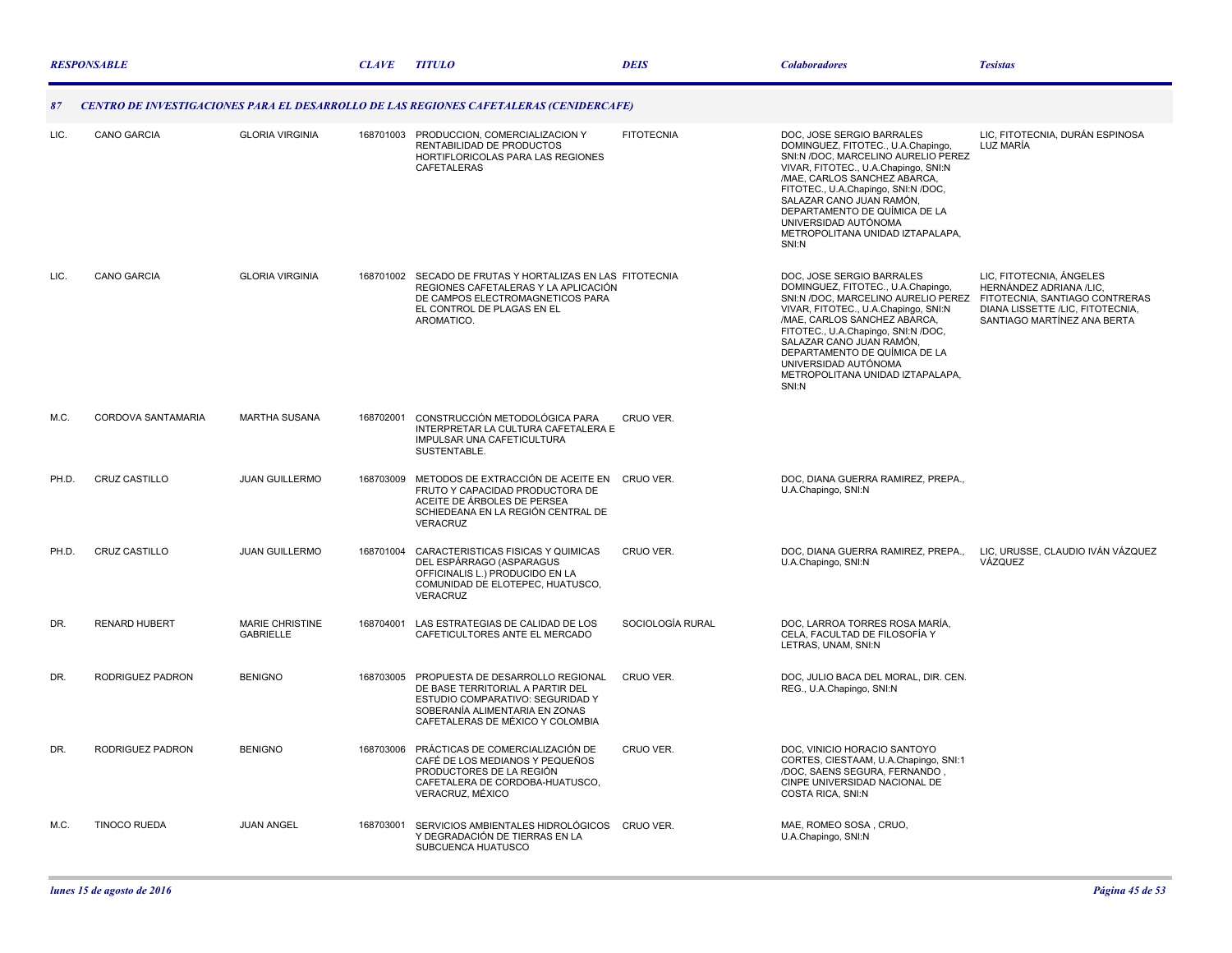| <b>RESPONSABLE</b> |              |                   | CLAVE | <b>TITULO</b>                                                                                                | <b>DEIS</b> | <i>Colaboradores</i>                                                                                              | <b>Tesistas</b>                   |
|--------------------|--------------|-------------------|-------|--------------------------------------------------------------------------------------------------------------|-------------|-------------------------------------------------------------------------------------------------------------------|-----------------------------------|
| M.C.               | TINOCO RUEDA | <b>JUAN ANGEL</b> |       | 168703002 SUSTENTABILIDAD Y DINÁMICA DE LOS<br>AGROECOSISTEMAS CAFETALEROS EN LA<br>ZONA CENTRAL DE VERACRUZ | CRUO VER.   | DOC. ESTEBAN ESCAMILLA PRADO.<br>CRUO, U.A.Chapingo, SNI:N /MAE, ROMEO ALBERTO<br>SOSA, CRUO, U.A.Chapingo, SNI:N | LIC. URUSSE. PÉREZ VILLATORO HUGO |

*Total de proyectos registrados en el Centro/Instituto : 87 10*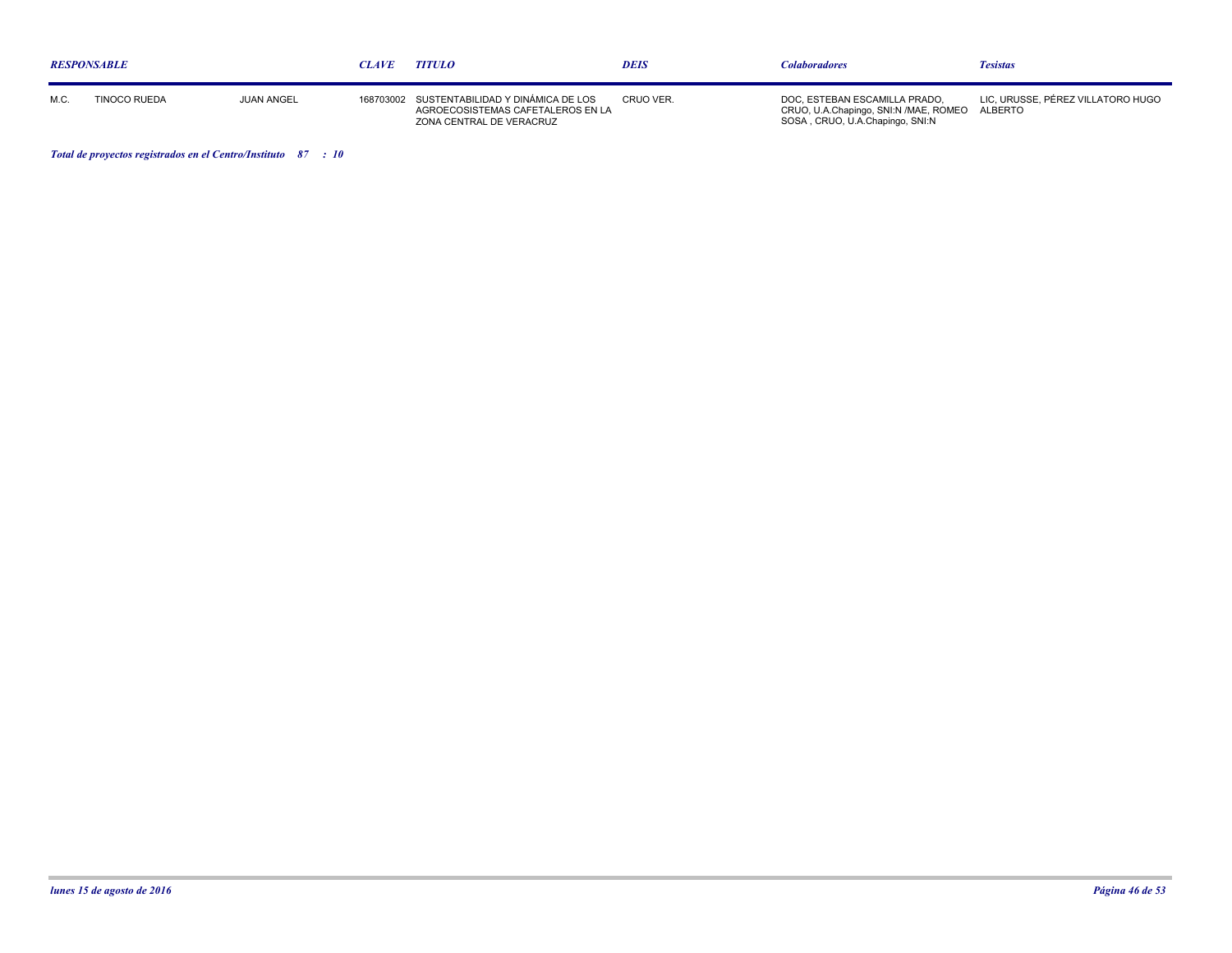|       | <b>RESPONSABLE</b>      |                     | <b>CLAVE</b> | <b>TITULO</b>                                                                                                                                         | <b>DEIS</b>                                       | <b>Colaboradores</b>                                                                                                                                                                                                                                                      | <b>Tesistas</b>                                                                                                                                                                                                                                                        |
|-------|-------------------------|---------------------|--------------|-------------------------------------------------------------------------------------------------------------------------------------------------------|---------------------------------------------------|---------------------------------------------------------------------------------------------------------------------------------------------------------------------------------------------------------------------------------------------------------------------------|------------------------------------------------------------------------------------------------------------------------------------------------------------------------------------------------------------------------------------------------------------------------|
| 88    |                         |                     |              | CENTRO DE INVESTIGACIÓN Y SERVICIO EN ECONOMÍA Y COMERCIO AGROPECUARIO (CISECA)                                                                       |                                                   |                                                                                                                                                                                                                                                                           |                                                                                                                                                                                                                                                                        |
| DR.   | <b>AVALOS GUTIERREZ</b> | CLAUDIO             | 168807001    | PLANEACIÓN ESTRATEGICA PARA EL<br>ESTUDIO DE PROYECTOS DE INVERSIÓN Y<br>SU IMPACTO EN EL DESARROLLO RURAL<br>2016                                    | PREPARATORIA AGRÍCOLA                             | DOC, IGNACIO CAAMAL CAUICH, DICEA,<br>U.A.Chapingo, SNI:1 /DOC, JOSE ANTONIO RODRÍGUEZ CARMEN<br>HERNANDEZ SOTO, PREPA.,<br>U.A.Chapingo, SNI:N                                                                                                                           | LIC. IRRIGACIÓN, OSORNIO                                                                                                                                                                                                                                               |
| DR.   | <b>AVILA DORANTES</b>   | <b>JOSE ANTONIO</b> | 168809001    | COMPORTAMIENTO Y TENDENCIAS<br>CAMPESINAS Y RURALES PENINSULARES<br>EN EL CONTEXTO NACIONAL.<br>LATINOAMERICANO Y MUNDIAL                             | CRUPY YUCATÁN                                     | DOC, IGNACIO CAAMAL CAUICH, DICEA,<br>U.A.Chapingo, SNI:1 /DOC, MAURICIO<br>MACOSSAY VALLADO, CRUPY,<br>U.A.Chapingo, SNI:N /MAE, HIPOLITO<br>MENDOZA CASTILLO, CRUPY,<br>U.A.Chapingo, SNI:N                                                                             |                                                                                                                                                                                                                                                                        |
| DR.   | <b>CAAMAL CAUICH</b>    | <b>IGNACIO</b>      | 168805001    | ANÁLISIS ECONÓMICO DE LA CADENA<br>AGROALIMENTARIA DE FRESA EN EL<br>ESTADO DE MICHOACÁN                                                              | DIVISIÓN DE CIENCIAS<br>ECONÓMICO ADMINISTRATIVAS | DOC, JOSE ANTONIO AVILA DORANTES,<br>CRUPY, U.A.Chapingo, SNI:1 /MAE, JOSE<br>DE LA LUZ IBARRA LOZANO, DICEA,<br>U.A.Chapingo, SNI:N /LIC, FELIPE<br>JERONIMO ASCENCIO, DICEA,<br>U.A.Chapingo, SNI:N /DOC, VERNA<br>GRICEL PAT FERNANDEZ, PREPA.,<br>U.A.Chapingo, SNI:N | DOC. ECONOMÍA AGRÍCOLA. RAMÍREZ<br>PADRÓN LAURA CECILIA                                                                                                                                                                                                                |
| DR.   | <b>CAAMAL CAUICH</b>    | <b>IGNACIO</b>      |              | 168802003 ANÁLISIS DE LA COMPETITIVIDAD DE LA<br>AGRICULTURA DE LA CUENCA DEL GOLFO<br>DE MÉXICO                                                      | DIVISIÓN DE CIENCIAS<br>ECONÓMICO ADMINISTRATIVAS | DOC. JOSE ANTONIO AVILA DORANTES.<br>CRUPY, U.A.Chapingo, SNI:1 /MAE, JOSE<br>DE LA LUZ IBARRA LOZANO, DICEA,<br>U.A.Chapingo, SNI:N /LIC, FELIPE<br>JERONIMO ASCENCIO. DICEA.<br>U.A.Chapingo, SNI:N /DOC, VERNA<br>GRICEL PAT FERNANDEZ, PREPA.,<br>U.A.Chapingo, SNI:N | DOC, ECONOMÍA AGRÍCOLA, CHAN CHI<br>JOSÉ REYMUNDO                                                                                                                                                                                                                      |
| DR.   | DEL VALLE SANCHEZ       | <b>MANUEL</b>       |              | 168802002 ANALISIS DE LA PRODUCCIÓN.<br>COMERCIALIZACIÓN Y MARKETING<br>FRUTÍCOLA Y EXTRACCIONISMO DE<br>RECURSOS NATURALES EN MÉXICO, 2010-<br>2014. | DIVISIÓN DE CIENCIAS<br>ECONÓMICO ADMINISTRATIVAS | DOC, BRAULIO MORALES MORALES,<br>DICEA, U.A.Chapingo, SNI:N /DOC,<br>ARTURO PERALES SALVADOR, DICEA,<br>U.A.Chapingo, SNI:N /MAE, LORENZO<br>REYES REYES, DICEA, U.A.Chapingo,<br>SNI:N                                                                                   | LIC. DIVISIÓN DE CIENCIAS<br>ECONÓMICO ADMINISTRATIVAS,<br>JIMÉNEZ RAMOS GERMAN /LIC,<br>DIVISIÓN DE CIENCIAS ECONÓMICO<br>ADMINISTRATIVAS, REYES VELÁZQUEZ<br><b>LINO</b>                                                                                             |
| DR.   | <b>HERNANDEZ SOTO</b>   | <b>JOSE ANTONIO</b> | 168802004    | DESARROLLO COMPETITIVO DEL<br>AGUACATE (PERSEA AMERICANA MILLER)<br>EN EL ESTADO DE MORELOS                                                           | PREPARATORIA AGRÍCOLA                             | DOC, CLAUDIO AVALOS GUTIERREZ,<br>PREPA., U.A.Chapingo, SNI:N /DOC,<br>MIGUEL ROJAS ACOSTA, PREPA.,<br>U.A.Chapingo, SNI:N                                                                                                                                                |                                                                                                                                                                                                                                                                        |
| LIC.  | JERONIMO ASCENCIO       | <b>FELIPE</b>       | 168807002    | CARACTERIZACIÓN DEL COOPERATIVISMO DIVISIÓN DE CIENCIAS<br>AGRARIO EN EL CENTRO Y SUR DE MÉXICO ECONÓMICO ADMINISTRATIVAS                             |                                                   | DOC, IGNACIO CAAMAL CAUICH, DICEA,<br>U.A.Chapingo, SNI:1 /DOC, VERNA GRICEL<br>PAT FERNANDEZ, PREPA., U.A.Chapingo,<br>SNI:N                                                                                                                                             | LIC, DIVISIÓN DE CIENCIAS<br>ECONÓMICO ADMINISTRATIVAS,<br>RAMÍREZ FLORES DANIELA                                                                                                                                                                                      |
| PH.D. | <b>MORALES MORALES</b>  | <b>BRAULIO</b>      |              | 168806002 EVALUACIÓN FINANCIERA DE PROYECTOS: DIVISIÓN DE CIENCIAS<br>ALGUNOS ESTUDIOS DE CASO                                                        | ECONÓMICO ADMINISTRATIVAS                         | DOC, MANUEL DEL VALLE SANCHEZ,<br>DICEA, U.A.Chapingo, SNI:N                                                                                                                                                                                                              | LIC, DIVISIÓN DE CIENCIAS<br>ECONÓMICO ADMINISTRATIVAS.<br>GÓMEZ MARTINEZ YANET /LIC,<br>DIVISIÓN DE CIENCIAS ECONÓMICO<br>ADMINISTRATIVAS, TOVAR GÓMEZ<br>MARTHA ABIGAIL /LIC, DIVISIÓN DE<br>CIENCIAS ECONÓMICO<br>ADMINISTRATIVAS, VÁSQUEZ GARCIA<br><b>MICAELA</b> |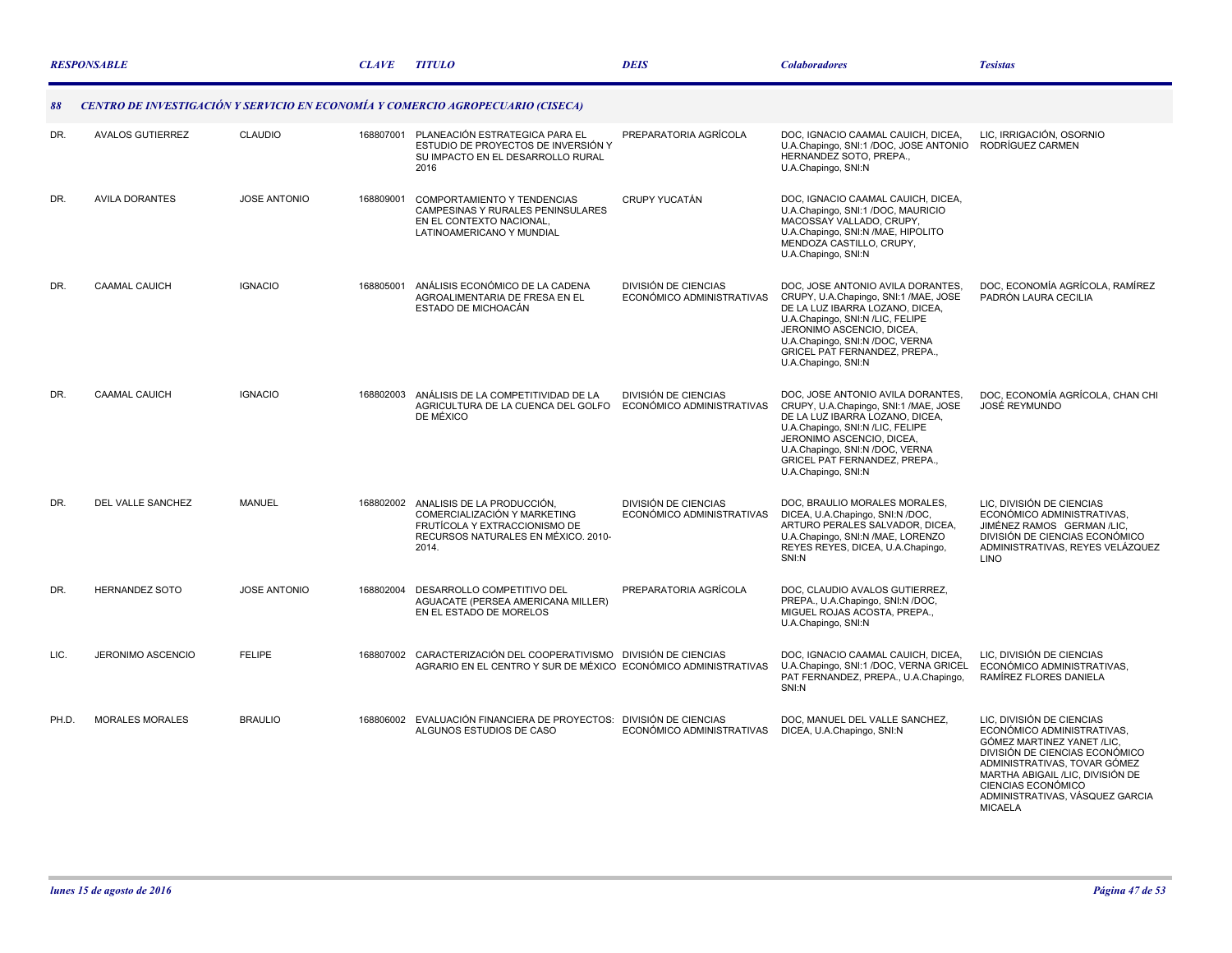| <b>RESPONSABLE</b> |                        |                     | <b>CLAVE</b> | <b>TITULO</b>                                                                                                                                              | <b>DEIS</b>                                       | <b>Colaboradores</b>                                                                                                                                                                                                                 | <b>Tesistas</b>                                                                                                                                                                  |
|--------------------|------------------------|---------------------|--------------|------------------------------------------------------------------------------------------------------------------------------------------------------------|---------------------------------------------------|--------------------------------------------------------------------------------------------------------------------------------------------------------------------------------------------------------------------------------------|----------------------------------------------------------------------------------------------------------------------------------------------------------------------------------|
| PH.D.              | <b>MORALES MORALES</b> | <b>BRAULIO</b>      |              | 168808002 EL PLAN PUEBLA PANAMÁ Y EL IMPACTO<br>DE SUS PROYECTOS EN LOS PUEBLOS<br>INDÍGENAS DE CENTROAMÉRICA Y COSTA<br><b>RICA</b>                       | DIVISIÓN DE CIENCIAS<br>ECONÓMICO ADMINISTRATIVAS | DOC, MANUEL DEL VALLE SANCHEZ,<br>DICEA, U.A.Chapingo, SNI:N /DOC,<br>ARTURO PERALES SALVADOR, DICEA,<br>U.A.Chapingo, SNI:N                                                                                                         |                                                                                                                                                                                  |
| DR.                | MORETT SANCHEZ         | <b>JESUS CARLOS</b> | 168805002    | PARTICIPACIÓN DE LA PEQUEÑA<br>PRODUCCIÓN FAMILIAR Y LA<br>AGROEMPRESA DE JALISCO EN LA<br>SOBERANÍA ALIMENTARIA                                           | <b>CRUOC GUADALAJARA</b>                          | MAE, CELSA COSIO RUIZ, CRUOC,<br>U.A.Chapingo, SNI:N                                                                                                                                                                                 |                                                                                                                                                                                  |
| DR.                | PAT FERNANDEZ          | <b>VERNA GRICEL</b> | 168802005    | ANÁLISIS TÉCNICO Y ECONÓMICO DE LA<br>PRODUCCIÓN DE TOMATE VERDE EN EL<br>ESTADO DE MÉXICO Y TLAXCALA                                                      | PREPARATORIA AGRÍCOLA                             | DOC, IGNACIO CAAMAL CAUICH, DICEA,<br>U.A.Chapingo, SNI:1 /MAE, MA. IRENE<br>EMMA SANDOVAL MARTINEZ, PREPA.,<br>U.A.Chapingo, SNI:N                                                                                                  |                                                                                                                                                                                  |
| DR.                | PAT FERNANDEZ          | <b>VERNA GRICEL</b> | 168804003    | COMPORTAMIENTO DE LOS PRINCIPALES<br>CULTIVOS DE MÉXICO EN EL CONTEXTO<br><b>DEL TLCAN</b>                                                                 | PREPARATORIA AGRÍCOLA                             | DOC, IGNACIO CAAMAL CAUICH, DICEA,<br>U.A.Chapingo, SNI:1 /MAE, JOSE DE LA<br>LUZ IBARRA LOZANO, DICEA,<br>U.A.Chapingo, SNI:N /LIC, FELIPE<br>JERONIMO ASCENCIO, DICEA,<br>U.A.Chapingo, SNI:N                                      |                                                                                                                                                                                  |
| PH.D.              | PERALES SALVADOR       | <b>ARTURO</b>       | 168801001    | RELACIONES DE PODER Y ACTORES<br>SOCIALES EN LA POLITICA MIGRATORIA<br>ESTATAL DE MICHOACÁN, PUEBLA Y<br><b>NAYARIT</b>                                    | DIVISIÓN DE CIENCIAS<br>ECONÓMICO ADMINISTRATIVAS | DOC, MANUEL DEL VALLE SANCHEZ,<br>DICEA, U.A.Chapingo, SNI:N /DOC,<br>BRAULIO MORALES MORALES, DICEA,<br>U.A.Chapingo, SNI:N /MAE, LASTIRI<br>SALAZAR, ANGÉLICA, UNIVERSIDAD<br>AUTÓNOMA METROPOLITANA, SNI:N                        |                                                                                                                                                                                  |
| DR.                | PEREZ SANCHEZ          | <b>SANDRA LAURA</b> | 168811001    | INNOVACIÓN TECNOLÓGICA Y<br>FLEXIBILIDAD LABORAL EN LA INDUSTRIA<br>MANUFACTURERA MEXICANA: INDUSTRIAS<br>EXITOSAS E INDUSTRIAS EN DECLIVE (1994-<br>2016) | DIVISIÓN DE CIENCIAS<br>ECONÓMICO ADMINISTRATIVAS | MAE, LORENZO REYES REYES, DICEA.<br>U.A.Chapingo, SNI:N                                                                                                                                                                              | LIC, DIVISIÓN DE CIENCIAS<br>ECONÓMICO ADMINISTRATIVAS, PÉREZ<br>LÓPEZ TERESA DE JESÚS /LIC,<br>DIVISIÓN DE CIENCIAS ECONÓMICO<br>ADMINISTRATIVAS, REBOLLAR<br>ESTRADA ANA BELEM |
| M.C.               | <b>REYES REYES</b>     | LORENZO             | 168808001    | EL PROCESO MIGRATORIO Y SUS<br><b>IMPACTOS EN LAS COMUNIDADES</b><br>CAMPESINAS (ESTUDIOS DE CASO)                                                         | DIVISIÓN DE CIENCIAS<br>ECONÓMICO ADMINISTRATIVAS | MAE, OSCAR IVÁN REYES MAYA,<br>UNIVERSIDAD INTERCULTURAL MAYA DE<br>QUINTANA ROO (UIMQROO), SNI:N /DOC,<br>MANUEL DEL VALLE SANCHEZ, DICEA,<br>U.A.Chapingo, SNI:N /DOC, ARTURO<br>PERALES SALVADOR. DICEA.<br>U.A.Chapingo, SNI:N   |                                                                                                                                                                                  |
| M.C.               | <b>REYES REYES</b>     | <b>LORENZO</b>      | 168806001    | LOS IMPACTOS DE LA CRISIS GLOBAL Y LA DIVISIÓN DE CIENCIAS<br>REFORMA LABORAL PARA LOS<br>TRABAJADORES MEXICANOS                                           | ECONÓMICO ADMINISTRATIVAS                         | DOC, ARTURO PERALES SALVADOR,<br>DICEA, U.A.Chapingo, SNI:N /DOC,<br>SANDRA LAURA PEREZ SANCHEZ, DICEA,<br>U.A.Chapingo, SNI:N /MAE, OSCAR IVÁN<br>REYES MAYA, UNIVERSIDAD<br>INTERCULTURAL MAYA DE QUINTANA<br>ROO (UIMQROO), SNI:N |                                                                                                                                                                                  |

*Total de proyectos registrados en el Centro/Instituto : 88 16*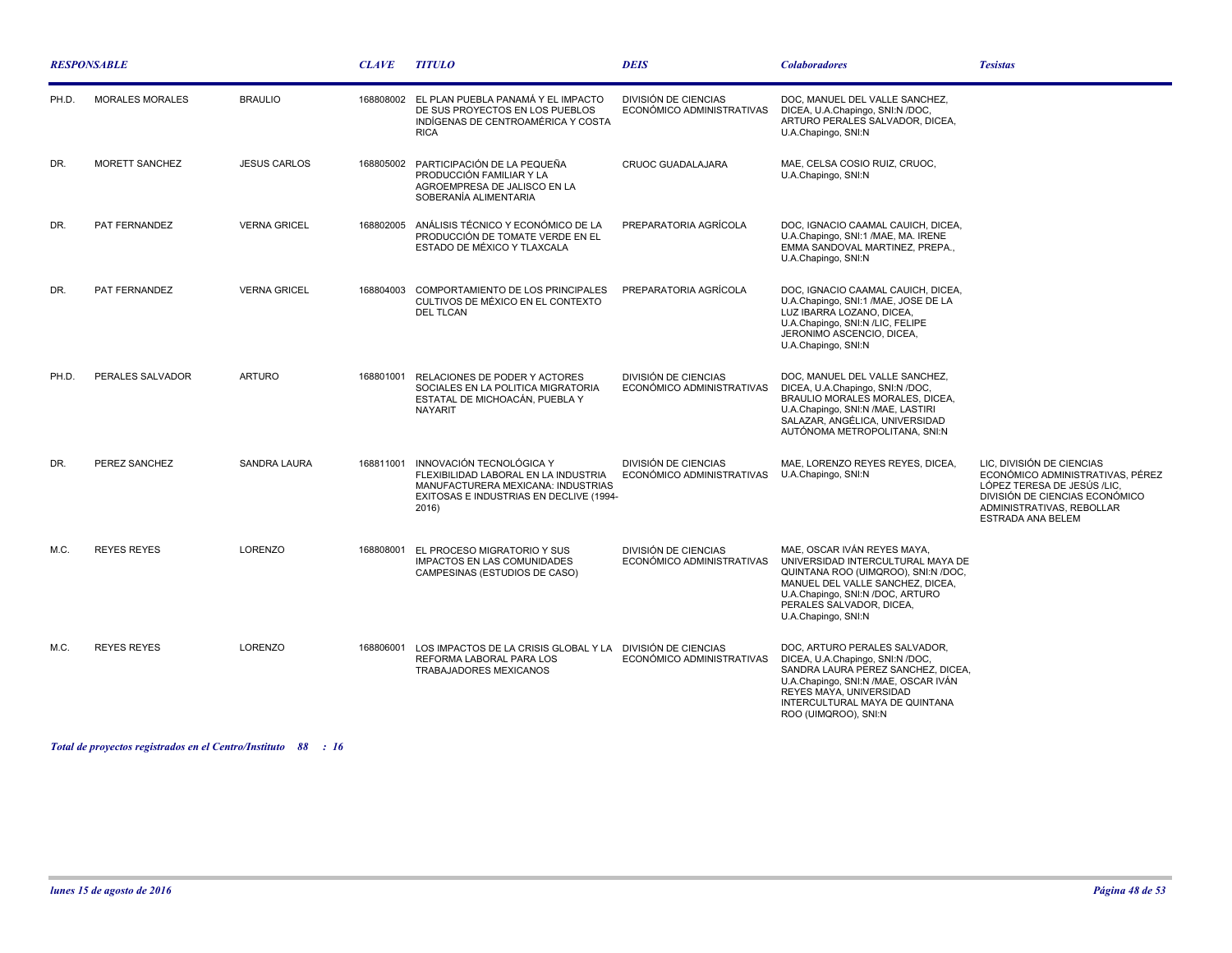|                                                                        | <b>RESPONSABLE</b>    |                        | <b>CLAVE</b> | <b>TITULO</b>                                                                                                                                                                       | <b>DEIS</b>                                  | <b>Colaboradores</b>                                                                                                                                                                                                                                                                        | <b>Tesistas</b>                                                              |  |
|------------------------------------------------------------------------|-----------------------|------------------------|--------------|-------------------------------------------------------------------------------------------------------------------------------------------------------------------------------------|----------------------------------------------|---------------------------------------------------------------------------------------------------------------------------------------------------------------------------------------------------------------------------------------------------------------------------------------------|------------------------------------------------------------------------------|--|
| CENTRO DE INVESTIGACIÓN EN ETNOBIOLOGÍA Y BIODIVERSIDAD (CETBIO)<br>90 |                       |                        |              |                                                                                                                                                                                     |                                              |                                                                                                                                                                                                                                                                                             |                                                                              |  |
| M.C.                                                                   | <b>GUERRA RAMIREZ</b> | <b>PRISCILA</b>        | 169002003    | ACTIVIDAD ANTIMICROBIANA DEL JONOTE PREPARATORIA AGRÍCOLA<br>(HELIOCARPUS APPENDICULATUS TURCZ.)<br>SOBRE FITOPATÓGENOS ASOCIADOS AL<br>JITOMATE.                                   |                                              | DOC, DIANA GUERRA RAMIREZ, PREPA.,<br>U.A.Chapingo, SNI:N /DOC, BENITO REYES<br>TREJO, PREPA., U.A.Chapingo, SNI:1                                                                                                                                                                          | LIC, DIVISIÓN DE CIENCIAS<br>FORESTALES, PADRÓN AGUILAR<br><b>AZUCENA</b>    |  |
| DR.                                                                    | <b>GUERRA RAMIREZ</b> | <b>DIANA</b>           | 169002005    | SEPARACIÓN Y ANÁLISIS DE LOS<br><b>FLAVONOIDES Y ACEITES CONTENIDOS EN</b><br>LOS FRUTOS DE ARDISIA COMPRESA                                                                        | PREPARATORIA AGRÍCOLA                        | MAE, PRISCILA GUERRA RAMIREZ,<br>PREPA., U.A.Chapingo, SNI:N /DOC,<br>BENITO REYES TREJO. PREPA<br>U.A.Chapingo, SNI:1 /DOC, HOLBER<br>ZULETA PRADA, PREPA., U.A.Chapingo,<br>SNI:C /DOC, IRMA SALGADO ESCOBAR,<br>INSTITUTO TECNOLÓGICO Y DE<br>ESTUDIOS SUPERIORES DE<br>MONTERREY, SNI:N |                                                                              |  |
| DR.                                                                    | <b>GUERRA RAMIREZ</b> | <b>DIANA</b>           |              | 169002006 EFECTO DEL PROCESAMIENTO POR CALOR PREPARATORIA AGRÍCOLA<br>SOBRE LA CAPACIDAD ANTIOXIDANTE DE<br>RENEALMIA ALPINIA (ROTTB.) MAAS                                         |                                              | LIC, JOSÉ MARÍA CUNILL FLORES,<br>UNIVERSIDAD DE CIENCIA Y ARTES DE<br>CHIAPAS, SNI:N /DOC, BENITO REYES<br>TREJO, PREPA., U.A.Chapingo, SNI:1<br>/MAE, VICTOR RIVERA SALVADOR, DIA,<br>U.A.Chapingo, SNI:N                                                                                 | LIC, INGENIERÍA AGROINDUSTRIAL,<br>ANALI EVELYN LARA MEJIA                   |  |
| DR.                                                                    | <b>GUIZAR NOLAZCO</b> | <b>ENRIQUE</b>         | 169003001    | AUTOECOLOGIA DE MAGNOLIA DEALBATA<br>ZUCC. (MAGNOLIACEAE) EN LA REGIÓN<br>SIERRA NEGRA DE PUEBLA                                                                                    | DIVISIÓN DE CIENCIAS<br><b>FORESTALES</b>    |                                                                                                                                                                                                                                                                                             | LIC, DIVISIÓN DE CIENCIAS<br>FORESTALES, SANCHEZ HERNANDEZ<br><b>DANIELA</b> |  |
| DR.                                                                    | <b>LOPEZ VALDEZ</b>   | <b>LUIS GERMAN</b>     | 169002011    | USO DE UN EXTRACTO ENZIMÁTICO DE<br>LEGUMINOSAS PARA EL DESARROLLO DE<br>UN PROCESOS BIOTECNOLÓGICO EN LA<br>PRODUCCIÓN DE (α Y β) AMINOÁCIDOS NO-<br>NATURALES ÓPTICAMENTE ACTIVOS | PREPARATORIA AGRÍCOLA                        | DOC, BENITO REYES TREJO, PREPA.,<br>U.A.Chapingo, SNI:1 /DOC, HOLBER<br>ZULETA PRADA, PREPA., U.A.Chapingo,<br>SNI:C                                                                                                                                                                        |                                                                              |  |
| PH.D.                                                                  | PACHECO SANCHEZ       | <b>MARIBEL</b>         | 169002008    | ACTIVIDAD ANTIOXIDANTE Y<br>ANTIINFLAMATORIA DE SECHIUM EDULE<br>(JACQ.) SWARTZ, CHAYOTE                                                                                            | PREPARATORIA AGRÍCOLA                        | DOC, DIANA GUERRA RAMIREZ, PREPA.,<br>U.A.Chapingo, SNI:N /DOC, BENITO REYES<br>TREJO, PREPA., U.A.Chapingo, SNI:1<br>/DOC, HOLBER ZULETA PRADA, PREPA.,<br>U.A.Chapingo, SNI:1                                                                                                             |                                                                              |  |
| DR.                                                                    | <b>REYES TREJO</b>    | <b>BENITO</b>          | 169002001    | PROPIEDADES FISICOQUÍMICAS DEL<br>ACEITE Y BIODIESEL DE SEMILLAS DEL<br>FRUTO DE CHRYSOBALANUS ICACO                                                                                | PREPARATORIA AGRÍCOLA                        | DOC, DIANA GUERRA RAMIREZ, PREPA.,<br>U.A.Chapingo, SNI:N /DOC, HOLBER<br>ZULETA PRADA, PREPA., U.A.Chapingo,<br>SNI:C                                                                                                                                                                      |                                                                              |  |
| DR.                                                                    | <b>REYES TREJO</b>    | <b>BENITO</b>          |              | 169002002 OBTENCIÓN DEL ACEITE DE SEMILLAS DE<br>CNIDOSCOLUS ROSTRATUS Y SU<br>TRANSFORMACIÓN A UN BIOCOMBUSTIBLE<br>AMIGABLE CON EL MEDIO AMBIENTE                                 | PREPARATORIA AGRÍCOLA                        | DOC, JESUS AXAYACATL CUEVAS<br>SANCHEZ, FITOTEC., U.A.Chapingo, SNI:1<br>/DOC, DIANA GUERRA RAMIREZ, PREPA.,<br>U.A.Chapingo, SNI:N /DOC, HOLBER<br>ZULETA PRADA, PREPA., U.A.Chapingo,<br>SNI:C                                                                                            | MAE, HORTICULTURA, CORRO<br><b>CONTRERAS RUBICELIA</b>                       |  |
| DR.                                                                    | <b>RIVAS GUEVARA</b>  | <b>MARIA ERNESTINA</b> | 169001001    | LOS SABERES TRADICIONALES PARA LA<br>CONSERVACIÓN Y PREPARACIÓN DE LAS<br>PLANTAS ALIMENTICIAS SILVESTRES EN EL<br>TOTONACAPAN, SIERRA NORTE DE PUEBLA                              | <b>DIRECCIÓN GENERAL</b><br><b>ACADÉMICA</b> | DOC, JESUS AXAYACATL CUEVAS<br>SANCHEZ, FITOTEC., U.A.Chapingo, SNI:1<br>/DOC, ENRIQUE GUIZAR NOLAZCO,<br>DICIFO, U.A.Chapingo, SNI:N /MAE, JAIME<br>ROCHA QUIROZ, PREPA., U.A.Chapingo,<br>SNI:N /DOC, VIBRANS LINDEMANN.<br>HIEKE, COLEGIO DE POSTGRADUADOS,<br><b>SNI:2</b>              | MAE, EXTERNO, SÁNCHEZ RAMOS.<br><b>CLAUDIA</b>                               |  |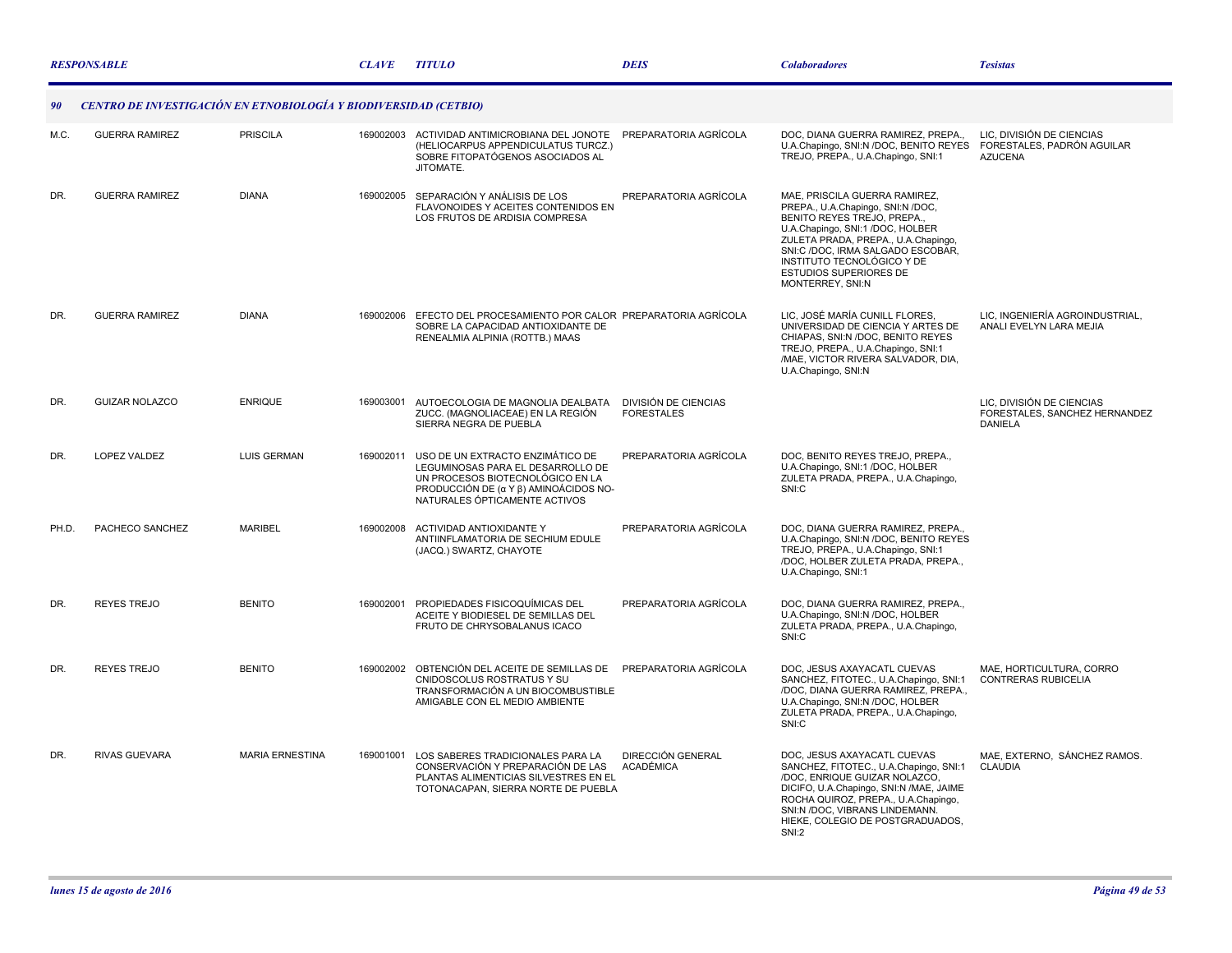| <b>RESPONSABLE</b> |                       |                        | <b>CLAVE</b> | <b>TITULO</b>                                                                                                                                                                     | <b>DEIS</b>           | <b>Colaboradores</b>                                                                                                                                                                                                                | <b>Tesistas</b> |
|--------------------|-----------------------|------------------------|--------------|-----------------------------------------------------------------------------------------------------------------------------------------------------------------------------------|-----------------------|-------------------------------------------------------------------------------------------------------------------------------------------------------------------------------------------------------------------------------------|-----------------|
| DR.                | <b>RIVAS GUEVARA</b>  | <b>MARIA ERNESTINA</b> | 169001002    | SABERES Y TECNOLOGÍAS TRADICIONALES DIRECCIÓN GENERAL<br>PARA EL CULTIVO Y APROVECHAMIENTO<br>DE LOS MAÍCES NATIVOS: CALIDAD DE<br><b>GRANOS Y PROCESOS DE</b><br>NIXTAMALIZACIÓN | ACADÉMICA             | DOC. JESUS AXAYACATL CUEVAS<br>SANCHEZ, FITOTEC., U.A.Chapingo, SNI:1<br>/MAE, MARTIN DANIEL GUADARRAMA<br>ATRIZCO, PREPA., U.A.Chapingo, SNI:N<br>/DOC. MARTINEZ CASTAÑEDA. ERNESTO.<br>UNIVERSIDAD DEL ESTADO DE MÉXICO.<br>SNI:1 |                 |
| DR.                | <b>SEGURA LEDESMA</b> | <b>SERGIO DAMIAN</b>   |              | 169001003 EXPLORACIÓN DE LOS RECURSOS<br><b>GENÉTICOS DE LAS ZARZAMORAS</b><br>SILVESTRES EN MICHOCÁN                                                                             | <b>CRUCO MORELIA</b>  |                                                                                                                                                                                                                                     |                 |
| DR.                | <b>VEGA ACOSTA</b>    | J. ROGER               |              | 169002012 PRODUCCION DE BIODIESEL A PARTIR DEL PREPARATORIA AGRÍCOLA<br>AGUACATE CRIOLLO, PERSEA AMERICANA<br>VARIEDAD DRYMIFOLIA.                                                |                       | DOC. DIANA GUERRA RAMIREZ. PREPA<br>U.A.Chapingo, SNI:N /DOC, BENITO REYES<br>TREJO, PREPA., U.A.Chapingo, SNI:1                                                                                                                    |                 |
| DR.                | <b>ZULETA PRADA</b>   | <b>HOLBER</b>          |              | 169002009 AISLAMIENTO Y CARACTERIZACION DE LOS PREPARATORIA AGRÍCOLA<br><b>CONSTITUYENTES DE THALICTRUM</b><br><b>HERNANDEZII</b>                                                 |                       | DOC. DIANA GUERRA RAMIREZ. PREPA<br>U.A.Chapingo, SNI:N /DOC, LUIS GERMAN<br>LOPEZ VALDEZ, PREPA., U.A.Chapingo,<br>SNI:C /DOC, BENITO REYES TREJO,<br>PREPA., U.A.Chapingo, SNI:1                                                  |                 |
| DR.                | <b>ZULETA PRADA</b>   | <b>HOLBER</b>          |              | 169002010 DERIVATIZACION Y SEMI-SINTESIS A<br>PARTIR DEL ACIDO POLIALTICO. EN<br>BUSQUEDA DE ANALOGOS DE LABDANOS<br>CON ACTIVIDAD FARMACOLOGICA                                  | PREPARATORIA AGRÍCOLA | DOC. DIANA GUERRA RAMIREZ. PREPA<br>U.A.Chapingo, SNI:N /DOC, LUIS GERMAN<br>LOPEZ VALDEZ, PREPA., U.A.Chapingo,<br>SNI:C /DOC, BENITO REYES TREJO,<br>PREPA., U.A.Chapingo, SNI:1                                                  |                 |

*Total de proyectos registrados en el Centro/Instituto : 90 14*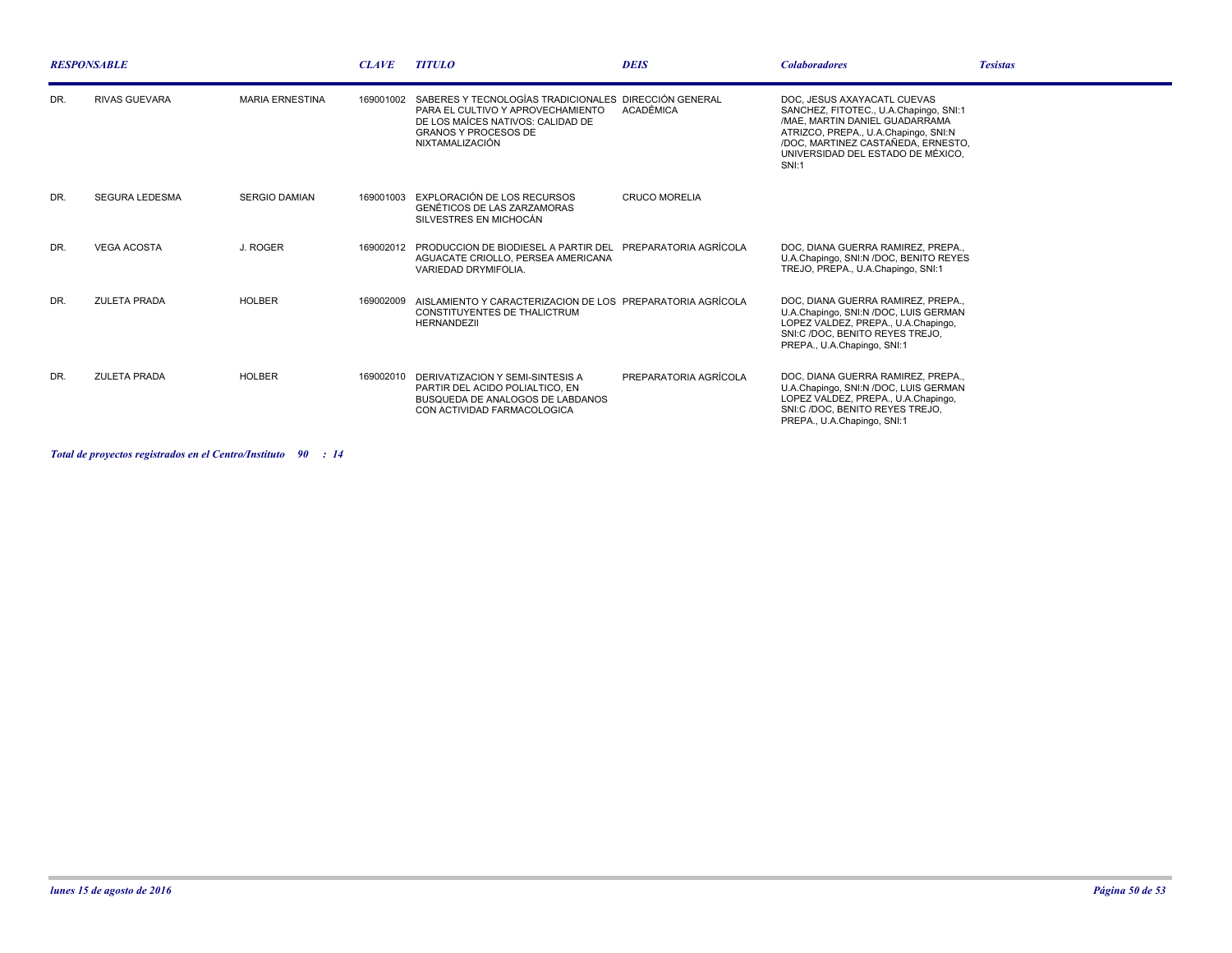|                                                                                                           | <b>RESPONSABLE</b>      |                   | <b>CLAVE</b> | <b>TITULO</b>                                                                                                                          | <b>DEIS</b>                               | <b>Colaboradores</b>                                                                                                                                                                                                                                                                                                                                         | <b>Tesistas</b>                                                                          |  |
|-----------------------------------------------------------------------------------------------------------|-------------------------|-------------------|--------------|----------------------------------------------------------------------------------------------------------------------------------------|-------------------------------------------|--------------------------------------------------------------------------------------------------------------------------------------------------------------------------------------------------------------------------------------------------------------------------------------------------------------------------------------------------------------|------------------------------------------------------------------------------------------|--|
| CENTRO DE INVESTIGACIÓN Y TRANSFERENCIA PARA LA SUSTENTABILIDAD DE ECOSISTEMAS FORESTALES (CITSEF)<br>-91 |                         |                   |              |                                                                                                                                        |                                           |                                                                                                                                                                                                                                                                                                                                                              |                                                                                          |  |
| DR.                                                                                                       | BORJA DE LA ROSA        | MA. AMPARO MAXIMA |              | 169102003 PROPIEDADES TECNOLÓGICAS Y<br>QUÍMICAS DE LA MADERA DE FAGUS<br>GRANDIFOLIA SUBSP. MEXICANA MARTÍNEZ                         | DIVISIÓN DE CIENCIAS<br><b>FORESTALES</b> | MAE, ALEJANDRO CORONA AMBRIZ,<br>DICIFO, U.A.Chapingo, SNI:N /MAE,<br>ROBERTO MACHUCA VELASCO, DICIFO,<br>U.A.Chapingo, SNI:N /DOC, BENITO REYES<br>TREJO, PREPA., U.A.Chapingo, SNI:1                                                                                                                                                                       | MAE, CIENCIAS FORESTALES, CUAPIO<br>HERNÁNDEZ LILIANA                                    |  |
| DR.                                                                                                       | <b>BORJA DE LA ROSA</b> | MA. AMPARO MAXIMA | 169102001    | CARACTERÍSTICAS TECNOLÓGICAS DE LA<br>MADERA DE PELTOGYNE MEXICANA EN<br>DOS ZONAS DEL ESTADO DE GUERRERO                              | DIVISIÓN DE CIENCIAS<br><b>FORESTALES</b> | MAE. ALEJANDRO CORONA AMBRIZ.<br>DICIFO, U.A.Chapingo, SNI:N /MAE,<br>ROBERTO MACHUCA VELASCO, DICIFO,<br>U.A.Chapingo, SNI:N                                                                                                                                                                                                                                | MAE. CIENCIAS FORESTALES. TELLEZ<br><b>ARREOLA TERESA</b>                                |  |
| M.C.                                                                                                      | CAMPOS BOLAÑOS          | <b>RODOLFO</b>    | 169101004    | MONITOREO DE ESCARABAJOS<br>AMBROSIALES EN HUERTOS DE AGUACATE FORESTALES<br>EN EL MUNICIPIO DE TINGAMBATO,<br>MICHOACAN.              | <b>DIVISIÓN DE CIENCIAS</b>               | DOC. JOSE TULIO MENDEZ MONTIEL.<br>DICIFO, U.A.Chapingo, SNI:N                                                                                                                                                                                                                                                                                               | LIC. EXTERNO. BRAVO ÁLVAREZ JOSÉ<br>PABLO /LIC, EXTERNO, RAMOS<br>ALMAZAN IVAN ALEJANDRO |  |
| M.C.                                                                                                      | CAMPOS BOLAÑOS          | <b>RODOLFO</b>    | 169101005    | BIONOMÍA DE VARIAS ESPECIES DE<br>LUCIERNAGAS ENDEMICAS DE<br>NANACAMILPA, TLAXCALA, MÉXICO.                                           | DIVISIÓN DE CIENCIAS<br><b>FORESTALES</b> | DOC. JOSE TULIO MENDEZ MONTIEL.<br>DICIFO, U.A.Chapingo, SNI:N                                                                                                                                                                                                                                                                                               | LIC. DIVISIÓN DE CIENCIAS<br>FORESTALES, DE JESÚS DE LA CRUZ<br><b>MOISES</b>            |  |
| DR.                                                                                                       | <b>CIBRIAN TOVAR</b>    | <b>DAVID</b>      | 169101006    | DIVERSIDAD DE INSECTOS<br>DESCORTEZADORES DE PINO                                                                                      | DIVISIÓN DE CIENCIAS<br><b>FORESTALES</b> | MAE, RODOLFO CAMPOS BOLAÑOS,<br>DICIFO, U.A.Chapingo, SNI:N /DOC,<br>GABRIEL ARCANGEL RODRIGUEZ YAM,<br>DICIFO, U.A.Chapingo, SNI:N                                                                                                                                                                                                                          |                                                                                          |  |
| DR.                                                                                                       | <b>CIBRIAN TOVAR</b>    | <b>DAVID</b>      | 169101001    | DESARROLLO DE LA SEGUNDA EDICIÓN<br>DEL LIBRO INSECTOS FORESTALES DE<br>MÉXICO                                                         | DIVISIÓN DE CIENCIAS<br><b>FORESTALES</b> | MAE, RODOLFO CAMPOS BOLAÑOS,<br>DICIFO, U.A.Chapingo, SNI:N /DOC, JOSE<br>TULIO MENDEZ MONTIEL, DICIFO,<br>U.A.Chapingo, SNI:N /DOC, MACÍAS<br>SÁMANO, JORGE ENRIQUE, SYNERGY<br>INTERNATIONAL, VANCOUVER, CANADA.<br>SNI:N /DOC, SÁNCHEZ MARTÍNEZ<br>GUILERMO, INSTITUTO NACIONAL DE<br>INVESTIGACIONES FORESTALES,<br>AGRICOLAS Y PECUARIAS, SNI:1 /DOC, Z |                                                                                          |  |
| DR.                                                                                                       | <b>ESTRADA MARTINEZ</b> | <b>EMMA</b>       | 169104003    | USO DE LOS HONGOS DE LA ESTACIÓN<br>FORESTAL EXPERIMENTAL ZOQUIAPAN<br>POR LA COMUNIDAD DE RÍO FRÍO,<br>IXTAPALUCA, ESTADO DE MÉXICO   | DIVISIÓN DE CIENCIAS<br><b>FORESTALES</b> | MAE, DAVID DELGADO VIVEROS,<br>AGROECOL., U.A.Chapingo, SNI:N /MAE,<br>EDMUNDO ARTURO PEREZ GODINEZ,<br>PREPA., U.A.Chapingo, SNI:N /SIN,<br>PIZARRO CEPEDA MARIANA.<br>UNIVERSIDAD JUÁREZ DEL ESTADO DE<br>DURANGO, SNI:N                                                                                                                                   | LIC, AGROECOLOGÍA, OLIVERA<br>SANTIAGO YESENIA                                           |  |
| DR.                                                                                                       | <b>ESTRADA MARTINEZ</b> | <b>EMMA</b>       |              | 169104004 IMPORTANCIA CULTURAL DE LOS HONGOS DIVISIÓN DE CIENCIAS<br>SAGRADOS EN ELOXOCHITLÁN DE FLORES FORESTALES<br>MAGÓN, OAXACA    |                                           | LIC, AGUILAR REYES HÉCTOR MARIO,<br>COLECTIVO HONGUEROS DE OAXACA.<br>SNI:N /MAE, MORALES SANTIAGO<br>ELIZABET, COLEGIO SUPERIOR PARA LA<br>EDUCACIÓN INTEGRAL INTERCULTURAL<br>DE OAXACA, SNI:N /MAE, VÁSQUEZ<br>DÁVILA MARCO ANTONIO, INSTITUTO<br>TECNOLÓGICO DEL VALLE DE OAXACA,<br>SNI:N                                                               |                                                                                          |  |
| DR.                                                                                                       | <b>GRANADOS SANCHEZ</b> | <b>DIODORO</b>    |              | 169101002 CARACTERIZACIÓN SINECOLÓGICA DE LOS DIVISIÓN DE CIENCIAS<br>BOSQUES PIÑONEROS EN EL ESTADO DE FORESTALES<br><b>ZACATECAS</b> |                                           | DOC, FRANCISCO ALBERTO DOMINGUEZ<br>ALVAREZ, DICIFO, U.A.Chapingo, SNI:N                                                                                                                                                                                                                                                                                     | MAE, CIENCIAS FORESTALES,<br>BARRERA ZUBIAGA EZRA JORGE<br><b>ELEAZAR</b>                |  |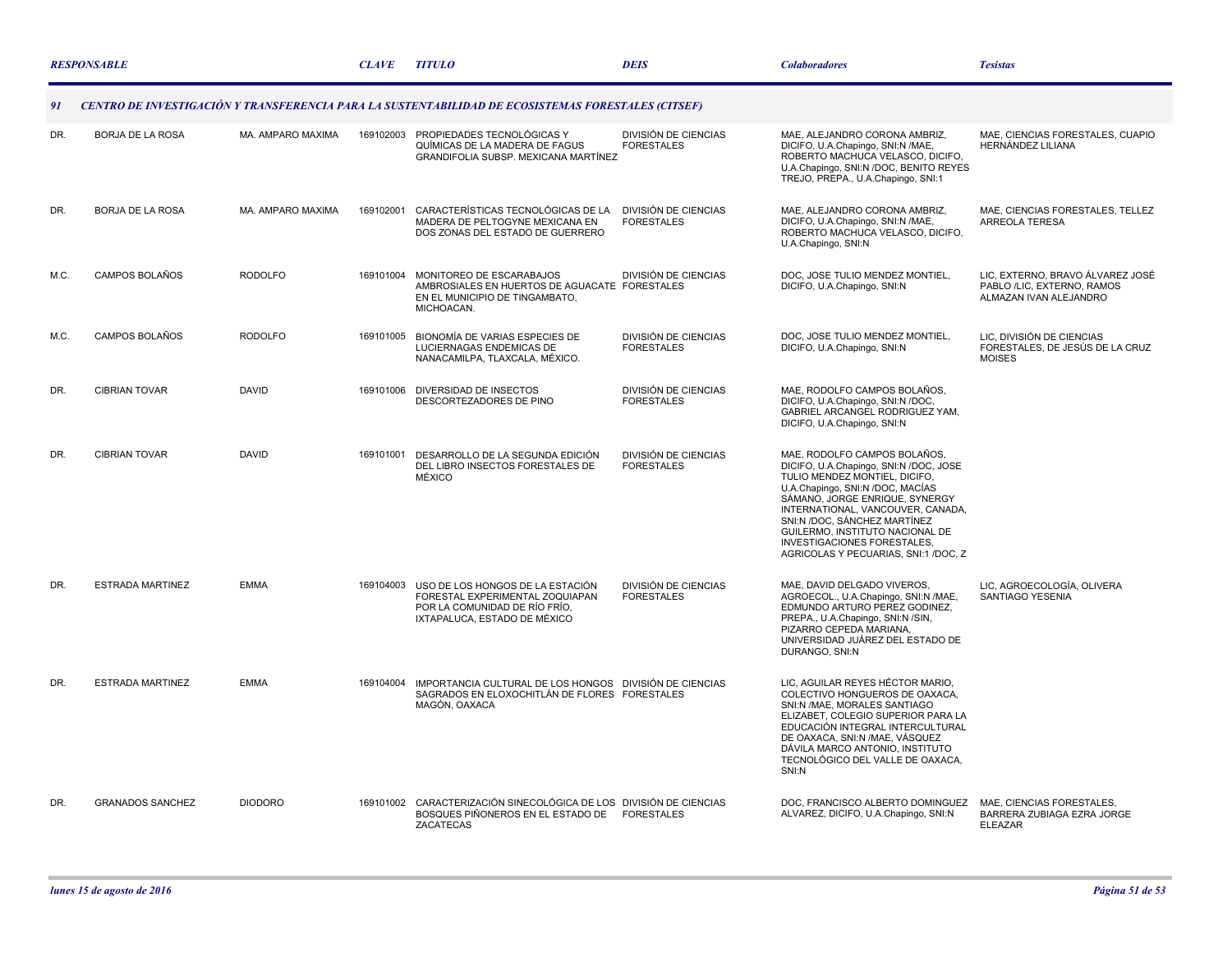| <b>RESPONSABLE</b> |                         |                     | <b>CLAVE</b> | <b>TITULO</b>                                                                                                                                                                                                              | <b>DEIS</b>                                      | <b>Colaboradores</b>                                                                                                                                                                                                                                                                                                                                                 | <b>Tesistas</b>                                                            |
|--------------------|-------------------------|---------------------|--------------|----------------------------------------------------------------------------------------------------------------------------------------------------------------------------------------------------------------------------|--------------------------------------------------|----------------------------------------------------------------------------------------------------------------------------------------------------------------------------------------------------------------------------------------------------------------------------------------------------------------------------------------------------------------------|----------------------------------------------------------------------------|
| DR.                | <b>GRANADOS SANCHEZ</b> | <b>DIODORO</b>      | 169101003    | COMPOSICIÓN DE LAS COSTRAS<br>BIOLÓGICAS DEL SUELO EN EL<br>SEMIDESIERTO QUERETANO                                                                                                                                         | DIVISIÓN DE CIENCIAS<br><b>FORESTALES</b>        | DOC, FRANCISCO ALBERTO DOMINGUEZ<br>ALVAREZ, DICIFO, U.A.Chapingo, SNI:N                                                                                                                                                                                                                                                                                             | LIC, DIVISIÓN DE CIENCIAS<br>FORESTALES, RODRIGUEZ ROMANO<br><b>JEARIM</b> |
| DR.                | <b>GUIZAR NOLAZCO</b>   | <b>ENRIQUE</b>      |              | 169104002 DIVERSIDAD DE ÁRBOLES Y SU<br><b>IMPORTANCIA SOCIAL EN LA SIERRA</b><br>NORTE DE PUEBLA, MÉXICO                                                                                                                  | <b>DIVISIÓN DE CIENCIAS</b><br><b>FORESTALES</b> | MAE, ERNESTINA CEDILLO PORTUGAL,<br>PREPA., U.A.Chapingo, SNI:N                                                                                                                                                                                                                                                                                                      | LIC, DIVISIÓN DE CIENCIAS<br>FORESTALES, HERNANDEZ ZARCO<br><b>RAFAEL</b>  |
| M.C.               | MACHUCA VELASCO         | <b>ROBERTO</b>      |              | 169102002 ESTUDIO DE MAQUINADO DE LA MADERA<br>DE BUCIDA BUCERAS L. DEL ESTADO DE<br>CAMPECHE, MÉXICO.                                                                                                                     | <b>DIVISIÓN DE CIENCIAS</b><br><b>FORESTALES</b> | DOC, MA. AMPARO MAXIMA BORJA DE LA LIC, DIVISIÓN DE CIENCIAS<br>ROSA, DICIFO, U.A.Chapingo, SNI:1 /MAE,<br>ALEJANDRO CORONA AMBRIZ, DICIFO,<br>U.A.Chapingo, SNI:N                                                                                                                                                                                                   | FORESTALES, UC SOSA CARLOS                                                 |
| M.C.               | MACHUCA VELASCO         | <b>ROBERTO</b>      | 169102004    | ESTUDIO TECNOLÓGICO DE LA MADERA DE DIVISIÓN DE CIENCIAS<br>TOONA CILIATA M. ROEM. DE UNA<br>PLANTACIÓN DE LAS CHOAPAS VERACRUZ,<br>MEXICO.                                                                                | <b>FORESTALES</b>                                | DOC. MA. AMPARO MAXIMA BORJA DE LA<br>ROSA, DICIFO, U.A.Chapingo, SNI:1 /MAE,<br>ALEJANDRO CORONA AMBRIZ, DICIFO,<br>U.A.Chapingo, SNI:N                                                                                                                                                                                                                             |                                                                            |
| PH.D               | <b>MENDEZ MONTIEL</b>   | <b>JOSE TULIO</b>   | 169101007    | DIVERSIDAD DE ISOPTERA (TERMES) EN<br><b>MÉXICO</b>                                                                                                                                                                        | DIVISIÓN DE CIENCIAS<br><b>FORESTALES</b>        | MAE, RODOLFO CAMPOS BOLAÑOS,<br>DICIFO, U.A.Chapingo, SNI:N /MAE,<br>JURADO VARGAS CESAR, UNIVERSIDAD<br>MICHOACANA DE SAN NICOLÁS DE<br>HIDALGO, SNI:N /DOC, MYLES TIMOTHY<br>G., UNIVERSIDAD DE TORONTO, SNI:N<br>/DOC, PÉREZ VERA ALEJANDRO O., NO<br>TIENE ADSCRIPCIÓN, TRABAJA CON<br>PROYECTOS EN LA UACH<br>(LABORATORIO DE BIOLOGÍA<br>MOLECULAR EN DICIFO), |                                                                            |
| PH.D.              | <b>MENDEZ MONTIEL</b>   | <b>JOSE TULIO</b>   | 169101008    | DIAGNÓSTICO FITOSANITARIO DEL<br>ARBOLADO DEL CENTRO DE EDUCACIÓN<br>AMBIENTAL Y RECREATIVO RODOLFO<br>LANDERO GALLEGOS, AGUASCALIENTES,<br>AGS.                                                                           | DIVISIÓN DE CIENCIAS<br><b>FORESTALES</b>        | MAE, RODOLFO CAMPOS BOLAÑOS,<br>DICIFO, U.A.Chapingo, SNI:N /DOC,<br>LEOPOLDO MOHEDANO CABALLERO,<br>DICIFO, U.A.Chapingo, SNI:N                                                                                                                                                                                                                                     | LIC. DIVISIÓN DE CIENCIAS<br>FORESTALES, SERNA FRANCO WALDO                |
| DR.                | MOHEDANO CABALLERO      | <b>LEOPOLDO</b>     | 169101011    | INFLUENCIA DEL TAMAÑO DE CEPA Y<br>MANEJO DE LA RAÍZ EN EL CRECIMIENTO<br>RADICAL DE ÁRBOLES URBANOS DE PINUS<br><b>GREGGII ENGELM., TRASPLANTADOS</b>                                                                     | DIVISIÓN DE CIENCIAS<br><b>FORESTALES</b>        | DOC, JOSE TULIO MENDEZ MONTIEL,<br>DICIFO, U.A.Chapingo, SNI:N                                                                                                                                                                                                                                                                                                       | LIC, DIVISIÓN DE CIENCIAS<br>FORESTALES, ANTONIO ANTONIO<br><b>ELEAZAR</b> |
| DR.                | MOHEDANO CABALLERO      | <b>LEOPOLDO</b>     | 169104006    | ESTUDIO DE SEMILLAS DE OXYRHYNCHUS<br>SP PARA UN VIVERO COMINITARIO EN<br>PAXQUID, TAMPAMOLON CORONA, SAN<br>LUIS POTOSÍ                                                                                                   | DIVISIÓN DE CIENCIAS<br><b>FORESTALES</b>        | DOC, EMMA ESTRADA MARTINEZ,<br>DICIFO, U.A.Chapingo, SNI:N                                                                                                                                                                                                                                                                                                           | LIC, DIVISIÓN DE CIENCIAS<br>FORESTALES, SANTIAGO HERNANDEZ<br><b>NOE</b>  |
| PH.D.              | RODRIGUEZ TREJO         | <b>DANTE ARTURO</b> | 169101009    | PROYECTO AJUSCO DE LA UACH SOBRE<br>ECOLOGÍA DEL FUEGO, MANEJO DEL<br>FUEGO Y RESTAURACIÓN DE ÁREAS<br>INCENDIADAS: EFECTO DE<br>PERTURBACIONES EN EL ARBOLADO DEL<br>PARQUE NACIONAL IZTACCÍHUATL-<br><b>POPOCATÉPETL</b> | DIVISIÓN DE CIENCIAS<br><b>FORESTALES</b>        | DOC. ANTONIO VILLANUEVA MORALES.<br>DICIFO, U.A.Chapingo, SNI:N                                                                                                                                                                                                                                                                                                      | MAE. CIENCIAS FORESTALES.<br>MARTÍNEZ VILLA JUAN LEYVER                    |
| PH.D.              | RODRIGUEZ TREJO         | DANTE ARTURO        |              | 169101010 EFECTOS DEL FUEGO EN LOS ÁRBOLES DE DIVISIÓN DE CIENCIAS<br>UNA SELVA BAJA EN CHIAPAS                                                                                                                            | <b>FORESTALES</b>                                | DOC, ANTONIO VILLANUEVA MORALES,<br>DICIFO, U.A.Chapingo, SNI:N                                                                                                                                                                                                                                                                                                      |                                                                            |
| DR.                | ROMO LOZANO             | <b>JOSE LUIS</b>    | 169104005    | ESTIMACIÓN DEL VALOR ECONÓMICO DEL<br>CEDRO ROJO (CEDRELA ODORATA L.) EN<br>MÉXICO                                                                                                                                         | DIVISIÓN DE CIENCIAS<br><b>FORESTALES</b>        | DOC, ROBERTO MACHUCA VELASCO,<br>DICIFO, U.A.Chapingo, SNI:N                                                                                                                                                                                                                                                                                                         |                                                                            |